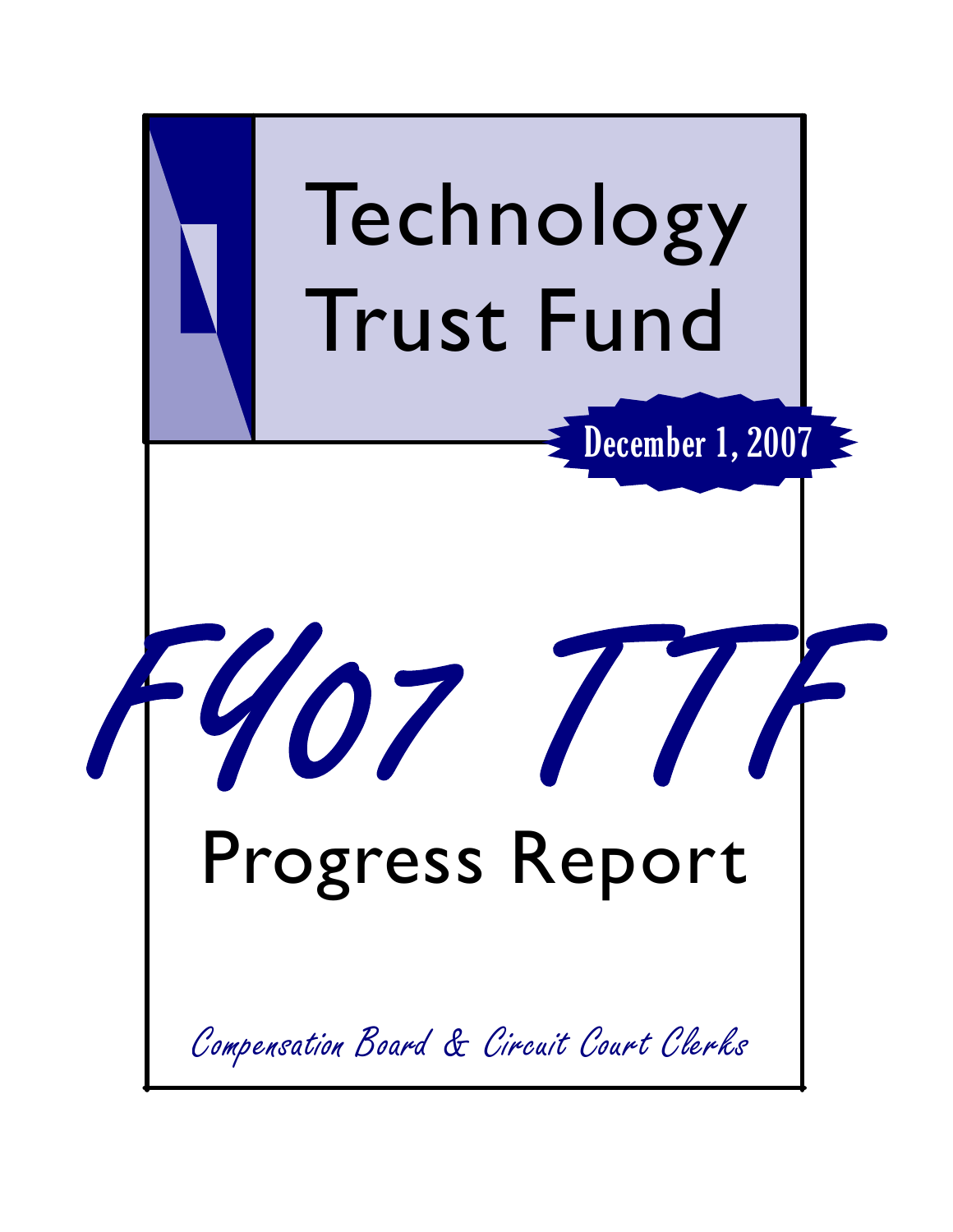| CLERKS WHO CERTIFIED TO PROVIDING SRA TO LAND RECORDS TO PUBLIC SUBSCRIBERS  11<br>CLERKS WHO CERTIFIED TO NOT PROVIDING SRA TO LAND RECORDS TO PUBLIC SUBSCRIBERS  11<br>PERCENTAGE OF CLERKS EXPENDING ALL, SOME, OR NONE OF \$1 FUND BUDGETS IN FY07  12<br>PERCENTAGE OF CLERKS WITH CARRYOVER AND NON-CARRYOVER OF EXPENDED FY07 \$1 FUND TO FY08                                                                                                                                                                                                                                                       |  |
|--------------------------------------------------------------------------------------------------------------------------------------------------------------------------------------------------------------------------------------------------------------------------------------------------------------------------------------------------------------------------------------------------------------------------------------------------------------------------------------------------------------------------------------------------------------------------------------------------------------|--|
|                                                                                                                                                                                                                                                                                                                                                                                                                                                                                                                                                                                                              |  |
| CLERKS REPORTING WEBSITE THAT PROVIDES SRA TO LAND RECORDS' IMAGES  14<br>PERCENTAGE OF CLERKS REPORTING WEBSITE THAT PROVIDES SRA TO LAND RECORDS' IMAGES 15<br>WEBSITE ADDRESS REPORTED BY CLERKS THAT PROVIDES SRA TO LAND RECORDS' IMAGES 16                                                                                                                                                                                                                                                                                                                                                             |  |
|                                                                                                                                                                                                                                                                                                                                                                                                                                                                                                                                                                                                              |  |
| AVERAGE YEAR OF CONTINUOUS YEARS OF ELECTRONIC INDICES AND IMAGES REPORTED BY CLERKS 18<br>OLDEST CONTINUOUS YEAR OF ELECTRONIC INDICES AND IMAGES REPORTED BY CLERKS  19<br>CLERKS REPORTING ONSITE AND REMOTE ACCESS TO ELECTRONIC INDICES AND IMAGES  20<br>PERCENTAGE OF CLERKS REPORTING TO PROVIDE ONSITE ACCESS TO ELECTRONIC LAND RECORDS  20<br>PERCENTAGE OF CLERKS REPORTING TO PROVIDE REMOTE ACCESS TO ELECTRONIC LAND RECORDS  21<br>LAND RECORDS IMAGES REPORTED BY CLERKS AVAILABLE ONSITE AND THROUGH SRA  22<br>CLERKS REPORTING DATE SRA FIRST PROVIDED OR TOLD SRA CAPABLE BY VENDOR  23 |  |
|                                                                                                                                                                                                                                                                                                                                                                                                                                                                                                                                                                                                              |  |
|                                                                                                                                                                                                                                                                                                                                                                                                                                                                                                                                                                                                              |  |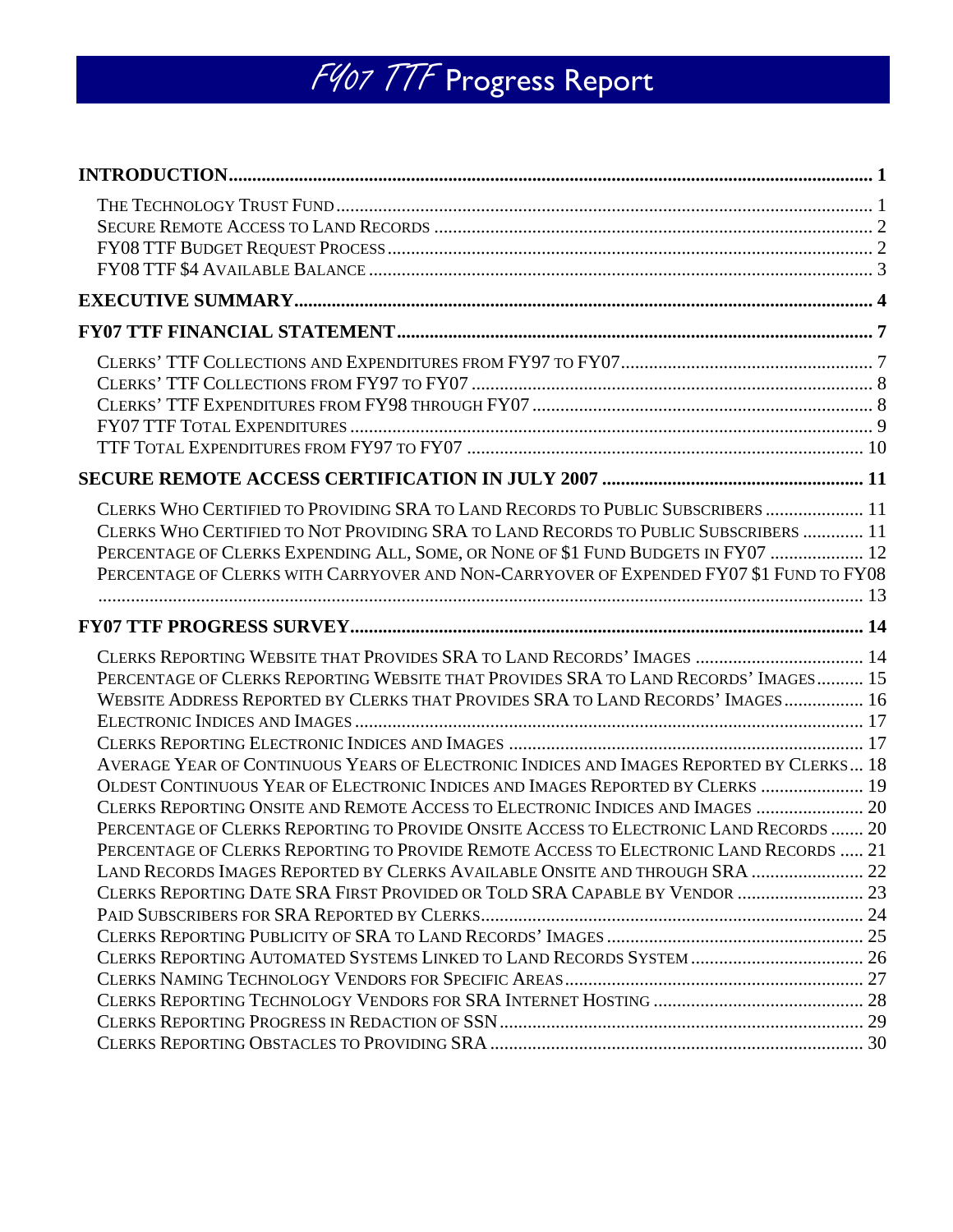| CLERKS WHO CERTIFY TO CURRENTLY PROVIDING SRA TO LAND RECORDS' IMAGES  32<br>CLERKS WHO CERTIFY TO NOT CURRENTLY PROVIDING SRA TO LAND RECORDS' IMAGES  32  |  |
|-------------------------------------------------------------------------------------------------------------------------------------------------------------|--|
|                                                                                                                                                             |  |
| FY08 \$4 APPROVALS FOR AREAS OF THE COURT NOT RELATED TO LAND RECORDS 34                                                                                    |  |
| FY08 \$4 APPROVALS FOR AREAS OF THE COURT NOT RELATED TO LAND RECORDS 34                                                                                    |  |
|                                                                                                                                                             |  |
|                                                                                                                                                             |  |
|                                                                                                                                                             |  |
| \$1 FUND AVAILABLE BALANCE AND CLERKS' TOTAL APPROVALS AND EXPENDITURES  39                                                                                 |  |
|                                                                                                                                                             |  |
|                                                                                                                                                             |  |
|                                                                                                                                                             |  |
|                                                                                                                                                             |  |
| APPENDIX 1 - TTF NON-GENERAL FUND CASH TRANSACTIONS FROM FY97 TO FY07  50<br>APPENDIX 5 - FY08 TTF \$4 AND \$1 FUND APPROVALS FOR EQUIPMENT AND SERVICES 62 |  |
|                                                                                                                                                             |  |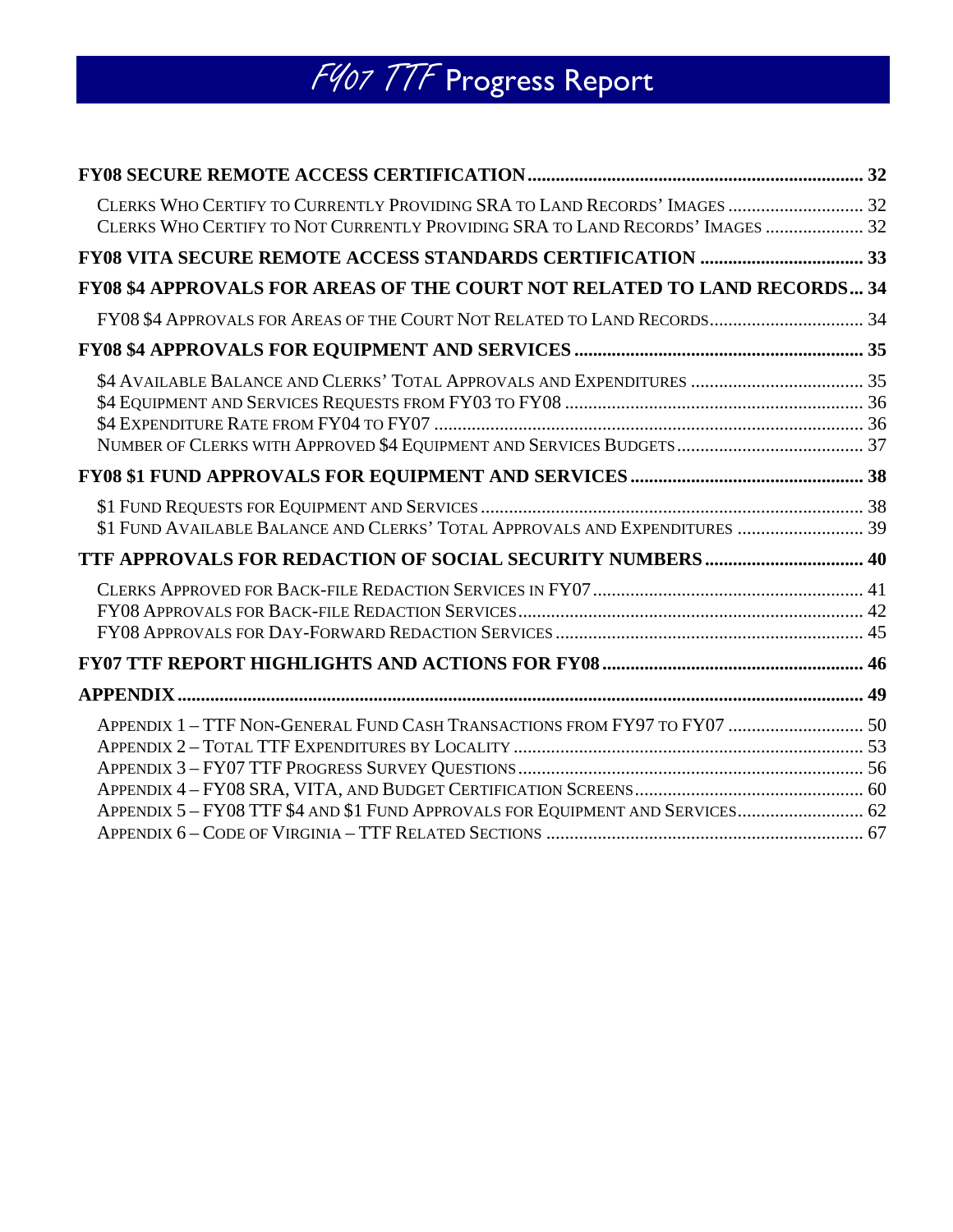<span id="page-3-0"></span>Introduction

The purpose of this report is to provide an annual update of the Technology Trust Fund and the progress Circuit Court Clerks are making in providing secure remote access to land records on or before July 1, 2008.

#### **The Technology Trust Fund**

The Technology Trust Fund (TTF) originated in 1996 with § 17.1-279, Code of Virginia, that legislated a \$3 fee, known as the Technology Trust Fund Fee, to be assessed by the Clerk of each Circuit Court in every law and chancery action, upon each instrument recorded in the deed book, and upon each judgment docketed in the lien docket book. Effective July 1, 2004, the fee was increased to \$5 and the General Assembly has since specified intent that all Circuit Court Clerks in Virginia provide secure remote access to land records on or before July 1, 2008. The TTF fee is deposited to the State Treasury into a trust fund and the Compensation Board maintains a record of the deposits made by each Circuit Court Clerk.

Four dollars of the \$5 fee are allocated by the Compensation Board for the purposes of: (i) developing and updating individual land records automation plans for individual Circuit Court Clerks' offices; (ii) implementing automation plans to modernize land records in individual clerk's offices and provide secure remote access to land records throughout the Commonwealth; (iii) obtaining and updating office automation and information technology equipment, including software and conversion services; (iv) preserving, maintaining and enhancing court records, including, but not limited to, the costs of repairs, maintenance, land records consulting services, service contracts, redaction of social security numbers from land records, and system replacements or upgrades; and (v) improving public access to court records. TTF funds may not be used for personnel costs within the Circuit Court Clerks' offices. The legislation requires that Circuit Court Clerks submit to the Compensation Board a written certification that the Clerk's proposed technology improvements of land records will provide secure remote access to those land records on or before July 1, 2008.

The remaining \$1 of the TTF fee collected by each Circuit Court Clerk is amassed into a fund known as the \$1 Fund. The Compensation Board may allocate from the \$1 Fund (i) for the purposes of funding studies to develop and update individual land-records automation plans for individual clerk's offices and (ii) for the purposes enumerated in the above paragraph to implement the plan to modernize land records in individual clerk's offices and provide secure remote access to land records throughout the Commonwealth. Priority for allocation from the \$1 Fund may be given to those individual clerks' offices whose deposits into the trust fund would not be sufficient to implement its modernization plan. The legislation requires that Circuit Court Clerks submit to the Compensation Board a written certification that the Clerk's proposed technology improvements of land records will provide secure remote access to those land records on or before July 1, 2008.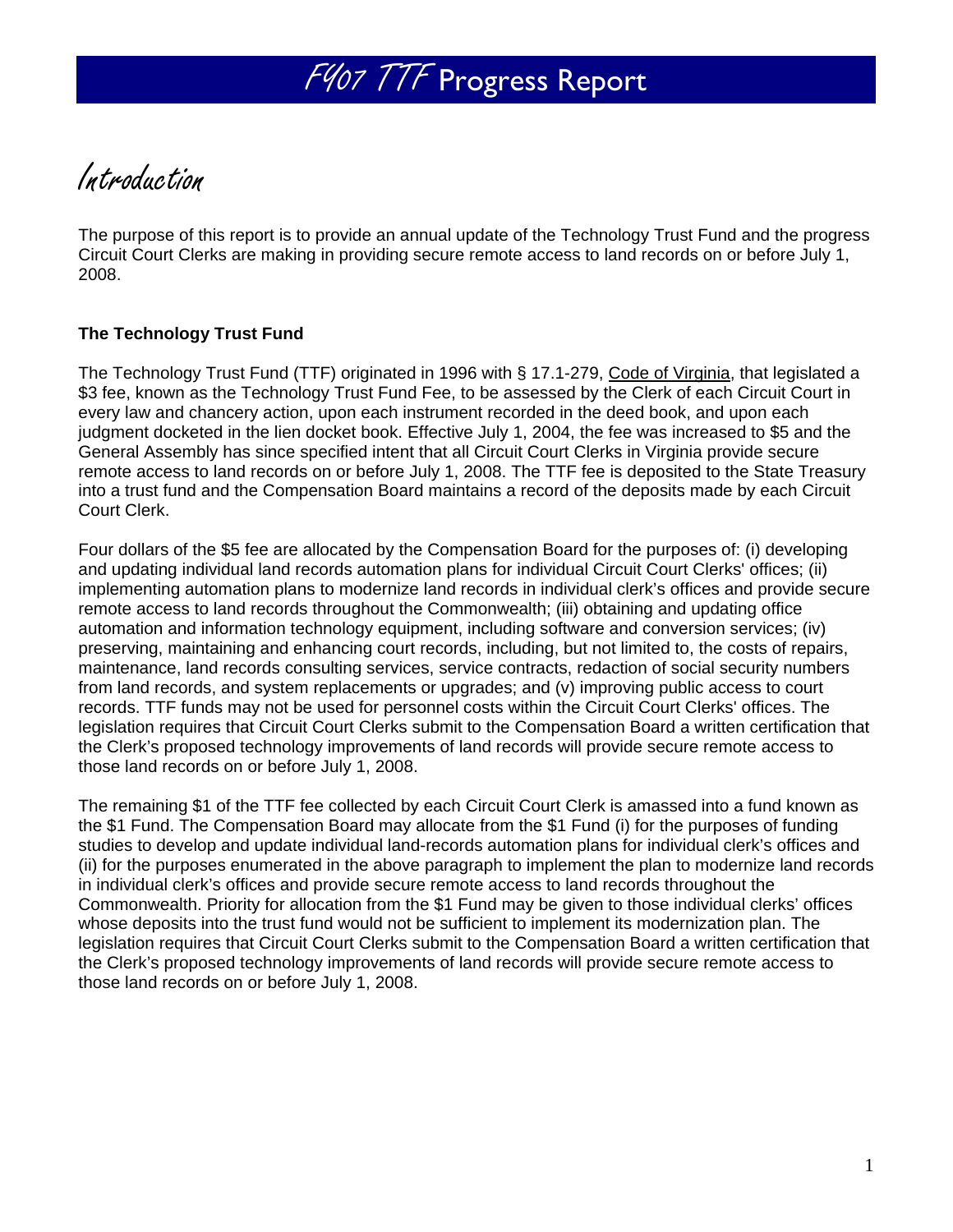### <span id="page-4-0"></span>**Secure Remote Access to Land Records**

In the Code of Virginia, § 17.1-279 requires Circuit Court Clerks or their designated technology services vendor(s) to certify compliance with security standards developed by the Virginia Information Technologies Agency (VITA) found in the document *Security Standard for Restricted Remote Access to Documents on Court-Controlled Websites, ITRM STANDARD SEC503-02* (dated March 28, 2005), and all subsequent revisions. This document is located on the VITA website at [http://www.vita.virginia.gov/uploadedFiles/Library/Rem\\_Accs\\_Docs\\_on\\_Crt-Contrd\\_Webs-revision1.pdf](http://www.vita.virginia.gov/uploadedFiles/Library/Rem_Accs_Docs_on_Crt-Contrd_Webs-revision1.pdf). The safeguards in this standard define what is meant by "secure" land records. Remote access is defined in the security standard as allowing inspection to a court record without the need to physically visit the courthouse where the court record is maintained. The Land Records Management Task Force defines land records as "deeds, deeds of trust, maps, and plats" in the document *Modernizing Land Records in Virginia, Final Report, January 1, 1998.* 

In the Code of Virginia, § 17.1-293 prohibits the posting of certain information on the Internet. The 2005 VITA security standard requires that Circuit Court Clerks make a self-certification to comply with § 17.1- 293. Compensation Board staff embedded the self-certification in the FY07 TTF Budget Request Process in COIN (Constitutional Officers Information Network), an online financial management tool for Constitutional Officers, thus providing a substitute for the paper self-certification form, Appendix C, located in the 2005 VITA security standard. A summary of § 17.1-293 includes: A) Circuit Court Clerks may not allow access to a document on a court-controlled Web site with an actual signature, Social Security Number, date of birth, maiden name, financial account number, or name/age of a minor child; B) Circuit Court Clerks must post a list of documents routinely found on the court-controlled Web site; C) as provided by law, access to the original document is maintained; and D) Circuit Court Clerks are immune from suit arising from any acts or omissions relating to providing secure remote access on the Internet pursuant to this section unless the clerk was grossly negligent or engaged in willful misconduct.

The complete text of §§ 17.1-279 and 17.1-293, Code of Virginia, is located in the Appendix of this report.

### **FY08 TTF Budget Request Process**

In August of each year, Circuit Court Clerks have the opportunity to request TTF available funding for equipment and services. The Compensation Board allocates the funds requested by clerks in an amount not to exceed the deposits into the trust fund credited to their respective localities (\$4). The FY08 TTF Budget Request process is a sub-system of COIN and consisted of several options seamlessly integrated into a coherent whole, including: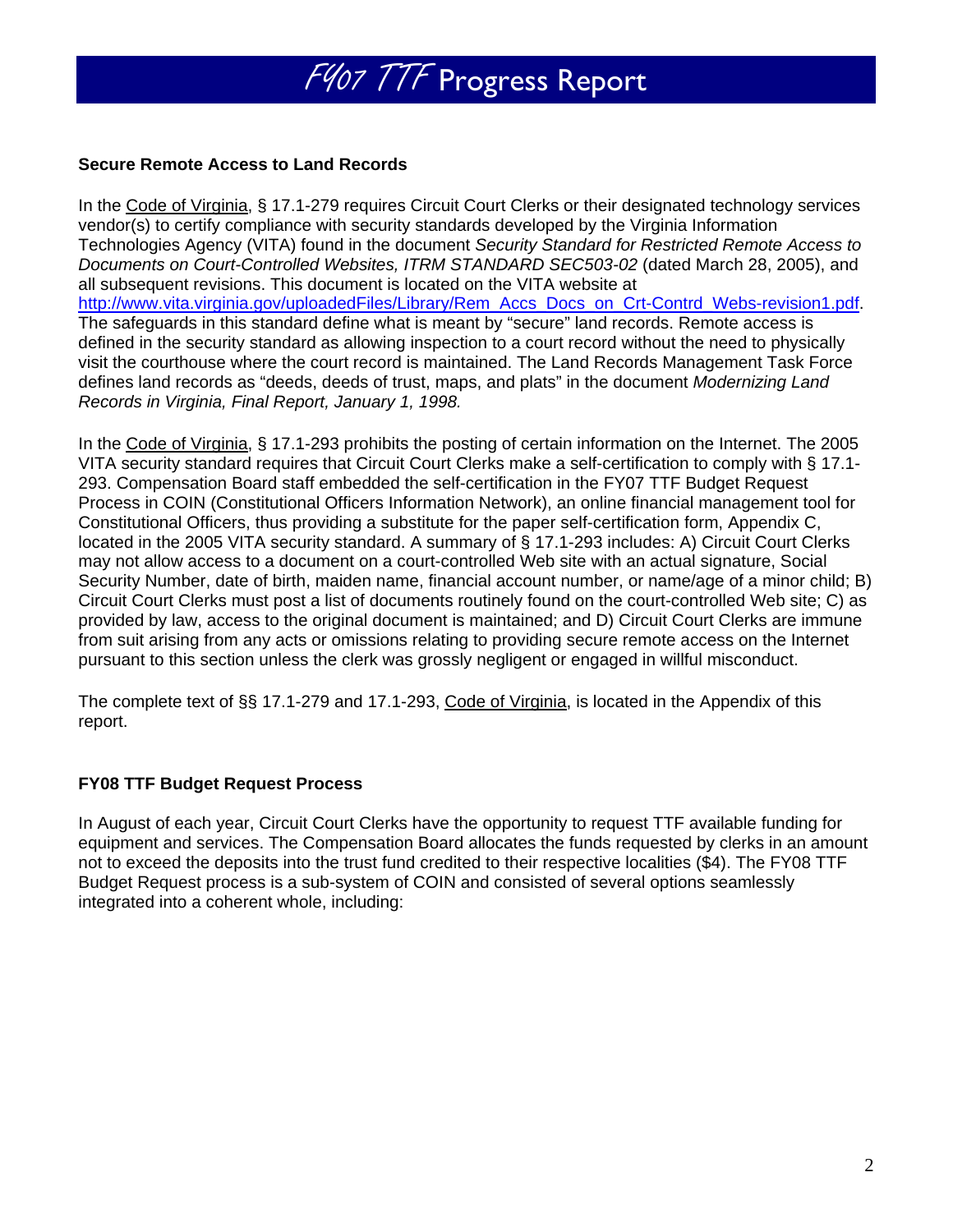- <span id="page-5-0"></span>• FY07 TTF Progress Survey;
- Certification for Secure Remote Access;
- Certification of VITA Security Standards;
- Election to FY08 Budget Request or Carry-over;
- \$4 Request for Equipment and/or Services;
- Certification of \$4 Budget Request;
- \$1 Fund Request for Equipment and/or Services; and
- Certification of \$1 Fund Budget Request.

Circuit Court Clerks had the month of August 2007 to complete the FY08 TTF Budget Request Process. If a Clerk does not complete the TTF Budget Request annual process in COIN, their TTF available balance automatically carries-over to a future fiscal year.

If a Circuit Court Clerk provides secure remote access to land records on or before July 1, 2008, then that Clerk may apply to the Compensation Board for an allocation from the Technology Trust Fund for automation and technology improvements in areas of his/her court not related to land records. Such a request cannot exceed the deposits into the trust fund credited to that locality (\$4).

### **FY08 TTF \$4 Available Balance**

The FY08 TTF \$4 Available Balance is computed using several factors. Any unused portion of TTF from the previous fiscal year is added to the TTF collections credited to that locality for the previous fiscal year. A portion of TTF available funds is transferred to the Circuit Court Clerks' general operating funds to cover reimbursement of approved operating expenditures. The same amount was transferred in each fiscal year in each respective clerk's office. The formula for computing the TTF available balance for each clerk's office is:



A carry-over election in the FY08 TTF Budget Request Process means that the FY08 TTF Available Balance is reserved until the following fiscal year (FY09). The Compensation Board considers mid-year access to TTF funds not previously budgeted in August on a case-by-case basis and the availability of unencumbered funds. Application to the Compensation Board for mid-year access to TTF money not previously requested in August is made through a mid-year docket request. Instructions for making a mid-year docket request can be found on the Compensation Board website at [http://www.scb.virginia.gov](http://www.scb.virginia.gov/) under the Land Records Technology tab. Mid-year access to TTF monies is not guaranteed to Clerks who do not submit a budget request in August.

A budget election and carry-over election are mutually exclusive. A Circuit Court Clerk must choose to either make a budget request for equipment and/or services or carry-over their TTF \$4 Available Balance.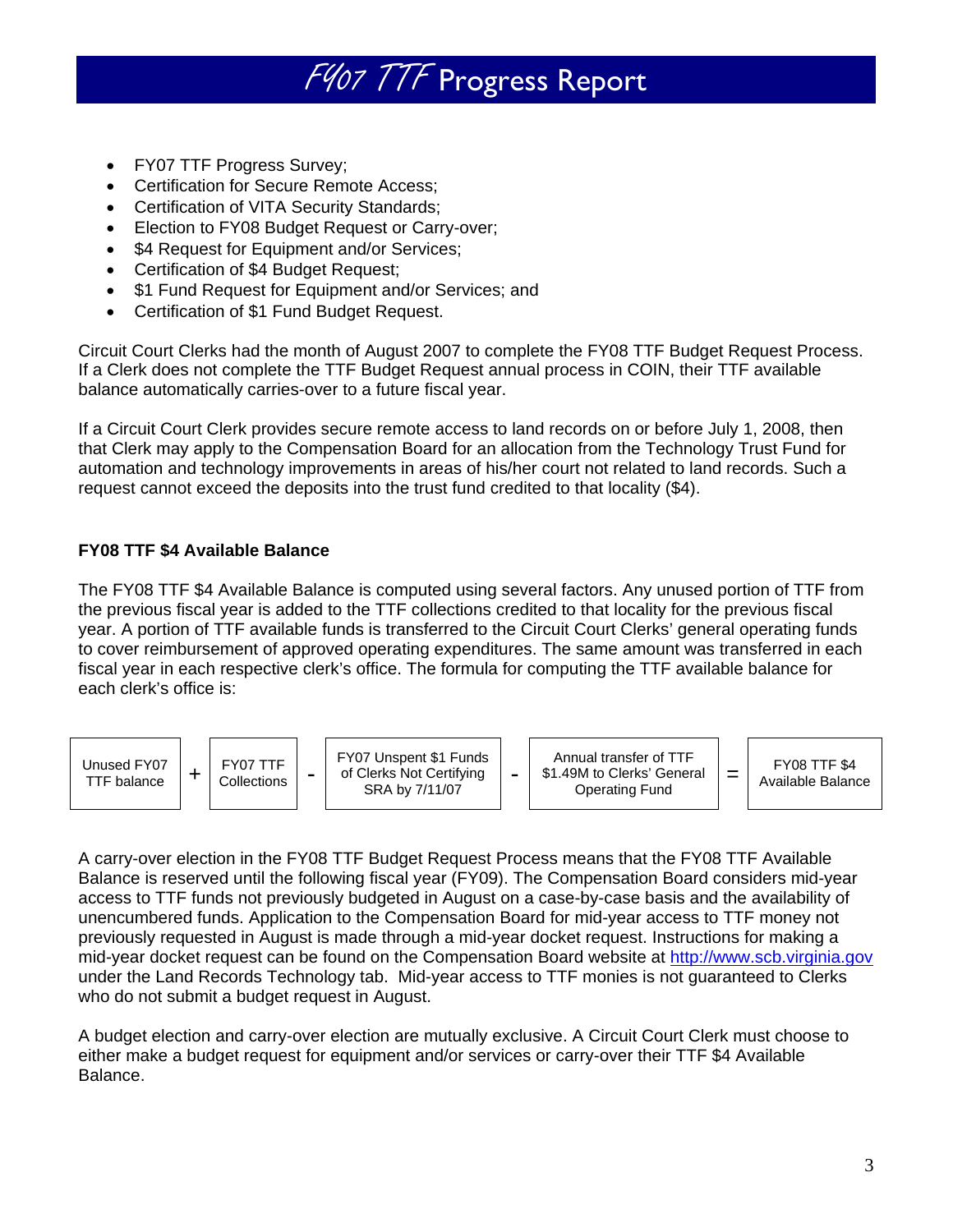<span id="page-6-0"></span>Executive Summary

#### **FY07 TTF Financial Statement**

- In FY07, TTF **collections** by Circuit Court Clerks were \$10.95M. From FY97 to FY07, Circuit Court Clerks' TTF collections were \$84.17M for average collections of \$7.65M per year.
- In FY07, Circuit Court Clerks' **expenditures** were \$8.63M. From FY98 to FY07, Circuit Court Clerks' expenditures were \$43.48M for average expenditures of \$4.35M per year.
- In FY07, **total TTF expenditures** were \$10.28M and from FY97 to FY07, total TTF expenditures were \$64.23M.
- Transfers of TTF funds to offset **general fund reductions** to the Circuit Court Clerks' general fund appropriation were \$9.86M from FY97 to FY07. This represents approximately 15 percent of total TTF expenditures.
- From FY97 to FY07, **budget reductions and transfers** of TTF funds to the Commonwealth's General fund were \$9.11M and account for approximately 14 percent of TTF expenditures.
- **Administrative costs**, which have been split into three categories (consulting services, position costs, and COIN / VITA Studies), were \$1.77M from FY97 to FY07 and account for less than three percent of total expenditures.

#### **SRA Certification in July 2007**

- In FY07, **\$2.8M in \$1 monies** were approved for 60 Circuit Court Clerks.
- In FY07, 28 Clerks fully **expended** their \$1 Fund monies, totaling \$2.1M.
- In FY07, 32 Clerks had **unexpended** \$1 Fund monies totaling \$769K.
- In July 2007, 25 of the 32 Clerks (78.1 percent) certified to providing secure remote access (SRA) to land records to public subscribers. Unexpended \$1 Fund monies of these 25 Clerks **totaled \$691K** and these funds carried over to their \$4 available balance.
- The 7 Clerks who certified to not providing SRA to public subscribers or chose not to carryover their \$1 Fund balance were required by the Compensation Board to return their \$1 monies to the \$1 Fund, **totaling \$78K**.

### **FY07 TTF Progress Survey**

- In the TTF Progress Survey, 85 Clerks (71 percent) listed a **website address** owned and operated by their court or operated by a public or private agent that provides secure remote access to land records' images.
- 120 Clerks (100 percent) reported to providing **continuous years** of electronic land records indices and 119 Clerks (99 percent) provide continuous years of electronic land records' images.
- The **average year of continuous years** of electronic land records indices was 1967; the average year of continuous years of electronic land records' images was 1958.
- The year of 1653 was reported as the **oldest reported electronic land records** index and image.
- 86 Clerks (72 percent) reported to provide **secure remote access (SRA)** to electronic land records' images.
- The **number of electronic land records' images** available onsite was 172M and the number of land electronic land records' images available through SRA was 129.2M.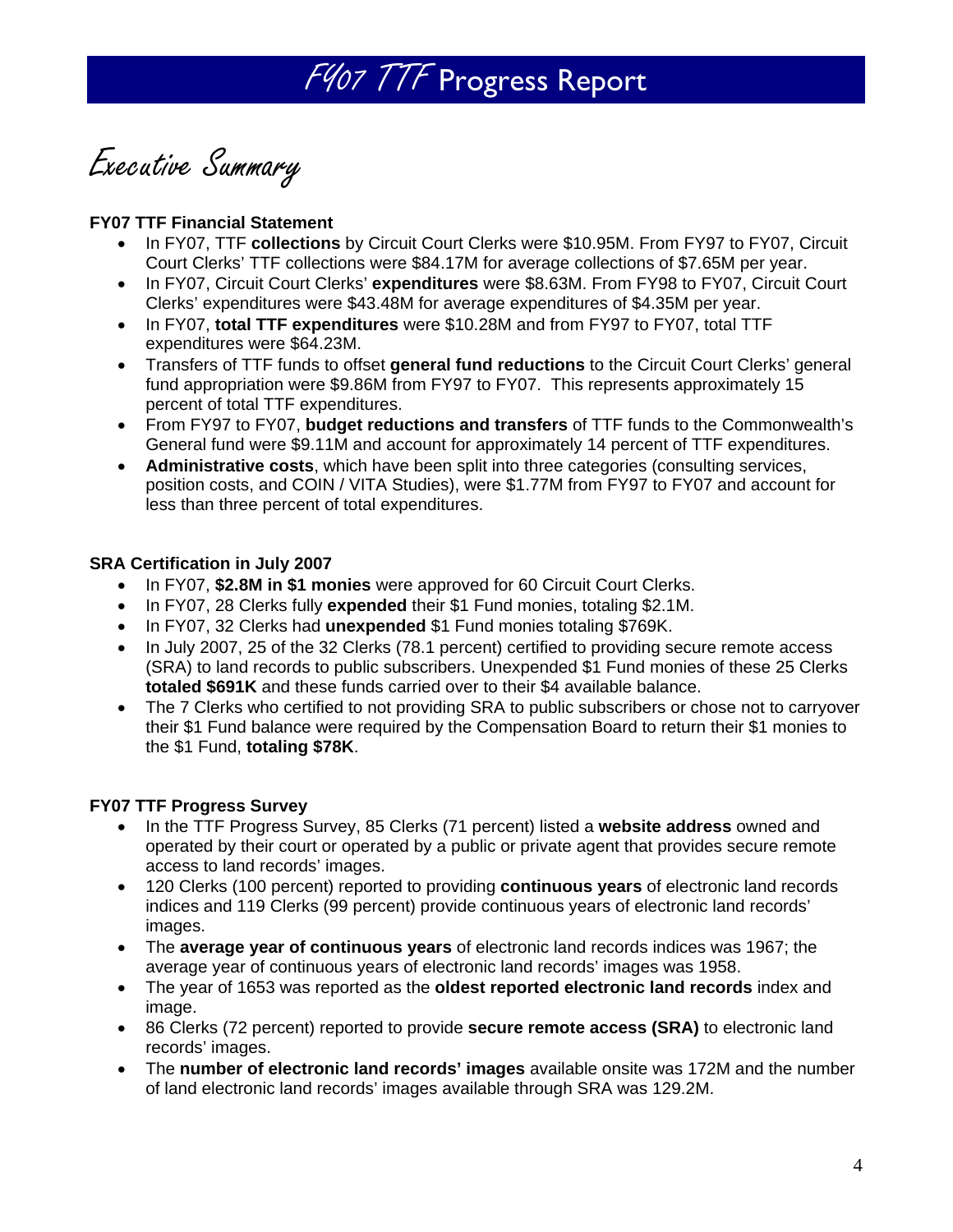### **FY07 TTF Progress Survey, continued**

- 85 of the 86 Clerks reporting to currently provide SRA (99 percent) are **accepting public (non-governmental) subscribers** to SRA. The total number of subscribers reported by Circuit Court Clerks is 5,910.
- 70 of the 86 Clerks (81 percent) reporting to currently provide SRA have **publicized the availability of SRA** to land records' images.
- 20 Clerks (17 percent) reported **linkages** of their land records system with other automated systems.
- 118 Clerks (98 percent) have **signed a contract with a vendor** for a land records management system; 111 Clerks (93 percent) have signed a contract with a vendor for SRA internet hosting; 117 Clerks (98 percent) have signed a contract with a vendor for technology equipment, software, and maintenance; 96 Clerks (80 percent) have signed a contract with a vendor for redaction of social security numbers; and 88 Clerks (73 percent) have signed a contract with a vendor for back scanning of images / conversion services.
- 21 Clerks (18 percent) have begun **back-file redaction** of social security numbers. The average span of years of redacted images for these Clerks is 1970 to 2007.
- 48 Clerks (40 percent) reported the most common **obstacle** in providing secure remote access was privacy or liability issues.

### **FY08 SRA Certification**

- 86 Circuit Court Clerks (72 percent) reported that their office currently provides to public subscribers **secure remote access** to land records' images on a website or system owned and operated by their court or operated by a public or private agent.
- 34 Circuit Court Clerks (28 percent) reported that they do not currently provide secure remote access land records' images.

### **FY08 VITA SRA Standards Certification**

• 120 Circuit Court Clerks (100 percent) certified either current compliance or future compliance to VITA secure remote access standards.

### **FY08 \$4 Approvals for Areas of the Court Not Related to Land Records**

- 24 out of the 86 eligible Clerks (28 percent) made a \$4 request using Purpose Code F.
- These \$4 requests totaled \$2,523,000.

### **FY08 \$4 Approvals for Equipment and Services**

- The total FY08 **\$4 Available Balance** was \$14.5M.
- 118 Circuit Court Clerks (98 percent) were approved a **total of \$12.8M** for technology equipment and/or services.
- 8 Circuit Court Clerks (7 percent) were approved \$105K in \$4 funds for technology **equipment**.
- 118 Circuit Court Clerks (98 percent) were approved \$12.7M in \$4 funds for technology **services**.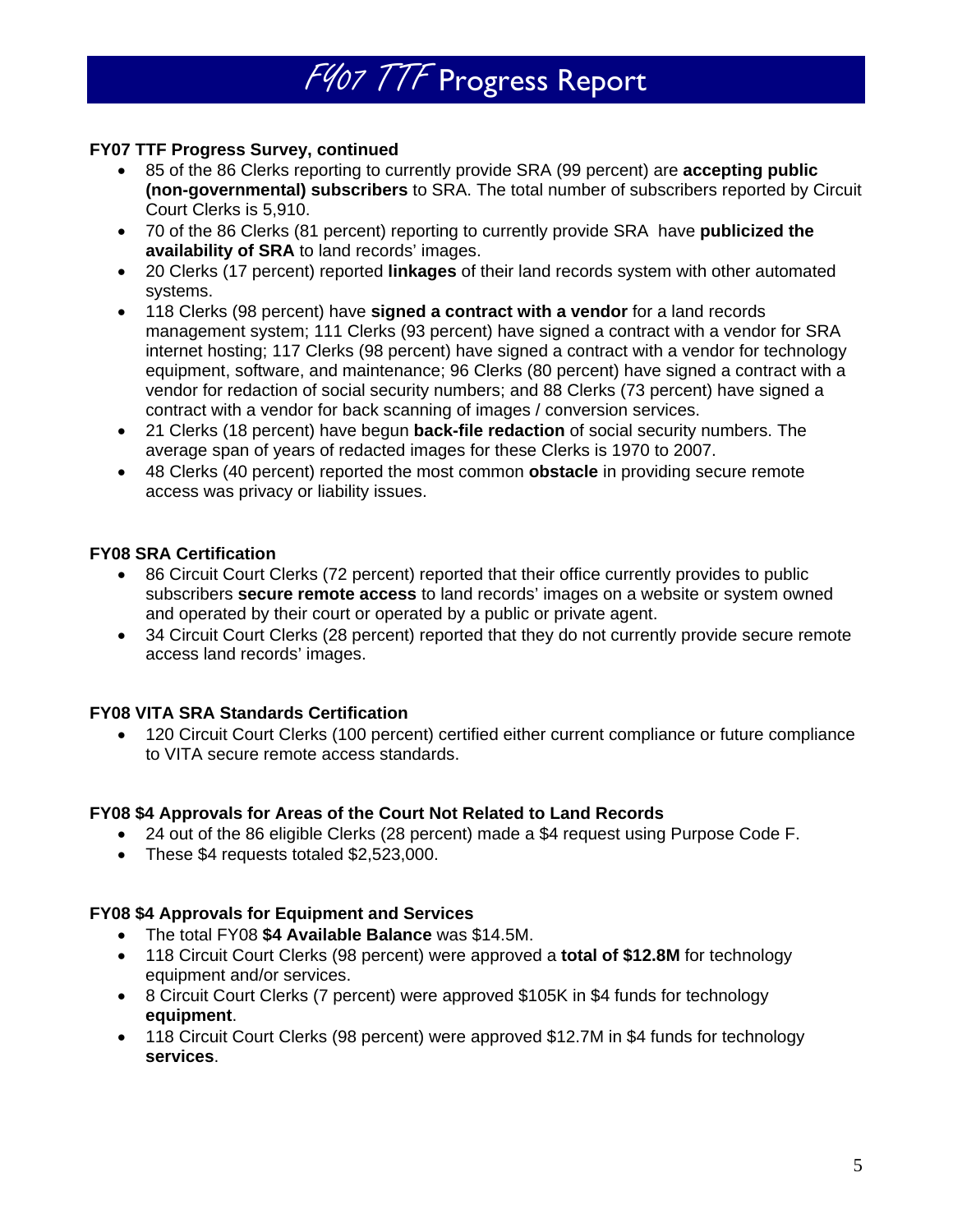### **FY08 \$1 Fund Approvals for Equipment and Services**

- In FY08, the total available in the \$1 Fund was **\$2.5M.**
- 63 Clerks (53 percent) were approved money from the \$1 TTF Fund for additional technology equipment and/or services, **totaling \$1.6M**.
- 4 Circuit Court Clerks (3 percent) were approved \$15K from the \$1 TTF Fund for technology **equipment**.
- 63 Circuit Court Clerks (53 percent) were approved \$1.6M from the \$1 TTF Fund for technology **services**.

### **TTF Approvals for Redaction of Social Security Numbers**

- In FY07, 3 Clerks (2.5 percent) were approved \$45,501 in \$4 money and 22 Clerks (18.3 percent) were approved \$1.3M in \$1 Fund money for the redaction of social security numbers for a total of 34,477,491 images.
- In FY08, as of October 31, 2007, 81 Clerks (68 percent) were approved \$2.4M in \$4 funds and \$354K from the \$1 Fund for the redaction of social security numbers for a total of 75M **backfile** images.
- 12 Clerks (10 percent) were approved \$33K in \$4 funds and \$12K from the \$1 Fund for the redaction of social security numbers for a total of 1.8M **day-forward** images.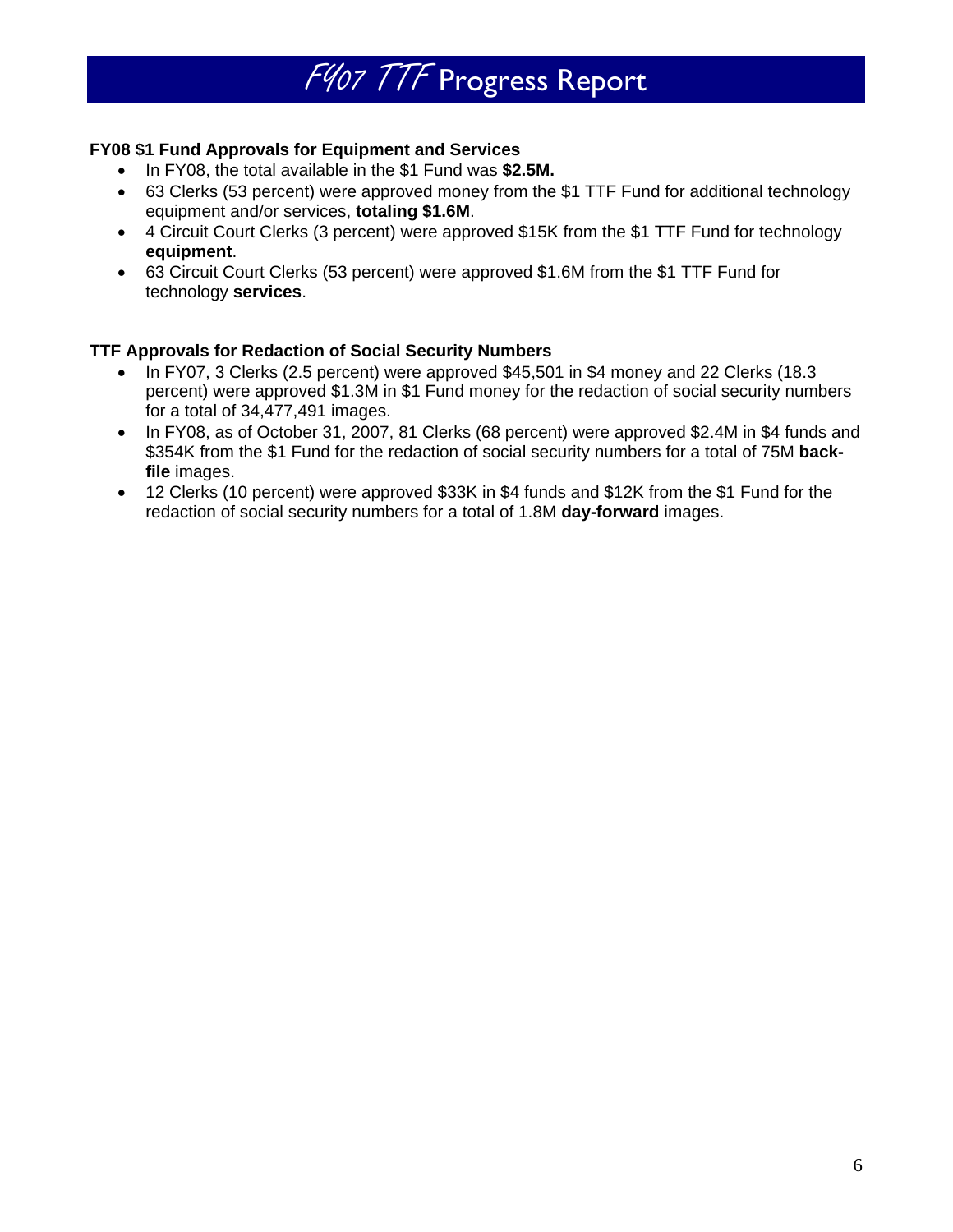<span id="page-9-0"></span>FY07 TTF Financial Statement

The TTF financial statement consists of data regarding Clerks' annual cash collections and expenditures, and total expenditures, including budget reductions, transfers to the Clerks' general fund, and administrative costs.

#### **Clerks' TTF Collections and Expenditures from FY97 to FY07**

|                  | <b>Cash Collections</b> | Expenditures*   |
|------------------|-------------------------|-----------------|
| FY97             | \$4,243,367.42          | \$0             |
| <b>FY98</b>      | \$4,822,885.65          | \$886,404.38    |
| <b>FY99</b>      | \$5,768,994.81          | \$2,214,766.32  |
| FY <sub>00</sub> | \$5,051,605.90          | \$2,526,303.63  |
| FY01             | \$5,122,196.96          | \$4,757,461.69  |
| <b>FY02</b>      | \$6,586,856.51          | \$5,141,600.61  |
| FY03             | \$7,921,175.89          | \$4,802,609.45  |
| FY04             | \$8,512,088.24          | \$3,384,769.22  |
| FY05             | \$12,404,426.50         | \$4,385,882.67  |
| FY06             | \$12,787,943.26         | \$6,755,771.76  |
| <b>FY07</b>      | \$10,949,662.12         | \$8,630,099.87  |
| Total            | \$84,171,203.26         | \$43,485,669.60 |

In FY97, the Technology Trust Fund fee was \$3 and in FY05 it increased to \$5. In the eleven-year period between FY97 and FY07, collections from the TTF fee increased from \$4,243,367 to \$10,949,662, a 158 percent increase. This represents average annual collections over the elevenyear period of \$7.65M.

Expenditures of Circuit Court Clerks increased from \$886,404 in FY98 to \$8,630,100 in FY07, a 874 percent increase. This represents average annual expenditures over the ten-year period of \$4.35M.

The percentage of total expenditures to total collections over the eleven-year period is 52 percent.

\*Note: Due to a budget reduction strategy implemented in FY02, expenditures in FY02 were for the 11-month period of July 2001 through May 2002. Since FY03, expenditures are reported for the 12 month period of June through May. This is a change in presentation from previous TTF Progress Reports.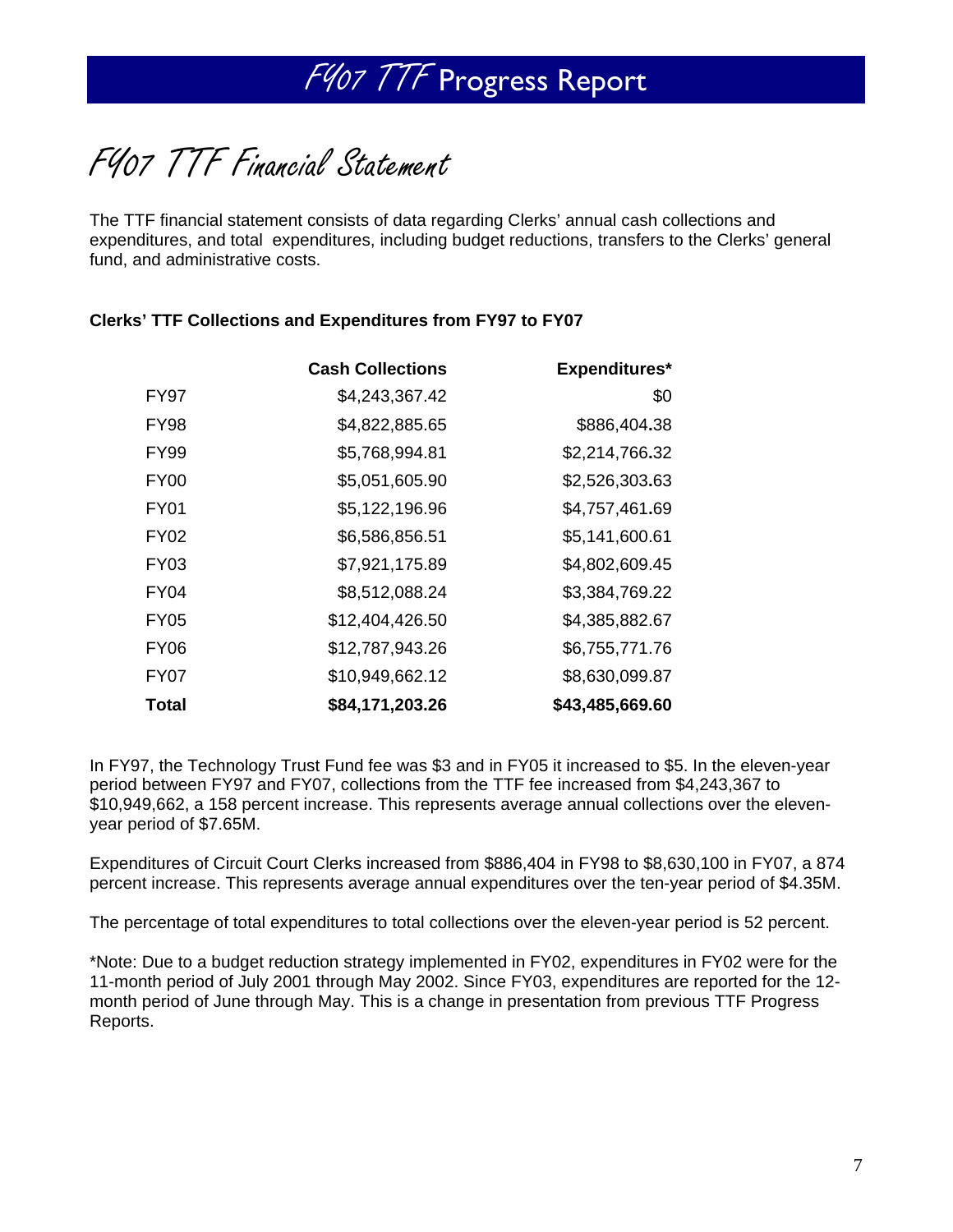<span id="page-10-0"></span>**Clerks' TTF Collections from FY97 to FY07** 



**Clerks' TTF Expenditures from FY98 through FY07** 



A matrix for Circuit Court Clerks' expenditures by locality is found in Appendix 2 of this report.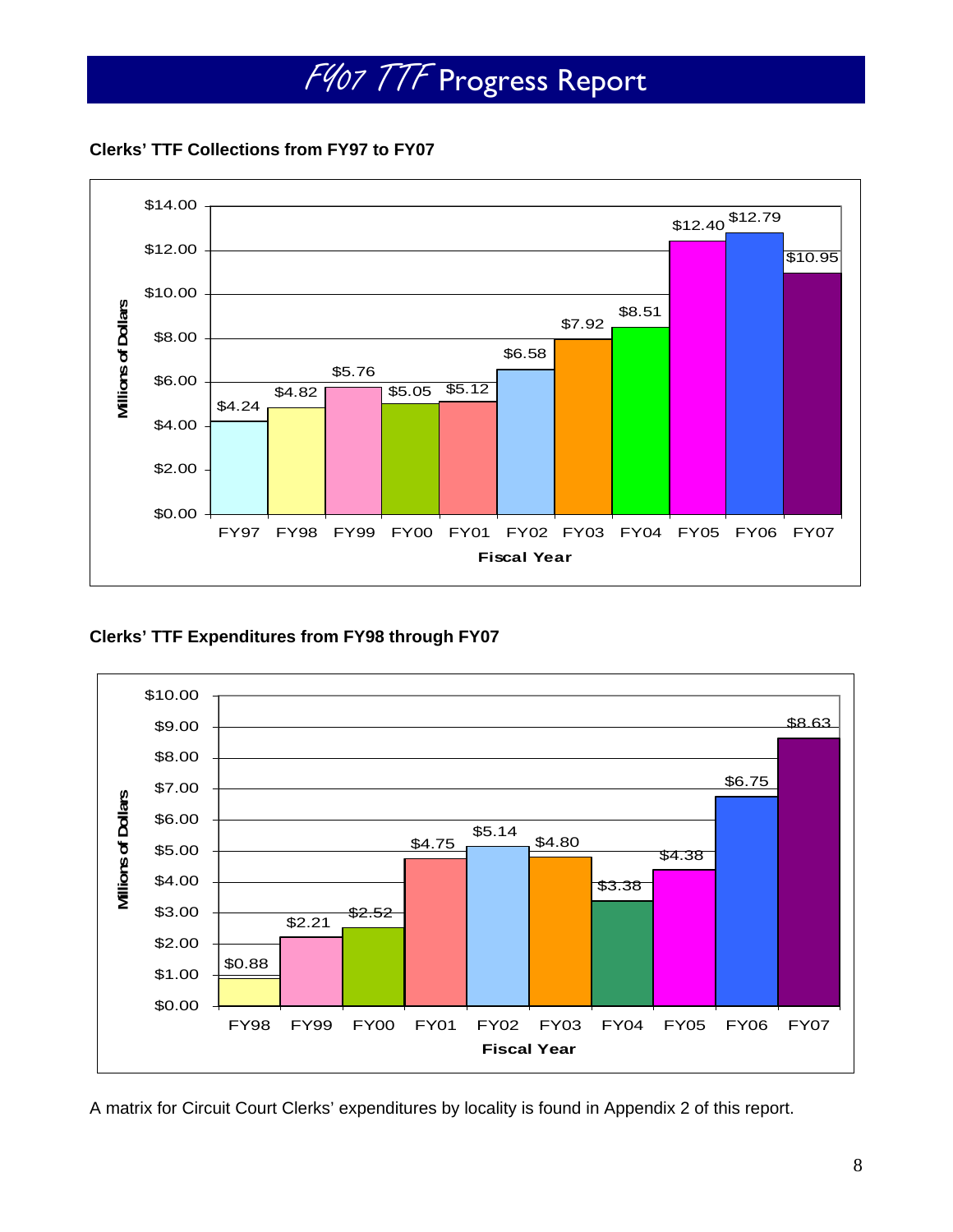### <span id="page-11-0"></span>**FY07 TTF Total Expenditures**

| <b>Administration: VITA Studies</b>                                   | \$76,377.39    | 0.74%  |
|-----------------------------------------------------------------------|----------------|--------|
| Administration: Position Costs (includes DPB appropriation transfers) | \$32,143.24    | 0.31%  |
| Transfers to Clerks' General Fund for operating expenses              | \$1,489,212.98 | 14.48% |
| <b>Budget Reductions and Transfers</b>                                | \$57,848.00    | 0.56%  |
| <b>Circuit Court Clerks' Expenditures</b>                             | \$8,630,099.87 | 83.91% |



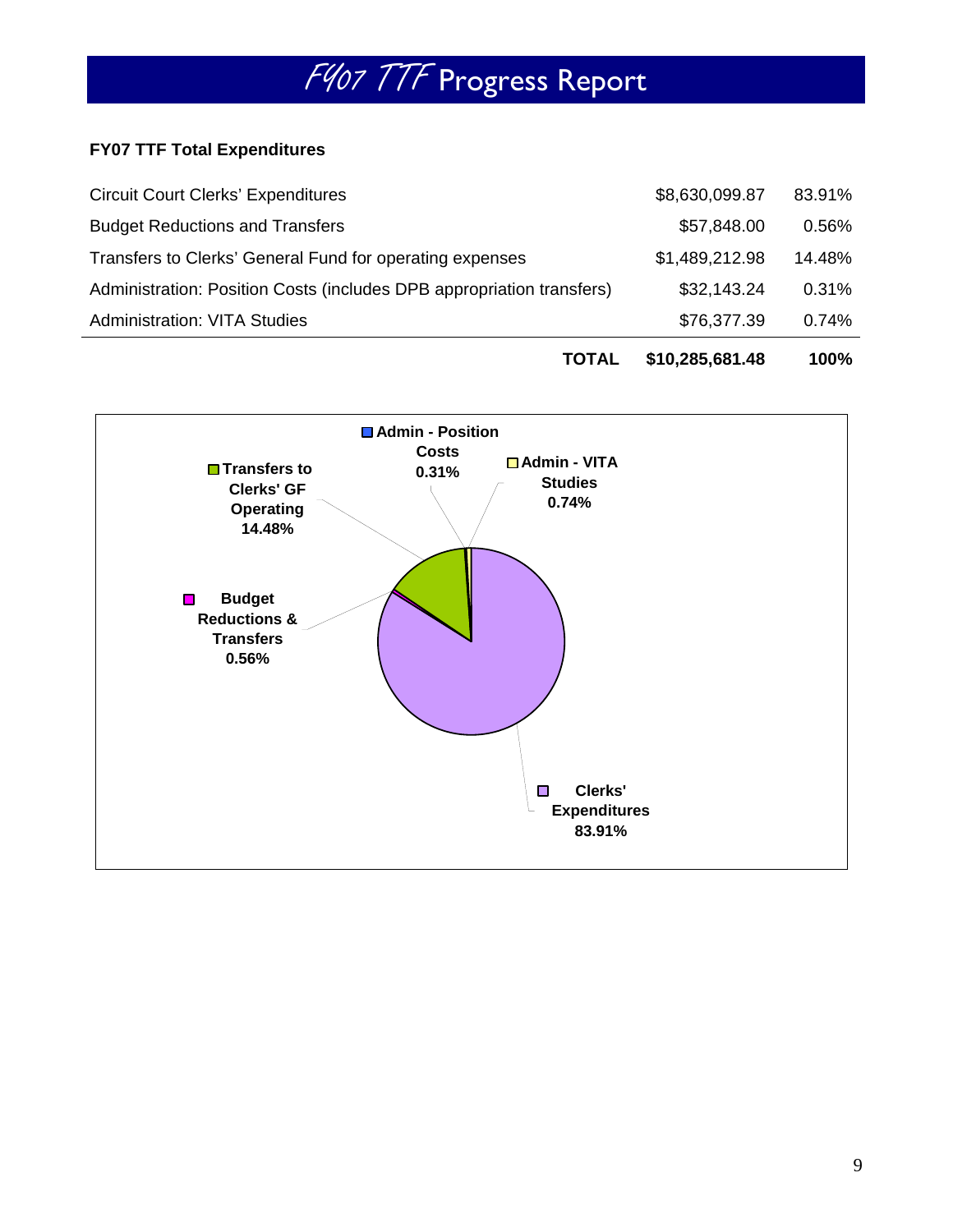### <span id="page-12-0"></span>**TTF Total Expenditures from FY97 to FY07**

| <b>Circuit Court Clerks' Expenditures</b>                             | \$43,485,669.60 | 67.69% |
|-----------------------------------------------------------------------|-----------------|--------|
| <b>Budget Reductions and Transfers</b>                                | \$9,112,414.00  | 14.19% |
| Transfers to Clerks' General Fund for operating expenses              | \$9,863,465.55  | 15.36% |
| Administration: Consulting services (including VITA Studies)          | \$774,558.64    | 1.21%  |
| Administration: Position Costs (includes DPB appropriation transfers) | \$330,984.86    | 0.52%  |
| <b>Administration: COIN System</b>                                    | \$664,000.44    | 1.03%  |

**Total \$64,231,093.09 100%**



A matrix for Non-General Fund Cash Transactions for TTF from fiscal years 1997 through 2007 is found in Appendix 1 of this report.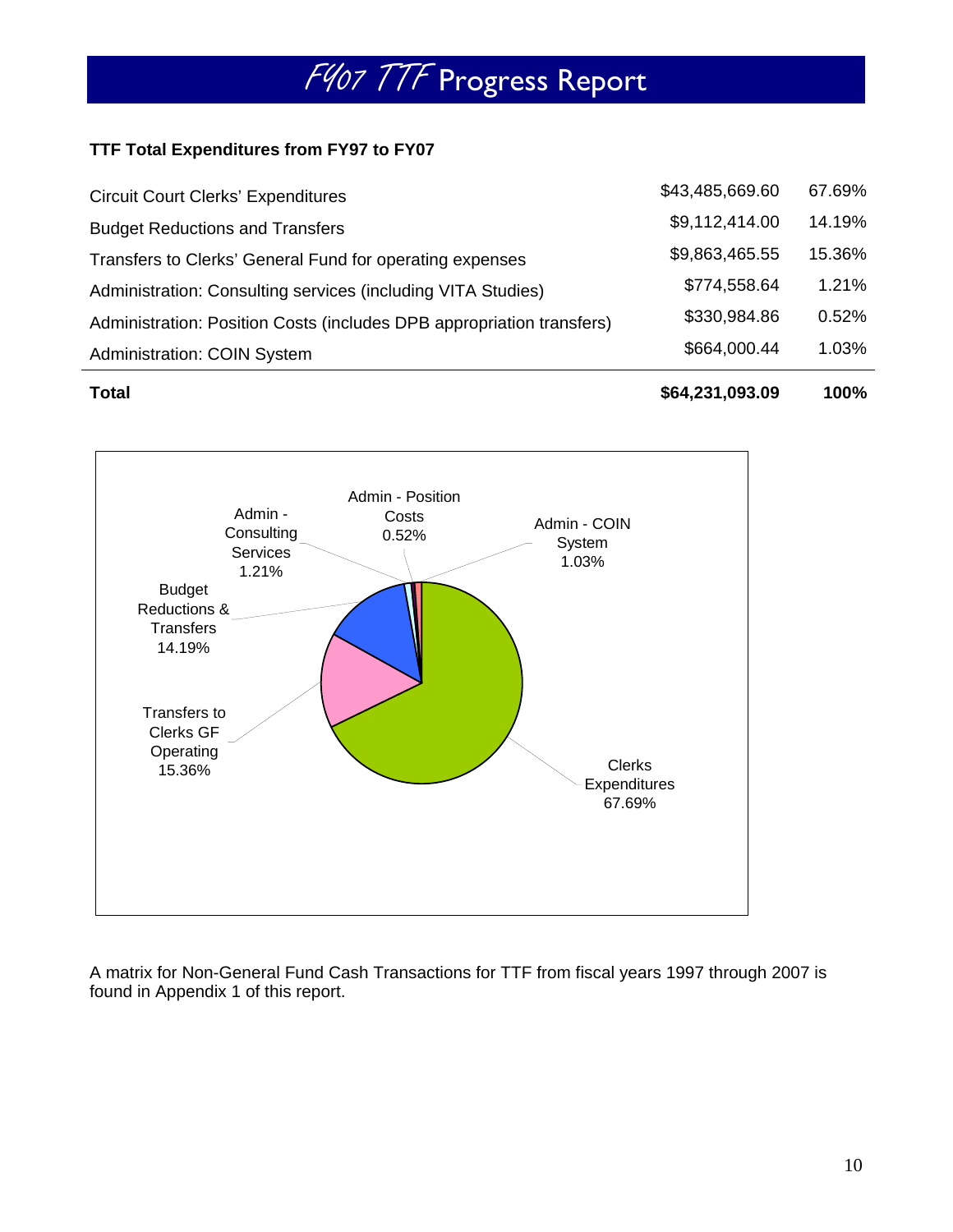<span id="page-13-0"></span>Secure Remote Access Certification in July 2007

In FY07, 60 Circuit Court Clerks were approved a total of \$2,849,653 from the \$1 Fund. These Clerks certified they would provide secure remote access (SRA) to land records on or before July 1, 2007. In FY07, 28 out of the 60 Clerks fully expended their money from the \$1 Fund, totaling \$2,080,638.47. Thirty-two Clerks had unexpended money from the \$1 Fund, totaling \$769,014.53.

In July 2007, the Compensation Board asked the 32 Clerks with unexpended monies from the \$1 Fund to certify the status of SRA to land records in their respective courts. All 32 Clerks responded to the certification process.

Twenty-five Clerks (78.1 percent) certified to providing SRA to land records to public subscribers. These Clerks were allowed to carry over their unexpended monies from the \$1 Fund to their \$4 available balance, totaling \$690,964.99. They were:

#### **Clerks Who Certified to Providing SRA to Land Records to Public Subscribers**

| Amelia              | Essex       | Madison       | Buena V  |
|---------------------|-------------|---------------|----------|
| Appomatox           | Floyd       | Northampton   | Chesape  |
| <b>Bath</b>         | Giles       | Powhatan      | Colonial |
| <b>Buchanan</b>     | Greensville | Pulaski       | Radford  |
| <b>Charles City</b> | Highland    | Smyth         |          |
| Cumberland          | King George | <b>Sussex</b> |          |
| Dinwiddie           | Lee         | Wythe         |          |

**Buena Vista Chesapeake Colonial Heights** 

Six of 32 Clerks (18.8 percent) certified to not providing SRA to land records to public subscribers. These Clerks were not allowed to carry over their unexpended monies from the \$1 Fund to their \$4 available balance, totaling \$78,026.54. They were:

#### **Clerks Who Certified to Not Providing SRA to Land Records to Public Subscribers**

| Campbell       | King and Queen | Middlesex     |
|----------------|----------------|---------------|
| <b>Halifax</b> | Mathews        | <b>Nelson</b> |

The Clerk of Waynesboro was not interested in the carry over of its unexpended monies from the \$1 Fund, totaling only \$23. Contact with staff of the Compensation Board was made but no certification was submitted and their money from the \$1 Fund did not carryover.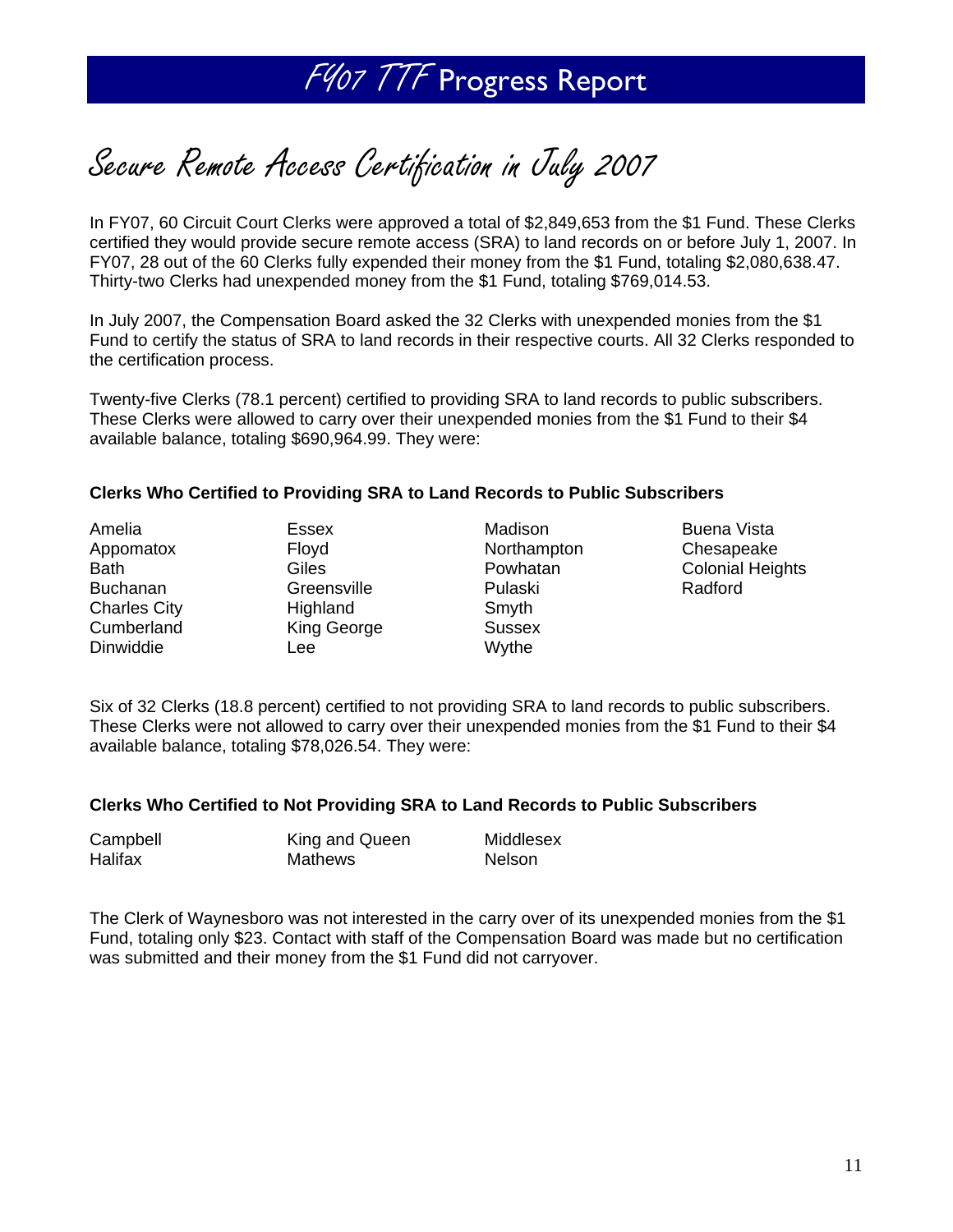### <span id="page-14-0"></span>**Percentage of Clerks Expending All, Some, or None of \$1 Fund Budgets in FY07**



In FY07, 28 of 60 Clerks (46.7 percent) had expended 100% of their \$1 Fund budgets; 19 Clerks (31.7 percent) expended some of their \$1 Fund budgets; and 13 Clerks (21.7 percent) had expended \$0 of their \$1 Fund budgets.

| <b>Expended All</b>                                                                                                                                                                                                                                                                                                                                                        | <b>Expended Some</b>                                                                                                                                                                                                                                               | <b>Expended None</b>                                                                                                                                             |
|----------------------------------------------------------------------------------------------------------------------------------------------------------------------------------------------------------------------------------------------------------------------------------------------------------------------------------------------------------------------------|--------------------------------------------------------------------------------------------------------------------------------------------------------------------------------------------------------------------------------------------------------------------|------------------------------------------------------------------------------------------------------------------------------------------------------------------|
| Alleghany<br>Bland<br><b>Buchanan</b><br>Caroline<br>Carroll<br>Clarke<br>Craig<br>Fluvanna<br>Grayson<br>King William<br>Loudoun<br>Lunenburg<br>Mecklenburg<br>New Kent<br>Page<br><b>Prince Edward</b><br><b>Richmond County</b><br>Rockbridge<br>Russell<br>Scott<br>Southampton<br>Stafford<br>Surry<br>Westmoreland<br>Wise<br>Staunton<br>Suffolk<br>Virginia Beach | Amelia<br>Appomattox<br>Bath<br><b>Buckingham</b><br><b>Charles City</b><br>Cumberland<br>Giles<br>Greensville<br>King and Queen<br>King George<br>Lee<br>Nelson<br>Pulaski<br>Smyth<br><b>Sussex</b><br>Wythe<br><b>Colonial Heights</b><br>Radford<br>Waynesboro | Campbell<br>Dinwiddie<br>Essex<br>Floyd<br>Halifax<br>Highland<br>Madison<br><b>Mathews</b><br>Middlesex<br>Northampton<br>Powhatan<br>Buena Vista<br>Chesapeake |
|                                                                                                                                                                                                                                                                                                                                                                            |                                                                                                                                                                                                                                                                    |                                                                                                                                                                  |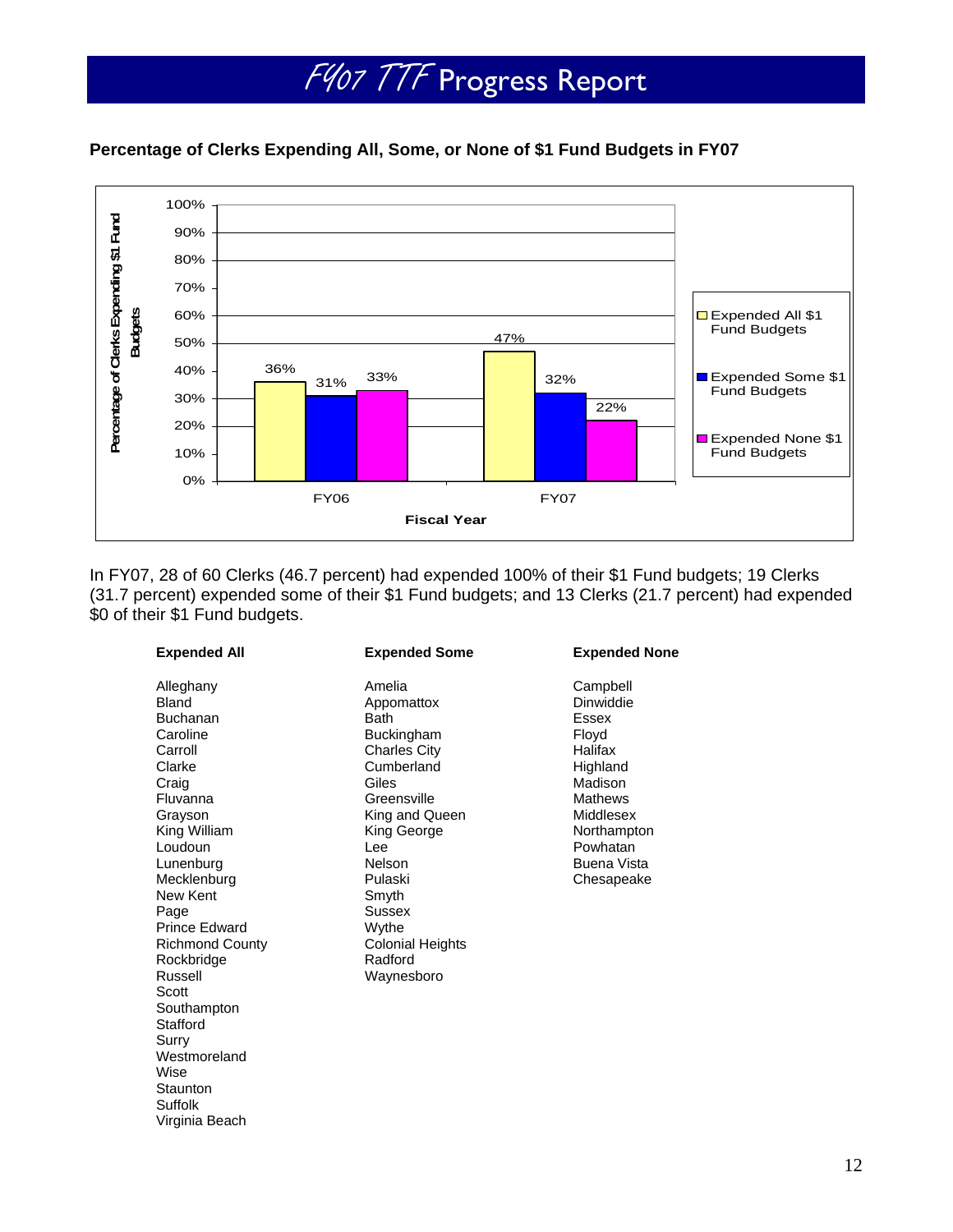### <span id="page-15-0"></span>**Percentage of Clerks with Carryover and Non-Carryover of Expended FY07 \$1 Fund to FY08**



The 25 of the 32 Clerks (78.1 percent) who certified to providing SRA to land records to public subscribers were allowed to carryover their \$1 monies, totaling \$690,964.99 (89.9 percent of unexpended \$1 Fund monies). The 6 Clerks who certified to not providing SRA to land records to public subscribers (and the one Clerk who did not certify one way or the other, 21.9 percent) were not approved to carryover their \$1 monies, totaling \$78,049.54 (10.1 percent of unexpended funds).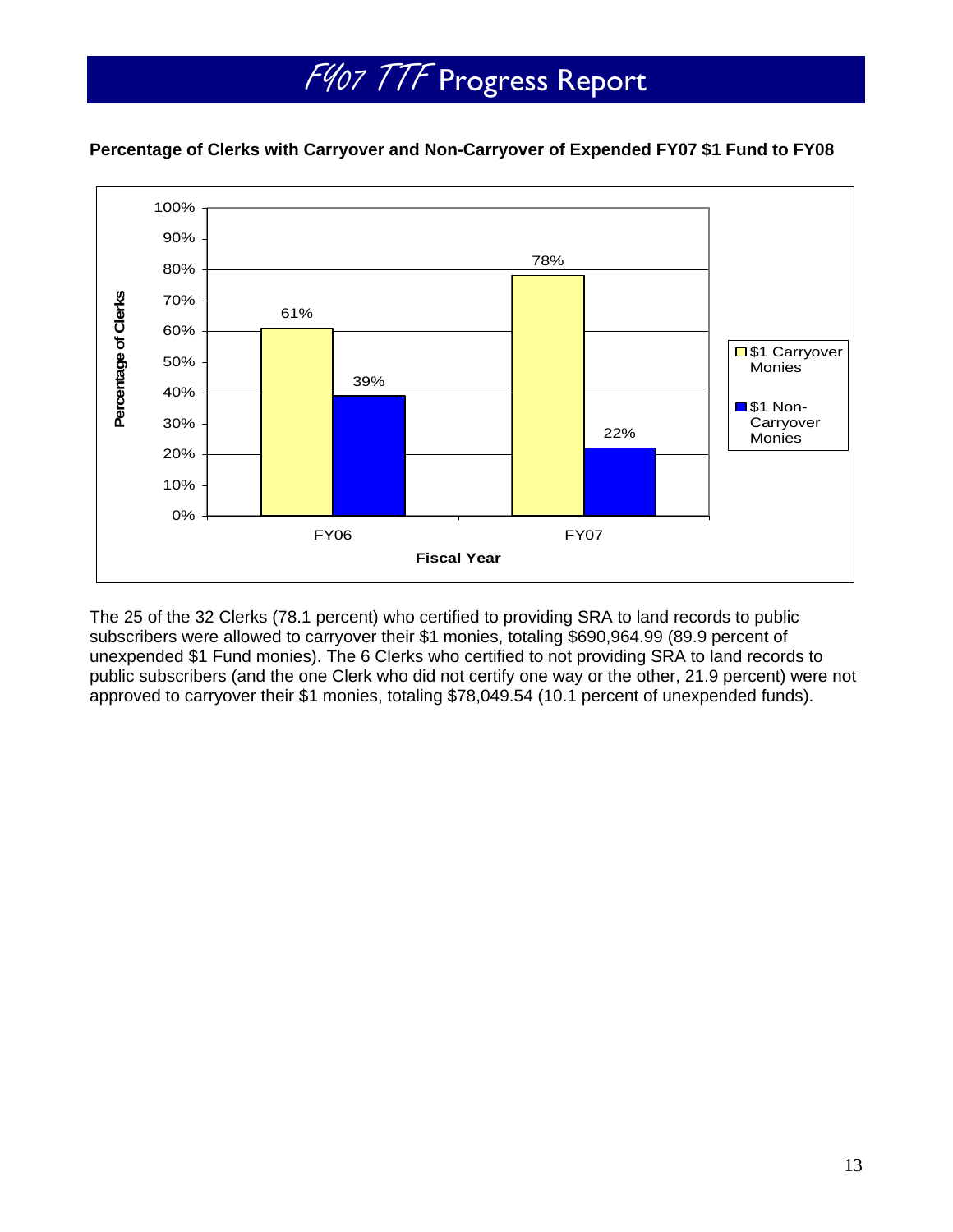<span id="page-16-0"></span>FY07 TTF Progress Survey

The annual TTF Progress Survey was integrated into the TTF Budget Request process in COIN. Clerks were required to answer 60 questions in order to proceed to the \$4 and \$1 Fund budget request screens. Survey topics included the website owned and operated by the court, continuous years of electronic indices and images, onsite access and secure remote access, SRA subscriptions and publicity for SRA service, technology vendors, redaction of social security numbers, and obstacles to SRA.

See Appendix 3 for questions in the FY07 TTF Progress Survey.

#### **Website Owned and Operated by the Court**

In the FY07 TTF Progress Survey, Clerks were asked to confirm providing a website or system owned and operated by their court or operated by a public or private agent for the purpose of providing SRA to land records' images.

| <b>Clerks with SRA Website</b>                                                                                                                                                                                                | <b>FY03</b><br><b>FY04</b> |     |    | <b>FY05</b>   |    | <b>FY06</b> |    | <b>FY07</b> |    |     |
|-------------------------------------------------------------------------------------------------------------------------------------------------------------------------------------------------------------------------------|----------------------------|-----|----|---------------|----|-------------|----|-------------|----|-----|
|                                                                                                                                                                                                                               | n                          | %   | n  | $\frac{0}{0}$ | n  | $\%$        | n  | %           | n  | %   |
| In FY07, the question was posed as: a<br>website that provides SRA to land records'<br>images<br>From FY03 to FY06, the question was posed<br>as: a website that provides up-to-date public<br>notice of land records' images | 26                         | 22% | 30 | 25%           | 15 | 13%         | 59 | 49%         | 86 | 72% |

#### **Clerks Reporting Website that Provides SRA to Land Records' Images**

In FY07, 95 out of 120 Clerks (79 percent) reported to have a website or system owned and operated by the the court or operated by a public or private agent for the purpose of providing SRA to land records' images. Eighty-five of the 95 Clerks who listed a website address currently provide SRA to land records' images. One additional Clerk, Newport News, reported that in their county SRA to land records was not web-based but will be by July 31, 2008 and for that reason did not list an internet address. Nine of the 95 Clerks who listed a website address also reported to not currently providing SRA to land records' images. They are: Campbell, Chesterfield, Henry, King and Queen, Lunenburg, Mecklenburg, Tazewell, Hopewell, and Salem.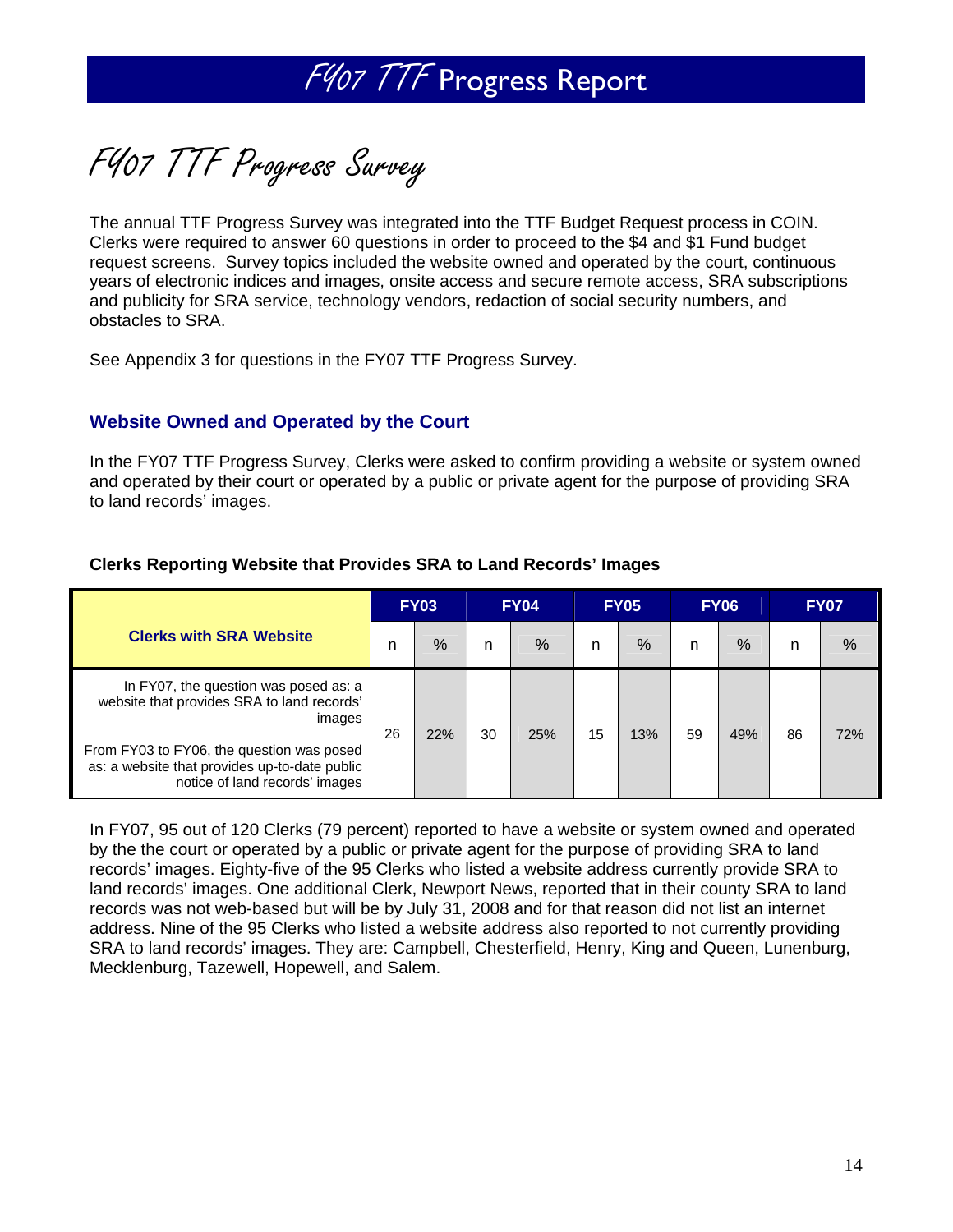

### <span id="page-17-0"></span>**Percentage of Clerks Reporting Website that Provides SRA to Land Records' Images**

In FY03, 26 Clerks (22 percent) reported that their court had a website that offered up-to-date public notice of electronic land records available through secure remote access; 30 Clerks (25 percent) in FY04; only 15 Clerks (13 percent) in FY05; and 59 Clerks (49 percent) in FY06. In FY07, 95 Clerks (79 percent) reported to have a website or system owned and operated by their court or operated by a public or private agent for the purpose of providing SRA to land records' images. Of those, 86 Clerks certified to currently providing SRA to land records' images in the FY08 TTF Budget Request process (Option 2 on the TTF Main Menu in COIN).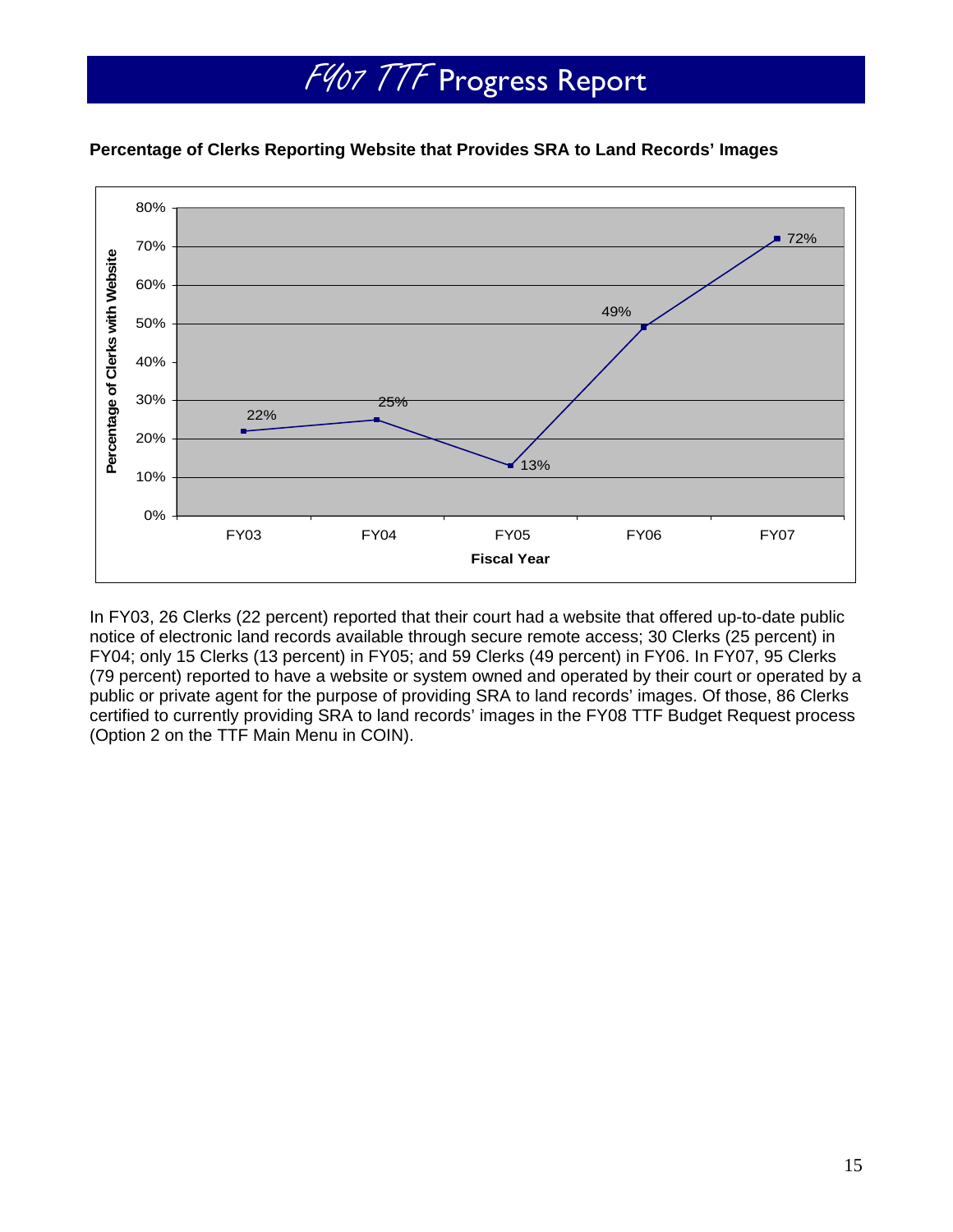### <span id="page-18-0"></span>**Website Address Reported by Clerks that Provides SRA to Land Records' Images**

| <b>Accomack</b><br><b>Montgomery</b><br>www.csa.landsystems.com/lronline<br>www.csa.landsystems.com/Ironline<br><b>Albemarle</b><br>www.albemarle.org/landrecs<br><b>New Kent</b><br>www.newkentvacocc.org<br>Northampton<br>www.courts.state.va.us/rmsweb<br>Alleghany<br>www.courts.state.va.us/rmsweb<br>https://csa.landsystems.com/lronline<br>Nottoway<br>www.csa.landsystems.com/Ironline<br>Amelia<br><b>Amherst</b><br>https://landreocrds.countyofamherst.com/<br>Orange<br>www.courts.state.va.us/rmsweb<br>www.csa.landsystems.com/Ironline<br>Page<br>www.csa.landsystems.com/Ironline<br><b>Appomattox</b><br>Arlington<br>http://158.59.15.28/arlington<br>Pittsylvania<br>www.courts.state.va.us/rmsweb<br><b>Bath</b><br>Powhatan<br>www.courts.state.va.us/rmsweb<br>www.csa.landsystems.com/Ironline<br><b>Bedford</b><br><b>Prince Edward</b><br>www.csa.landsystems.com/lronline<br>www.courts.state.va.us/rmsweb<br><b>Bland</b><br><b>Prince George</b><br>www.courts.state.va.us/rmsweb<br>www.courts.state.va.us/rmsweb<br>www.brunswickco.com/html/clerk_s_office.html<br><b>Prince William</b><br><b>Brunswick</b><br>https://www3.pwcgov.org/panet<br>http://records.pulaskicircuitcourt.com/icris<br><b>Buchanan</b><br>Pulaski<br>www.courts.state.va.us/rmsweb<br>/splash.jsp<br>www.courts.state.va.us/rmsweb<br>Caroline<br>www.carolinevacocc.org<br>Rappahannock<br>Carroll<br>www.carrollvacocc.org<br><b>Richmond Co</b><br>www.csa.landsystems.com/Ironline<br><b>Charles City Co</b><br>www.uslandrecords.com<br>www.courts.state.va.us/rmsweb<br>Rockingham<br>www.csa.landsystems.com/Ironline<br><b>Charlotte</b><br><b>Russell</b><br>www.courts.state.va.us/rmsweb<br><b>Clarke</b><br><b>Scott</b><br>www.clarkevacocc.org<br>www.titlesearcher.com |
|--------------------------------------------------------------------------------------------------------------------------------------------------------------------------------------------------------------------------------------------------------------------------------------------------------------------------------------------------------------------------------------------------------------------------------------------------------------------------------------------------------------------------------------------------------------------------------------------------------------------------------------------------------------------------------------------------------------------------------------------------------------------------------------------------------------------------------------------------------------------------------------------------------------------------------------------------------------------------------------------------------------------------------------------------------------------------------------------------------------------------------------------------------------------------------------------------------------------------------------------------------------------------------------------------------------------------------------------------------------------------------------------------------------------------------------------------------------------------------------------------------------------------------------------------------------------------------------------------------------------------------------------------------------------------------------------------------------------------------------------------------------------------------------------------|
|                                                                                                                                                                                                                                                                                                                                                                                                                                                                                                                                                                                                                                                                                                                                                                                                                                                                                                                                                                                                                                                                                                                                                                                                                                                                                                                                                                                                                                                                                                                                                                                                                                                                                                                                                                                                  |
|                                                                                                                                                                                                                                                                                                                                                                                                                                                                                                                                                                                                                                                                                                                                                                                                                                                                                                                                                                                                                                                                                                                                                                                                                                                                                                                                                                                                                                                                                                                                                                                                                                                                                                                                                                                                  |
|                                                                                                                                                                                                                                                                                                                                                                                                                                                                                                                                                                                                                                                                                                                                                                                                                                                                                                                                                                                                                                                                                                                                                                                                                                                                                                                                                                                                                                                                                                                                                                                                                                                                                                                                                                                                  |
|                                                                                                                                                                                                                                                                                                                                                                                                                                                                                                                                                                                                                                                                                                                                                                                                                                                                                                                                                                                                                                                                                                                                                                                                                                                                                                                                                                                                                                                                                                                                                                                                                                                                                                                                                                                                  |
|                                                                                                                                                                                                                                                                                                                                                                                                                                                                                                                                                                                                                                                                                                                                                                                                                                                                                                                                                                                                                                                                                                                                                                                                                                                                                                                                                                                                                                                                                                                                                                                                                                                                                                                                                                                                  |
|                                                                                                                                                                                                                                                                                                                                                                                                                                                                                                                                                                                                                                                                                                                                                                                                                                                                                                                                                                                                                                                                                                                                                                                                                                                                                                                                                                                                                                                                                                                                                                                                                                                                                                                                                                                                  |
|                                                                                                                                                                                                                                                                                                                                                                                                                                                                                                                                                                                                                                                                                                                                                                                                                                                                                                                                                                                                                                                                                                                                                                                                                                                                                                                                                                                                                                                                                                                                                                                                                                                                                                                                                                                                  |
|                                                                                                                                                                                                                                                                                                                                                                                                                                                                                                                                                                                                                                                                                                                                                                                                                                                                                                                                                                                                                                                                                                                                                                                                                                                                                                                                                                                                                                                                                                                                                                                                                                                                                                                                                                                                  |
|                                                                                                                                                                                                                                                                                                                                                                                                                                                                                                                                                                                                                                                                                                                                                                                                                                                                                                                                                                                                                                                                                                                                                                                                                                                                                                                                                                                                                                                                                                                                                                                                                                                                                                                                                                                                  |
|                                                                                                                                                                                                                                                                                                                                                                                                                                                                                                                                                                                                                                                                                                                                                                                                                                                                                                                                                                                                                                                                                                                                                                                                                                                                                                                                                                                                                                                                                                                                                                                                                                                                                                                                                                                                  |
|                                                                                                                                                                                                                                                                                                                                                                                                                                                                                                                                                                                                                                                                                                                                                                                                                                                                                                                                                                                                                                                                                                                                                                                                                                                                                                                                                                                                                                                                                                                                                                                                                                                                                                                                                                                                  |
|                                                                                                                                                                                                                                                                                                                                                                                                                                                                                                                                                                                                                                                                                                                                                                                                                                                                                                                                                                                                                                                                                                                                                                                                                                                                                                                                                                                                                                                                                                                                                                                                                                                                                                                                                                                                  |
|                                                                                                                                                                                                                                                                                                                                                                                                                                                                                                                                                                                                                                                                                                                                                                                                                                                                                                                                                                                                                                                                                                                                                                                                                                                                                                                                                                                                                                                                                                                                                                                                                                                                                                                                                                                                  |
|                                                                                                                                                                                                                                                                                                                                                                                                                                                                                                                                                                                                                                                                                                                                                                                                                                                                                                                                                                                                                                                                                                                                                                                                                                                                                                                                                                                                                                                                                                                                                                                                                                                                                                                                                                                                  |
|                                                                                                                                                                                                                                                                                                                                                                                                                                                                                                                                                                                                                                                                                                                                                                                                                                                                                                                                                                                                                                                                                                                                                                                                                                                                                                                                                                                                                                                                                                                                                                                                                                                                                                                                                                                                  |
|                                                                                                                                                                                                                                                                                                                                                                                                                                                                                                                                                                                                                                                                                                                                                                                                                                                                                                                                                                                                                                                                                                                                                                                                                                                                                                                                                                                                                                                                                                                                                                                                                                                                                                                                                                                                  |
|                                                                                                                                                                                                                                                                                                                                                                                                                                                                                                                                                                                                                                                                                                                                                                                                                                                                                                                                                                                                                                                                                                                                                                                                                                                                                                                                                                                                                                                                                                                                                                                                                                                                                                                                                                                                  |
| Shenandoah<br>www.courts.state.va.us/rmsweb<br><b>Culpeper</b><br>www.courts.state.va.us/rmsweb                                                                                                                                                                                                                                                                                                                                                                                                                                                                                                                                                                                                                                                                                                                                                                                                                                                                                                                                                                                                                                                                                                                                                                                                                                                                                                                                                                                                                                                                                                                                                                                                                                                                                                  |
| Cumberland<br>www.csa.landsystems.com/Ironline<br><b>Smyth</b><br>www.courts.state.va.us/rmsweb                                                                                                                                                                                                                                                                                                                                                                                                                                                                                                                                                                                                                                                                                                                                                                                                                                                                                                                                                                                                                                                                                                                                                                                                                                                                                                                                                                                                                                                                                                                                                                                                                                                                                                  |
| Southampton<br><b>Dickenson</b><br>www.courts.state.va.us/rmsweb<br>www.courts.state.va.us/rmsweb                                                                                                                                                                                                                                                                                                                                                                                                                                                                                                                                                                                                                                                                                                                                                                                                                                                                                                                                                                                                                                                                                                                                                                                                                                                                                                                                                                                                                                                                                                                                                                                                                                                                                                |
| <b>Dinwiddie</b><br>www.courts.state.va.us/rmsweb<br>www.csa.landsystems.com/lronline<br>Spotsylvania                                                                                                                                                                                                                                                                                                                                                                                                                                                                                                                                                                                                                                                                                                                                                                                                                                                                                                                                                                                                                                                                                                                                                                                                                                                                                                                                                                                                                                                                                                                                                                                                                                                                                            |
| <b>Stafford</b><br>http://online.stafford.va.us<br><b>Essex</b><br>www.courts.state.va.us/rmsweb                                                                                                                                                                                                                                                                                                                                                                                                                                                                                                                                                                                                                                                                                                                                                                                                                                                                                                                                                                                                                                                                                                                                                                                                                                                                                                                                                                                                                                                                                                                                                                                                                                                                                                 |
| <b>Fairfax County</b><br>www.fairfaxcounty.gov/cpan/index.cfm<br><b>Surry</b><br>www.surryvacocc.org                                                                                                                                                                                                                                                                                                                                                                                                                                                                                                                                                                                                                                                                                                                                                                                                                                                                                                                                                                                                                                                                                                                                                                                                                                                                                                                                                                                                                                                                                                                                                                                                                                                                                             |
| <b>Sussex</b><br>https://clerk.fauguiercounty.gov<br><b>Fauguier</b><br>www.sussexvacocc.org                                                                                                                                                                                                                                                                                                                                                                                                                                                                                                                                                                                                                                                                                                                                                                                                                                                                                                                                                                                                                                                                                                                                                                                                                                                                                                                                                                                                                                                                                                                                                                                                                                                                                                     |
| www.courts.state.va.us/rmsweb<br><b>Floyd</b><br>www.courts.state.va.us/rmsweb<br><b>Warren</b>                                                                                                                                                                                                                                                                                                                                                                                                                                                                                                                                                                                                                                                                                                                                                                                                                                                                                                                                                                                                                                                                                                                                                                                                                                                                                                                                                                                                                                                                                                                                                                                                                                                                                                  |
| Fluvanna<br>www.fluvannavacocc.org<br>Washington<br>www.courts.state.va.us/rmsweb                                                                                                                                                                                                                                                                                                                                                                                                                                                                                                                                                                                                                                                                                                                                                                                                                                                                                                                                                                                                                                                                                                                                                                                                                                                                                                                                                                                                                                                                                                                                                                                                                                                                                                                |
| <b>Franklin Co</b><br>www.courts.state.va.us/rmsweb<br><b>Wise</b><br>www.courtbar.org                                                                                                                                                                                                                                                                                                                                                                                                                                                                                                                                                                                                                                                                                                                                                                                                                                                                                                                                                                                                                                                                                                                                                                                                                                                                                                                                                                                                                                                                                                                                                                                                                                                                                                           |
| Wythe<br><b>Frederick Co</b><br>http://www.winfredclerk.com<br>www.courts.state.va.us/rmsweb                                                                                                                                                                                                                                                                                                                                                                                                                                                                                                                                                                                                                                                                                                                                                                                                                                                                                                                                                                                                                                                                                                                                                                                                                                                                                                                                                                                                                                                                                                                                                                                                                                                                                                     |
| <b>Bristol</b><br><b>Giles</b><br>www.csa.landsystems.com/Ironline<br>www.courts.state.va.us/rmsweb                                                                                                                                                                                                                                                                                                                                                                                                                                                                                                                                                                                                                                                                                                                                                                                                                                                                                                                                                                                                                                                                                                                                                                                                                                                                                                                                                                                                                                                                                                                                                                                                                                                                                              |
| Gloucester<br><b>Buena Vista</b><br>www.courts.state.va.us/rmsweb<br>www.courts.state.va.us/rmsweb                                                                                                                                                                                                                                                                                                                                                                                                                                                                                                                                                                                                                                                                                                                                                                                                                                                                                                                                                                                                                                                                                                                                                                                                                                                                                                                                                                                                                                                                                                                                                                                                                                                                                               |
| Goochland<br>Chesapeake<br>www.courts.state.va.us/rmsweb<br>www.chespeakeccland.org                                                                                                                                                                                                                                                                                                                                                                                                                                                                                                                                                                                                                                                                                                                                                                                                                                                                                                                                                                                                                                                                                                                                                                                                                                                                                                                                                                                                                                                                                                                                                                                                                                                                                                              |
| http://colonialheights.landrecordsonline.c<br><b>Colonial Heights</b><br>Grayson<br>www.courts.state.va.us/rmsweb<br><b>om</b>                                                                                                                                                                                                                                                                                                                                                                                                                                                                                                                                                                                                                                                                                                                                                                                                                                                                                                                                                                                                                                                                                                                                                                                                                                                                                                                                                                                                                                                                                                                                                                                                                                                                   |
| <b>Danville</b><br><b>Greensville</b><br>www.courts.state.va.us/rmsweb<br>www.courts.state.va.us/rmsweb                                                                                                                                                                                                                                                                                                                                                                                                                                                                                                                                                                                                                                                                                                                                                                                                                                                                                                                                                                                                                                                                                                                                                                                                                                                                                                                                                                                                                                                                                                                                                                                                                                                                                          |
| Fredericksburg<br><b>Highland</b><br>www.courts.state.va.us/rmsweb<br>www.courts.state.va.us/rmsweb                                                                                                                                                                                                                                                                                                                                                                                                                                                                                                                                                                                                                                                                                                                                                                                                                                                                                                                                                                                                                                                                                                                                                                                                                                                                                                                                                                                                                                                                                                                                                                                                                                                                                              |
| Hampton<br><b>Isle of Wight</b><br>www.courts.state.va.us/rmsweb<br>www.courts.state.va.us/rmsweb                                                                                                                                                                                                                                                                                                                                                                                                                                                                                                                                                                                                                                                                                                                                                                                                                                                                                                                                                                                                                                                                                                                                                                                                                                                                                                                                                                                                                                                                                                                                                                                                                                                                                                |
| www.ci.martinsville.va.us/circuitclerk/defa<br><b>James City Co</b><br><b>Martinsville</b><br>www.courts.state.va.us/rmsweb<br>ult.htm                                                                                                                                                                                                                                                                                                                                                                                                                                                                                                                                                                                                                                                                                                                                                                                                                                                                                                                                                                                                                                                                                                                                                                                                                                                                                                                                                                                                                                                                                                                                                                                                                                                           |
| Not web-based<br><b>King George</b><br>http://kg.landrecordsonline.com/<br><b>Newport News</b>                                                                                                                                                                                                                                                                                                                                                                                                                                                                                                                                                                                                                                                                                                                                                                                                                                                                                                                                                                                                                                                                                                                                                                                                                                                                                                                                                                                                                                                                                                                                                                                                                                                                                                   |
| <b>King William</b><br><b>Norfolk</b><br>www.courts.state.va.us/rmsweb<br>www.courts.state.va.us/rmsweb                                                                                                                                                                                                                                                                                                                                                                                                                                                                                                                                                                                                                                                                                                                                                                                                                                                                                                                                                                                                                                                                                                                                                                                                                                                                                                                                                                                                                                                                                                                                                                                                                                                                                          |
| Portsmouth<br>www.courts.state.va.us/rmsweb<br>www.courts.state.va.us/rmsweb<br>Lancaster                                                                                                                                                                                                                                                                                                                                                                                                                                                                                                                                                                                                                                                                                                                                                                                                                                                                                                                                                                                                                                                                                                                                                                                                                                                                                                                                                                                                                                                                                                                                                                                                                                                                                                        |
| Lee<br>Radford<br>www.csa.landsystems.com/Ironline<br>www.courts.state.va.us/rmsweb                                                                                                                                                                                                                                                                                                                                                                                                                                                                                                                                                                                                                                                                                                                                                                                                                                                                                                                                                                                                                                                                                                                                                                                                                                                                                                                                                                                                                                                                                                                                                                                                                                                                                                              |
| https://liswe.loudoun.gov/recpublic/logon.asp<br>Loudoun<br><b>Suffolk</b><br>http://suffolk.landrecordsonline.com/                                                                                                                                                                                                                                                                                                                                                                                                                                                                                                                                                                                                                                                                                                                                                                                                                                                                                                                                                                                                                                                                                                                                                                                                                                                                                                                                                                                                                                                                                                                                                                                                                                                                              |
| Louisa<br>http://landrecords.countyoflouisa.com/<br><b>Virginia Beach</b><br>www.vblandrecords.com                                                                                                                                                                                                                                                                                                                                                                                                                                                                                                                                                                                                                                                                                                                                                                                                                                                                                                                                                                                                                                                                                                                                                                                                                                                                                                                                                                                                                                                                                                                                                                                                                                                                                               |
| Winchester<br><b>Madison</b><br>www.courts.state.va.us/rmsweb<br>http://www.winfredclerk.com                                                                                                                                                                                                                                                                                                                                                                                                                                                                                                                                                                                                                                                                                                                                                                                                                                                                                                                                                                                                                                                                                                                                                                                                                                                                                                                                                                                                                                                                                                                                                                                                                                                                                                     |

In the FY07 TTF Progress Survey, 86 Clerks reported a website or system that currently provides SRA to land records' images and 85 Clerks reported a website address. The Clerk of Newport News reported a system providing SRA to land records' images that is not web-based.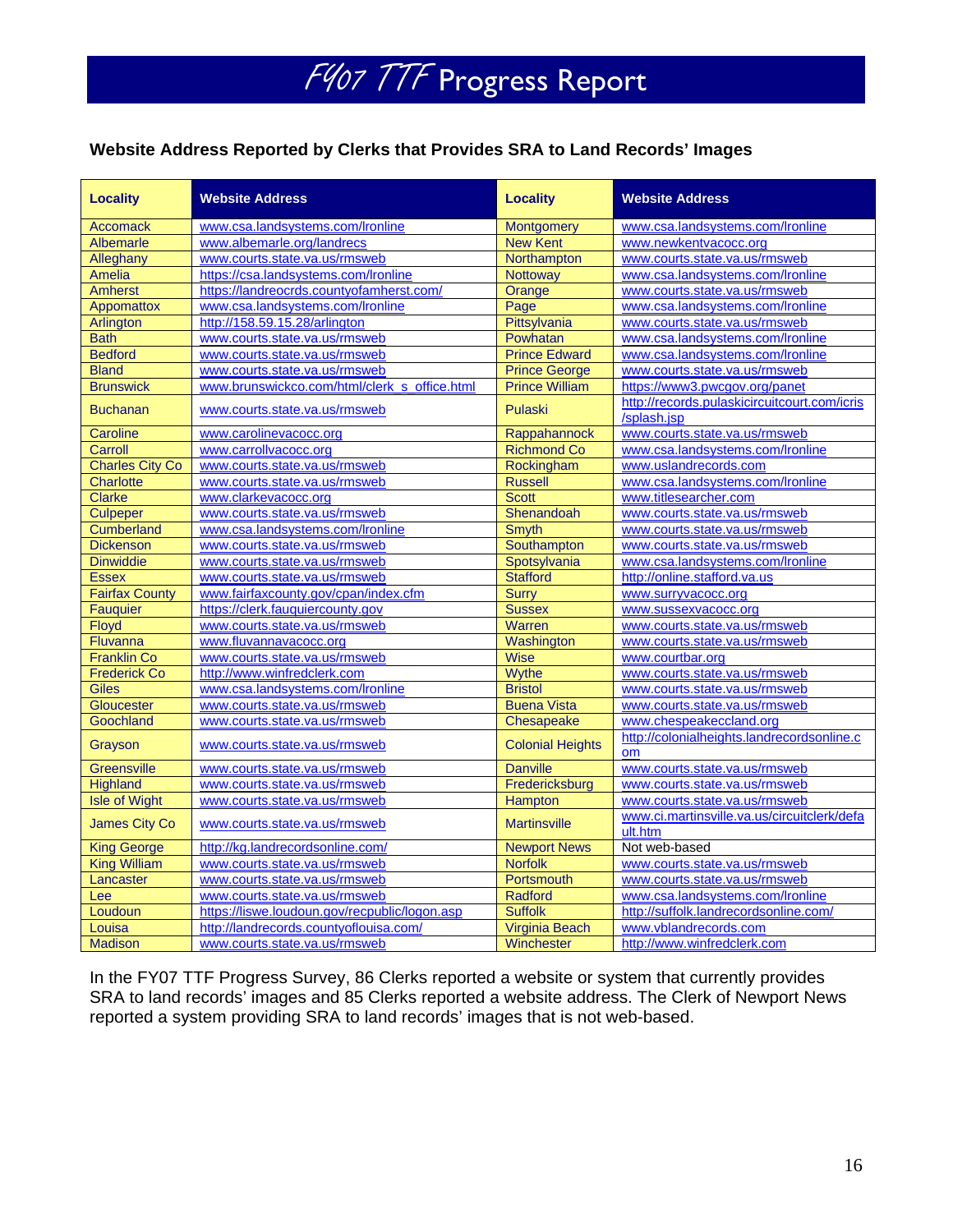### <span id="page-19-0"></span>**Electronic Indices and Images**

In the FY07 TTF Budget Request and Reimbursement Manual, Clerks were instructed, for the purposes of the progress survey, to consider deeds / deeds of trust, plats / maps, judgments / liens, financing statements, and wills / fiduciary as types of land records. Clerks answered questions regarding the oldest continuous year of electronic indices and images provided by their court. If no index or image of that kind of record existed, the Clerk was to indicate with a 0000. The number of Clerks who reported indices and images is shown below. The average year of indices and images is shown in the following matrix.

| <b>Electronic Land Records</b> |                             | <b>FY03</b> |     | <b>FY04</b> |     | <b>FY05</b> |      | <b>FY06</b> |     | <b>FY07</b> |      |
|--------------------------------|-----------------------------|-------------|-----|-------------|-----|-------------|------|-------------|-----|-------------|------|
|                                |                             | n           | %   | n           | %   | n           | $\%$ | n           | %   | n           | $\%$ |
|                                | Deeds / Deeds of Trust      | 109         | 91% | 99          | 83% | 111         | 93%  | 114         | 95% | 120         | 100% |
|                                | Plats / Maps                | 77          | 64% | 72          | 60% | 78          | 65%  | 104         | 86% | 97          | 81%  |
| Indices                        | Judgments / Liens           | 105         | 88% | 97          | 81% | 105         | 88%  | 97          | 81% | 119         | 99%  |
|                                | <b>Financing Statements</b> | 102         | 85% | 96          | 80% | 100         | 83%  | 108         | 90% | 115         | 96%  |
|                                | Wills / Fiduciary           | 97          | 81% | 91          | 76% | 102         | 85%  | 106         | 88% | 110         | 92%  |
|                                | Deeds / Deeds of Trust      | 100         | 83% | 58          | 48% | 111         | 93%  | 112         | 93% | 119         | 99%  |
|                                | Plats / Maps                | 55          | 46% | 86          | 72% | 69          | 58%  | 103         | 86% | 86          | 72%  |
| <b>Images</b>                  | Judgments / Liens           | 87          | 73% | 75          | 63% | 100         | 83%  | 89          | 74% | 114         | 95%  |
|                                | <b>Financing Statements</b> | 69          | 58% | 82          | 68% | 80          | 67%  | 102         | 85% | 96          | 80%  |
|                                | Wills / Fiduciary           | 85          | 71% | 65          | 54% | 100         | 83%  | 75          | 63% | 110         | 92%  |

#### **Clerks Reporting Electronic Indices and Images**

From FY03 to FY07, the number of Clerks that reported to having back scanned continuous years of **deeds / deeds of trust indices** increased from 109 to 120 (10 percent increase). The number of Clerks that reported to having back scanned continuous years of **deeds / deeds of trust images**  increased from 100 to 119 (9 percent increase).

From FY03 to FY07, the number of Clerks that reported to having back scanned continuous years of **plats / maps indices** increased from 77 to 97 (26 percent increase). The number of Clerks that reported to having back scanned continuous years of **plats / maps images** increased from 55 to 86 (56 percent increase).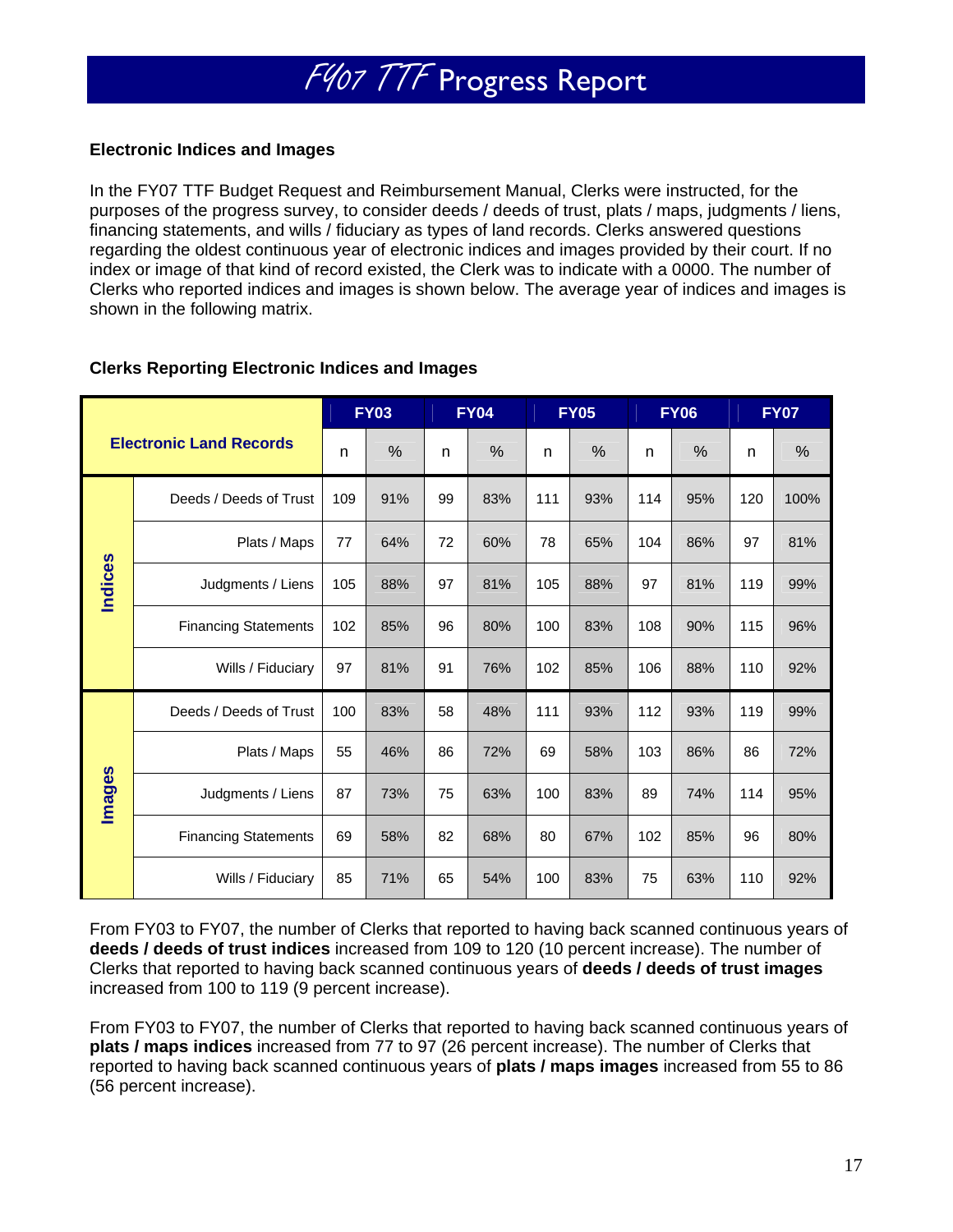<span id="page-20-0"></span>From FY03 to FY07, the number of Clerks that reported to having back scanned continuous years of **judgments / liens indices** increased from 105 to 119 (13 percent increase). The number of Clerks that reported to having back scanned continuous years of **judgments / liens images** increased from 87 to 114 (31 percent increase).

From FY03 to FY07, the number of Clerks that reported to having back scanned continuous years of **financing statements indices** increased from 102 to 115 (13 percent increase). The number of Clerks that reported to having back scanned continuous years of **financing statements images**  increased from 69 to 96 (39 percent increase).

From FY03 to FY07, the number of Clerks that reported to having back scanned continuous years of **wills / fiduciary indices** increased from 97 to 110 (13 percent increase). The number of Clerks that reported to having back scanned continuous years of **wills / fiduciary images** increased from 85 to 110 (29 percent increase).

|               |                                      | <b>Average</b> |             |             |             |             |  |  |  |
|---------------|--------------------------------------|----------------|-------------|-------------|-------------|-------------|--|--|--|
|               | <b>Electronic Indices and Images</b> | <b>FY03</b>    | <b>FY04</b> | <b>FY05</b> | <b>FY06</b> | <b>FY07</b> |  |  |  |
|               | Deeds / Deeds of Trust               | 1982           | 1976        | 1977        | 1972        | 1967        |  |  |  |
|               | Plats / Maps                         | 1983           | 1977        | 1978        | 1988        | 1974        |  |  |  |
| Indices       | Judgments / Liens                    | 1989           | 1991        | 1994        | 1988        | 1993        |  |  |  |
|               | <b>Financing Statements</b>          | 1994           | 1993        | 1996        | 1993        | 1996        |  |  |  |
|               | Wills / Fiduciary                    | 1986           | 1988        | 1990        | 1996        | 1986        |  |  |  |
|               | Deeds / Deeds of Trust               | 1990           | 1978        | 1978        | 1976        | 1958        |  |  |  |
|               | Plats / Maps                         | 1987           | 1971        | 1963        | 1992        | 1997        |  |  |  |
| <b>Images</b> | Judgments / Liens                    | 1997           | 1998        | 1998        | 1991        | 2000        |  |  |  |
|               | <b>Financing Statements</b>          | 1999           | 1999        | 1999        | 1998        | 1985        |  |  |  |
|               | Wills / Fiduciary                    | 1997           | 1991        | 1995        | 1999        | 1985        |  |  |  |

### **Average Year of Continuous Years of Electronic Indices and Images Reported by Clerks**

From FY03 to FY07, the average age of **deeds / deeds of trust indices** reported by Clerks increased from 21 years old to 40 years old; the average age of **plats / maps indices** reported by Clerks increased from 20 years old to 33 years old; the average age of **judgments / liens indices** reported by Clerks remained the same at 14 years old; the average age of **financing statement indices**  reported by Clerks increased from 9 years old to 11 years old; and the average age of **wills / fiduciary indices** reported by Clerks increased from 17 years old to 21 years old.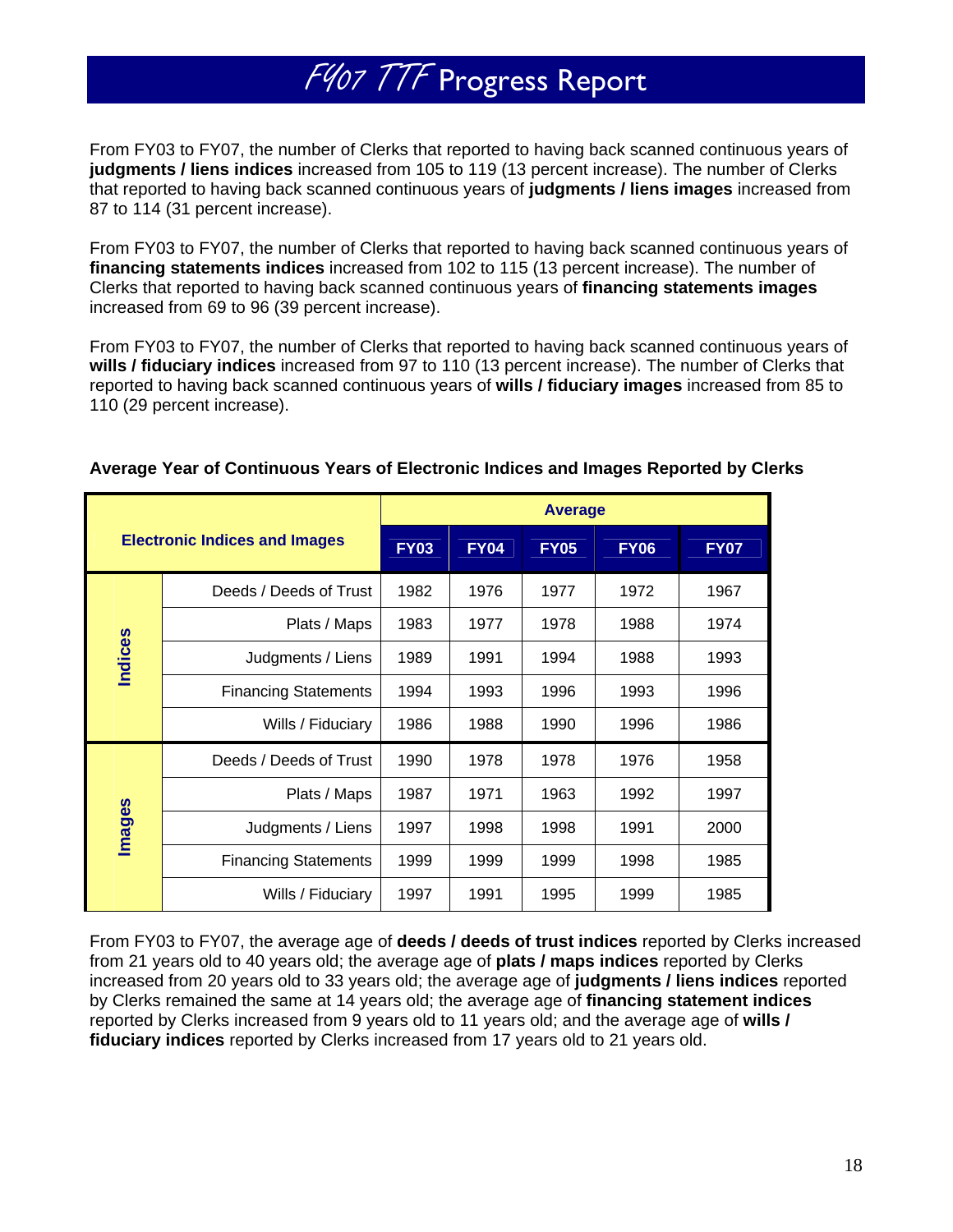<span id="page-21-0"></span>From FY03 to FY07, the average age of **deeds / deeds of trust images** reported by Clerks increased from 13 years old to 49 years old; the average age of **plats / maps images** decreased from 16 years old to 10 years old (because the number of reporting Clerks rose from 55 to 86); the average age of **judgment images** increased from six years old to seven years old; the average age of **financing statement images** increased from four years old to 22 years old; and the average age of **wills / fiduciary images** increased from six years old to 22 years old.

|                                      |                             |                | <b>FY04</b>       |                | <b>FY05</b>       |                | <b>FY06</b>       |                | <b>FY07</b>       |  |
|--------------------------------------|-----------------------------|----------------|-------------------|----------------|-------------------|----------------|-------------------|----------------|-------------------|--|
| <b>Electronic Indices and Images</b> |                             | Oldest<br>Year | Locality          | Oldest<br>Year | Locality          | Oldest<br>Year | Locality          | Oldest<br>Year | Locality          |  |
|                                      | Deeds / Deeds of Trust      | 1653           | Westmore-<br>land | 1653           | Westmore-<br>land | 1653           | Westmore-<br>land | 1653           | Westmore-<br>land |  |
|                                      | Plats / Maps                | 1815           | Scott             | 1742           | Fairfax           | 1742           | Fairfax           | 1742           | Fairfax           |  |
| Indices                              | Judgments / Liens           | 1838           | Greene            | 1939           | Chesterfield      | 1939           | Chesterfield      | 1939           | Chesterfield      |  |
|                                      | <b>Financing Statements</b> | 1838           | Greene            | 1985           | Alexandria        | 1984           | Scott             | 1985           | Alexandria        |  |
|                                      | Wills / Fiduciary           | 1726           | King George       | 1726           | King George       | 1726           | King George       | 1749           | Chesterfield      |  |
|                                      | Deeds / Deeds of Trust      | 1721           | King George       | 1721           | King George       | 1721           | King George       | 1721           | King George       |  |
|                                      | Plats / Maps                | 1742           | Fairfax           | 1742           | Fairfax           | 1742           | Fairfax           | 1742           | Fairfax           |  |
| Images                               | Judgments / Liens           | 1981           | Southampton       | 1980           | King George       | 1979           | Russell           | 1979           | King George       |  |
|                                      | <b>Financing Statements</b> | 1987           | Tazewell          | 1987           | Tazewell          | 1984           | King George       | 1987           | Tazewell          |  |
|                                      | Wills / Fiduciary           | 1726           | King George       | 1726           | King George       | 1726           | King George       | 1653           | Westmore-<br>land |  |

### **Oldest Continuous Year of Electronic Indices and Images Reported by Clerks**

In FY07, the **oldest continuous year of indices and images** was reported to be 1653 (Deed / Deed of Trust and Wills / Fiduciary, respectively) in Westmoreland County.

### **Access to Electronic Land Records**

Clerks answered questions about providing onsite and remote access for electronic indices and onsite and secure remote access (SRA) to electronic images.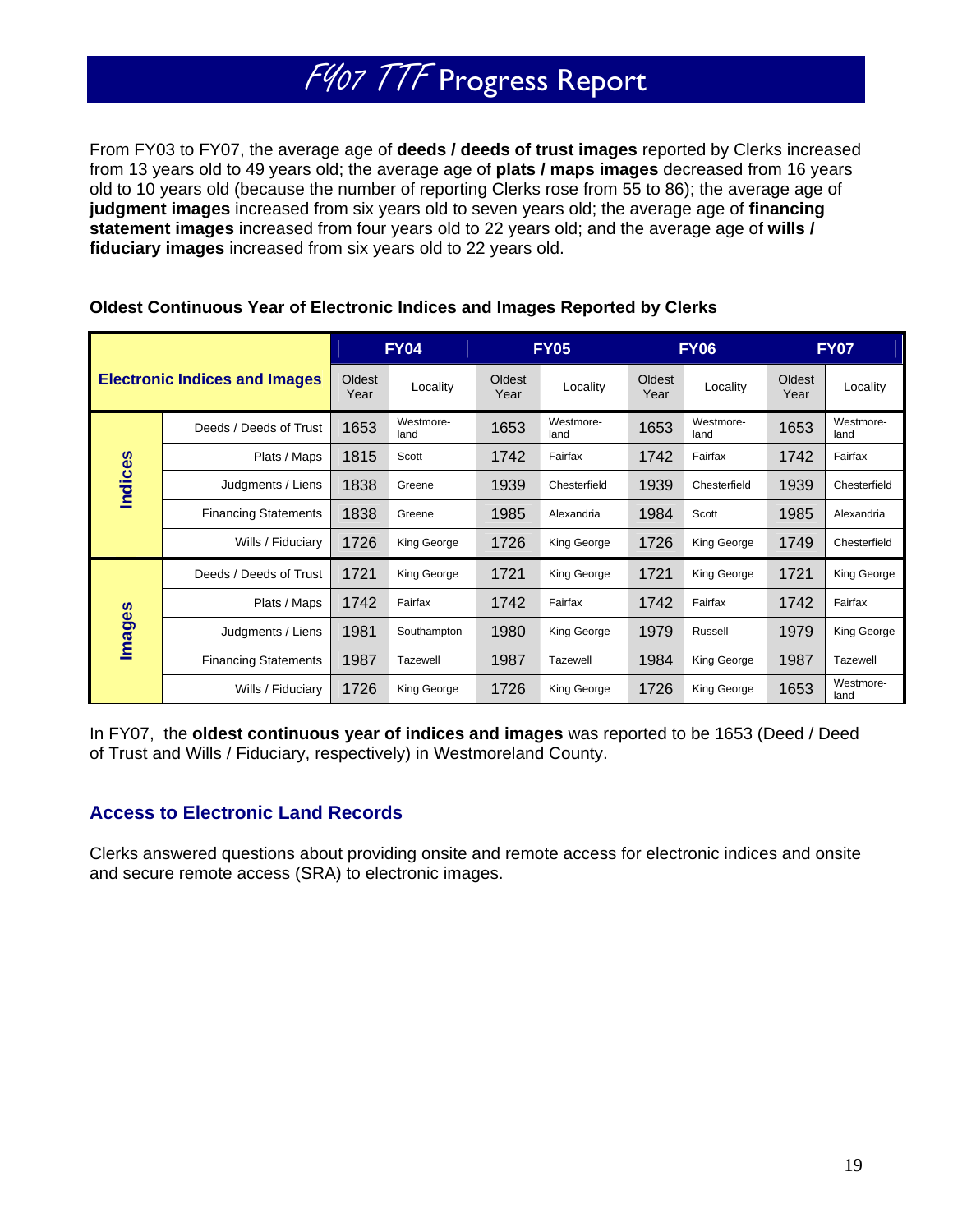|                                     |                      |     | <b>FY03</b> |    | <b>FY04</b> |                | <b>FY05</b>   |     | <b>FY06</b>   |     | <b>FY07</b> |
|-------------------------------------|----------------------|-----|-------------|----|-------------|----------------|---------------|-----|---------------|-----|-------------|
| <b>Onsite and Remote Access</b>     |                      | n   | %           | n  | %           | n              | $\frac{0}{0}$ | n   | $\frac{0}{0}$ | n   | $\%$        |
|                                     | Onsite Access        | 104 | 87%         | 93 | 78%         | 112            | 93%           | 116 | 97%           | 120 | 100%        |
| <b>Electronic</b><br><b>Indices</b> | <b>Remote Access</b> | 32  | 27%         | 30 | 25%         | 35             | 29%           | 67  | 56%           | 96  | 80%         |
|                                     | <b>Onsite Access</b> | 102 | 85%         | 93 | 78%         | 114            | 95%           | 116 | 97%           | 120 | 100%        |
|                                     | Secure Remote Access | 18  | 15%         | 14 | 12%         | 22             | 18%           | 59  | 49%           | 86  | 72%         |
| <b>Electronic</b><br><b>Images</b>  | Cover Sheet          | 12  | 10%         | 13 | 11%         | 14             | 12%           | 4   | 3%            | 15  | 13%         |
|                                     | Unique PIN Number    | 77  | 64%         | 75 | 63%         | 74             | 62%           | 14  | 12%           | 65  | 54%         |
|                                     | Electronic Filing    | 4   | 3%          | 7  | 6%          | $\overline{2}$ | 2%            | 59  | 49%           | 7   | 6%          |

### <span id="page-22-0"></span>**Clerks Reporting Onsite and Remote Access to Electronic Indices and Images**

In FY07, 120 Clerks (100 percent) reported to having onsite access to electronic indices and images. Ninety-six Clerks (80 percent) reported to provide remote access to electronic indices and 86 Clerks (72 percent) reported to provide SRA to electronic images. From the previous fiscal year, the number of Clerks reporting to provide secure remote access to land records' images increased 59 to 86 (46 percent).



### **Percentage of Clerks Reporting to Provide Onsite Access to Electronic Land Records**

In the FY07 Progress Survey, 100 percent of Clerks reported onsite access to both electronic land records' indices and images.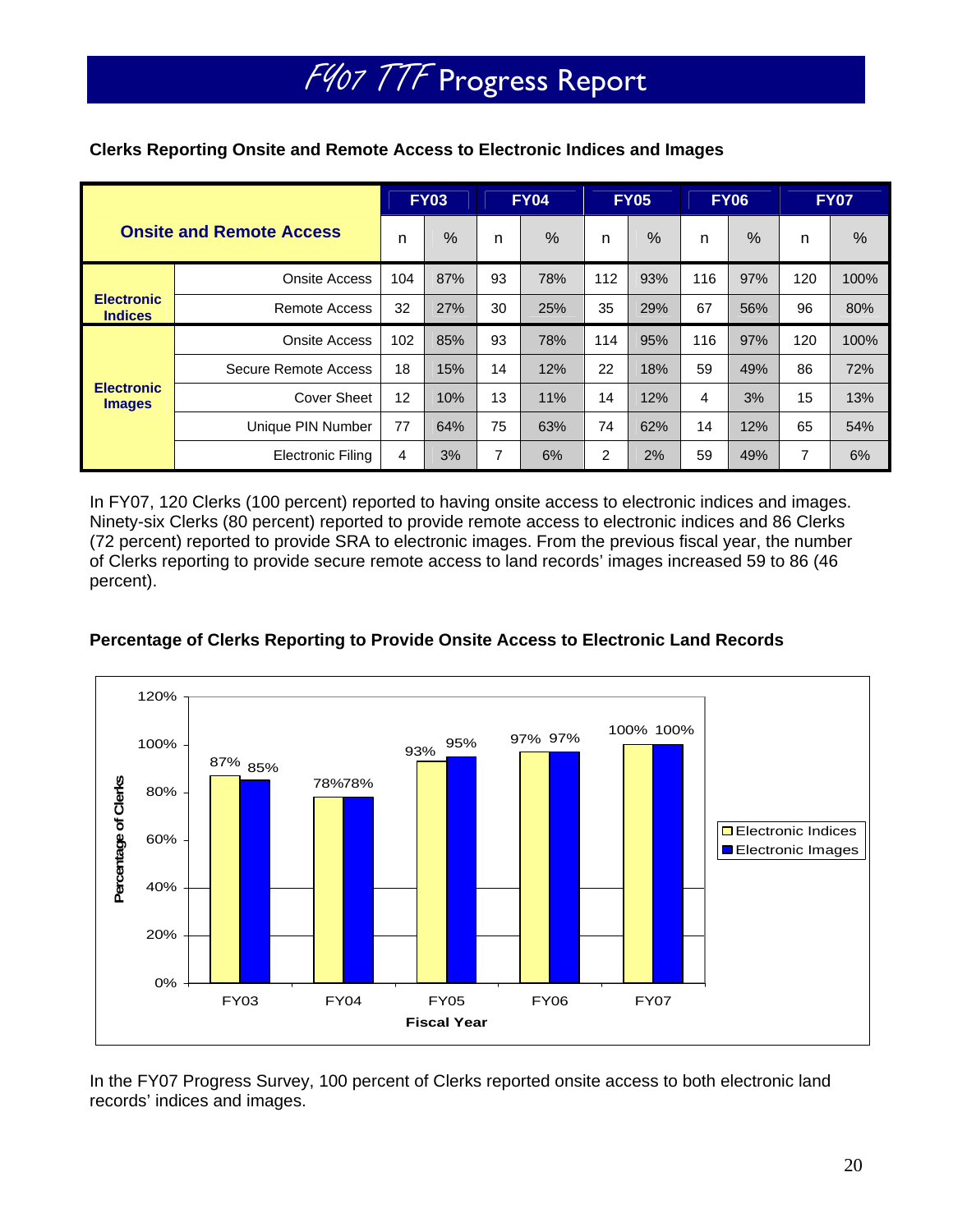

### <span id="page-23-0"></span>**Percentage of Clerks Reporting to Provide Remote Access to Electronic Land Records**

In FY07, 80 percent of Clerks reported remote access to electronic land records' indices and 72 percent of Clerks reported secure remote access to electronic land records' images.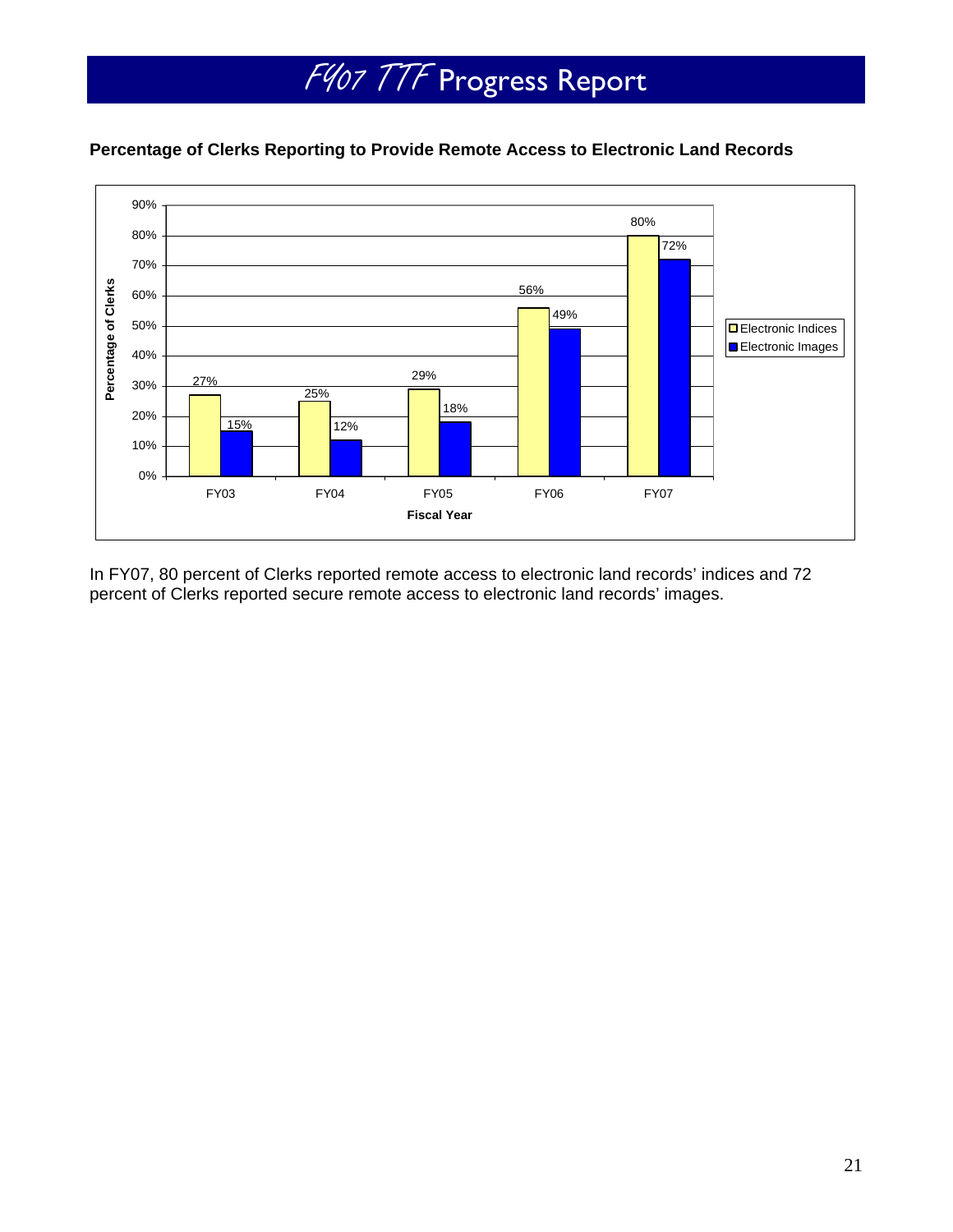### <span id="page-24-0"></span>**Land Records Images Reported by Clerks Available Onsite and through SRA**

| <b>Locality</b>             | <b>LR Images</b>    |                   | <b>Locality</b>                  | <b>LR Images</b>   |                    |
|-----------------------------|---------------------|-------------------|----------------------------------|--------------------|--------------------|
|                             | <b>Onsite</b>       | <b>SRA</b>        |                                  | <b>Onsite</b>      | <b>SRA</b>         |
| <b>Accomack</b>             | 612,000             | 612,000           | Montgomery                       | 1,505,000          | 1,505,000          |
| Albemarle                   | 2,266,972           | 2,266,972         | <b>New Kent</b>                  | 54,000             | 44,000             |
| Alleghany                   | 297,527             | 297,527           | Northampton                      | 213,000            | 213,000            |
| <b>Amelia</b>               | 215,000             | 215,000           | Nottoway                         | 192,500            | 192,500            |
| <b>Amherst</b>              | 9,354               | 9,354             | Orange                           | 813,000            | 813,000            |
| Appomattox                  | 235,400             | 235,400           | Page                             | 500,000            | 500,000            |
| Arlington                   | 2,000,000           | 2,000,000         | Pittsylvania                     | 205,000            | 205,000            |
| <b>Bath</b>                 | 24,629              | 24,629            | Powhatan                         | 575,700            | 575,700            |
| <b>Bedford</b>              | 1,515,659           | 1,515,659         | <b>Prince Edward</b>             | 332,800            | 332,800            |
| <b>Bland</b>                | 47,482              | 47,482            | <b>Prince George</b>             | 395,299            | 395,299            |
| <b>Brunswick</b>            | 364,705             | 364,705           | <b>Prince William</b><br>Pulaski | 7,500,000          | 7,500,000          |
| <b>Buchanan</b><br>Caroline | 25,000<br>1,000,000 | 25,000<br>900,000 | Rappahannock                     | 481,025<br>201,724 | 481,025<br>201,724 |
| Carroll                     | 628,937             | 628,937           | <b>Richmond Co</b>               | 210,000            | 210,000            |
| <b>Charles City Co</b>      | 3,201               | 3,201             | Rockingham                       | 1,500,0000         | 1,500,0000         |
| <b>Charlotte</b>            | 10,000              | 10,000            | <b>Russell</b>                   | 580,000            | 580,000            |
| <b>Clarke</b>               | 447,810             | 447,810           | <b>Scott</b>                     | 589,405            | 589,405            |
| Culpeper                    | 628,864             | 628,864           | Shenandoah                       | 579,338            | 579,338            |
| Cumberland                  | 121,900             | 121,900           | <b>Smyth</b>                     | 153,369            | 153,369            |
| <b>Dickenson</b>            | 18,921              | 18,921            | Southampton                      | 631,236            | 631,236            |
| <b>Dinwiddie</b>            | 4,300               | 4,300             | Spotsylvania                     | 3,800,000          | 3,800,000          |
| <b>Essex</b>                | 27,025              | 27,025            | <b>Stafford</b>                  | 397,844            | 397,844            |
| <b>Fairfax County</b>       | 33,690,287          | 33,690,287        | <b>Surry</b>                     | 365,000            | 265,000            |
| Fauquier                    | 17,772,000          | 17,772,000        | <b>Sussex</b>                    | 152,000            | 152,000            |
| <b>Floyd</b>                | 279,592             | 278,592           | <b>Warren</b>                    | 812,655            | 812,655            |
| Fluvanna                    | 582,000             | 582,000           | Washington                       | 613,650            | 613,650            |
| <b>Franklin Co</b>          | 382,150             | 382,150           | <b>Wise</b>                      | 720,507            | 720,507            |
| <b>Frederick Co</b>         | 2,236,775           | 2,236,775         | Wythe                            | 336,000            | 336,000            |
| <b>Giles</b>                | 19,440              | 19,440            | <b>Bristol</b>                   | 125,200            | 125,200            |
| Gloucester                  | 697,000             | 697,000           | <b>Buena Vista</b>               | 56,383             | 56,383             |
| Goochland                   | 267,557             | 267,557           | Chesapeake                       | 6,000,000          | 6,000,000          |
| Grayson                     | 2,874               | 2,874             | <b>Colonial Heights</b>          | 279,000            | 269,000            |
| Greensville                 | 121,428             | 121,428           | <b>Danville</b>                  | 594,481            | 594,481            |
| <b>Highland</b>             | 9,800               | 9,800             | Fredericksburg                   | 228,267            | 226,515            |
| <b>Isle of Wight</b>        | 770,676             | 770,676           | Hampton                          | 2,301,775          | 2,301,775          |
| James City Co               | 2,215,526           | 2,215,526         | <b>Martinsville</b>              | 482,631            | 482,631            |
| <b>King George</b>          | 685,000             | 685,000           | <b>Newport News</b>              | 3,560,000          | 3,560,000          |
| <b>King William</b>         | 26,212              | 26,212            | <b>Norfolk</b>                   | 4,464,781          | 4,464,781          |
| Lancaster                   | 224,019             | 128,200           | Portsmouth                       | 2,067,766          | 2,067,766          |
| Lee                         | 484,590             | 484,590           | Radford                          | 83,500             | 83,500             |
| Loudoun                     | 6,000,000           | 6,000,000         | <b>Suffolk</b>                   | 2,500,000          | 2.500.000          |
| Louisa                      | 799,563             | 799,563           | <b>Virginia Beach</b>            | 20.000.000         | 20.000.000         |
| <b>Madison</b>              | 173,700             | 173,700           | Winchester                       | 447,350            | 447,350            |

In FY07, 120 Clerks reported the total number of electronic land records' images available onsite at the Clerks' offices was 172,350,691. Only those Clerks who reported to be providing SRA to land records' images are listed above. Those 86 Clerks reported the total number of electronic land records' images available through SRA was 129,227,490. Only seven Clerks (highlighted in gray) reported a difference between electronic images available onsite and images available through SRA.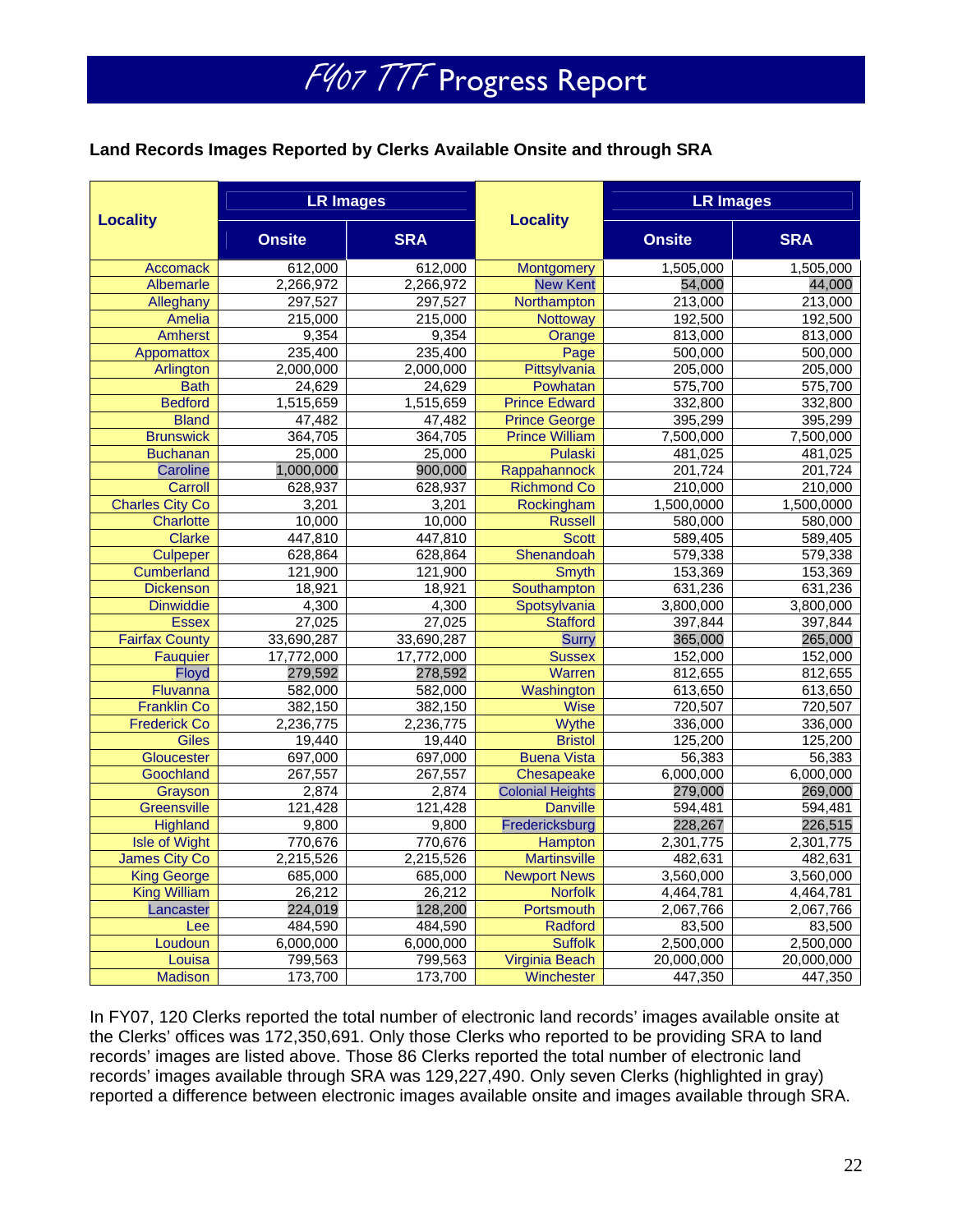### <span id="page-25-0"></span>**Clerks Reporting Date SRA First Provided or Told SRA Capable by Vendor**

| <b>Clerks</b><br><b>Providing SRA</b> | <b>Date SRA</b><br><b>Provided</b> | <b>Clerks</b><br><b>Providing SRA</b> | <b>Date SRA</b><br><b>Provided</b> | <b>Clerks Not</b><br><b>Providing SRA</b> | <b>Told SRA</b><br><b>Capable by</b><br><b>Vendor</b> |
|---------------------------------------|------------------------------------|---------------------------------------|------------------------------------|-------------------------------------------|-------------------------------------------------------|
| <b>Accomack</b>                       | <b>July 2006</b>                   | Montgomery                            | <b>July 2007</b>                   | Augusta                                   | Yes (SCV)                                             |
| Albemarle                             | <b>July 2007</b>                   | <b>New Kent</b>                       | <b>July 2006</b>                   | <b>Botetourt</b>                          | Yes (SCV)                                             |
| Alleghany                             | <b>July 2007</b>                   | Northampton                           | March 2006                         | <b>Buckingham</b>                         | Yes (ILS)                                             |
| <b>Amelia</b>                         | November 2006                      | Nottoway                              | <b>July 2006</b>                   | Campbell                                  | Yes (SCV)                                             |
| <b>Amherst</b>                        | <b>June 2007</b>                   | Orange                                | <b>July 2006</b>                   | <b>Chesterfield</b>                       | Yes (Logan)                                           |
| Appomattox                            | <b>May 2007</b>                    | Page                                  | <b>July 2006</b>                   | Craig                                     | No (SCV)                                              |
| Arlington                             | January 2000                       | Pittsylvania                          | August 2007                        | Greene                                    | Yes (Cott)                                            |
| <b>Bath</b>                           | December 2006                      | Powhatan                              | <b>July 2006</b>                   | <b>Halifax</b>                            | No (SCV)                                              |
| <b>Bedford</b>                        | November 2007                      | <b>Prince Edward</b>                  | <b>May 2007</b>                    | <b>Hanover</b>                            | No (AmCad)                                            |
| <b>Bland</b>                          | August 2007                        | <b>Prince George</b>                  | January 2006                       | Henrico                                   | Yes (ILS)                                             |
| <b>Brunswick</b>                      | <b>July 2006</b>                   | <b>Prince William</b>                 | December 2001                      | <b>Henry</b>                              | Yes (SCV)                                             |
| <b>Buchanan</b>                       | January 2007                       | Pulaski                               | September 1998                     | <b>King and Queen</b>                     | Yes (SCV)                                             |
| Caroline                              | <b>July 2006</b>                   | Rappahannock                          | <b>July 2007</b>                   | Lunenburg                                 | Yes (SCV)                                             |
| Carroll                               | February 2002                      | <b>Richmond Co</b>                    | <b>July 2006</b>                   | <b>Mathews</b>                            | Yes (SCV)                                             |
| <b>Charles City Co</b>                | February 2007                      | Rockingham                            | October 2006                       | <b>Mecklenburg</b>                        | Yes (SCV)                                             |
| Charlotte                             | January 2007                       | <b>Russell</b>                        | <b>July 2007</b>                   | <b>Middlesex</b>                          | Yes (SCV)                                             |
| <b>Clarke</b>                         | December 2005                      | <b>Scott</b>                          | <b>July 2006</b>                   | <b>Nelson</b>                             | Yes (SCV)                                             |
| <b>Culpeper</b>                       | September 2006                     | Shenandoah                            | January 2007                       | Northumberland                            | Yes (ILS)                                             |
| Cumberland                            | <b>May 2007</b>                    | <b>Smyth</b>                          | March 2006                         | <b>Patrick</b>                            | Yes (SCV)                                             |
| <b>Dickenson</b>                      | <b>July 2007</b>                   | Southampton                           | <b>June 2006</b>                   | Roanoke Co                                | Yes (SCV)                                             |
| <b>Dinwiddie</b>                      | December 2006                      | Spotsylvania                          | <b>July 2006</b>                   | Rockbridge                                | Yes (SCV)                                             |
| <b>Essex</b>                          | March 2006                         | <b>Stafford</b>                       | April 2006                         | <b>Tazewell</b>                           | Yes (SCV)                                             |
| <b>Fairfax County</b>                 | <b>May 1999</b>                    | <b>Surry</b>                          | <b>July 2006</b>                   | Westmoreland                              | No (AmCad)                                            |
| Fauquier                              | <b>July 2006</b>                   | <b>Sussex</b>                         | <b>July 2006</b>                   | York                                      | Yes (York Co)                                         |
| Floyd                                 | <b>July 2006</b>                   | Warren                                | <b>May 2004</b>                    | Alexandria                                | Yes (No Vendor)                                       |
| Fluvanna                              | <b>June 2006</b>                   | Washington                            | August 2007                        | Charlottesville                           | Yes (No Vendor)                                       |
| <b>Franklin Co</b>                    | August 2007                        | <b>Wise</b>                           | November 1998                      | <b>Hopewell</b>                           | Yes (SCV)                                             |
| <b>Frederick Co</b>                   | <b>July 2006</b>                   | Wythe                                 | April 2006                         | Lynchburg                                 | Yes (SCV)                                             |
| <b>Giles</b>                          | <b>June 2006</b>                   | <b>Bristol</b>                        | <b>July 2006</b>                   | Petersburg                                | Yes (ILS)                                             |
| <b>Gloucester</b>                     | November 2007                      | <b>Buena Vista</b>                    | <b>July 2007</b>                   | <b>Richmond City</b>                      | Yes (Cott)                                            |
| Goochland                             | <b>July 2006</b>                   | Chesapeake                            | <b>June 2007</b>                   | <b>Roanoke City</b>                       | Yes (SCV)                                             |
| Grayson                               | August 2007                        | <b>Colonial Heights</b>               | February 2007                      | <b>Salem</b>                              | Yes (SCV)                                             |
| Greensville                           | <b>July 2006</b>                   | <b>Danville</b>                       | January 2005                       | <b>Staunton</b>                           | Yes (SCV)                                             |
| Highland                              | <b>July 2007</b>                   | Fredericksburg                        | <b>July 2006</b>                   | Waynesboro                                | Yes (SCV)                                             |
| <b>Isle of Wight</b>                  | <b>July 2006</b>                   | <b>Hampton</b>                        | <b>May 2006</b>                    |                                           |                                                       |
| James City Co                         | <b>July 2006</b>                   | <b>Martinsville</b>                   | November 2002                      |                                           |                                                       |
| <b>King George</b>                    | Ju1y 2006                          | <b>Newport News</b>                   | <b>July 2000</b>                   |                                           |                                                       |
| <b>King William</b>                   | January 2007                       | <b>Norfolk</b>                        | <b>July 2005</b>                   |                                           |                                                       |
| Lancaster                             | <b>July 2006</b>                   | <b>Portsmouth</b>                     | October 2006                       |                                           |                                                       |
| Lee                                   | April 2006                         | Radford                               | <b>June 2006</b>                   |                                           |                                                       |
| Loudoun                               | February 2004                      | <b>Suffolk</b>                        | August 2006                        |                                           |                                                       |
| Louisa                                | August 2007                        | <b>Virginia Beach</b>                 | <b>July 2002</b>                   |                                           |                                                       |
| <b>Madison</b>                        | <b>July 2007</b>                   | Winchester                            | <b>July 2006</b>                   |                                           |                                                       |

Eighty-six Clerks reported the month and year they began providing SRA to land records' images. Two Clerks reported to provide SRA in 1998; one Clerk in 1999; two Clerks in 2000; one Clerk in 2001; three Clerks in 2002; no Clerks in 2003; two Clerks in 2004; three Clerks in 2005; 44 Clerks in 2006; and 28 Clerks in 2007. The remaining 34 Clerks (who are not providing SRA) reported whether or not they had been informed by their vendor that their system was SRA capable. All but four Clerks reported that their vendor had informed them that their system was SRA capable.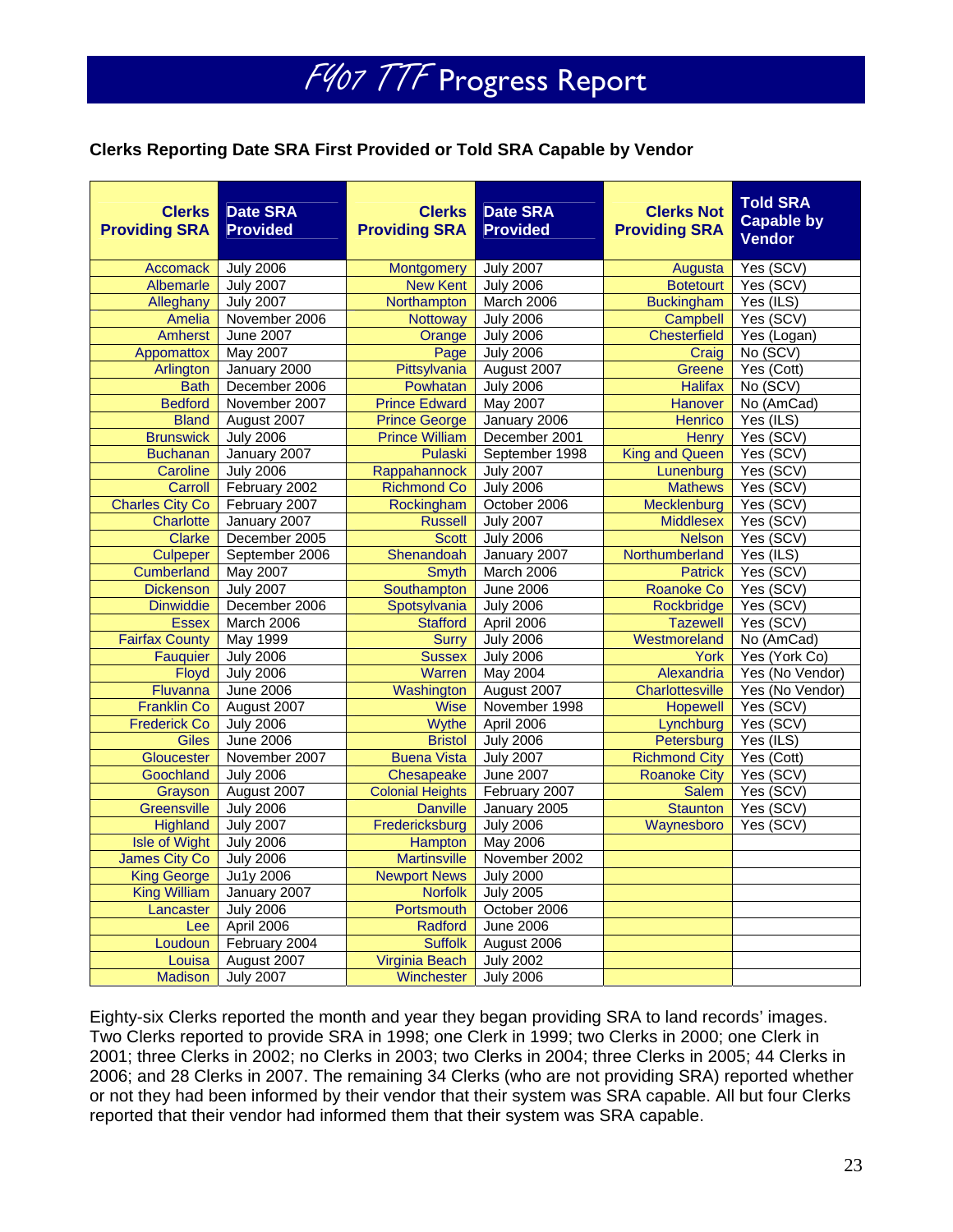### <span id="page-26-0"></span>**SRA Subscription**

In the FY07 TTF Progress Survey, only those Clerks who had previously answered YES to currently providing secure remote access to land records' images to public (non-governmental) subscribers were allowed to answer questions about the SRA subscription process in their offices.

Seventy-eight out of the 86 Clerks (91 percent) reported that their office approves all applications for subscription to SRA. Eight Clerks indicated that they did not approve all subscriptions. Eighty-five out of 86 Clerks (99 percent) reported to be currently accepting public (non-governmental) subscribers to SRA. One Clerk (Charlotte County) indicated NO to accepting public subscribers.

Eighty-four out of 85 Clerks (99 percent) reported a fee schedule for SRA subscription. The subscription fees ranged from \$50 a quarter (\$200 per year) to \$200 per month (\$2,400 per year). The most frequent answers were \$25 per month (11 Clerks), \$80 per month (13 Clerks), \$100 per month (21 Clerks), and \$50 per month (22 Clerks). Eleven Clerks differentiated fees for individual users and corporate (business) users. Nine of these 11 Clerks set \$200 per month as the corporate subscription fee (allowing between four to five users per corporate account). One Clerk (Dinwiddie County) had not yet established a fee schedule for SRA subscription.

| Accomack              | 8     | Gloucester           | 0   | Russell                 |             |
|-----------------------|-------|----------------------|-----|-------------------------|-------------|
| Albemarle             | 8     | Goochland            | 0   | Scott                   | 5           |
| Alleghany             | 2     | Grayson              | 0   | Shenandoah              | 21          |
| Amelia                | 0     | Greensville          | 0   | Smyth                   | 6           |
| Amherst               | 2     | Highland             | 0   | Southampton             | 10          |
| Appomattox            | 0     | Isle of Wight        | 13  | Spotsylvania            | 31          |
| Arlington             | 300   | James City Co        | 0   | Stafford                | 34          |
| <b>Bath</b>           | 0     | King George          | 23  | Surry                   | 0           |
| Bedford               | 0     | King William         | 0   | Sussex                  | $\Omega$    |
| <b>Bland</b>          | O     | Lancaster            | 3   | Warren                  | 38          |
| <b>Brunswick</b>      |       | Lee                  | 17  | Washington              | $\mathbf 0$ |
| Buchanan              |       | Loudoun              | 205 | Wise                    | 46          |
| Caroline              | 10    | Louisa               | 2   | Wythe                   | 7           |
| Carroll               | 38    | Madison              | 0   | <b>Bristol</b>          | 0           |
| Charles City Co       | 0     | Montgomery           |     | <b>Buena Vista</b>      | 0           |
| Charlotte             | N/A   | New Kent             | 0   | Chesapeake              | 16          |
| Clarke                | 21    | Northampton          | 80  | <b>Colonial Heights</b> | $\mathbf 0$ |
| Culpeper              | 9     | Nottoway             | 0   | Danville                | 17          |
| Cumberland            | 0     | Orange               | 15  | Fredericksburg          | 4           |
| Dickenson             | 0     | Page                 | 7   | Hampton                 | 0           |
| Dinwiddie             | 0     | Pittsylvania         | 2   | Martinsville            | 12          |
| Essex                 | 0     | Powhatan             | 0   | <b>Newport News</b>     | 3           |
| <b>Fairfax County</b> | 2,194 | <b>Prince Edward</b> | 0   | <b>Norfolk</b>          | 340         |
| Fauquier              | 22    | Prince George        | 0   | Portsmouth              | 23          |
| Floyd                 | 5     | Prince William       | 810 | Radford                 | $\Omega$    |
| Fluvanna              | 0     | Pulaski              | 10  | <b>Suffolk</b>          | 15          |
| Franklin Co           | 0     | Rappahannock         | 0   | Virginia Beach          | 900         |
| Frederick Co          | 106   | Richmond Co          | 0   | Winchester              | 60          |
| Giles                 | 0     | Rockingham           | 406 |                         |             |

#### **Paid Subscribers for SRA Reported by Clerks**

Eighty-five Clerks reported the number of paid subscribers they had registered as of August 1, 2007. The total number of registered public (non-governmental) subscribers was 5,910. One Clerk (Charlotte County) reported the question as not-applicable.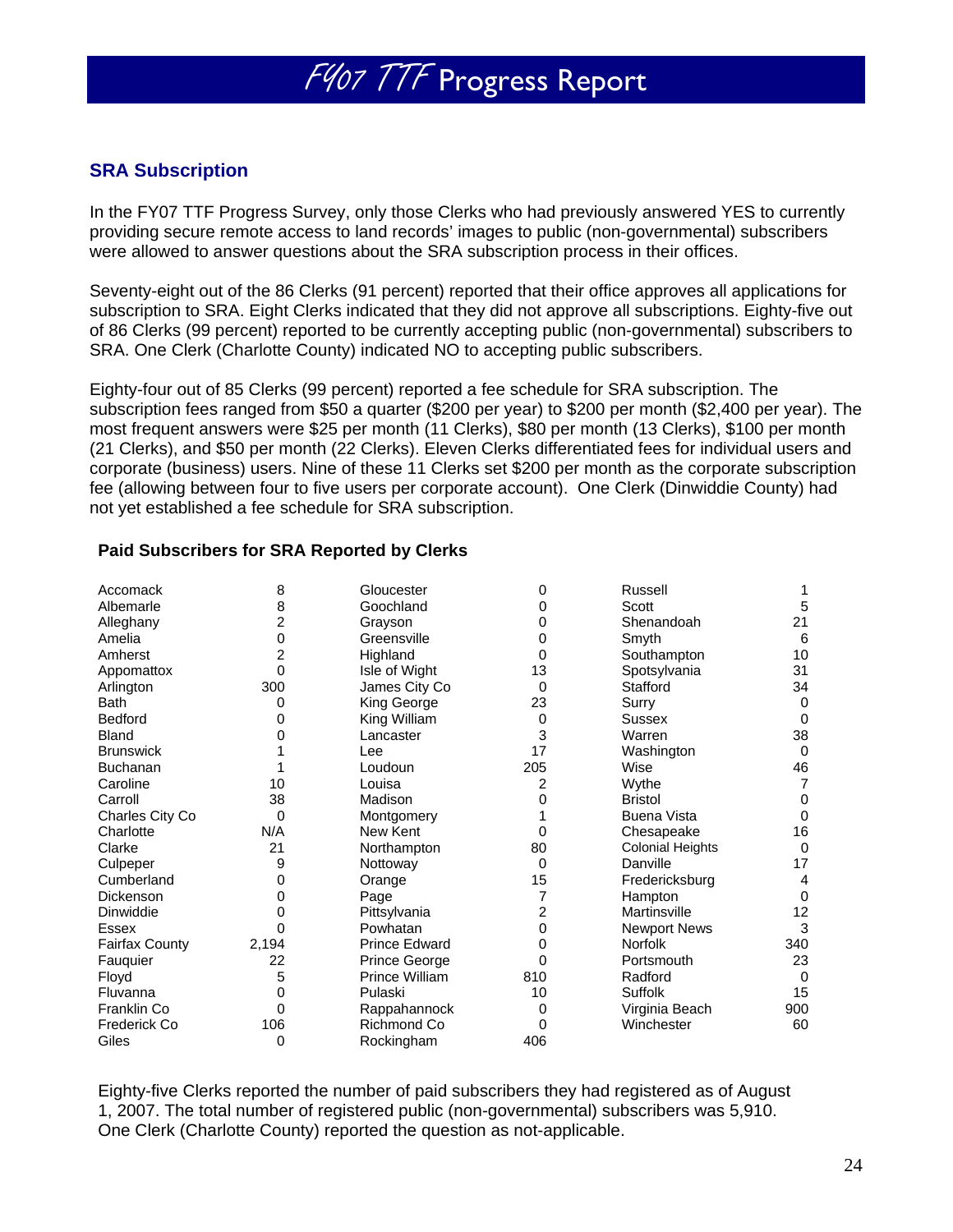### <span id="page-27-0"></span>**SRA Publicity**

In the FY07 TTF Progress Survey, only those Clerks who had previously answered YES to providing SRA to land record's images could answer Yes/No to the questions concerning publicity (86 Clerks).

**Clerks Reporting Publicity of SRA to Land Records' Images** 

|                        |                                                        |            | FY07      |     |  |  |  |
|------------------------|--------------------------------------------------------|------------|-----------|-----|--|--|--|
|                        | <b>SRA Publicity</b>                                   | <b>Yes</b> | <b>No</b> | N/A |  |  |  |
|                        | 70                                                     | 16         | 34        |     |  |  |  |
| General                | My office has publicized SRA<br>on my court's website. | 37         | 32        | 51  |  |  |  |
|                        | <b>Other Publicity</b>                                 | 49         | 21        | 50  |  |  |  |
|                        | <b>Bar Association</b>                                 | 48         | 22        | 50  |  |  |  |
|                        | <b>Realtors</b>                                        | 56         | 14        | 50  |  |  |  |
| <b>Specific Groups</b> | Surveyors                                              | 57         | 13        | 50  |  |  |  |
|                        | <b>Title Companies</b>                                 | 61         | 9         | 50  |  |  |  |
|                        | <b>Financial Institutions</b>                          | 47         | 23        | 50  |  |  |  |
|                        | Public                                                 | 51         | 19        | 50  |  |  |  |
|                        | <b>Other Groups</b>                                    | 25         | 42        | 53  |  |  |  |

In FY07, 70 out of the 86 Clerks (81 percent) who provide SRA reported that they had publicized the availability of SRA to land records' images.

Forty-nine Clerks made comments in the space provided for the question, "Other Publicity". In order of frequency, the comments consisted of:

- Posting in the main office / posting in the records room;
- Memo / letter / Notice to specific groups;
- Word of mouth;
- Handouts / fliers to the public or put in mailboxes;
- Advertised on court website;
- Personal contact with business people during office hours;
- Announced at public meetings;
- Advertised on public TV or local channel; and
- Testing SRA with two land surveyors.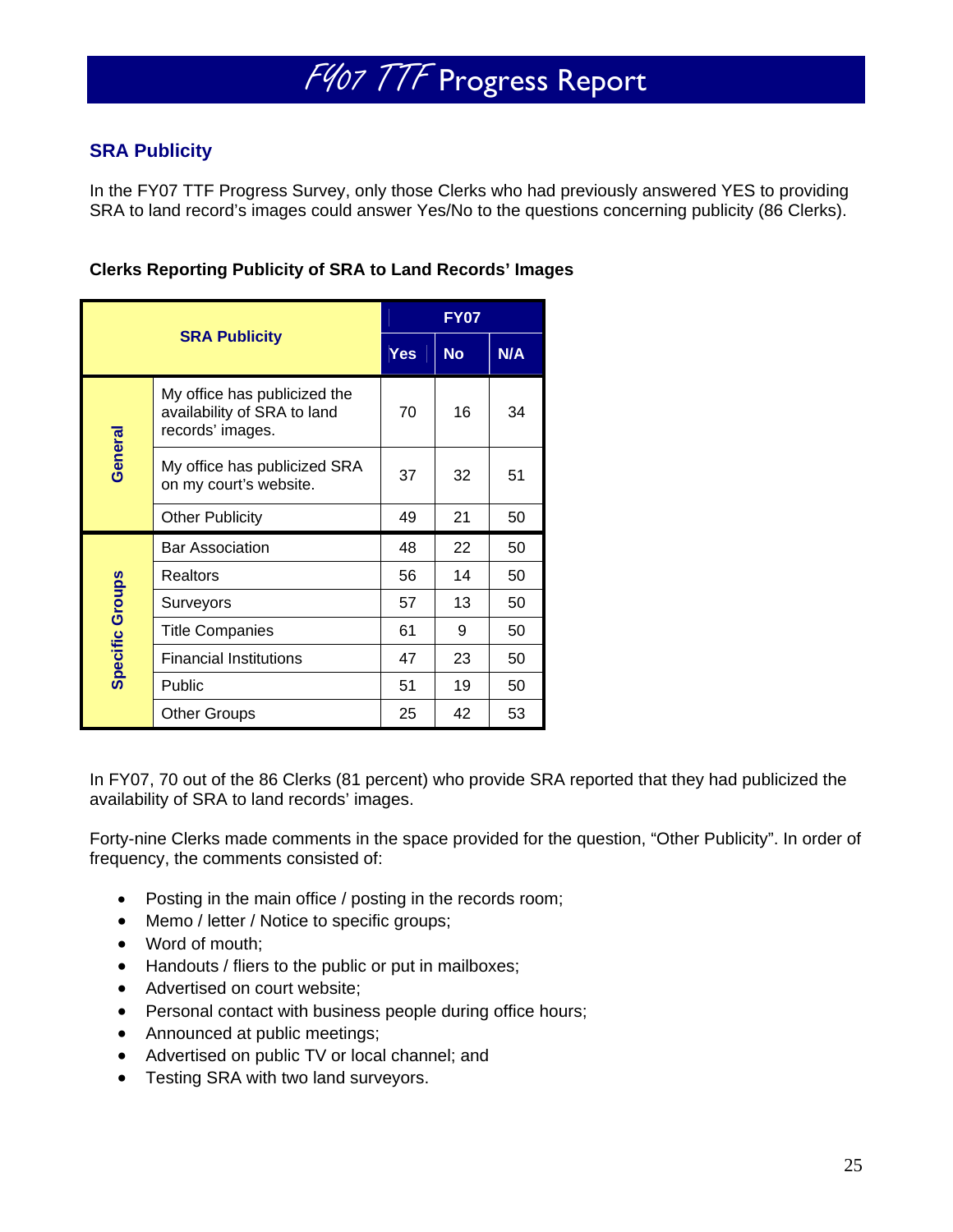<span id="page-28-0"></span>Twenty-five Clerks made comments in the space provided for the question, "Other Groups". In order of frequency, the comments consisted of:

- Local attorneys;
- Office business people;
- Genealogists;
- Posted in main office / record room;
- Advertised on court website;
- Government offices;
- Historians;
- Appraisers;
- Hospitals;
- Credit agencies;
- Civic Leagues;
- Community groups; and
- Newspaper / media.

### **Linkages with Automated Systems**

As in previous years, Clerks answered questions about linkages of their land records system with other automated systems.

#### **Clerks Reporting Automated Systems Linked to Land Records System**

|                                     |    | <b>FY03</b> |    | <b>FY04</b>   |    | <b>FY05</b>   |    | <b>FY06</b> |    | <b>FY07</b>   |
|-------------------------------------|----|-------------|----|---------------|----|---------------|----|-------------|----|---------------|
| <b>Automated Systems</b>            | n  | %           | n  | $\frac{0}{0}$ | n  | $\frac{0}{0}$ | n  | %           | n  | $\frac{0}{0}$ |
| <b>Tax Assessment Records</b>       | 12 | 10%         | 15 | 13%           | 17 | 14%           | 19 | 16%         | 19 | 16%           |
| <b>Title Transfer History</b>       | 5  | 4%          | 2  | 2%            | 16 | 13%           | 18 | 15%         | 20 | 17%           |
| <b>Delinquent Real Estate Taxes</b> | 6  | 5%          | 5  | 4%            | 15 | 13%           | 13 | 12%         | 14 | 12%           |
| <b>Building Permits</b>             | 3  | 3%          | 4  | 3%            | 3  | 3%            | 4  | 3%          | 4  | 3%            |
| Geological Information System (GIS) | 6  | 5%          | 11 | 9%            | 5  | 4%            | 6  | 5%          | 9  | 8%            |

In FY07, 19 Clerks (16 percent) reported to have linked their land records system with tax assessment records; 20 Clerks (17 percent) have linked title transfers to land records; 14 Clerks (12 percent) have linked delinquent real estate taxes with land records; four Clerks (three percent) have linked building permits with land records; and nine Clerks (eight percent) have linked their GIS with land records.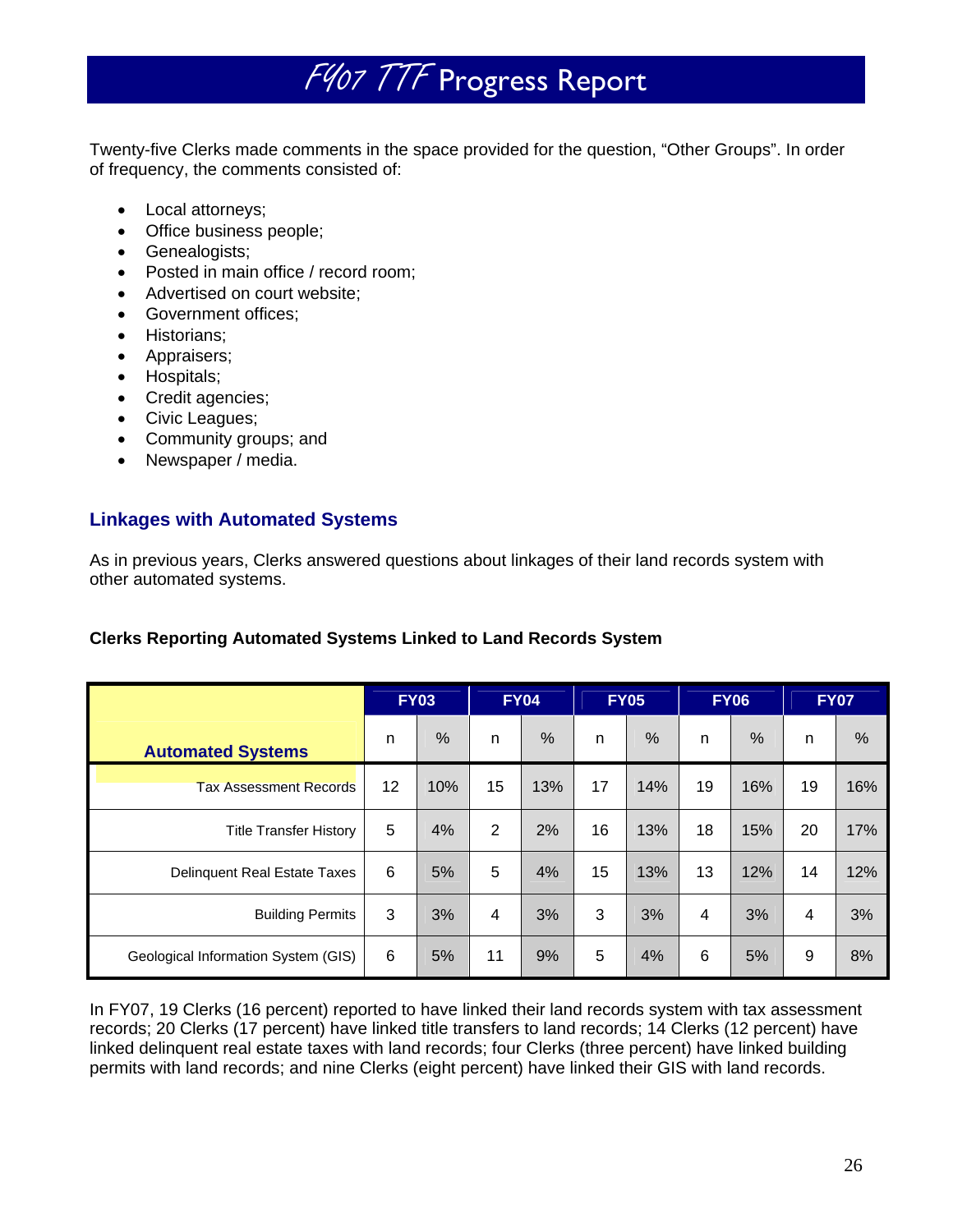### <span id="page-29-0"></span>**Technology Vendors**

In the FY07 TTF Progress Survey, Clerks were asked to identify technology vendors for five specific areas: 1) land records management system, 2) SRA internet hosting, 3) equipment, software and maintenance needs, 4) services for the redaction of social security numbers, and 5) back scanning of images / conversion services. Clerks could report more than one vendor per area.

### **Clerks Naming Technology Vendors for Specific Areas**

| <b>Vendor</b>     | <b>LR</b><br><b>Management</b><br><b>System</b> | <b>SRA</b><br><b>Internet</b><br><b>Hosting</b> | Equipment,<br><b>Software &amp;</b><br><b>Maintenance</b> | <b>Redaction</b><br>of Social<br><b>Security</b><br><b>Numbers</b> | <b>Back</b><br><b>Scanning of</b><br>Images /<br><b>Conversion</b> |
|-------------------|-------------------------------------------------|-------------------------------------------------|-----------------------------------------------------------|--------------------------------------------------------------------|--------------------------------------------------------------------|
| AmCad             | 6                                               | 6                                               | 6                                                         | 6                                                                  | 6                                                                  |
| <b>BIS</b>        |                                                 |                                                 |                                                           |                                                                    |                                                                    |
| County<br>City /  |                                                 |                                                 |                                                           |                                                                    |                                                                    |
| <b>Cott</b>       | 5                                               | 5                                               | 5                                                         | 5                                                                  | 5                                                                  |
| <b>CW Warthen</b> | 0                                               | 0                                               | 0                                                         | 0                                                                  | 0                                                                  |
| <b>DTS</b>        | $\overline{2}$                                  | $\overline{2}$                                  | $\overline{2}$                                            | 2                                                                  | $\overline{2}$                                                     |
| Eagle             | 2                                               | 2                                               | $\overline{2}$                                            | 2                                                                  | $\overline{2}$                                                     |
| In-House          | 0                                               | 0                                               | 0                                                         | $\overline{2}$                                                     | 6                                                                  |
| <b>ILS</b>        | 18                                              | 18                                              | 18                                                        | 18                                                                 | 18                                                                 |
| Logan             | 10                                              | 10                                              | 10                                                        | 10                                                                 | 10                                                                 |
| <b>Meadows</b>    | 0                                               | 0                                               | 0                                                         | 0                                                                  | 0                                                                  |
| <b>Mixnet</b>     | $\overline{0}$                                  | 0                                               | 0                                                         | 0                                                                  | 0                                                                  |
| <b>SCV</b>        | 70                                              | 70                                              | 70                                                        | 70                                                                 | 70                                                                 |
| <b>Sutton</b>     | $\overline{c}$                                  | $\overline{2}$                                  | 2                                                         | 2                                                                  | 2                                                                  |
| <b>Other</b>      | 6                                               | 6                                               | 6                                                         | 6                                                                  | 6                                                                  |
| No Vendor         | 2                                               | 9                                               | 3                                                         | 24                                                                 | 32                                                                 |

In FY07, 118 Clerks (98 percent) reported they have contracted with a vendor for their land records management system; 111 Clerks (93 percent) reported they have contracted with a vendor for SRA internet hosting; 117 Clerks (98 percent) reported they have contracted with a vendor for equipment, software and maintenance needs; 96 Clerks (80 percent) reported they have contracted with a vendor for the redaction of social security numbers; and 88 Clerks (73 percent) have reported they have contracted with a vendor for back scanning and conversion services.

Vendors were listed in the "Other" category if no more than one Clerk listed them. "Other" vendors are listed below, in no particular order:

Image Vision **Input Image Acceptance** Input Image Acceptance Document Management Services Accel Accel ACS<br>
Nortel Government Solutions MGS NGS Accel Accel ACS M & W Printers Nortel Government Solutions MGS ESI **A & E Supply Reams Reams** Inego Data Agents Covolution Covolution Covolution Covolution Covolution Covolution Covolution Covolution Covo<br>
Covolution Covolution Covolution Covolution Covolution Covolution Covolution Covolution Covolution Covolution Govolution **Image X** Image X Rogers Technology<br>GTSI Databanks CTSI W.R. Systems Carasoft **Board of Supervisors** Board of Supervisors Alternative Image Services

Databanks<br>Board of Supervisors Form Multernative Images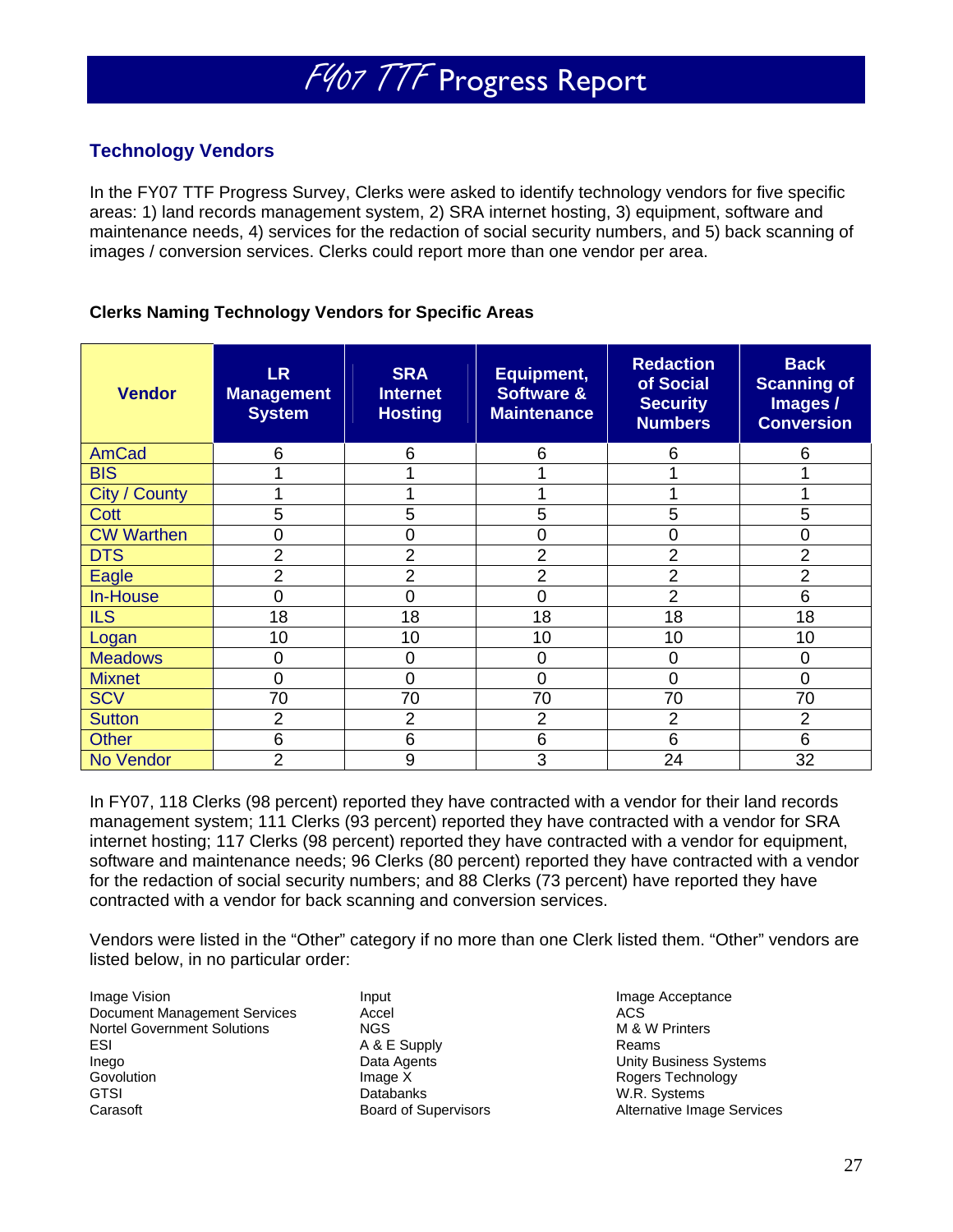### <span id="page-30-0"></span>**Clerks Reporting Technology Vendors for SRA Internet Hosting**

| <b>Locality</b>        | <b>SRA Vendor</b>      | <b>Locality</b>       | <b>SRA Vendor</b> | <b>Locality</b>           | <b>SRA Vendor</b>                 |
|------------------------|------------------------|-----------------------|-------------------|---------------------------|-----------------------------------|
| <b>Accomack</b>        | <b>ILS</b>             | <b>Halifax</b>        | SCV               | <b>Scott</b>              | <b>BIS</b>                        |
| Albemarle              | Cott, County           | Hanover               | No Vendor         | Shenandoah                | SCV                               |
| Alleghany              | SCV                    | <b>Henrico</b>        | <b>ILS</b>        | Smyth                     | SCV                               |
| Amelia                 | <b>ILS</b>             | <b>Henry</b>          | SCV               | Southampton               | SCV                               |
| Amherst                | Cott                   | <b>Highland</b>       | SCV               | Spotsylvania              | <b>ILS</b>                        |
| Appomattox             | <b>ILS</b>             | <b>Isle of Wight</b>  | SCV               | <b>Stafford</b>           | Logan                             |
| Arlington              | County,<br>ImageVision | <b>James City Co</b>  | SCV               | <b>Surry</b>              | Logan                             |
| Augusta                | SCV                    | <b>King and Queen</b> | SCV               | <b>Sussex</b>             | Logan                             |
| <b>Bath</b>            | SCV                    | <b>King George</b>    | AmCad             | <b>Tazewell</b>           | SCV                               |
| <b>Bedford</b>         | SCV                    | <b>King William</b>   | SCV               | <b>Warren</b>             | SCV                               |
| <b>Bland</b>           | SCV                    | Lancaster             | SCV               | Washington                | SCV                               |
| <b>Botetourt</b>       | SCV                    | Lee                   | SCV               | Westmoreland              | AmCad,<br><b>M&amp;W Printers</b> |
| <b>Brunswick</b>       | <b>SCV</b>             | Loudoun               | <b>DTS</b>        | <b>Wise</b>               | SCV, Mixnet                       |
| <b>Buchanan</b>        | <b>SCV</b>             | Louisa                | Cott              | Wythe                     | SCV                               |
| Buckingham             | No Vendor              | Lunenburg             | <b>SCV</b>        | <b>York</b>               | County                            |
| Campbell               | SCV                    | <b>Madison</b>        | <b>SCV</b>        | Alexandria                | No Vendor                         |
| Caroline               | Logan                  | <b>Mathews</b>        | No Vendor         | <b>Bristol</b>            | SCV                               |
| Carroll                | Logan                  | Mecklenburg           | SCV               | <b>Buena Vista</b>        | <b>SCV</b>                        |
| <b>Charles City Co</b> | SCV                    | <b>Middlesex</b>      | <b>SCV</b>        | Charlottesville           | No Vendor                         |
| <b>Charlotte</b>       | <b>SCV</b>             | Montgomery            | ILS               | Chesapeake                | Logan                             |
| Chesterfield           | No Vendor              | <b>Nelson</b>         | SCV               | <b>Colonial Heights</b>   | AmCad                             |
| <b>Clarke</b>          | Logan                  | <b>New Kent</b>       | Logan             | <b>Danville</b>           | SCV                               |
| Craig                  | No Vendor              | Northampton           | SCV               | Fredericksburg            | <b>SCV</b>                        |
| <b>Culpeper</b>        | SCV                    | Northumberland        | ILS               | Hampton                   | <b>SCV</b>                        |
| Cumberland             | <b>ILS</b>             | Nottoway              | ILS               | <b>Hopewell</b>           | <b>SCV</b>                        |
| <b>Dickenson</b>       | SCV                    | Orange                | <b>SCV</b>        | Lynchburg                 | <b>SCV</b>                        |
| <b>Dinwiddie</b>       | <b>SCV</b>             | Page                  | ILS               | <b>Martinsville</b>       | Rogers Tech                       |
| <b>Essex</b>           | <b>SCV</b>             | <b>Patrick</b>        | <b>SCV</b>        | <b>Newport News</b>       | SCV                               |
| <b>Fairfax County</b>  | County,<br>In-House    | Pittsylvania          | SCV               | <b>Norfolk</b>            | SCV                               |
| Fauquier               | Cott, County           | Powhatan              | <b>ILS</b>        | Petersburg                | No Vendor                         |
| Floyd                  | SCV                    | <b>Prince Edward</b>  | ILS               | Portsmouth                | SCV                               |
| Fluvanna               | Logan                  | <b>Prince George</b>  | SCV               | Radford                   | <b>ILS</b>                        |
| <b>Franklin Co</b>     | SCV                    | <b>Prince William</b> | DTS, County       | Richmond City   SCV, Cott |                                   |
| <b>Frederick</b>       | SCV                    | Pulaski               | Eagle, SCV        | <b>Roanoke City</b>       | SCV                               |
| <b>Giles</b>           | <b>ILS</b>             | Rappahannock          | SCV               | <b>Salem</b>              | SCV                               |
| Gloucester             | SCV                    | <b>Richmond Co</b>    | <b>ILS</b>        | Staunton                  | SCV                               |
| <b>Goochland</b>       | SCV                    | Roanoke Co            | SCV               | <b>Suffolk</b>            | AmCad                             |
| Grayson                | SCV                    | Rockbridge            | SCV               | <b>Virginia Beach</b>     | AmCad                             |
| Greene                 | No Vendor              | Rockingham            | <b>ACS</b>        | Waynesboro                | SCV                               |
| Greensville            | SCV                    | <b>Russell</b>        | <b>ILS</b>        | Winchester                | <b>SCV</b>                        |

In FY07, 111 Clerks (93 percent) have a contract with a vendor to provide SRA to land records' images. The remaining nine Clerks report "No Vendor" for the area of SRA Internet Hosting (highlighted above).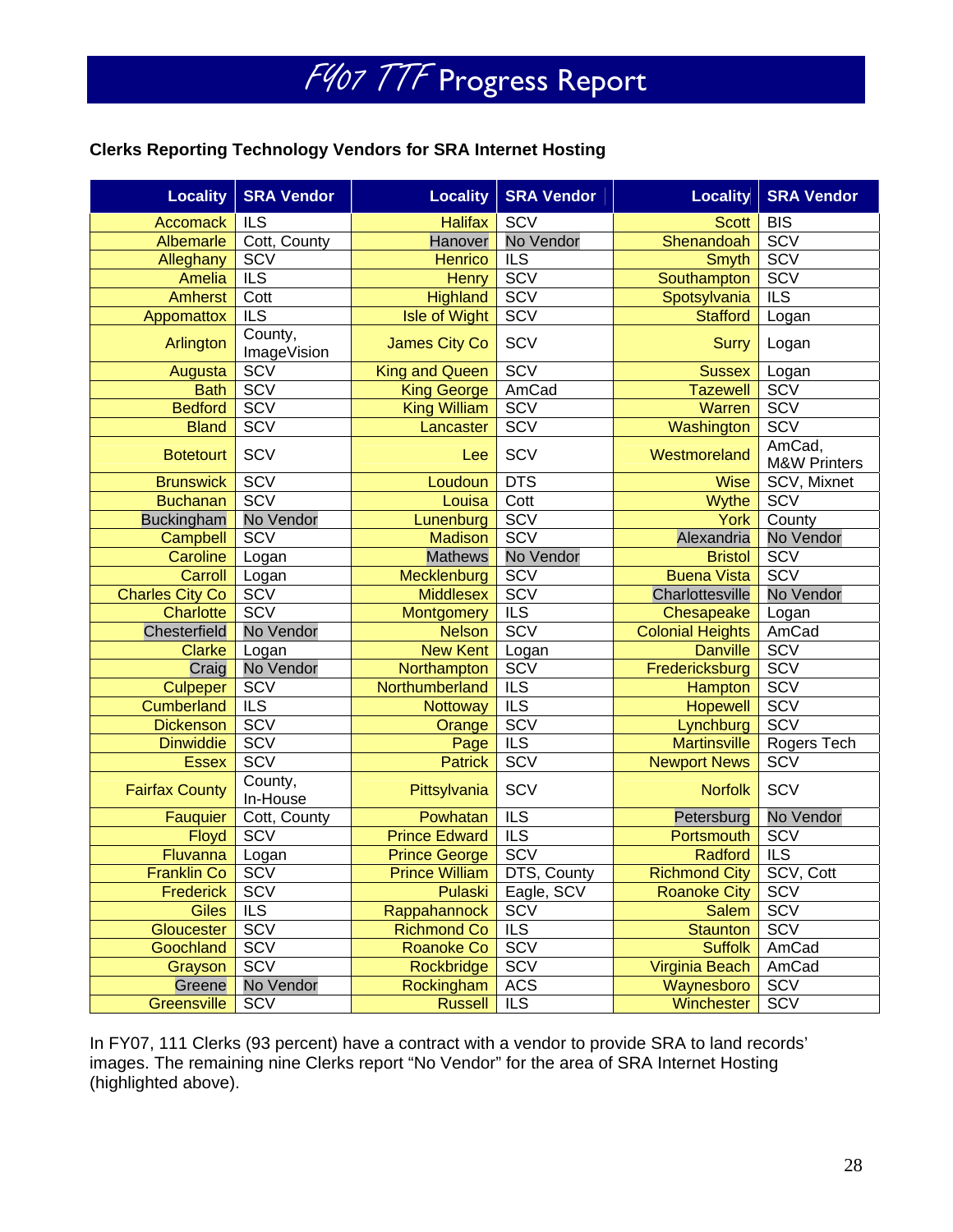### <span id="page-31-0"></span>**Redaction of Social Security Numbers**

In the FY07 TTF Progress Survey, Clerks were asked to indicate their progress in the redaction of social security numbers (SSN) from their electronic land records' images.

### **Clerks Reporting Progress in Redaction of SSN**

|                                                                   | FY07 |              |  |  |
|-------------------------------------------------------------------|------|--------------|--|--|
| <b>Redaction of SSN</b>                                           | Yes  | No           |  |  |
| My office has contracted with a<br>vendor for back-file redaction | 64   | 56           |  |  |
| My office has decided to perform<br>back-file redaction in-house. | 11   | 109          |  |  |
| My vendor / office staff have<br>begun back-file redaction.       | 21   | 99           |  |  |
| Average reported span of years<br>for redacted images.            |      | 1970 to 2007 |  |  |

In FY07, 64 Clerks (53 percent) reported to have contracted with a vendor for back-file (historical) redaction services; 11 Clerks (nine percent) reported to performing back-file redaction in-house; 21 Clerks (18 percent) indicated that they have begun back-file redaction; and the average span of years for redacted images reported by those 21 Clerks was 1970 to 2007.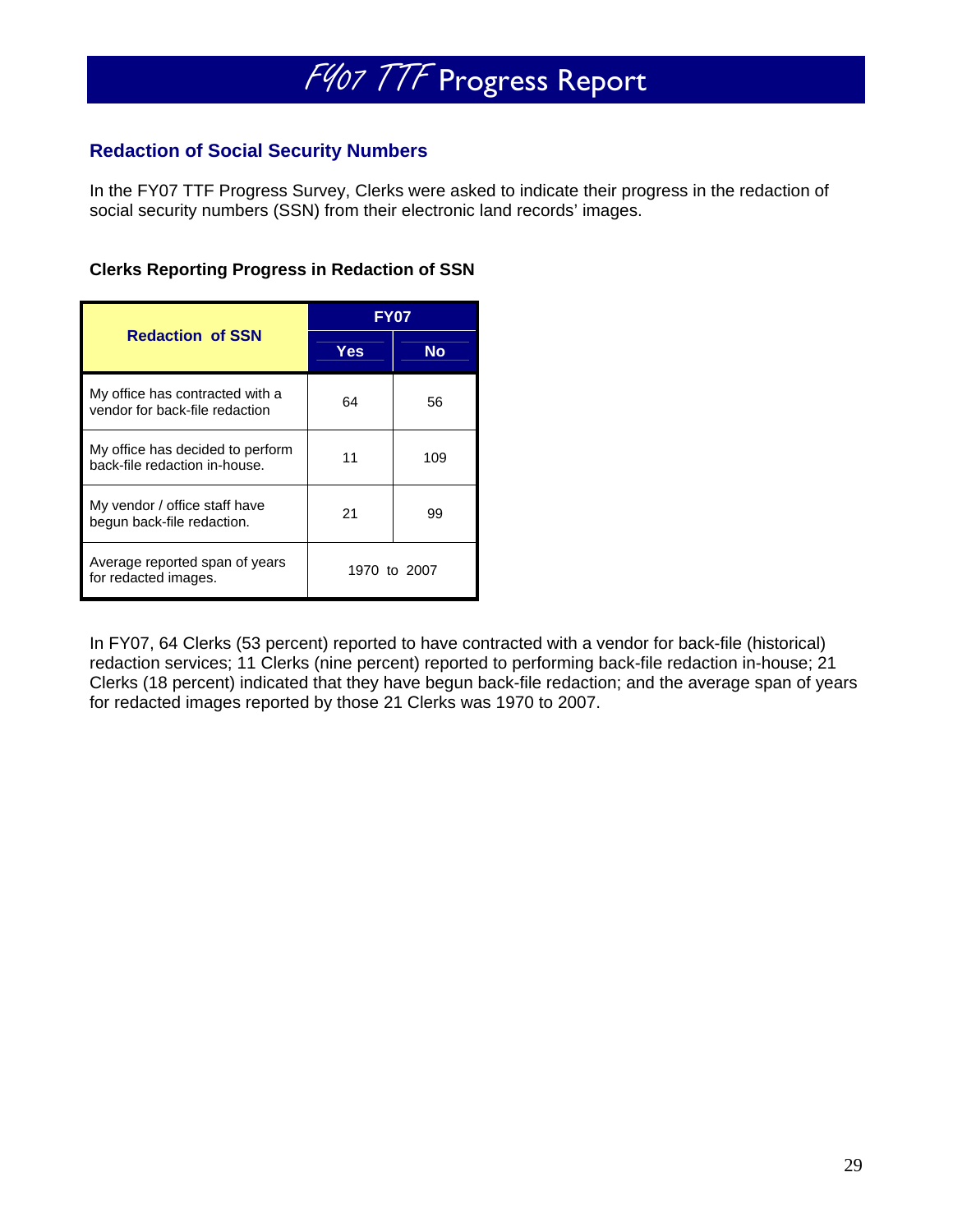### <span id="page-32-0"></span>**Obstacles to Providing SRA**

As in FY05 and FY06, Clerks were asked to report obstacles in providing SRA to land records' images. All Clerks answered either Yes or No to a set of seven obstacles. The Clerks were also given an opportunity to write in an obstacle not provided in the list of seven.

|                                                              |    | <b>FY05</b> | <b>FY06</b>    |      | <b>FY07</b>  |      |
|--------------------------------------------------------------|----|-------------|----------------|------|--------------|------|
| <b>Obstacles</b>                                             | n  | $\%$        | n              | $\%$ | $\mathsf{n}$ | $\%$ |
| Funding is insufficient                                      | 59 | 49%         | 35             | 29%  | 47           | 39%  |
| Privacy or liability issues                                  | 57 | 48%         | 42             | 35%  | 48           | 40%  |
| Vendor problems                                              | 8  | 7%          | $\overline{7}$ | 6%   | 9            | 8%   |
| Timing issues                                                | 36 | 30%         | 26             | 22%  | 27           | 23%  |
| Office staff is insufficient<br>for SRA workload             | 62 | 52%         | 44             | 37%  | 46           | 38%  |
| Local support lacking                                        | 37 | 31%         | 34             | 28%  | 42           | 35%  |
| Number of paid subscribers for<br><b>SRA</b> is insufficient | 35 | 29%         | 29             | 24%  | 45           | 38%  |
| Other obstacles                                              | 6  | 5%          | 11             | 9%   | 17           | 14%  |

### **Clerks Reporting Obstacles to Providing SRA**

Circuit Court Clerks could choose more than one obstacle. In the three-year period, from FY05 to FY07, the number of Clerks reporting:

- Insufficent funding as an obstacle decreased from 59 to 47 (20 percent decrease);
- Privacy or liability issues as an obstacle decreased from 57 to 48 (16 percent decrease);
- Vendor problems as an obstacle increased from 8 to 9 (13 percent increase);
- Timing issues as an obstacle decreased from 36 to 27 (25 percent decrease);
- Insufficient office staff to handle SRA workload as an obstacle decreased from 62 to 46 (26 percent decrease);
- Local support lacking as an obstacle increased from 37 to 42 (14 percent increase); and
- Insufficient number of paid subscribers for SRA as an obstacle increased from 35 to 45 (29) percent increase).

In the FY07 survey, the number one reported obstacle reported by Clerks was privacy or liability issues (48 Clerks), followed closely by insufficient funding (47 Clerks), insufficient office staff for SRA workload (46 Clerks), and insufficient number of paid subscribers (45 Clerks).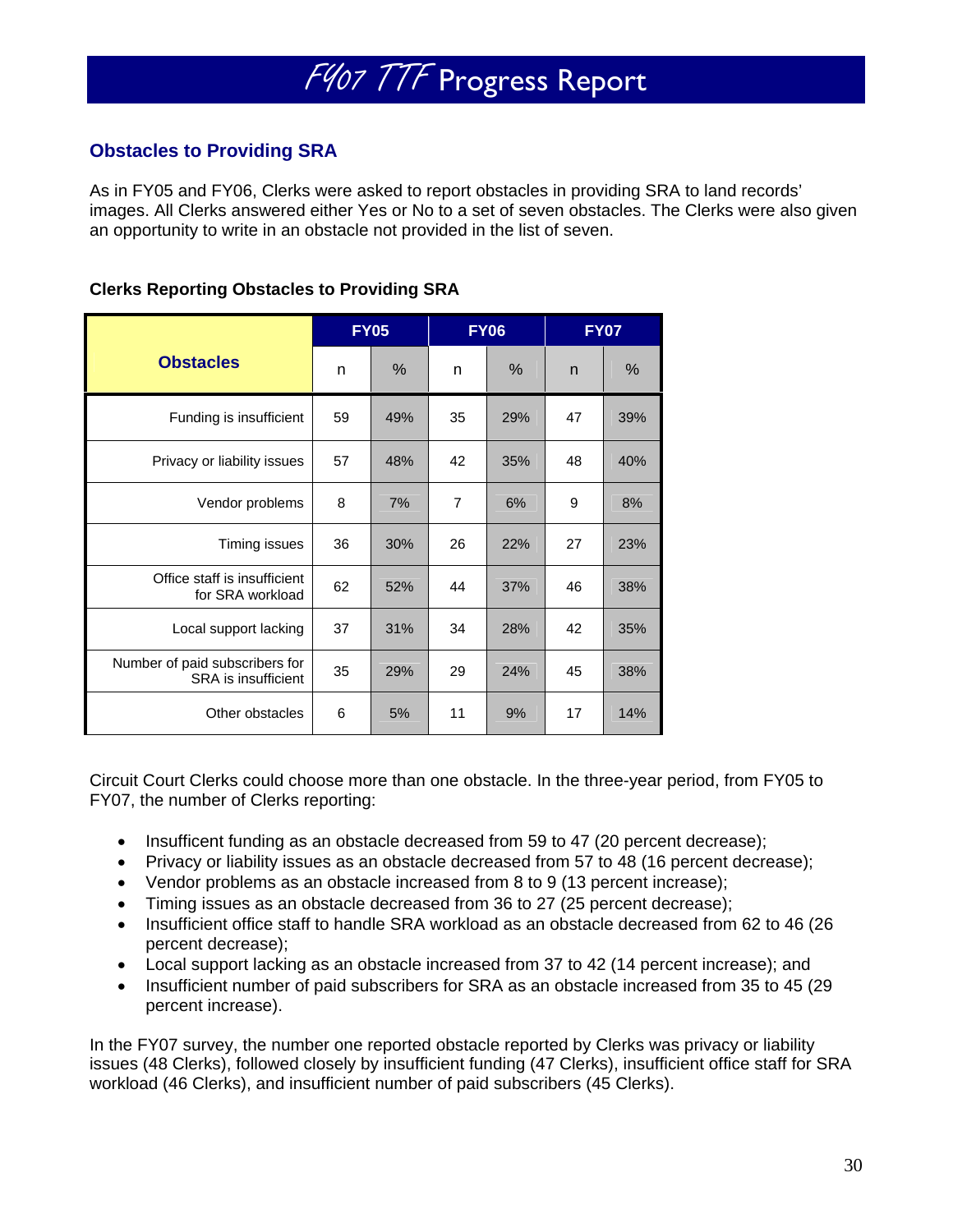Sixteen Clerks (13 percent) reported "Other" obstacles.

### **Other Obstacles**

- Concern that SRA user fees will not equal copy fees
- Local searchers cannot afford fees
- Release also pending legislative authority/mandate
- Redaction will be completed by 6/30/08
- Vendor problems with Cott
- Task complete
- Number of subscribers & available funding varies / cannot project
- If we don't receive trust funds requested
- Currently provide, will continue to provide
- Number of subscribers is unknown at present time
- I will need \$1 funding to assist in redaction
- Office space limits due to courthouse renovation
- Redaction of social security numbers
- Lack of interest
- Time span is not enough for title search
- Number of subscribers & available funding varies / cannot project

Thirty-seven Clerks (31 percent) choose no obstacles to providing SRA to land records' images and made no comment in the "Other Obstacles" section.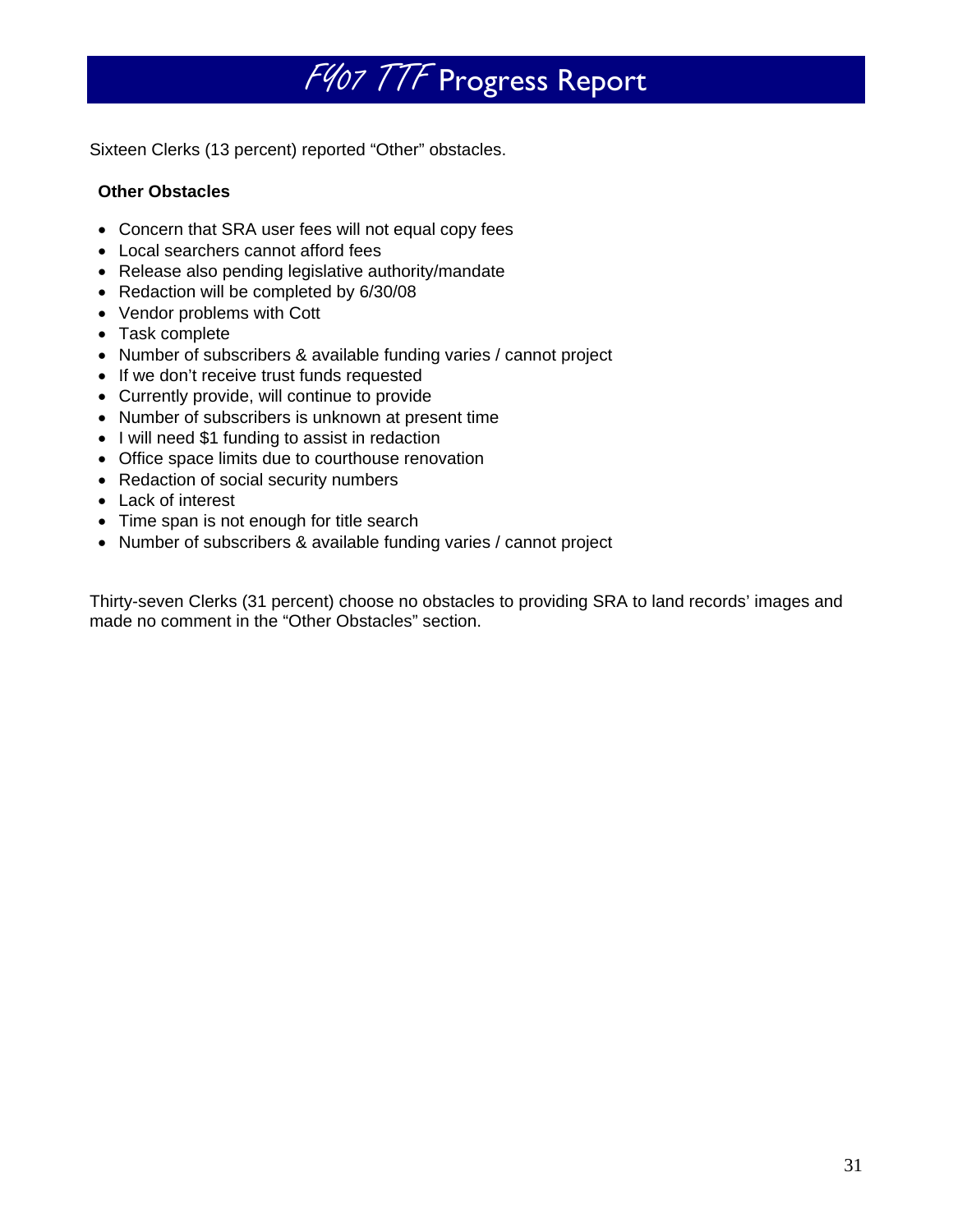### <span id="page-34-0"></span>FY08 Secure Remote Access Certification

The Code of Virginia, § 17.1-279 B, requires Circuit Court Clerks to submit to the Compensation Board a written certification that the Clerk's proposed technology improvements of his land records will provide SRA to land records on or before July 1, 2008. In the FY08 TTF Budget Request process, the Compensation Board required Clerks to certify their current status regarding providing SRA to land records' images on a website or system owned and operated by their court or operated by a public or private agent.

#### **Clerks Who Certify to Currently Providing SRA to Land Records' Images**

Essex Montgomery Surry

Dinwiddie Madison Stafford

Accomack **Fairfax County New Kent** Sussex Albemarle Fauquier Northampton Warren Alleghany **Floyd** Floyd Nottoway Washington Amelia Fluvanna Orange Wise Amherst **Franklin Co** Page Page Wythe Appomattox **Frederick Co** Pittsylvania Bristol Arlington Giles Giles Powhatan Buena Vista Bath Gloucester Prince Edward Chesapeake Bland Grayson Prince William Danville Brunswick Greensville **Pulaski** Pulaski Fredericksburg Buchanan **Highland** Rappahannock Hampton Caroline **Isle of Wight Richmond Co** Martinsville Carroll **Carroll** James City Co **Rockingham** Newport News Charles City Co **King George** Russell **Russell** Norfolk Charlotte **King William** Scott Scott **Portsmouth** Clarke Lancaster Shenandoah Radford Culpeper Lee Smyth Suffolk Cumberland Loudoun Southampton Virginia Beach Dickenson Louisa Spotsylvania Winchester

Bedford **Goochland Contact Prince George** Colonial Heights

#### **Clerks Who Certify to Not Currently Providing SRA to Land Records' Images**

| Augusta           | Henrico        | <b>Patrick</b>  | Lynchburg            |
|-------------------|----------------|-----------------|----------------------|
| <b>Botetourt</b>  | Henry          | Roanoke Co      | Petersburg           |
| <b>Buckingham</b> | King and Queen | Rockbridge      | <b>Richmond City</b> |
| Campbell          | Lunenburg      | Tazewell        | Roanoke City         |
| Chesterfield      | <b>Mathews</b> | Westmoreland    | Salem                |
| Craig             | Mecklenburg    | York            | Staunton             |
| Greene            | Middlesex      | Alexandria      | Waynesboro           |
| Halifax           | <b>Nelson</b>  | Charlottesville |                      |
| Hanover           | Northumberland | Hopewell        |                      |

In FY08, at the date of this report, 86 Clerks (72 percent) certified to currently providing SRA to land records' images. Thirty-four Clerks (28 percent) certified to not currently providing SRA to land records' images.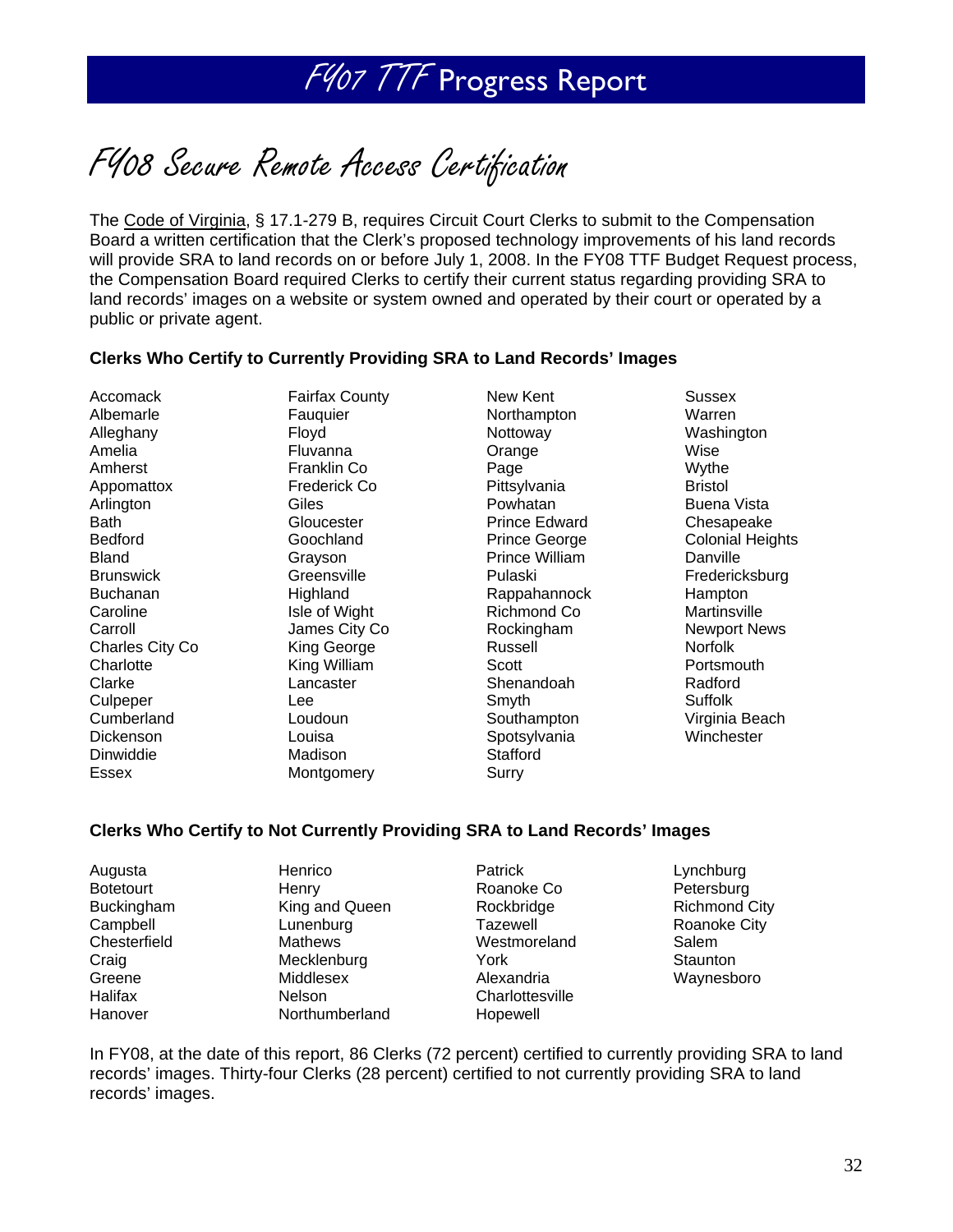## <span id="page-35-0"></span>FY08 VITA Secure Remote Access Standards Certification

The Code of Virginia, § 17.1-279 D, requires Circuit Court Clerks to certify compliance with secure remote access standards established by the Virginia Information Technologies Agency (VITA).

In the FY08 TTF Budget Request process, the 86 Circuit Court Clerks (72 percent) that certified to currently providing secure remote access to land records further certified their compliance with the VITA document, "Security Standards for Remote Access to Court Documents on Court-Controlled Websites" (ITRM Standrad SEC503-02), effective March 28, 2005, and any subsequent revisions. They also certified that:

#### *"my website or remote access system are in compliance and any proposed technology improvement to land records will accommodate SRA."*

The 34 Clerks who certified to not currently providing SRA to land records nonetheless certified that:

#### *"my website or remote access system will be in compliance and my request for TTF monies is made in order to provide SRA to land records on or before July 1, 2008".*

See Appendix 4 for the FY08 TTF Budget Request certification screens in COIN.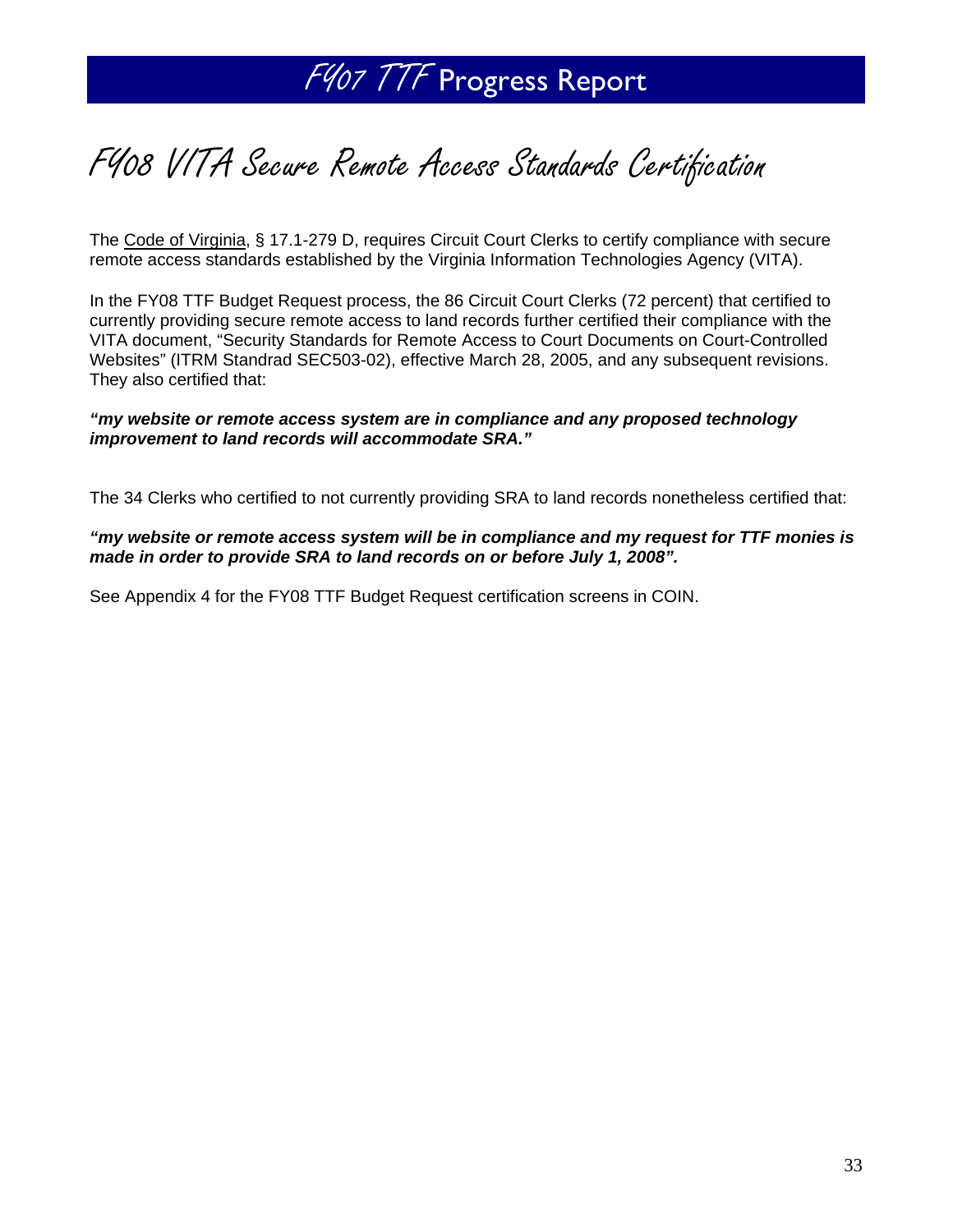# FY08 \$4 Approvals for Areas of the Court Not Related to Land Records

In accordance with § 17.1-279 F, Code of Virginia, if a Circuit Court Clerk provides SRA to land records on or before July 1, 2008, then that clerk may apply to the Compensation Board for an allocation from the Technology Trust Fund for automation and technology improvements in areas of his/her court not related to land records. Such requests cannot exceed the deposits into the trust fund credited to the locality (\$4 funds).

| <b>Locality</b>        | <b>Equipment / Services Description</b>     | <b>Vendor</b>              | <b>Amount</b>         |
|------------------------|---------------------------------------------|----------------------------|-----------------------|
| Albemarle              | Services - Case Imaging System (CIS)        | SCV                        | \$44,600              |
| <b>Bedford</b>         | Services - CIS software                     | SCV                        | \$5,000               |
| Culpeper               | Services - CIS                              | <b>SCV</b>                 | \$24,965              |
|                        | Services - Case Management System (CMS)     |                            | \$75,000              |
| <b>Fairfax County</b>  | Interface                                   | Nortel                     |                       |
| Fauquier               | Services - CIS                              | <b>SCV</b>                 | \$68,565              |
| <b>Franklin County</b> | Services - CIS                              | SCV                        | \$18,621              |
| Gloucester             | Services - CIS                              | <b>SCV</b>                 | \$16,596              |
|                        | Equipment - Laptop; Services - Scan Civil   |                            |                       |
| Isle of Wight          | Indexes, Scanners, Monitors, Maintenance    | SCV; ACS                   | \$27,757              |
|                        | Services - CMS, Warrant, License, Software, | AmCad; DTS;                |                       |
|                        | System Register, Internet Access, Legal     | ScanSoft; Westlaw;         |                       |
| Loudoun                | <b>Periodical Subscription</b>              | ComCast                    | \$1,200,850           |
| Orange                 | Services - CIS, Monitors, Printers          | SCV                        | \$19,030              |
| Prince George          | Services - CIS, Scanners                    | SCV                        | \$10,700              |
|                        | Services - CMS Integration                  | Praetorian; Prince William | \$523,124             |
| Prince William         |                                             | County IT                  |                       |
| Rockingham             | Services - CIS, Monitors, Scanners, Server  | SCV                        | \$59,623              |
| Southampton            | Services - CIS                              | SCV                        | \$14,750              |
| Spotsylvania           | Services - Docket System                    | Infax, Inc.                | \$30,000              |
| Surry                  | Equipment - Personal Computer               | None listed                | \$1,500               |
| Warren                 | Services – PCs and Printers                 | SCV                        | \$8,360               |
| Washington             | Services - CIS Interface                    | SCV                        | \$5,000               |
| Wise                   | Services - Civil Document Conversion        | SCV; Data Ensure           | \$22,245              |
| Wythe                  | Equipment - PC; Services - Monitor          | SCV                        | \$2,500               |
| Fredericksburg         | Services - CIS                              | <b>SCV</b>                 | \$13,909              |
| Hampton                | Services - CMS, Maintenance, Scanners       | SCV                        | \$39,400              |
| <b>Newport News</b>    | Services - CIS                              | <b>SCV</b>                 | \$10,100              |
| Virginia Beach         | Services - AICMS Software / Services        | AmCad                      | $\overline{$}280,805$ |
| 24 Clerks              |                                             |                            | \$2,523,000           |

### **FY08 \$4 Approvals for Areas of the Court Not Related to Land Records**

In FY08, as of October 31, 2007, 24 out of 86 Clerks (28 percent) who certified to currently providing SRA to land records' images were approved \$4 requests for areas of the court not related to land records totaling \$2,523,000.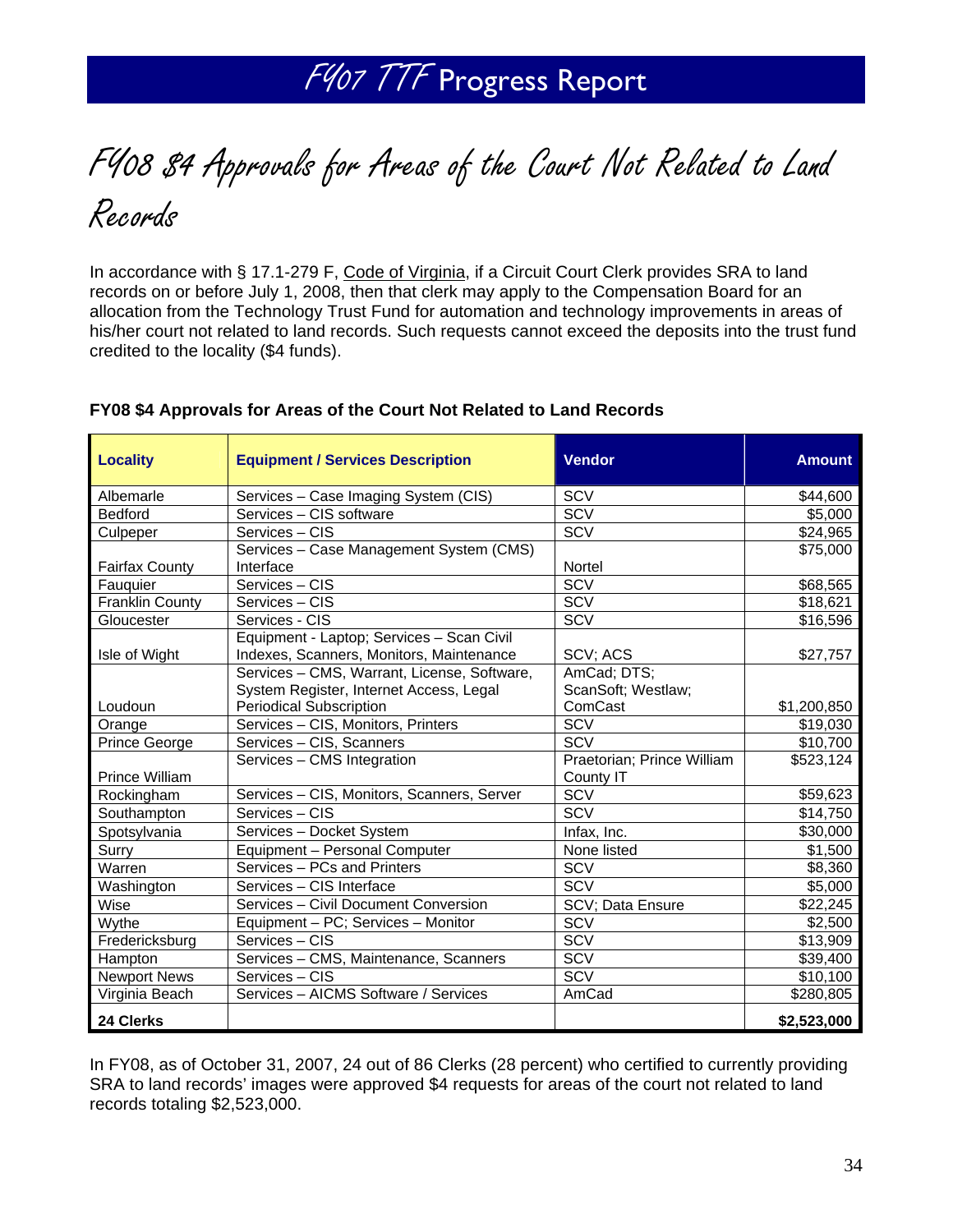FY08 \$4 Approvals for Equipment and Services

**\$4 Available Balance and Clerks' Total Approvals and Expenditures** 

| \$4                                      | <b>FY03</b> | <b>FY04</b> | <b>FY05</b> | <b>FY06</b>  | <b>FY07</b>  | <b>FY08*</b> |
|------------------------------------------|-------------|-------------|-------------|--------------|--------------|--------------|
| \$4 Available<br><b>Balance</b>          | \$5,280,784 | \$5,674,725 | \$9,923,541 | \$10,230,355 | \$13,437,799 | \$14,501,993 |
| <b>Equipment</b><br><b>Budgets</b>       | \$655,855   | \$1,160,091 | \$1,500,884 | \$893,571    | \$192,843    | \$105,034    |
| <b>Services</b><br><b>Budgets</b>        | \$3,847,210 | \$3,722,214 | \$3,565,234 | \$9,107,464  | \$11,613,105 | \$12,719,218 |
| <b>Total \$4</b><br><b>Budgeted</b>      | \$4,503,065 | \$4,882,305 | \$5,066,118 | \$10,001,035 | \$11,805,948 | \$12,824,252 |
| <b>Year-End</b><br><b>Expenditures**</b> | \$4,802,609 | \$3,384,769 | \$4,385,883 | \$6,755,772  | \$8,630,100  |              |

\* As of October 31, 2007.

In FY03, Clerks were approved \$4.5M out of the total \$4 available balance of \$5.3M (85 percent). In FY04, Clerks were approved \$4.9M out of the total \$4 available balance of \$5.7M (86 percent). In FY05, Clerks were approved \$5.1M out of the total \$4 available balance of \$9.9M (51 percent). In FY06, Clerks were approved \$10.0M out of the total \$4 available balance of \$10.2M (98 percent). In FY07, Clerks were approved \$11.8M out of the total \$4 available balance of \$13.4M (88 percent). In FY08, Clerks were approved \$12.8M out of the total \$4 available balance of \$14.5M (88 percent). In the six-year period, the average amount approved was \$8.2M, or 84 percent of the average \$4 available balance of \$9.8M.

In FY03, Clerks expended \$4.8M out of the total budgeted \$4.5M (107 percent). FY03 expenditures exceed the FY03 budgeted total due to a June FY02 reimbursement processed in July 2002 (FY03). In FY04, Clerks expended \$3.4M out of the total budgeted \$4.9M (69 percent). In FY05, Clerks expended \$4.4M out of the total budgeted \$5.1M (87 percent). In FY06, Clerks expended \$6.8M out of the total budgeted \$10.0M (68 percent). In FY07, Clerks expended \$8.6M out of the total budgeted \$11.8M (73 percent). In the five-year period, the average amount expended was \$5.6M, or 77 percent of the average budgeted amount of \$7.3M.

In the six-year period, from FY03 to FY08, **Equipment budgets** have decreased from \$655K to \$105K (\$550,821) or 84 percent. In the same time period, **Services budgets** have increased from \$3.8M to \$12.7M (\$8,872,008), or 231 percent. In the six-year period, total budgeted amounts have increased from \$4.5M to \$12.8M (\$8,321,187), or 185 percent. In the five-year period, from FY03 to FY07, year-end expenditures have increased from \$4.8M to \$8.6M (\$3,827,491), or 80 percent.

\*\*Note: Due to a budget reduction strategy implemented in FY02, shifting reimbursement of June expenditures to the following fiscal year, expenditures are reported for the 12-month period of June through May. This is a change in presentation from previous TTF Progress Reports.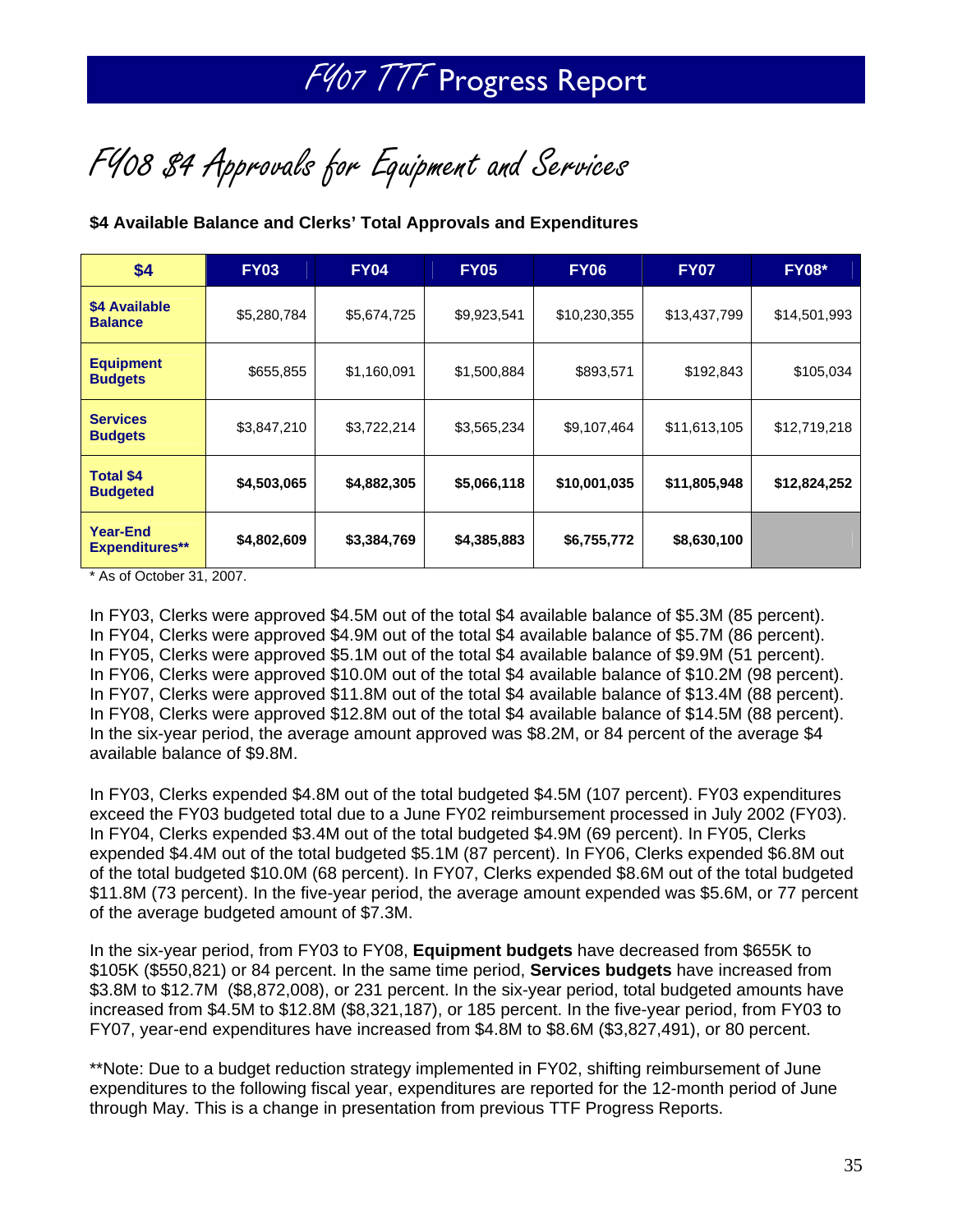



In the six-year period, from FY03 to FY08, **Equipment budgets** have decreased from \$655K to \$105K (\$550,821), or 84 percent. In the same time period, **Services budgets** have increased from \$3.8M to \$12.7M (\$8,872,008), or 231 percent.



### **\$4 Expenditure Rate from FY04 to FY07**

Over the four-year period, from FY04 to FY07, the \$4 expenditure rate increased from 69 to 73 percent.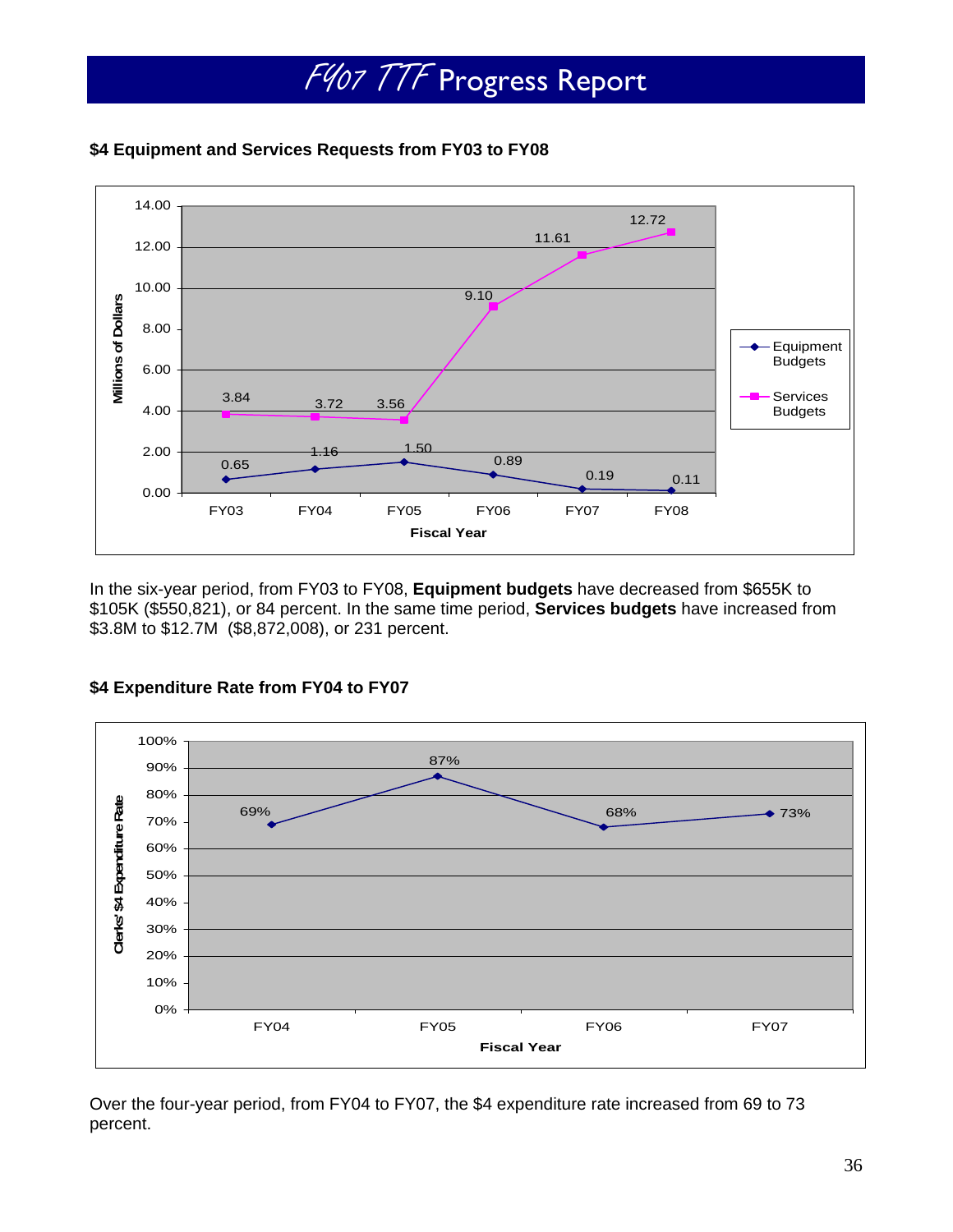| \$4 Approved Budgets                       | <b>FY03</b> | <b>FY04</b> | <b>FY05</b> | <b>FY06</b> | <b>FY07</b> | <b>FY08</b> |
|--------------------------------------------|-------------|-------------|-------------|-------------|-------------|-------------|
| <b>TTF Budgets</b>                         | 74          | 72          | 89          | 116         | 118         | 118         |
| <b>Equipment Budgets</b>                   | 21          | 30          | 40          | 20          | 12          | 8           |
| <b>Services Budgets</b>                    | 71          | 68          | 75          | 114         | 118         | 118         |
| Carryover Request or<br>No Budget Provided | 46          | 48          | 31          | 4           | 2           | 2           |

### **Number of Clerks with Approved \$4 Equipment and Services Budgets**

In FY07, 120 Circuit Court Clerks (100 percent) completed the TTF Budget Request Process. One hundred and eighteen Clerks (98 percent) were approved a \$4 services budget and eight Clerks (7 percent) were approved a \$4 equipment budget. Two Clerks (2 percent) carried-over their \$4 available balance to a future fiscal year. The James City County Clerk carried-over \$147,830 in \$4 available money and the Charlottesville City Clerk carried-over \$74,422 in \$4 available money.



From FY03 to FY08, total approved budgets from Clerks have increased from 74 to 118 (59 percent). Equipment budgets from Clerks have decreased from 21 to 8 (62 percent). Services budgets from Clerks increased 71 to 118 (66 percent). Carry-over requests from Clerks or not providing a budget decreased from 46 to 2 (96 percent).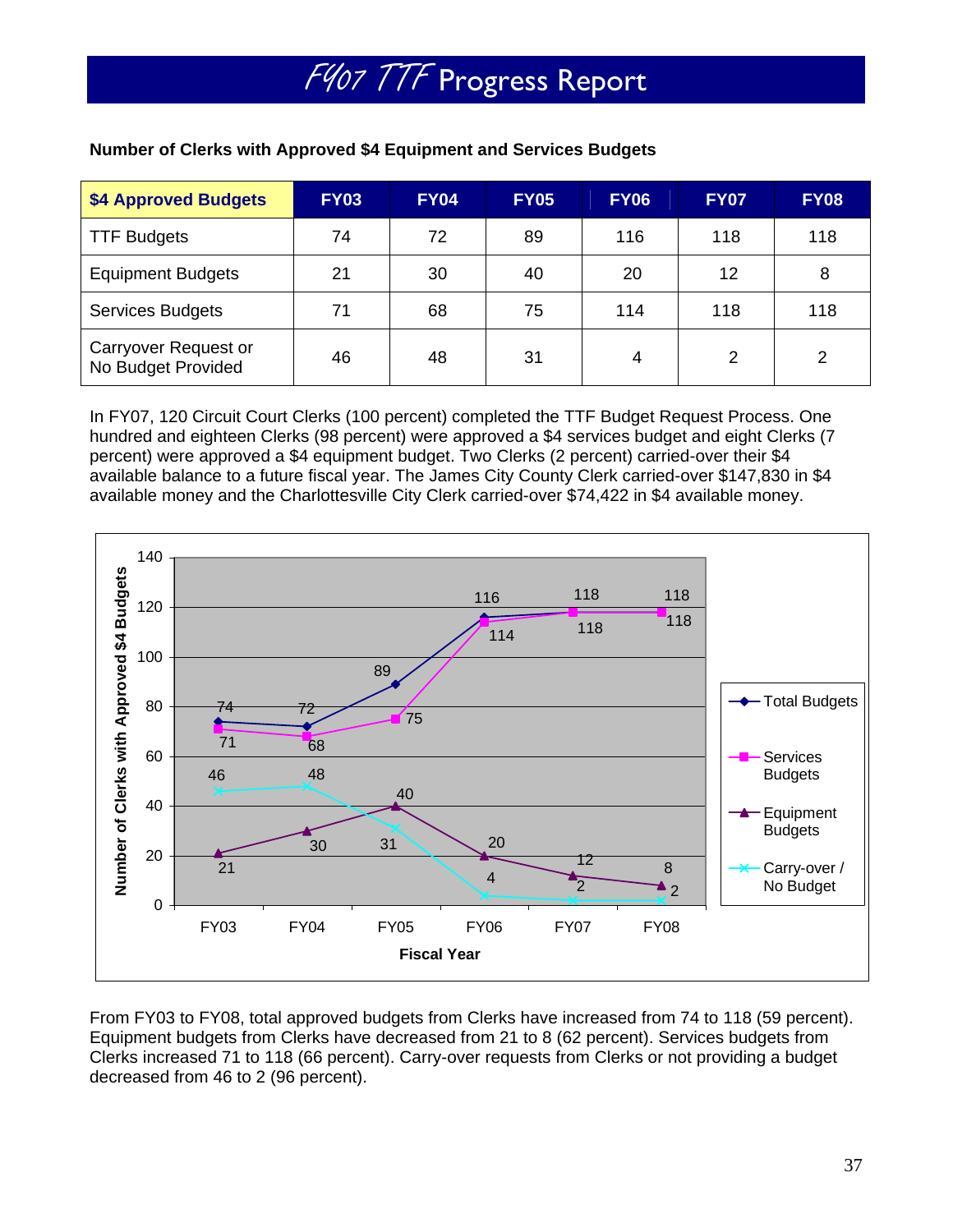FY08 \$1 Fund Approvals for Equipment and Services

| \$1 Fund                  | <b>FY06</b> |             | <b>FY07</b> |             | <b>FY08*</b> |             |
|---------------------------|-------------|-------------|-------------|-------------|--------------|-------------|
|                           | #           | \$          | #           | \$          | #            | \$          |
| Available Balance         |             | \$1,961,821 |             | \$3,164,943 |              | \$2,543,602 |
| <b>Equipment Requests</b> | 12          | \$95,058    | 1           | \$7,394     | 4            | \$15,282    |
| Services Requests         | 64          | \$1,388,207 | 60          | \$2,842,259 | 63           | \$1,612,447 |
| <b>Total Approved</b>     | 66          | \$1,483,265 | 60          | \$2,849,653 | 63           | \$1,627,729 |
| Expenditures              | 44          | \$816,002   | 47          | \$2,080,638 |              |             |
| <b>Total Unspent</b>      | 31          | \$667,263   | 31          | \$769,014   |              |             |

### **\$1 Fund Requests for Equipment and Services**

\* As of October 31, 2007.

In FY06, the total available in the \$1 Fund was \$1.9M. During the annual budget period in August, eligibility to request from the \$1 Fund was confined to the 105 Circuit Court Clerks who certified to not currently providing secure remote access to land records. Clerks making a \$1 request were asked to certify a shortfall of technology funds needed to achieve the goal set by the General Assembly of providing secure remote access to land records on or before July 1, 2006. Including one mid-year docket request made in November 2005, 66 out of the 105 Circuit Court Clerks (63 percent) requested a total of \$1.48M from the \$1 Fund. Twelve out of the 66 Clerks (18 percent) made an equipment request and 64 out of the 66 Clerks (97 percent) made a services request. Forty-four Clerks expended \$816,002 in FY06 and 31 Clerks had \$667,263 in unspent \$1 Fund monies.

In FY07, the total available in the \$1 Fund was \$3.2M. During the annual budget period in August, eligibility to request from the \$1 Fund was confined to the 61 Circuit Court Clerks who certified to not currently providing secure remote access to land records, but mid-year in FY07 the \$1 Fund was open to all Clerks. A total of 60 Clerks (50 percent) requested \$2.9M from the \$1 Fund in FY07. One Clerk made an equipment requests for \$7,394. All 60 Clerks (100 percent) made a services request, totaling \$2.8M. Forty-seven Clerks expended \$2.1M in FY07 and 32 Clerks had \$769K in unspent \$1 Fund monies.

In FY08, the total available in the \$1 Fund was \$2.5M. During the annual budget period in August, eligibility to request from the \$1 Fund was open to all 120 Circuit Court Clerks, regardless of whether they certified to currently providing secure remote access to land records' images. In August 2007, 63 out of 120 Clerks (53 percent) requested a total of \$1.6M from the \$1 Fund. Four out of 120 Clerks (3 percent) made an equipment request from the \$1 Fund, totaling \$15,282. Sixty-three out of 120 Clerks (53 percent) made a services request from the \$1 Fund, totaling \$1.6M.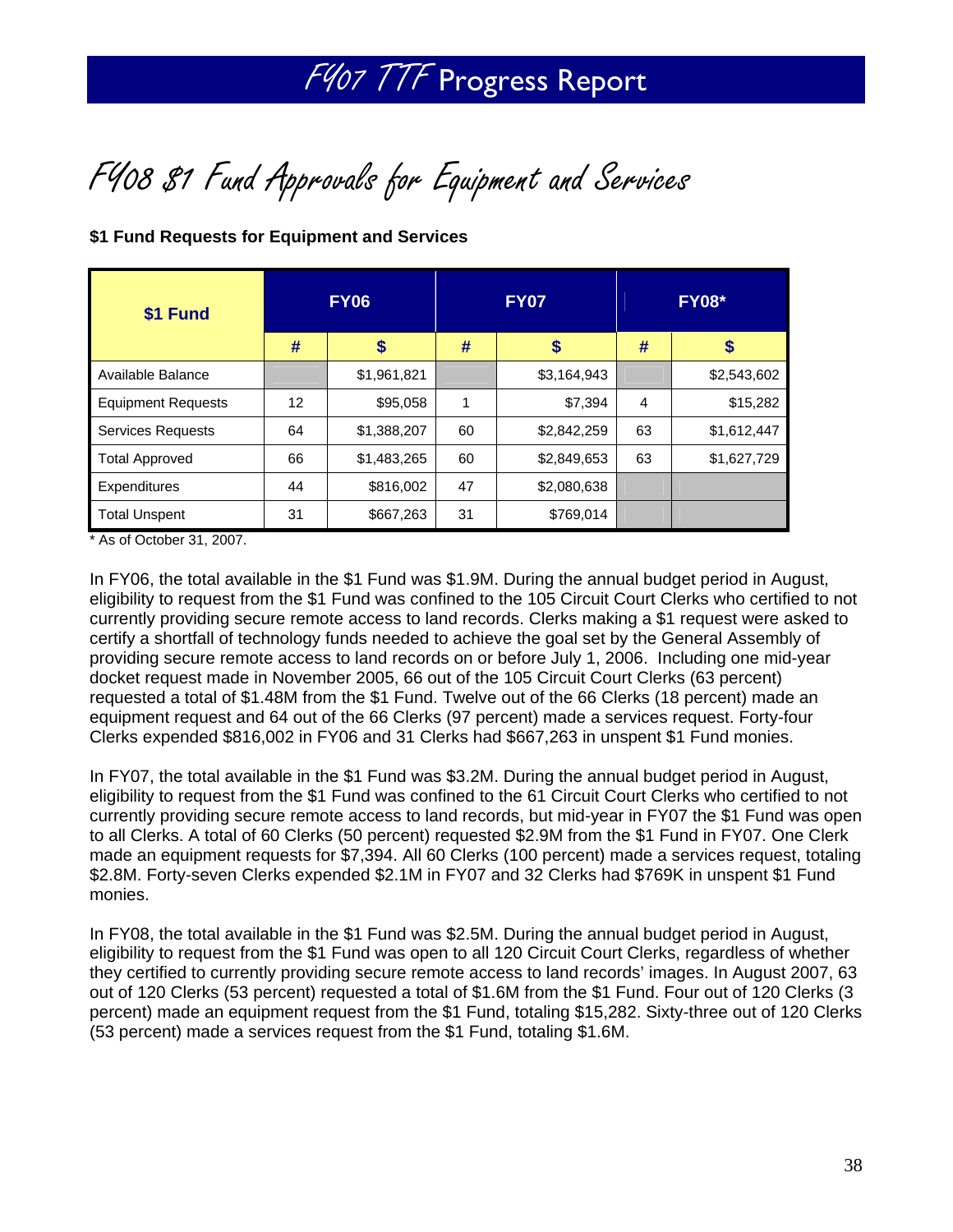

### **\$1 Fund Available Balance and Clerks' Total Approvals and Expenditures**

In FY06, requests from the \$1 Fund that were approved totaled 76 percent of the \$1 Fund Available Balance and \$1 Fund expenditures were 55 percent of \$1 Fund requests that were approved.

In FY07, requests from the \$1 Fund that were approved totaled 90 percent of the \$1 Fund Available Balance and \$1 Fund expenditures were 73 percent of \$1 Fund requests that were approved.

During the FY08 TTF Budget Request process in August 2007, requests from the \$1 Fund that were approved totaled 64 percent of the \$1 Fund Available Balance.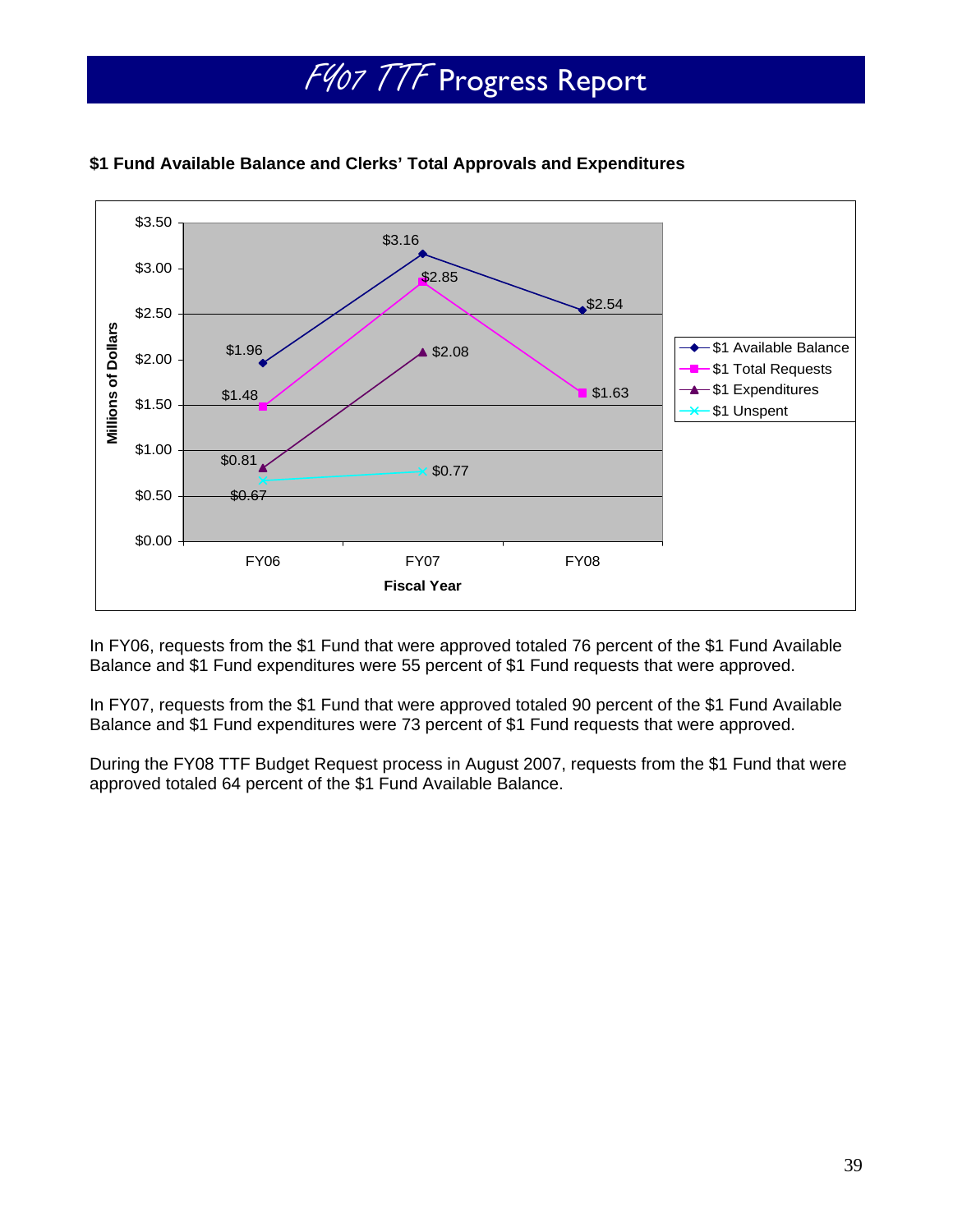TTF Approvals for Redaction of Social Security Numbers

In October 2006, the Virginia Information Technologies Agency (VITA) Redaction Workgroup published the *Methods for the Redaction of Social Security Numbers from Electronic Land Record Documents Report*. The Redaction Workgroup was made up of representatives from the Virginia Court Clerks' Association, Virginia Information Technologies Agency, Virginia Bar Association, real estate brokers, mortgage lenders, bankers, technology vendors, and the Compensation Board. In FY07, the Compensation Board approved requests for funding the redaction of social security numbers (SSN) using the recommendations of this report, which included:

- The use of software (Optical Character Recognition-OCR) plus one manual review for quality control and assurance is a reliable method of redaction.
- Redaction is limited to SSN and performed on a back-file (historical) basis from 1935 to the present as one project and day-forward redaction, at least annually, as a separate project.
- Plan for an estimated average readaction cost of 4 cents per image for back-file redaction and a similar cost for day-forward redaction. This estimate average cost is based on information VITA received from three vendors (AmCad, ILS, and Logan) regarding their pricing structure for the software redaction system and employee responsibilties attendant to running the software redaction system.
- Redaction should never result in permanent removal of text from an original document, only copies, and is achieved by removing the text containing the SSN and overlaying the space with a graphical element such as a black rectangle.
- At least a 95 pecent level of accuracy can be expected with the OCR plus one manual pass method.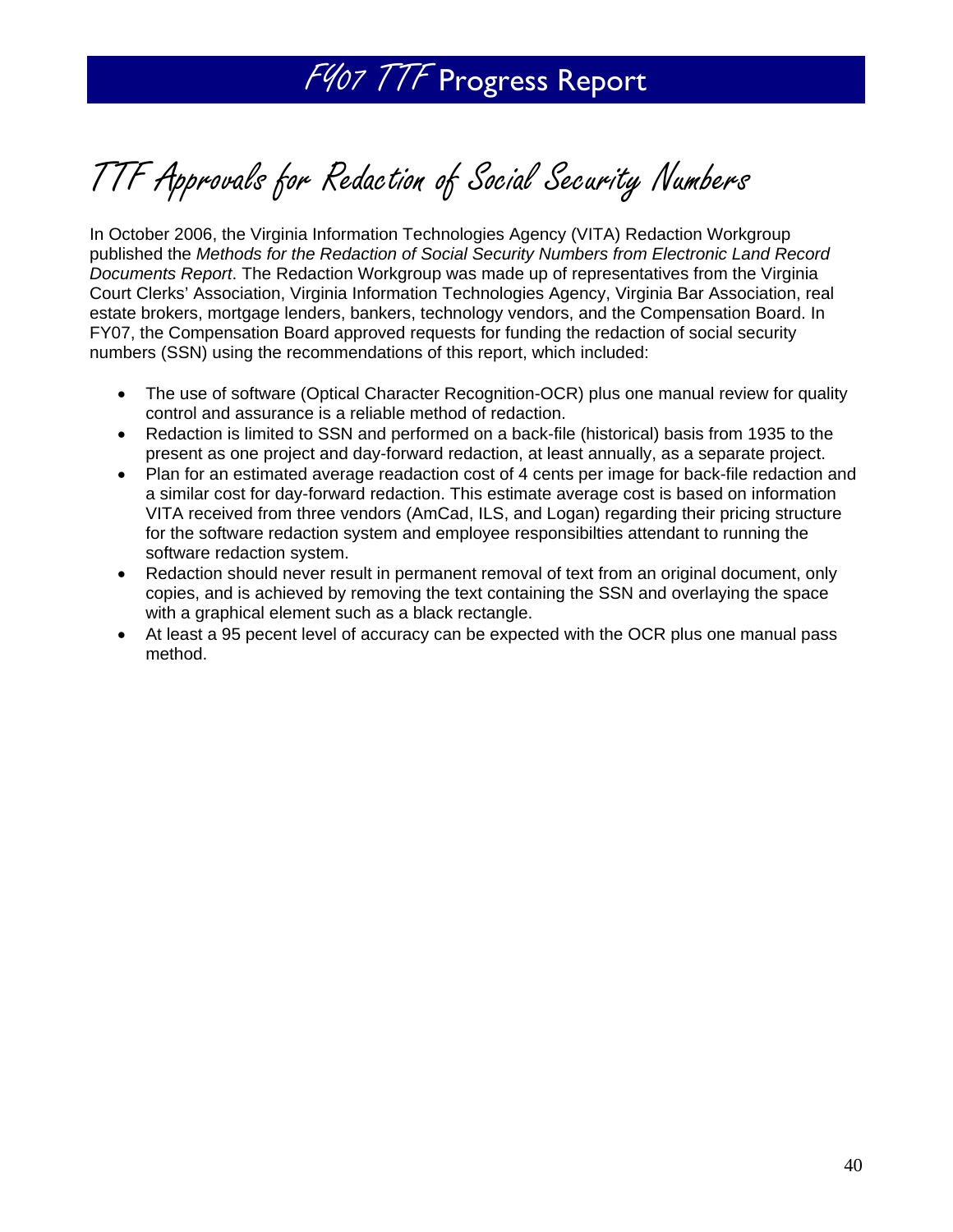### **Clerks Approved for Back-file Redaction Services in FY07**

| <b>Clerk</b>            | <b>Vendor</b>    | <b>Span of</b><br><b>Years</b> | <b>Number of</b><br><b>Images</b> | <b>Cost per</b><br><b>Image</b> | \$4<br><b>Approval</b> | \$1 Fund<br><b>Approval</b> |
|-------------------------|------------------|--------------------------------|-----------------------------------|---------------------------------|------------------------|-----------------------------|
|                         |                  |                                |                                   |                                 |                        |                             |
| Appomattox              | <b>ILS</b>       | 1973-2006                      | 229,307                           | 3 cents                         | \$6,879                | \$0                         |
| <b>Buckingham</b>       | <b>ILS</b>       | 1973-2007                      | 21,800                            | 3 cents                         | \$6,540                | $\overline{50}$             |
| <b>Caroline</b>         | Logan            | 1967-2007                      | 668,000                           | 4 cents                         | \$0                    | \$26,720                    |
| Carroll                 | Logan            | 1967-2007                      | 585,000                           | 4 cents                         | \$0                    | \$23,400                    |
| <b>Cumberland</b>       | <b>ILS</b>       | 1993-2007                      | 116,920                           | 3 cents                         | $\sqrt{6}$             | \$3,508                     |
| <b>Fluvanna</b>         | Logan            | 1967-2007                      | 605,000                           | 4 cents                         | $\sqrt[6]{}$           | \$24,200                    |
| <b>Giles</b>            | <b>ILS</b>       | 1977-2007                      | 253,194                           | 3 cents                         | $\sqrt[6]{}$           | \$7,596                     |
| <b>King George</b>      | AmCad            | 1930-2007                      | 427,417                           | 4 cents                         | \$0                    | \$17,097                    |
| Loudoun                 | <b>DTS</b>       | 1967-1988                      | 2,800,000                         | 4 cents                         | $\sqrt{6}$             | \$112,000                   |
| Montgomery              | <b>ILS</b>       | 1976-2006                      | 1,388,857                         | 3 cents                         | \$32,082               | \$0                         |
| <b>New Kent</b>         | Logan            | 1935-1966                      | 436,000                           | 4 cents                         | \$0                    | \$17,440                    |
| Northampton             | AmCad            | 1997-2008                      | 490,909                           | 4 cents                         | \$0                    | \$19,636                    |
| Page                    | <b>ILS</b>       | 1977-2006                      | 459,039                           | 3 cents                         | $\sqrt[6]{}$           | \$12,271                    |
| Powhatan                | <b>ILS</b>       | 1976-2006                      | 553,631                           | 3 cents                         | $\sqrt[6]{}$           | \$16,609                    |
| <b>Prince Edward</b>    | <b>ILS</b>       | 1941-2006                      | 324,452                           | 3 cents                         | $\sqrt{6}$             | \$9,734                     |
| <b>Richmond Co</b>      | $\overline{ILS}$ | 1935-2006                      | 192,823                           | 3 cents                         | $\sqrt{6}$             | \$5,785                     |
| <b>Russell</b>          | <b>ILS</b>       | 1935-2006                      | 516,134                           | 3 cents                         | \$0                    | \$15,484                    |
| <b>Stafford</b>         | Logan            | 1935-2007                      | 3,418,000                         | 4 cents                         | $\sqrt{6}$             | \$134,093                   |
| <b>Surry</b>            | Logan            | 1967-2007                      | 189,000                           | 4 cents                         | $\sqrt[6]{3}$          | \$7,560                     |
| <b>Wise</b>             | Mixnet           | 1945-2007                      | 854,501                           | 4 cents                         | \$0                    | \$34,180                    |
| Chesapeake              | Logan            | 1935-2007                      | 5,817,000                         | 4 cents                         | $\sqrt[6]{3}$          | \$226,425                   |
| <b>Colonial Heights</b> | AmCad            | 1948-2007                      | 400,000                           | 4 cents                         | $\sqrt{6}$             | \$16,000                    |
| <b>Radford</b>          | <b>ILS</b>       | 1985-2006                      | 159,219                           | 3 cents                         | \$0                    | \$4,777                     |
| <b>Suffolk</b>          | AmCad            | 1974-2006                      | 2,189,820                         | 4 cents                         | $\sqrt[6]{}$           | \$87,593                    |
| <b>Virginia Beach</b>   | AmCad            | 1981-2007                      | 11,381,468                        | 4 cents                         | \$0                    | \$455,259                   |
| 25 - TOTAL              |                  |                                | 34,477,491                        |                                 | \$45,501               | \$1,277,367                 |

AmCad – Amercian Cadastre DTS – Document Technology Systems ILS – International Land Systems

Logan – Logan Systems

Mixnet – Mixnet Corporation

In FY07, requests for back-file redaction were approved for 25 Clerks who certified to currently providing SRA to land records. All approvals were for the method of OCR plus one manual pass. The total number of images to be redacted were 34,477,491. Approvals for redaction in FY07 totaled \$45,501 in \$4 money and \$1,277,367 from the \$1 Fund.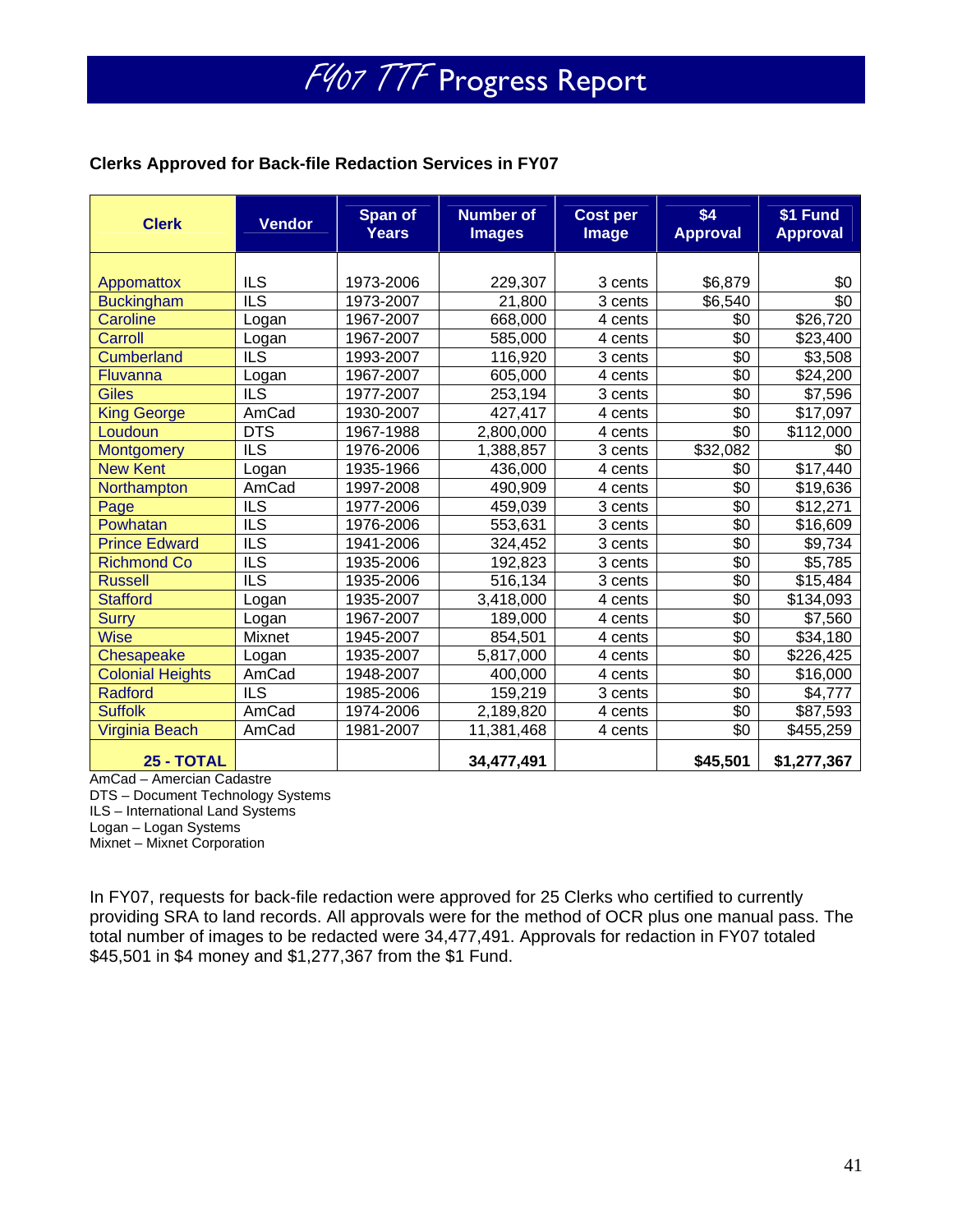### **FY08 Approvals for Back-file Redaction Services**

| <b>Clerk</b>           | <b>Vendor</b> | <b>Span of</b><br><b>Years</b> | <b>Number of</b><br><b>Images</b> | <b>Cost per</b><br><b>Image</b> | \$4<br><b>Approval</b> | \$1 Fund<br><b>Approval</b> |
|------------------------|---------------|--------------------------------|-----------------------------------|---------------------------------|------------------------|-----------------------------|
|                        |               |                                |                                   |                                 |                        |                             |
| <b>Accomack</b>        | <b>ILS</b>    | 1984-2007                      | 638,050                           | 3 cents                         | \$19,142               | \$0                         |
| Albemarle              | Cott          | 1959-2002                      | 1,193,255                         | 4 cents                         | \$47,730               | \$0                         |
| Alleghany              | SCV           | 1980-2007                      | 322,163                           | 4 cents                         | ,\$0                   | \$12,887                    |
| Augusta                | <b>SCV</b>    | 1992-2007                      | 1,179,022                         | 4 cents                         | \$47,161               | \$0                         |
| Augusta                | Logan         | 1935-1992                      | 599,400                           | 4 cents                         | \$0                    | \$23,976                    |
| <b>Bedford</b>         | SCV           | 1993-2007                      | 1,515,659                         | 4 cents                         | \$60,626               | \$0                         |
| <b>Bland</b>           | SCV           | 2000-2007                      | 47,482                            | 4 cents                         | \$0                    | \$1,900                     |
| <b>Botetourt</b>       | SCV           | 2000-2007                      | 409,520                           | 4 cents                         | \$16,381               | \$0                         |
| <b>Brunswick</b>       | SCV           | 1945-2007                      | 167,471                           | 4 cents                         | \$14,545               | \$0                         |
| Campbell               | SCV           | 1972-2007                      | 713,024                           | 4 cents                         | \$28,521               | \$0                         |
| <b>Caroline</b>        | Logan         | 1987-2007                      | 28,500                            | 4 cents                         | \$1,140                | \$0                         |
| Carroll                | Logan         | 1935-1965                      | 126,500                           | 4 cents                         | \$0                    | \$5,059                     |
| <b>Charles City Co</b> | SCV           | 2000-2007                      | 35,113                            | 4 cents                         | \$0                    | \$1,405                     |
| <b>Charlotte</b>       | SCV           | 2004-2007                      | 38,615                            | 4 cents                         | \$1,545                | \$0                         |
| <b>Chesterfield</b>    | Logan         | 1935-2007                      | 8,936,050                         | 4 cents                         | \$346,538              | $\sqrt[6]{}$                |
| <b>Clarke</b>          | Logan         | 1935-2008                      | 391,000                           | 4 cents                         | \$0                    | \$15,640                    |
| <b>Culpeper</b>        | SCV           | 1996-2007                      | 628,864                           | 4 cents                         | \$25,155               | \$0                         |
| <b>Dickenson</b>       | SCV           | 2000-2007                      | 102,615                           | 4 cents                         | \$320                  | \$3,785                     |
| <b>Dinwiddie</b>       | SCV           | 2006-2007                      | 24,963                            | 4 cents                         | \$999                  | \$0                         |
| <b>Essex</b>           | SCV           | 2006-2007                      | 32,574                            | 4 cents                         | \$1,303                | $\sqrt[6]{}$                |
| Fauquier               | Cott          | 1976-2007                      | 1,771,737                         | 3.25 cents                      | \$15,033               | \$42,548                    |
| Floyd                  | <b>SCV</b>    | 1983-2007                      | 279,592                           | 4 cents                         | \$11,184               | \$0                         |
| Fluvanna               | Logan         | 1935-1966                      | 43,750                            | 4 cents                         | \$0                    | \$1,750                     |
| <b>Franklin Co</b>     | SCV           | 1993-2007                      | 382,167                           | 4 cents                         | \$15,287               | \$0                         |
| <b>Frederick</b>       | SCV           | 1983-2007                      | 2,236,775                         | 4 cents                         | \$89,471               | \$0                         |
| <b>Gloucester</b>      | SCV           | 1994-2007                      | 696,964                           | 4 cents                         | \$27,879               | \$0                         |
| Goochland              | SCV           | 2001-2007                      | 267,557                           | 4 cents                         | \$10,702               | $\sqrt{6}$                  |
| Grayson                | SCV           | 1984-2007                      | 287,439                           | 4 cents                         | \$0                    | \$11,497                    |
| Greensville            | SCV           | 1975-2007                      | 121,428                           | 4 cents                         | \$4,857                | \$0                         |
| <b>Halifax</b>         | SCV           | 1985-2007                      | 397,447                           | 4 cents                         | \$15,897               | \$0                         |
| Hanover                | AmCad         | 1935-2007                      | 2,500,000                         | 4 cents                         | \$100,000              | \$0                         |
| <b>Henrico</b>         | <b>ILS</b>    | 1935-2007                      | 8,123,613                         | 3 cents                         | \$184,713              | \$0                         |
| <b>Henry</b>           | <b>SCV</b>    | 2001-2007                      | 390,629                           | 4 cents                         | \$15,626               | $\sqrt{6}$                  |
| <b>Highland</b>        | SCV           | 1993-2007                      | 39,249                            | 4 cents                         | \$1,570                | \$0                         |
| <b>Isle of Wight</b>   | SCV           | 1970-2007                      | 770,676                           | 4 cents                         | \$30,828               | \$0                         |
| <b>King and Queen</b>  | SCV           | 2005-2007                      | 25,964                            | 4 cents                         | \$1,039                | \$0                         |
| <b>King George</b>     | AmCad         | 1930-2007                      | 247,700                           | 4 cents                         | \$0                    | \$9,908                     |
| <b>King William</b>    | SCV           | 1999-2007                      | 26,212                            | 4 cents                         | \$1,048                | \$0                         |
| Lancaster              | SCV           | 1989-2007                      | 244,019                           | 4 cents                         | \$0                    | \$9,761                     |
| Lee                    | <b>SCV</b>    | 1969-2007                      | 484,590                           | 4 cents                         | \$19,384               | \$0                         |
| <b>Madison</b>         | SCV           | 1993-2007                      | 168,040                           | 4 cents                         | \$1,483                | \$5,263                     |
| Mecklenburg            | SCV           | 1993-2007                      | 524,148                           | 4 cents                         | \$20,966               | \$0                         |
| <b>Middlesex</b>       | SCV           | 2006-2007                      | 40,226                            | 4 cents                         | \$1,609                | \$0                         |
| <b>Montgomery</b>      | <b>ILS</b>    | 1976-2006                      | 1,622,500                         | 3 cents                         | \$48,675               | \$0                         |
| <b>Nelson</b>          | SCV           | 1992-2007                      | 386,509                           | 4 cents                         | \$15,460               | \$0                         |
| <b>New Kent</b>        | Logan         | 1935-1966                      | 48,000                            | 4 cents                         | \$0                    | \$1,920                     |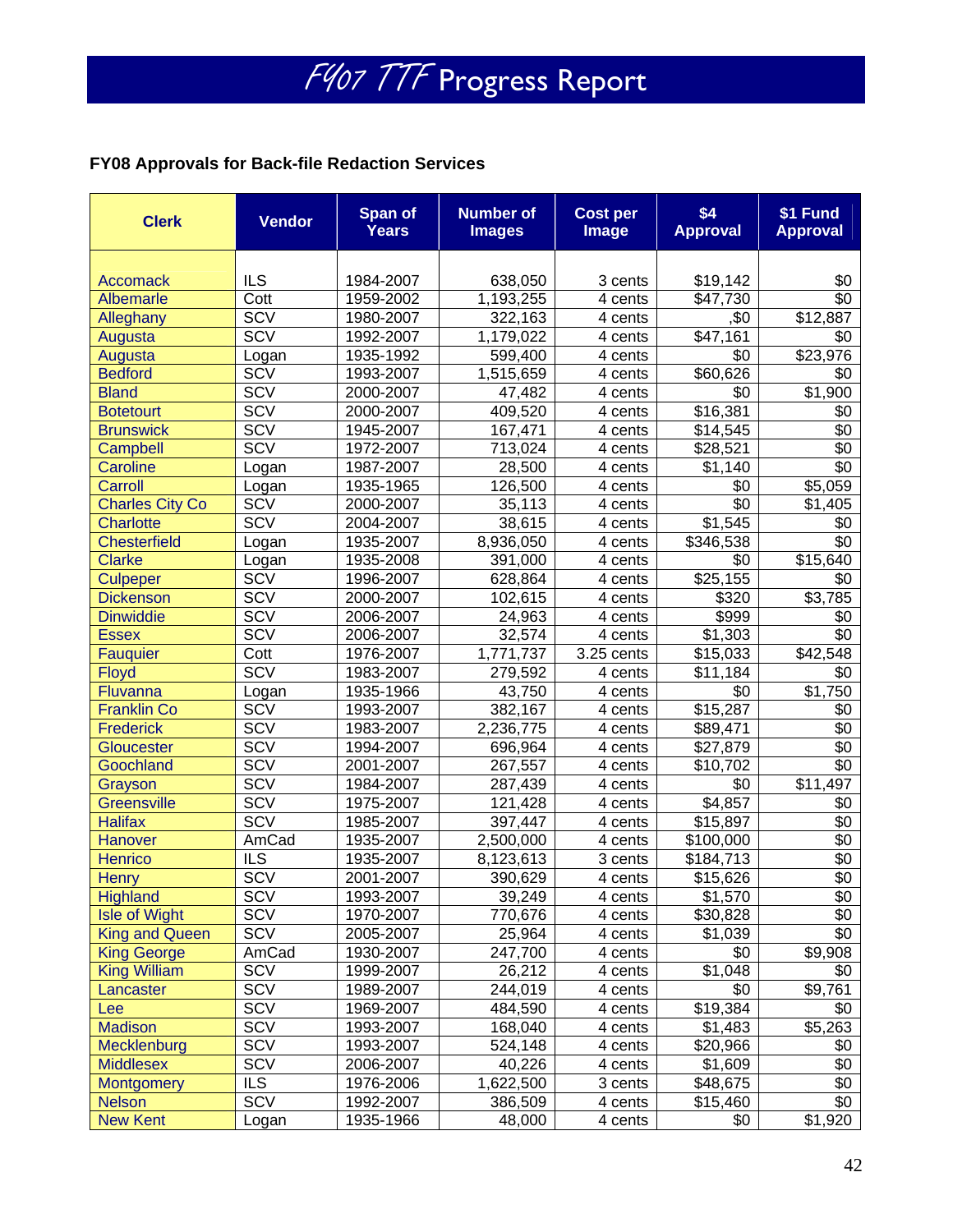### **FY08 Approvals for Back-file Redaction Services, continued**

| <b>Clerk</b>         | <b>Vendor</b>           | Span of<br>Years | <b>Number of</b><br><b>Images</b> | <b>Cost per</b><br><b>Image</b> | \$4<br><b>Approval</b> | \$1 Fund<br><b>Approval</b> |
|----------------------|-------------------------|------------------|-----------------------------------|---------------------------------|------------------------|-----------------------------|
|                      |                         |                  |                                   |                                 |                        |                             |
| Northampton          | AmCad                   | 1997-2008        | 490,909                           | 4 cents                         | \$19,636               | \$0                         |
| Northumberland       | <b>ILS</b>              | 1987-2007        | 337,460                           | 3 cents                         | \$10,124               | \$0                         |
| <b>Nottoway</b>      | $\overline{\text{ILS}}$ | 1975-2007        | 208,700                           | 3 cents                         | \$0                    | \$6,261                     |
| Orange               | <b>SCV</b>              | 1961-2007        | 808,233                           | 4 cents                         | $\overline{30}$        | \$37,740                    |
| <b>Patrick</b>       | SCV                     | 1999-2007        | 163,278                           | 4 cents                         | \$6,531                | \$0                         |
| Pittsylvania         | <b>SCV</b>              | 2004-2007        | 156,314                           | 4 cents                         | \$0                    | \$6,253                     |
| Powhatan             | $\overline{\text{ILS}}$ | 1976-2007        | 605,000                           | 3 cents                         | \$18,150               | \$0                         |
| <b>Prince George</b> | <b>SCV</b>              | 1996-2007        | 395,299                           | 4 cents                         | \$15,812               | $\sqrt{6}$                  |
| Rappahannock         | <b>SCV</b>              | 1987-2007        | 201,724                           | 4 cents                         | \$8,069                | $\sqrt{6}$                  |
| <b>Roanoke Co</b>    | SCV                     | 2001-2007        | 1,019,239                         | 4 cents                         | \$40,769               | $\sqrt[6]{}$                |
| Rockbridge           | <b>SCV</b>              | 1992-2007        | 436,773                           | 4 cents                         | \$17,471               | $\overline{60}$             |
| <b>Scott</b>         | $\overline{B}$          | 1985-2007        | 527,815                           | 3 cents                         | \$7,535                | \$8,300                     |
| Shenandoah           | <b>SCV</b>              | 1999-2007        | 579,338                           | 4 cents                         | \$23,174               | \$0                         |
| Smyth                | SCV                     | 1990-2007        | 153,369                           | 4 cents                         | \$0                    | \$6,135                     |
| Southampton          | SCV                     | 1953-2007        | 631,236                           | 4 cents                         | \$0                    | \$25,249                    |
| <b>Tazewell</b>      | <b>SCV</b>              | 1984-2007        | 808,892                           | 4 cents                         | $\overline{50}$        | \$32,355                    |
| <b>Warren</b>        | SCV                     | 1994-2007        | 812,655                           | 4 cents                         | \$32,507               | \$0                         |
| Washington           | <b>SCV</b>              | 1983-2007        | 613,650                           | 4 cents                         | \$24,546               | $\sqrt[6]{}$                |
| Westmoreland         | M&W                     | 1970-2007        | 390,000                           | 4 cents                         | \$15,600               | $\sqrt{6}$                  |
| York                 | Logan                   | 1935-2007        | 2,230,000                         | 4 cents                         | \$87,970               | $\overline{50}$             |
| Alexandria           | AmCad                   | 1935-2007        | 4,400,687                         | 4 cents                         | \$176,028              | $\sqrt[6]{3}$               |
| <b>Bristol</b>       | <b>SCV</b>              | 1974-2007        | 146,198                           | 4 cents                         | \$5,848                | $\sqrt{6}$                  |
| <b>Buena Vista</b>   | <b>SCV</b>              | 2001-2007        | 55,226                            | 4 cents                         | \$0                    | \$2,209                     |
| Chesapeake           | Logan                   | 1935-2007        | 5,817,000                         | 4 cents                         | \$226,425              | $\sqrt[6]{}$                |
| <b>Danville</b>      | SCV                     | 1981-2007        | 594,481                           | 4 cents                         | \$29,271               | $\sqrt{6}$                  |
| Hampton              | <b>SCV</b>              | 2003-2007        | 2,301,775                         | 4 cents                         | \$92,071               | $\overline{50}$             |
| Hopewell             | <b>SCV</b>              | 1984-2007        | 416,366                           | 4 cents                         | \$16,655               | $\overline{50}$             |
| Lynchburg            | SCV                     | 1985-2007        | 1,288,718                         | 4 cents                         | \$41,280               | \$10,269                    |
| <b>Martinsville</b>  | City                    | 1942-2007        | 757,331                           | 4 cents                         | \$0                    | \$30,293                    |
| <b>Newport News</b>  | SCV                     | 1985-2007        | 550,000                           | 4 cents                         | \$22,000               | \$0                         |
| Petersburg           | $\overline{ILS}$        | 1970-2007        | 528,240                           | 3 cents                         | \$15,895               | \$648                       |
| <b>Richmond City</b> | SCV                     | 1993-2007        | 3,580,688                         | 4 cents                         | \$143,228              | \$0                         |
| <b>Richmond City</b> | Cott                    | 1935-1993        | 2,214,555                         | 3.25 cents                      | \$71,973               | $\sqrt[6]{}$                |
| <b>Salem</b>         | <b>SCV</b>              | 2002-2007        | 223,481                           | 4 cents                         | \$8,940                | $\overline{30}$             |
| Staunton             | <b>SCV</b>              | 1954-2007        | 577,318                           | 4 cents                         | \$0                    | \$23,093                    |
| Waynesboro           | <b>SCV</b>              | 1977-2007        | 311,882                           | 4 cents                         | \$12,475               | \$0                         |
| Winchester           | <b>SCV</b>              | 1983-2007        | 447,355                           | 4cents                          | \$0                    | \$17,894                    |
| 81 - TOTAL           |                         |                  | 75,037,956                        |                                 | \$2,433,800            | \$353,998                   |

AmCad – American Cadestre BIS – Busniness Information Systems Cott – Cott Systems

City – Locality of Martinsville City

ILS – International Land Systems

Logan – Logan Systems M&W – M&W Printers

SCV – Supreme Court of Virginia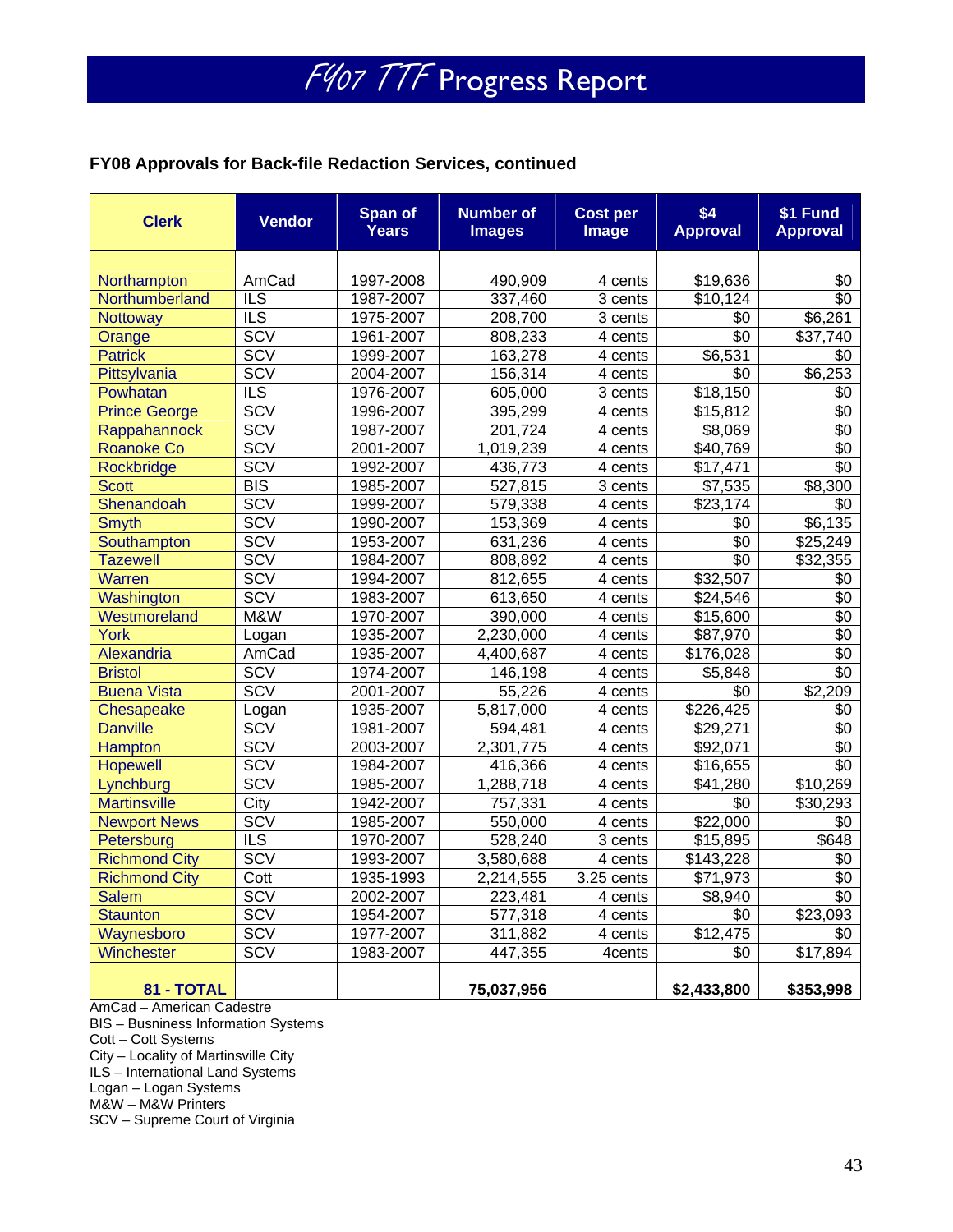In FY08, as of October 31, 2007, requests for back-file redaction were approved for 81 Clerks. All approvals were for the method of OCR plus one manual pass (OCR+1X). The total number of images to be redacted are 75,037,956. Approvals for redaction services in FY08 totaled \$2,433,800 in \$4 money and \$353,998 from the \$1 Fund.

Vendors quoted the following accuracy rates for the OCR+1X method of redaction:

- AmCad no more than 95% to 3 out of 4 localities; 99.5% to  $4<sup>th</sup>$  locality
- BIS high 90s%
- Cott 95 to 99%
- DTS 98.9 to 99.9%
- ILS 95 to 99%
- Logan 95 to 99% (determined on case-by-case basis with sample of 10,000 images)
- Martinsville City 99%
- M&W 98%
- Mixnet 98%
- SCV above 95% (will sub-contract out redaction services to undetermined vendor, at the date of this report)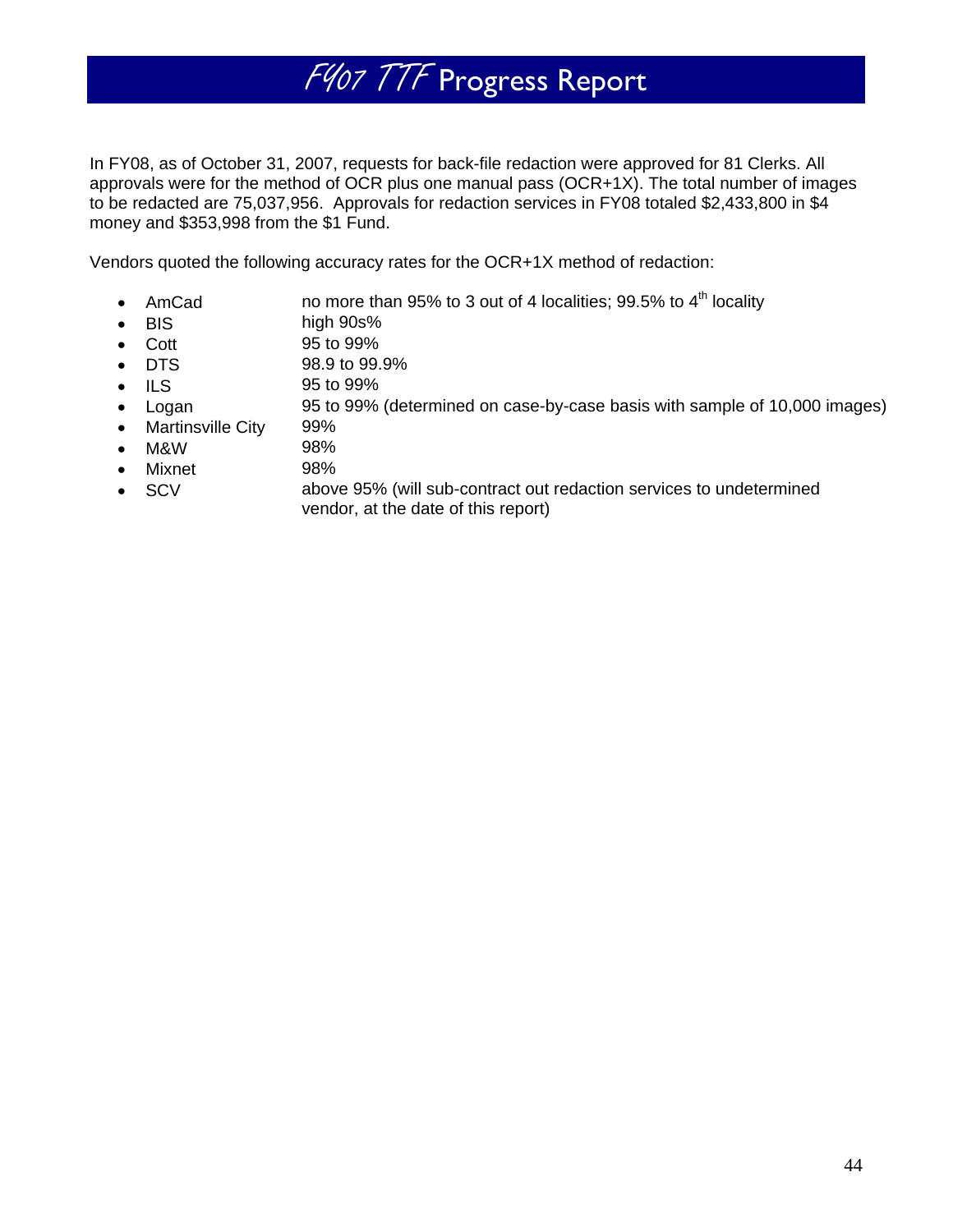| <b>Clerk</b>         | <b>Vendor</b> | Span of<br>Years | <b>Number of</b><br><b>Images</b> | <b>Cost per</b><br>Image | \$4<br><b>Approval</b> | \$1 Fund<br><b>Approval</b> |
|----------------------|---------------|------------------|-----------------------------------|--------------------------|------------------------|-----------------------------|
|                      |               |                  |                                   |                          |                        |                             |
| <b>Albemarle</b>     | Cott          | <b>FY08</b>      | 187,000                           | 4 cents                  | \$7,480                | \$0                         |
| Appomattox           | <b>ILS</b>    | 2007             | 17.850                            | 3 cents                  | \$0                    | \$536                       |
| Caroline             | Logan         | <b>FY08</b>      | 74,000                            | 4 cents                  | \$2,960                | \$0                         |
| Carroll              | Logan         | <b>FY08</b>      | 43,000                            | 4 cents                  | \$0                    | \$1,720                     |
| <b>Chesterfield</b>  | Logan         | <b>FY08</b>      | 317,000                           | 2.4 cents                | \$7,608                | \$0                         |
| <b>Cumberland</b>    | <b>ILS</b>    | 2007             | 13.900                            | 3 cents                  | \$0                    | \$417                       |
| Fauguier             | Cott          | <b>FY08</b>      | 155.000                           | 3.25 cents               | \$0                    | \$5,038                     |
| <b>Fluvanna</b>      | Logan         | FY08             | 59,000                            | 4 cents                  | \$0                    | \$2,360                     |
| New Kent             | Logan         | <b>FY08</b>      | 46,000                            | 4 cents                  | \$0                    | \$1,840                     |
| <b>Prince Edward</b> | <b>ILS</b>    | 2007             | 24,000                            | 3 cents                  | \$0                    | \$711                       |
| York                 | Logan         | <b>FY08</b>      | 280,000                           | 2.5 cents                | \$7,000                | \$0                         |
| Chesapeake           | Logan         | <b>FY08</b>      | 540,000                           | 1.5 cents                | \$8,100                | \$0                         |
|                      |               |                  |                                   |                          |                        |                             |
| <b>12 - TOTAL</b>    |               |                  | 1,756,750                         |                          | \$33,148               | \$12,622                    |

### **FY08 Approvals for Day-Forward Redaction Services**

In FY08, as of October 31, 2007, requests for day-forward redaction were approved for 12 Clerks. All approvals were for the method of OCR plus one manual pass. The Compensation Board approved day-forward redaction in which the vendor will run the images through the OCR software and then perform the manual review. The Board also approved day-forward redaction in which the Clerk will purchase the OCR software only and perform the manual review in-house. To the date of this report, the total number of day-forward images to be redacted in FY08 are 1,756,750. Approvals for redaction services in FY08 totaled \$33,148 in \$4 money and \$12,622 from the \$1 Fund.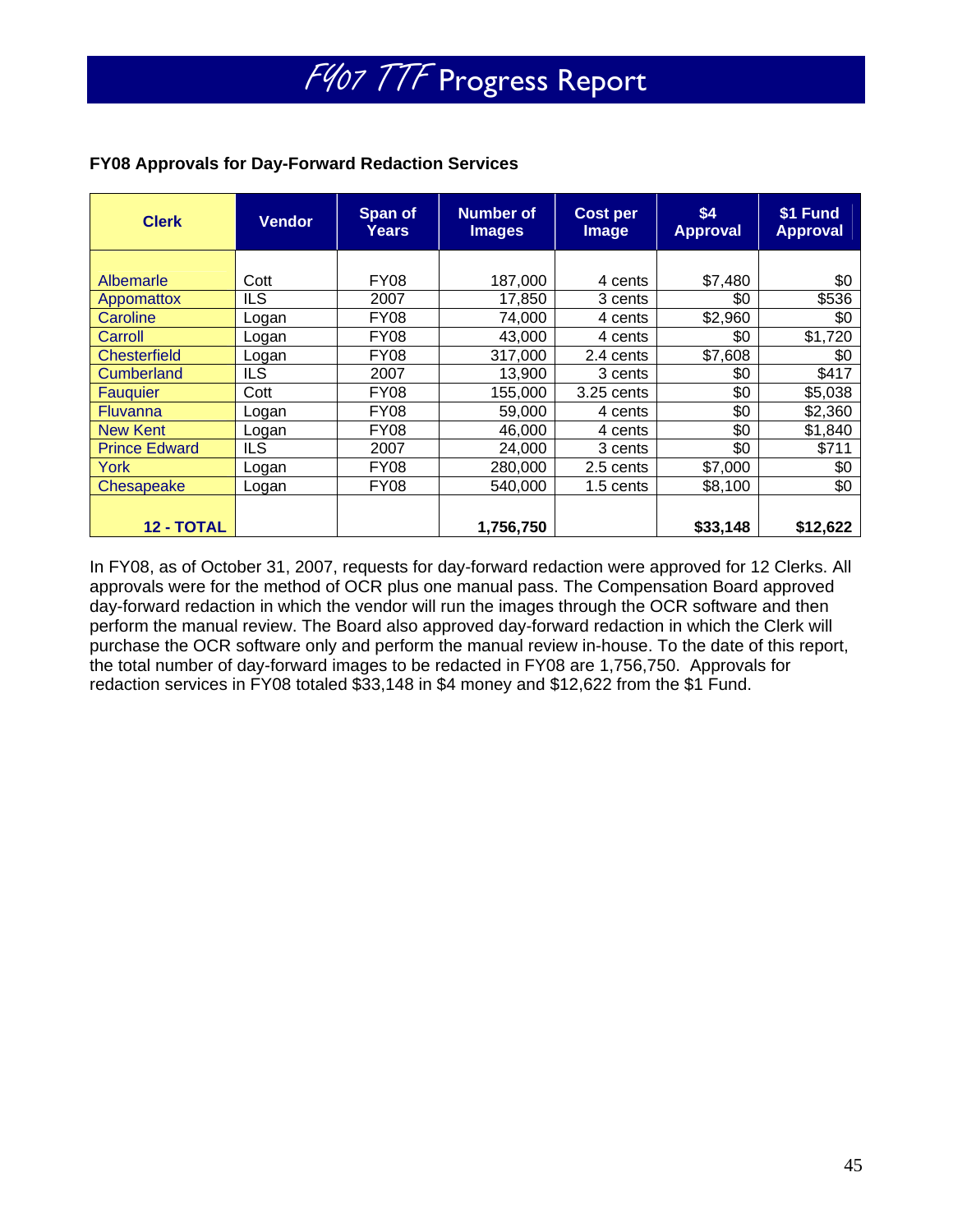FY07 TTF Report Highlights and Actions for FY08

# FY07 TTF Financial Statement

### **FY07 Report Highlights: Action for FY08:**

• TTF annual collections by Circuit Court Clerks decreased from \$12.8M in FY06 to \$10.9M in FY07.

- TTF balances appear to be sufficient in FY08 to aid Circuit Court Clerks in meeting expectations of the General Assembly in § 17.1-279 C., Code of Virginia, to provide secure remote access to land records on or before July 1, 2008.
- TTF expenditures by Clerks increased from \$6.8M in FY06 to \$8.6M in FY07.
- FY08 TTF Budget requests, as of October 31, 2007, total \$14,451,981.

## SRA Certification in July 2007

### **FY07 Report Highlights: Action for FY08:**

• 32 out of 60 Clerks (53 percent) that made requests from the \$1 Fund in FY07 had unexpended \$1 Fund monies totaling \$769K (27 percent of \$2.8M in \$1 Fund approvals for

• During the FY08 TTF Budget Request process, 86 Clerks (72 percent) certified to currently providing SRA to land records' images to public subscribers.

# FY07 TTF Progress Survey

### **FY07 Report Highlights:** Actions for FY08:

FY07).

• In FY07, 86 Circuit Court Clerks reported to be providing SRA to land records' images to public (non-governmental) subscribers. In FY06, 59 Clerks reported to be currently providing SRA to land records' images. This represents a 46 percent increase in SRA from FY06 to FY07.

• The Code of Virginia, § 17.1-279, requires that all Circuit Court Clerks submit a written certification to the Compensation Board that the Clerk's proposed technology improvements of his land records will provide secure remote access to those land records on or before July 1, 2008.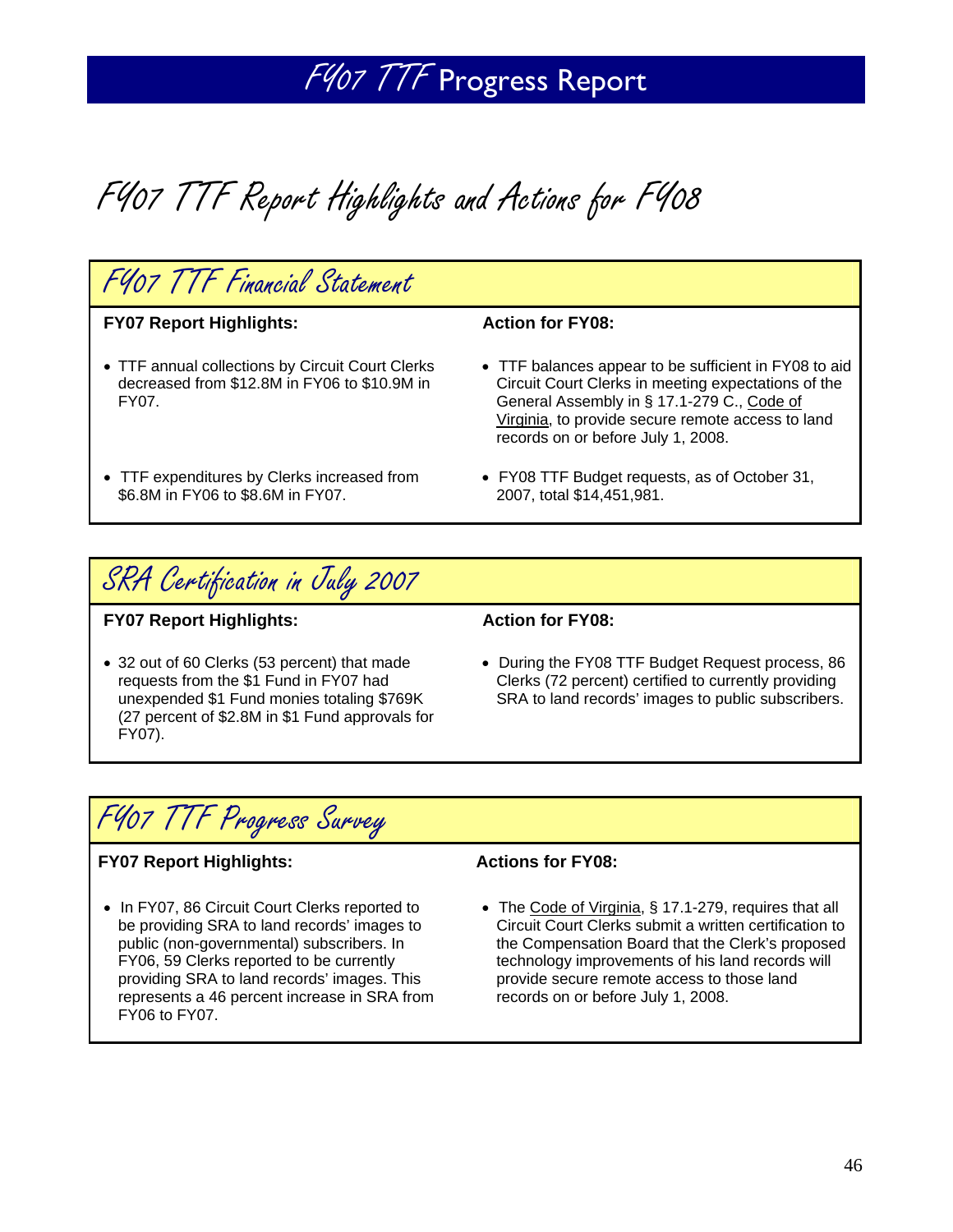# FY07 TTF Progress Survey, continued

### **FY07 Report Highlights:** Actions for FY08:

- In FY07, the reported average year of continuous years of electronic land records' images was 1958. In FY06, the average year was reported to be 1976. This represents an 18-year increase in back-scanned images from FY06 to FY07.
- In FY07, 84 Clerks reported 5,910 public (non-governmental) subscribers to SRA. In FY06, 31 Clerks reported 3,767 paid subscribers. This represents a 2,143 increase in subscribers (57 percent) from FY06 to FY07. Sixty-nine Clerks out of the 84 (82 percent) report to have publicized the availability of SRA.
- 48 Clerks (40 percent) reported privacy or liability issues as an obstacle in providing SRA to land records. 47, 46, and 45 Clerks reported insufficient funding, insufficient office staff, and insufficient paid subscribers, respectively, as an obstacle in providing SRA to land records.

- With the redaction of Social Security Numbers, it is anticipated that the number of continuous years of electronic land records' images will increase significantly.
- The number of public (non-governmental) subscribers to SRA is anticipated to increase in FY08 as all Clerks are required to provide SRA to electronic land records on or before July 1, 2008.
- The Code of Virginia, § 17.1-279 C., requires all Circuit Court Clerks to provide SRA to land records on or before July 1, 2008.

## FY08 SRA Certification

### **FY07 Report Highlight:** Action for FY08:

• 86 Circuit Court Clerks certified YES to currently providing to public subscribers SRA to land records' images on a website or system owned and operated by the their court or operated by a public or private agent. 34 Clerks certified NO.

• The Code of Virginia, § 17.1-279, requires that all Circuit Court Clerks submit a written certification to the Compensation Board that the Clerk's proposed technology improvements of his land records will provide secure remote access to those land records on or before July 1, 2008. The Compensation Board further clarified the definition of "secure remote access" in the FY08 TTF Budget Request process to include access to public (nongovernmental) subscribers.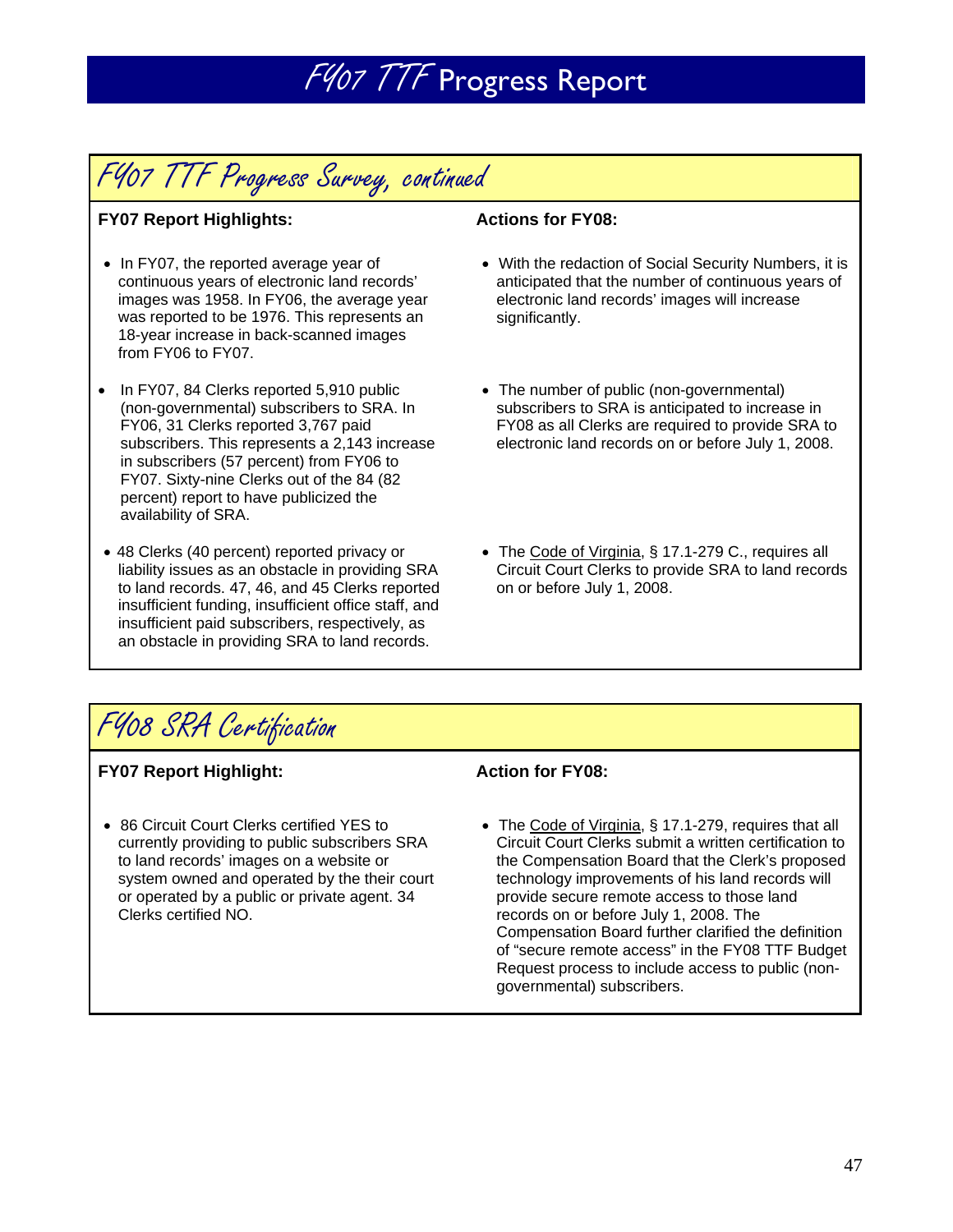# FY08 \$4 Approvals for Areas of the Court Not Related to Land Records

### **FY07 Report Highlight:** Action for FY08:

• In FY07, 15 Clerks were approved a \$4 request for Civil or Criminal Divisions of their court totaling \$1,605,438. In FY08, 24 Clerks were approved a \$4 request for areas of the court not related to land records totaling \$2,523,000. This represents a 60 percent increase in Clerks and 57 percent increase in \$4 "other area" requests.

• As more Clerks provide secure remote access to land records' images, they may take advantage of the provision in § 17.1-279 F., Code of Virginia, that allows a Clerk to use TTF \$4 for areas of the court not related to land records.

## FY08 \$4 Approvals for Equipment and Services **FY07 Report Highlight:** Action for FY08: • From FY03 to FY07, the average amount approved was 84 percent of the total available balance. Total budgeted amounts have increased by 185 percent from FY03 to FY08. • During the FY08 TTF budget period, \$12.8M was approved out of a total \$4 available balance of \$14.5M (88 percent). • From FY03 to FY07, year-end expenditures increased from \$4.8M to \$8.6M (80 percent). FY08 \$1 Fund Approvals for Equipment and Services **FY07 Report Highlight:** Action for FY08:

• In FY07, 60 Clerks were approved \$2.9M from the \$1 Fund.

### • During the FY08 TTF budget period, 63 Circuit Court Clerks were approved \$1.6M from the \$1 Fund.



### **FY07 Report Highlight:** Action for FY08:

• In FY07, 25 Clerks were approved \$46K in \$4 funds and \$1.3M from the \$1 Fund for redaction services.

• In FY08, as of October 31, 2007, 81 Circuit Court Clerks have been approved \$2.4M in \$4 funds and \$353K from the \$1 Fund for redaction services.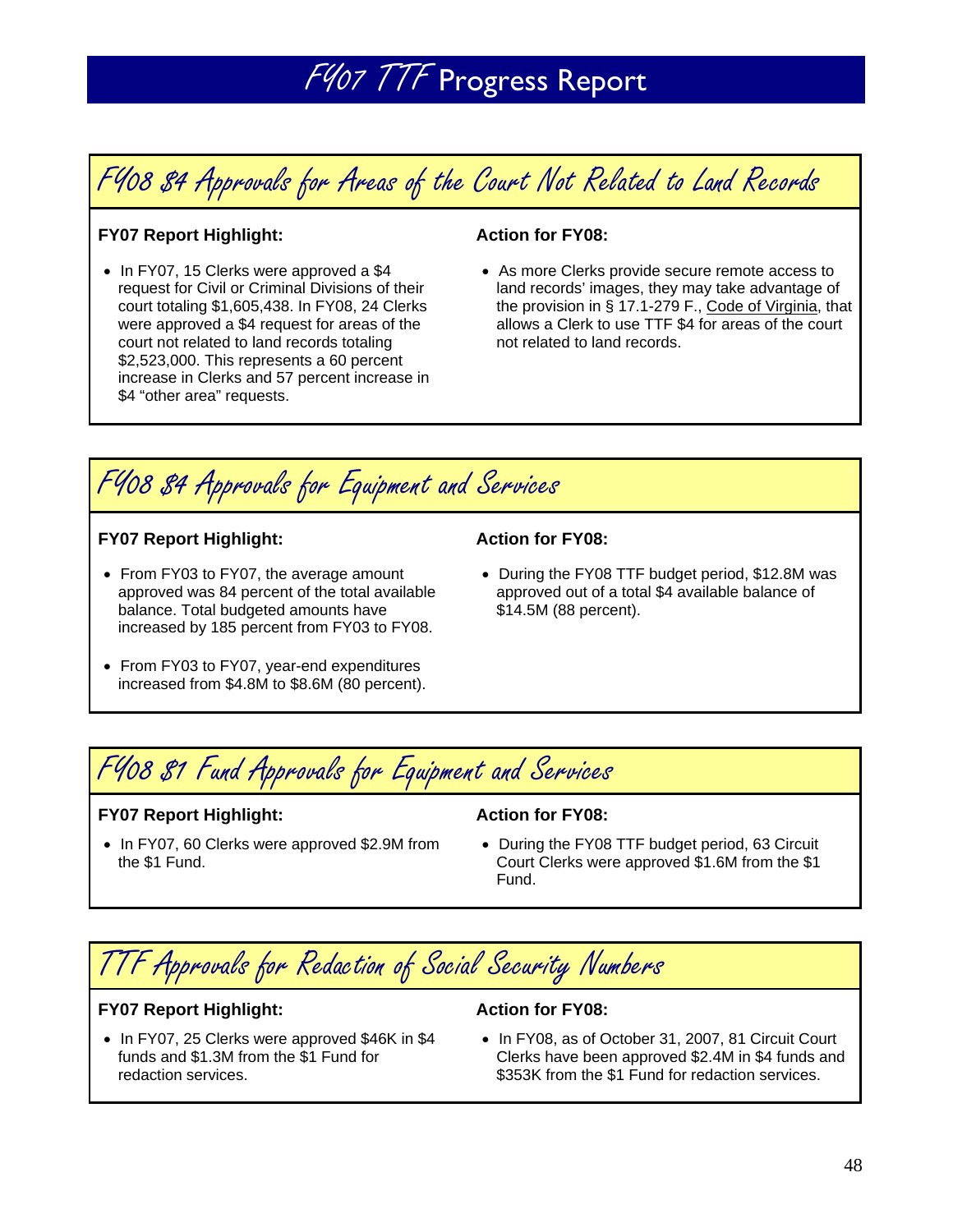Appendix

Appendix 1 – TTF Non-General Fund Cash Transactions from FY97 to FY07

Appendix 2 – Total TTF Expenditures by Locality

Appendix 3 – FY07 TTF Progress Survey Questions

Appendix 4 – FY08 SRA, VITA, and Budget Certification Screens

Appendix 5 - F408 TTF \$4 and \$1 Fund Approvals for Equipment and Services

Appendix 6 – Code of Virginia – TTF Related Sections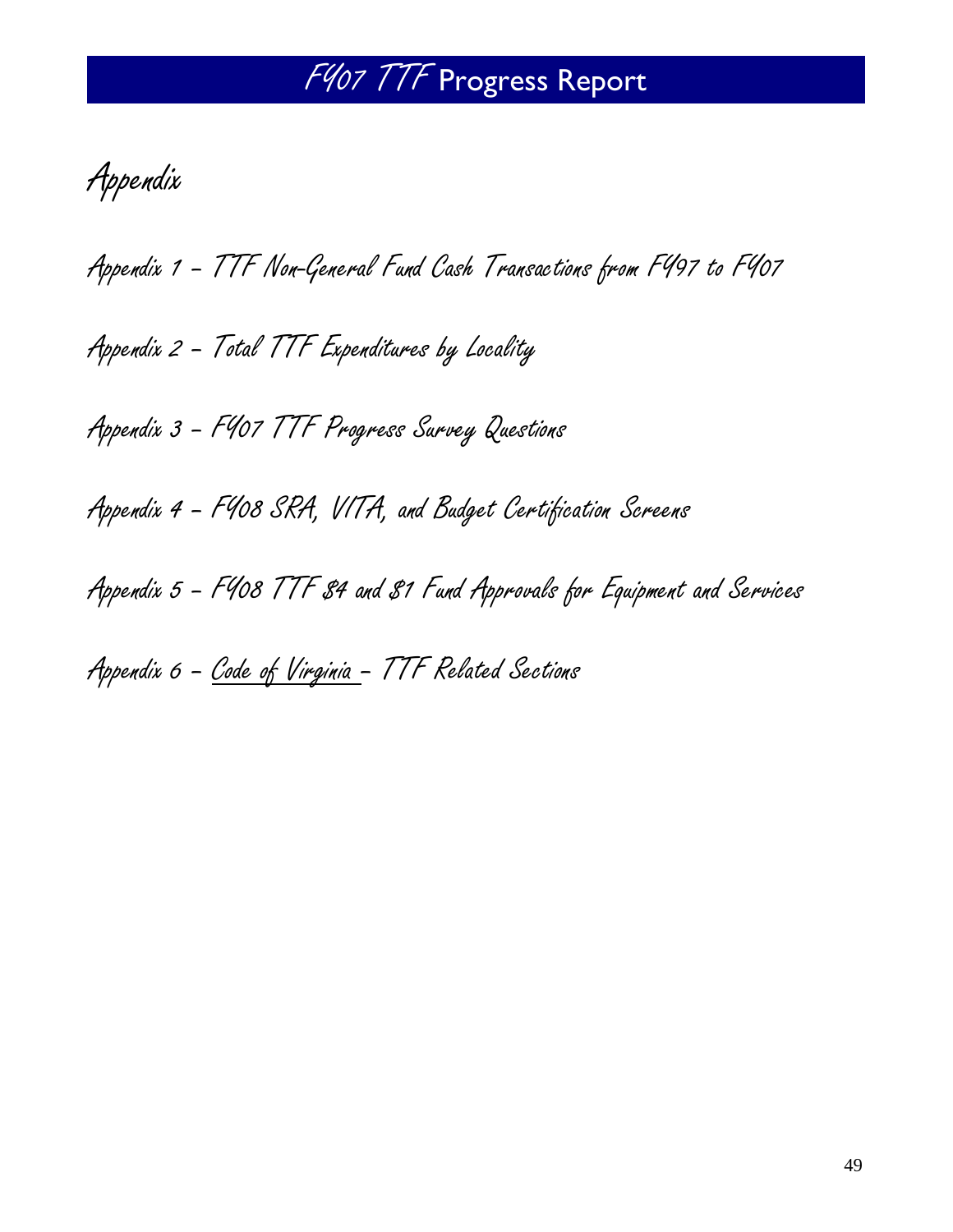### **Appendix 1 – TTF Non-General Fund Cash Transactions from FY97 to FY07**

|                                               | <b>Total Cash</b>  | <b>Clerks</b>      | <b>Admin</b>       |
|-----------------------------------------------|--------------------|--------------------|--------------------|
|                                               |                    | $$2 ($4 in FY05+)$ |                    |
|                                               | \$3 (\$5 in FY05+) | portion            | \$1 portion of fee |
| <b>FY97 Cash Collections</b>                  | 4,243,367.42       | 2,828,911.61       | 1,414,455.81       |
|                                               |                    |                    |                    |
| FY97 Expenditure Transfers - DIT Technology   | (252, 388.00)      |                    | (\$252,388.00)     |
| <b>FY97 Year-End Available Cash</b>           | 3,990,979.42       | 2,828,911.61       | 1,162,067.81       |
| FY98 Expend - Clerk Reimbursements            | (886, 404.38)      | (886, 404.38)      |                    |
|                                               |                    |                    |                    |
| FY98 Allocation of FY97 \$1 portion to Clerks |                    | 1,162,066.00       | (1, 162, 066.00)   |
| <b>FY98 Cash Collections</b>                  | 4,822,885.65       | 3,215,257.10       | 1,607,628.55       |
| FY98 Expend - Administrative Costs            | (18,082.58)        |                    | (18,082.58)        |
|                                               |                    |                    |                    |
| <b>FY98 Year-End Available Cash</b>           | 7,909,378.11       | 6,319,830.33       | 1,589,547.78       |
| FY99 Expend - Clerk Reimbursements            | (2,214,766.32)     | (2,214,766.32)     |                    |
|                                               |                    |                    |                    |
| FY99 Allocation of FY98 \$1 portion to Clerks |                    | 1,009,530.00       | (1,009,530.00)     |
| <b>FY99 Cash Collections</b>                  | 5,768,994.81       | 3,845,996.54       | 1,922,998.27       |
| FY99 Expend - Administrative Costs            | (354, 296.85)      |                    | (354, 296.85)      |
| <b>FY99 Year-End Available Cash</b>           | 11,109,309.75      | 8,960,590.55       |                    |
|                                               |                    |                    | 2,148,719.20       |
| FY00 Expend - Clerk Reimbursements            | (2,526,303.63)     | (2,526,303.63)     |                    |
| FY00 Allocation of FY99 \$1 portion to Clerks |                    | 2,000.00           | (2,000.00)         |
| FY00 Cash Collections                         | 5,051,605.90       | 3,367,737.27       | 1,683,868.63       |
| FY00 Expend - Administrative Costs            | (40, 571.58)       |                    | (40, 571.58)       |
|                                               |                    |                    |                    |
| <b>FY00 Year-End Available Cash</b>           | 13,594,040.44      | 9,804,024.19       | 3,790,016.25       |
| FY01 Expend - Clerk Reimbursements            | (4,757,461.69)     | (4,757,461.69)     |                    |
| FY01 Allocation of FY00 \$1 portion/RIF1      |                    | 2,035,121.00       | (2,035,121.00)     |
| FY01 Allocation of FY00 \$1 portion/RIF2      |                    | 749,799.69         | (749, 799.69)      |
| <b>FY01 Cash Collections</b>                  | 5,122,196.96       | 3,414,797.97       | 1,707,398.99       |
| FY01 Expend - Administrative Costs            | (124, 640.50)      |                    | (124, 640.50)      |
|                                               |                    |                    |                    |
| <b>FY01 Year-End Available Cash</b>           | 13,834,135.21      | 11,246,281.16      | 2,587,854.05       |
| FY02 Expend - Clerk Reimbursements            | (5, 141, 600.61)   | (5, 141, 600.61)   |                    |
| <b>FY02 Cash Collections</b>                  | 6,586,856.51       | 4,391,237.67       | 2,195,618.84       |
| FY02 Expend - Administrative Costs            | (69, 184.15)       |                    | (69, 184.15)       |
|                                               |                    |                    |                    |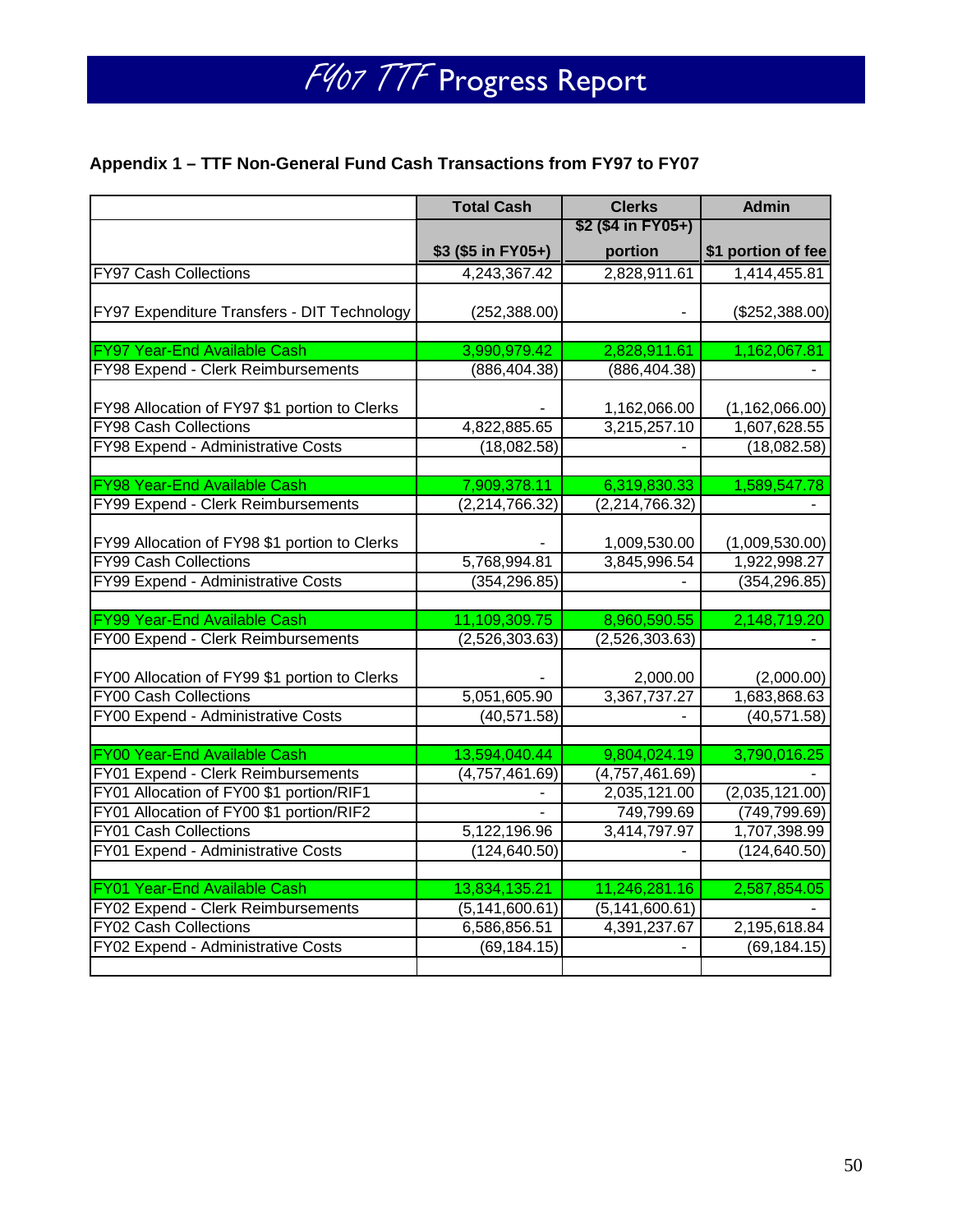### **TTF Non-General Fund Cash Transactions from FY97 to FY07, continued**

|                                           |                    | $$2 ($4 in FY05+)$       |                    |
|-------------------------------------------|--------------------|--------------------------|--------------------|
|                                           | \$3 (\$5 in FY05+) | portion                  | \$1 portion of fee |
| FY02 Year-End Available Cash              | 15,210,206.96      | 10,495,918.22            | 4,714,288.74       |
| FY02 Cash Reversion to GF                 | (3,732,050.00)     | (3,732,050.00)           |                    |
| FY03 Transfer to Clerks' GF Operating     | (4,449,998.84)     |                          | (4,449,998.84)     |
| FY03 Budget Reduction                     | (550,000.00)       |                          | (550,000.00)       |
| FY03 10/15/02 Budget Reduction            | (462, 640.00)      |                          | (462, 640.00)      |
| FY03 Expend - Clerk Reimbursements        | (4,802,609.45)     | (4,802,609.45)           |                    |
| FY03 Allocation of FY03 \$1 portion       |                    | 133,861.00               | (133, 861.00)      |
| <b>FY03 Cash Collections</b>              | 7,921,175.89       | 5,280,783.93             | 2,640,391.96       |
| FY03 Expend - Administrative Costs        | (45, 200.23)       |                          | (45, 200.23)       |
| FY03 Expend - COIN Costs                  | (25, 175.50)       |                          | (25, 175.50)       |
|                                           |                    |                          |                    |
| FY03 Year-End Available Cash              | 9,063,708.83       | 7,375,903.70             | 1,687,805.13       |
| FY03 Cash Reversion to GF                 | (3,500,000.00)     |                          | (3,500,000.00)     |
| FY04 10/15/02 Budget Reduction            | (462, 787.00)      |                          | (462, 787.00)      |
| FY04 Transfer to Clerks' GF Operating     | (1,489,212.73)     | (1,487,142.46)           | (2,070.27)         |
| FY04 Expend - Clerk Reimbursements        | (3,384,769.22)     | (3,384,769.22)           |                    |
| <b>FY04 Cash Collections</b>              | 8,512,088.24       | 5,674,725.49             | 2,837,362.75       |
| FY04 Expend - COIN Costs                  | (130, 901.00)      |                          | (130, 901.00)      |
| FY04 Expend - Administrative Costs        | (23, 504.69)       | $\overline{\phantom{0}}$ | (23,504.69)        |
|                                           |                    |                          |                    |
| Adj to CARS cash bal - DPB Appropr Xfers  | (74.97)            | ۰                        | (74.97)            |
| Adj to CARS cash bal - DPB Appropr Xfers  | (83.00)            | ۰                        | (83.00)            |
| Adj to CARS cash bal - DPB Appropr Xfers  | (2,082.00)         |                          | (2,082.00)         |
| Adj to CARS cash bal - DPB Appropr Xfers  | (669.00)           |                          | (669.00)           |
|                                           |                    |                          |                    |
| FY04 Year-End Available Cash              | 8,584,622.43       | 8,178,717.51             | 405,904.92         |
| FY05 Bud Red/Transfer to GF               | (231, 393.00)      |                          | (231, 393.00)      |
| FY05 Transfer to Clerks' GF Operating     | (1,489,213.00)     | (1,487,142.73)           | (2,070.27)         |
| FY05 Offset of Transfer to GF w/GF        |                    |                          |                    |
| Reappropriation                           | 543,385.00         | 543,385.00               |                    |
| FY05 Expend - Clerk Reimbursements (incl. |                    |                          |                    |
| Reapprop)                                 | (4,385,882.67)     | (4,385,882.67)           |                    |
| FY05 Cash Collections                     | 12,404,426.50      | 9,923,541.20             | 2,480,885.30       |
| FY05 Expend - COIN                        | (427, 254.47)      |                          | (427, 254.47)      |
| FY05 Expend - Administrative Costs        | (31, 846.09)       |                          | (31, 846.09)       |
|                                           |                    |                          |                    |
| <b>FY05 Year-End Available Cash</b>       | 14,966,844.70      | 12,772,618.31            | 2,194,226.39       |
| FY06 Transfer to Clerks' GF Operating     | (1,489,213.00)     | (1,487,142.73)           | (2,070.27)         |
| FY06 Bud Red/Transfer to GF               | (115, 696.00)      |                          | (115, 696.00)      |
| FY06 Expend - Clerk Reimbursements        | (6,755,771.76)     | (6,755,771.76)           |                    |
| FY06 Allocation of \$1 Fee                |                    | 1,233,845.83             | (1, 233, 845.83)   |
| <b>FY06 Cash Collections</b>              | 12,787,943.26      | 10,230,354.61            | 2,557,588.65       |
| FY06 Expend - COIN                        | (80, 669.47)       |                          | (80, 669.47)       |
| FY06 Expend - Administrative Costs        | (34, 399.23)       |                          | (34, 399.23)       |
|                                           |                    |                          |                    |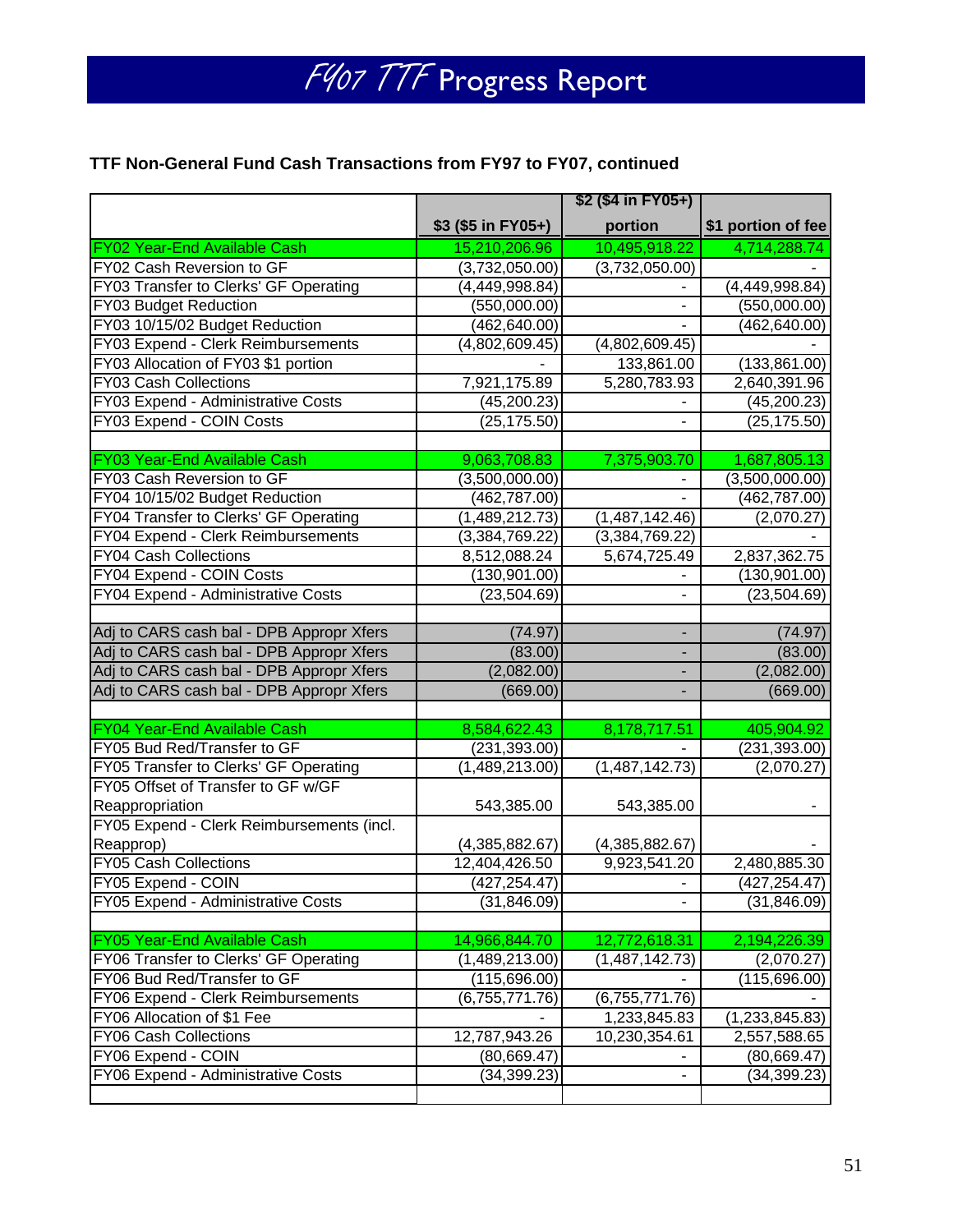### **TTF Non-General Fund Cash Transactions from FY97 to FY07, continued**

|                                       |                    | $$2 ($4 in FY05+)$ |                    |
|---------------------------------------|--------------------|--------------------|--------------------|
|                                       | \$3 (\$5 in FY05+) | portion            | \$1 portion of fee |
| FY06 Year-End Available Cash          | 19,279,038.50      | 15,993,904.26      | 3,285,134.24       |
| FY07 Transfer to Clerks' GF Operating | (1,489,212.98)     | (1,487,142.71)     | (2,070.27)         |
| FY07 Bud Red/Transfer to GF           | (57, 848.00)       |                    | (57, 848.00)       |
| FY07 Expend - Clerk Reimbursements    | (8,630,099.87)     | (8,630,099.87)     |                    |
| FY07 Allocation of \$1 Fee            |                    | 2,762,488.70       | (2,762,488.70)     |
| <b>FY07 Cash Collections</b>          | 10,949,662.12      | 8,759,729.70       | 2,189,932.42       |
| FY07 Expend - COIN/VITA Studies       | (75,989.25)        | (41, 533.25)       | (34, 456.00)       |
| FY07 Expend - Administrative Costs    | (32, 143.24)       |                    | (32, 143.24)       |
|                                       |                    |                    |                    |
| <b>FY07 Year-End Available Cash</b>   | 19,943,407.28      | 17,357,346.83      | 2,586,060.45       |
| Recon to CARS402, B1                  | (388.14)           |                    | (388.14)           |
| Adjusted FY07 Year-end Available Cash | 19,943,019.14      | 17,357,346.83      | 2,585,672.31       |
|                                       |                    |                    |                    |
| FY08 Obligations:                     |                    |                    |                    |
| FY08 Expend - June FY07 Clerks        |                    |                    |                    |
| Expenditures                          | (1,397,570.95)     | (1,397,570.95)     |                    |
| FY08 Transfer to Clerks' GF Operating | (1,489,213.00)     | (1,487,142.73)     | (2,070.27)         |
| FY08 Expend - Administrative Costs    | (40,000.00)        |                    | (40,000.00)        |
| FY08 Clerks TTF Budget Requests       | (14, 451, 981.00)  | (12,824,252.00)    | (1,627,729.00)     |
|                                       |                    |                    |                    |
| <b>Anticipated Balance</b>            | 2,564,254.19       | 1,648,381.15       | 915,873.04         |
|                                       |                    |                    |                    |

Note: The Clerks TTF Budget Request total for FY08 includes original budget requests in August and Mid-Year Docket requests as of October 31, 2007.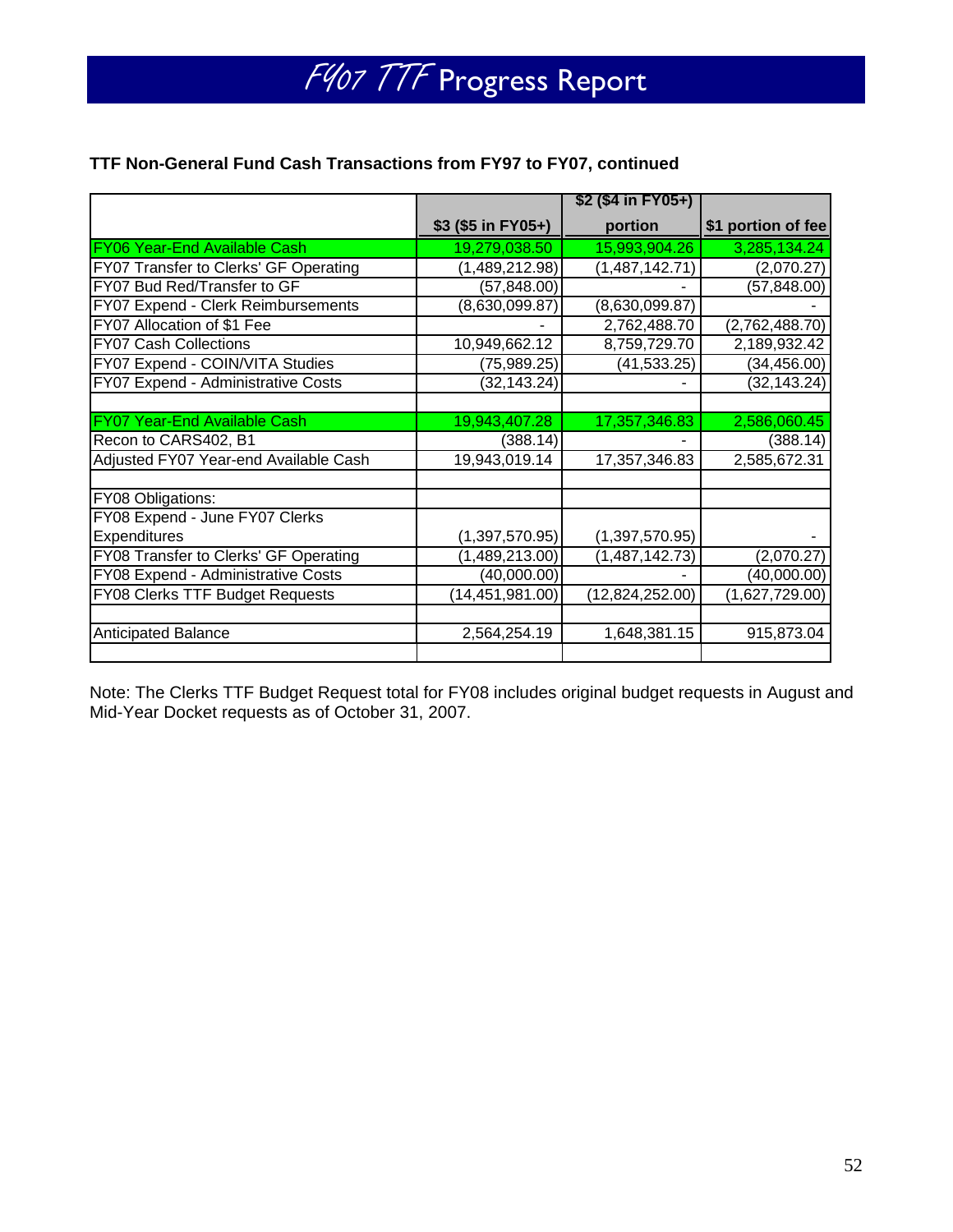## **Appendix 2 – Total TTF Expenditures by Locality**

|                  |                     | <b>FUNDS</b>    |                  |                   |
|------------------|---------------------|-----------------|------------------|-------------------|
|                  |                     | <b>EXPENDED</b> | <b>TOTAL</b>     | <b>PERCENT OF</b> |
| <b>FIPS</b>      | <b>LOCALITY</b>     | <b>FY07</b>     | <b>EXPENDED*</b> | <b>TOTAL</b>      |
| 001              | <b>ACCOMACK</b>     | 18,680.00       | 132,733.49       | 0.31%             |
| 003              | <b>ALBEMARLE</b>    | 42,602.78       | 300,257.52       | 0.69%             |
| 005              | <b>ALLEGHANY</b>    | 17,620.50       | 139,991.50       | 0.32%             |
| 007              | <b>AMELIA</b>       |                 | 110,369.14       | 0.25%             |
| 009              | <b>AMHERST</b>      | 22,786.10       | 36,113.53        | 0.08%             |
| 011              | <b>APPOMATTOX</b>   | 5,459.00        | 98,212.94        | 0.23%             |
| $\overline{013}$ | <b>ARLINGTON</b>    | 178,316.00      | 873,464.87       | 2.01%             |
| 015              | <b>AUGUSTA</b>      | 50,397.76       | 304,263.42       | 0.70%             |
| 017              | <b>BATH</b>         | 13,885.00       | 55,809.46        | 0.13%             |
| 019              | <b>BEDFORD</b>      | 27,061.25       | 279,371.12       | 0.64%             |
| 021              | <b>BLAND</b>        | 2,400.00        | 97,570.42        | 0.22%             |
| 023              | <b>BOTETOURT</b>    | 18,175.80       | 153,637.22       | 0.35%             |
| 025              | <b>BRUNSWICK</b>    | 11,622.25       | 102,849.31       | 0.24%             |
| 027              | <b>BUCHANAN</b>     | 63,125.00       | 149,429.60       | 0.34%             |
| 029              | <b>BUCKINGHAM</b>   |                 | 98,079.97        | 0.23%             |
| 031              | <b>CAMPBELL</b>     | 74,134.75       | 248,659.45       | 0.57%             |
| 033              | <b>CAROLINE</b>     | 72,583.00       | 219,220.06       | 0.50%             |
| $\overline{035}$ | <b>CARROLL</b>      | 22,733.00       | 203,560.18       | 0.47%             |
| 036              | <b>CHARLES CITY</b> | 17,930.58       | 93,433.58        | 0.21%             |
| 037              | <b>CHARLOTTE</b>    | 4,500.00        | 37,030.05        | 0.09%             |
| 041              | <b>CHESTERFIELD</b> | 527,872.05      | 1,766,324.63     | 4.06%             |
| 043              | <b>CLARKE</b>       | 16,600.00       | 130,388.00       | 0.30%             |
| 045              | <b>CRAIG</b>        | 23,600.00       | 104,521.74       | 0.24%             |
| 047              | <b>CULPEPER</b>     | 30,519.51       | 181,100.89       | 0.42%             |
| 049              | <b>CUMBERLAND</b>   |                 | 95,419.11        | 0.22%             |
| 051              | <b>DICKENSON</b>    |                 | 110,858.00       | 0.25%             |
| 053              | <b>DINWIDDIE</b>    | 41,217.00       | 61,217.00        | 0.14%             |
| 057              | <b>ESSEX</b>        | 16,825.00       | 62,775.20        | 0.14%             |
| 059              | <b>FAIRFAX</b>      | 1,625,641.20    | 7,376,057.36     | 16.96%            |
| 061              | <b>FAUQUIER</b>     | 49,053.00       | 262,752.80       | 0.60%             |
| 063              | <b>FLOYD</b>        |                 | 92,985.58        | 0.21%             |
| 065              | <b>FLUVANNA</b>     | 107,353.31      | 278,790.33       | 0.64%             |
| 067              | <b>FRANKLIN</b>     | 30,291.00       | 57,220.00        | 0.13%             |
| 069              | <b>FREDERICK</b>    | 52,077.17       | 328,326.55       | 0.75%             |
| 071              | <b>GILES</b>        | 21,623.24       | 107,404.24       | 0.25%             |
| 073              | <b>GLOUCESTER</b>   |                 | 109,149.37       | 0.25%             |
| 075              | <b>GOOCHLAND</b>    | 2,400.00        | 97,551.28        | 0.22%             |
| 077              | <b>GRAYSON</b>      | 25,361.00       | 198,992.56       | 0.46%             |
| 079              | <b>GREENE</b>       | 43,021.00       | 43,021.00        | 0.10%             |
| 081              | <b>GREENSVILLE</b>  | 3,000.00        | 100,489.32       | 0.23%             |
| 083              | <b>HALIFAX</b>      | 5,165.94        | 146,226.52       | 0.34%             |
| 085              | <b>HANOVER</b>      | 78,223.75       | 547,030.86       | 1.26%             |
| 087              | <b>HENRICO</b>      | 84,281.69       | 951,515.23       | 2.19%             |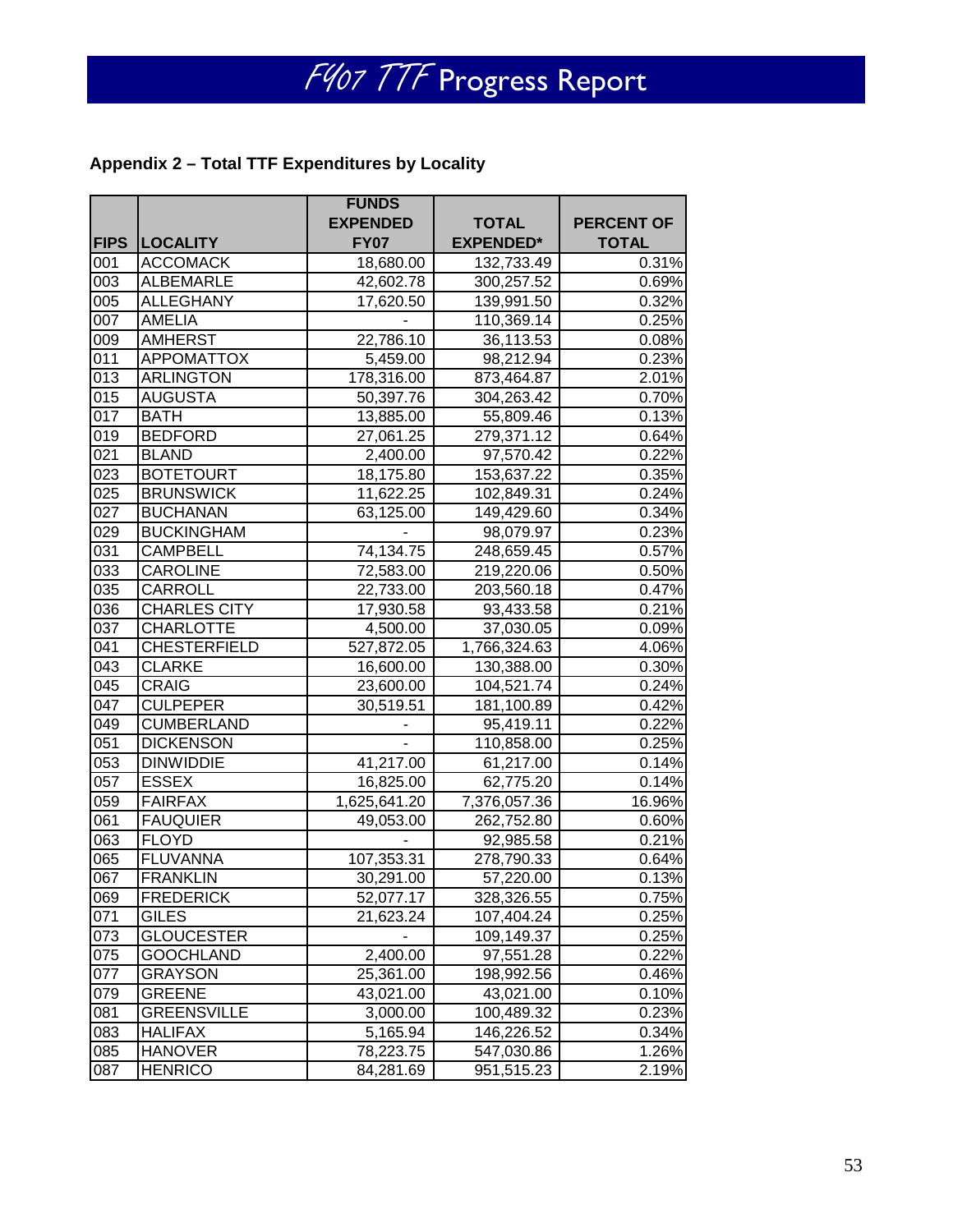## **Total TTF Expenditures by Locality, continued**

|             |                      | <b>FUNDS</b>           |                  |                   |  |
|-------------|----------------------|------------------------|------------------|-------------------|--|
|             |                      | <b>EXPENDED</b>        | <b>TOTAL</b>     | <b>PERCENT OF</b> |  |
| <b>FIPS</b> | <b>LOCALITY</b>      | <b>FY07</b>            | <b>EXPENDED*</b> | <b>TOTAL</b>      |  |
| 089         | <b>HENRY</b>         | 12,726.00              | 153,895.65       | 0.35%             |  |
| 091         | <b>HIGHLAND</b>      |                        | 41,924.00        | 0.10%             |  |
| 093         | <b>ISLE OF WIGHT</b> | 14,016.53              | 141,970.45       | 0.33%             |  |
| 095         | <b>JAMES CITY</b>    | 135,173.00             | 710,294.60       | 1.63%             |  |
| 097         | KING AND QUEEN       | 10,406.20              | 63,467.48        | 0.15%             |  |
| 099         | <b>KING GEORGE</b>   | 40,000.00              | 214,273.11       | 0.49%             |  |
| 101         | <b>KING WILLIAM</b>  | 27,652.00              | 127,444.16       | 0.29%             |  |
| 103         | <b>LANCASTER</b>     | 13,259.00              | 122,083.87       | 0.28%             |  |
| 105         | <b>LEE</b>           | 33,748.00              | 141,716.18       | 0.33%             |  |
| 107         | <b>LOUDOUN</b>       | 167,011.96             | 1,105,441.67     | 2.54%             |  |
| 109         | <b>LOUISA</b>        |                        | 137,630.22       | 0.32%             |  |
| 111         | <b>LUNENBURG</b>     | 36,769.00              | 187,207.00       | 0.43%             |  |
| 113         | <b>MADISON</b>       | 11,038.00              | 97,827.05        | 0.22%             |  |
| 115         | <b>MATHEWS</b>       |                        | 39,068.00        | 0.09%             |  |
| 117         | <b>MECKLENBURG</b>   | $50,558.\overline{42}$ | 185,019.96       | 0.43%             |  |
| 119         | <b>MIDDLESEX</b>     |                        | 39,549.45        | 0.09%             |  |
| 121         | <b>MONTGOMERY</b>    | 13,112.00              | 215,487.50       | 0.50%             |  |
| 125         | <b>NELSON</b>        | 59,301.69              | 150,994.95       | 0.35%             |  |
| 127         | <b>NEW KENT</b>      | 57,597.00              | 167,512.26       | 0.39%             |  |
| 131         | <b>NORTHAMPTON</b>   |                        | 137,107.58       | 0.32%             |  |
| 133         | NORTHUMBERLAND       |                        | 89,953.88        | 0.21%             |  |
| 135         | <b>NOTTOWAY</b>      | 18,603.02              | 103,260.83       | 0.24%             |  |
| 137         | ORANGE               | 24,050.14              | 228,934.79       | 0.53%             |  |
| 139         | <b>PAGE</b>          |                        | 151,950.71       | 0.35%             |  |
| 141         | <b>PATRICK</b>       | 10,506.00              | 59,083.74        | 0.14%             |  |
| 143         | PITTSYLVANIA         | 22,847.50              | 148,971.50       | 0.34%             |  |
| 145         | <b>POWHATAN</b>      | 500.00                 | 121,894.55       | 0.28%             |  |
| 147         | PRINCE EDWARD        | 20,764.00              | 126,143.33       | 0.29%             |  |
| 149         | PRINCE GEORGE        | 17,495.01              | 158,864.15       | 0.37%             |  |
| 153         | PRINCE WILLIAM       | 722,751.00             | 3,296,403.80     | 7.58%             |  |
| 155         | <b>PULASKI</b>       | 65,406.76              | 251,834.54       | 0.58%             |  |
| 157         | <b>RAPPAHANNOCK</b>  | 19,256.91              | 85,391.34        | 0.20%             |  |
| 159         | <b>RICHMOND</b>      | 15,542.00              | 76,089.18        | 0.17%             |  |
| 161         | <b>ROANOKE</b>       | 115,555.00             | 438,808.74       | 1.01%             |  |
| 163         | <b>ROCKBRIDGE</b>    | 28,627.00              | 112,143.85       | 0.26%             |  |
| 165         | <b>ROCKINGHAM</b>    | 94,391.43              | 346,864.93       | 0.80%             |  |
| 167         | <b>RUSSELL</b>       | 93,597.00              | 336,487.81       | 0.77%             |  |
| 169         | <b>SCOTT</b>         | 98,095.00              | 293,847.55       | 0.68%             |  |
| 171         | SHENANDOAH           | 36,912.75              | 313,168.11       | 0.72%             |  |
| 173         | <b>SMYTH</b>         | 74,878.00              | 218,903.87       | 0.50%             |  |
| 175         | SOUTHAMPTON          | 42,005.00              | 152,757.30       | 0.35%             |  |
| 177         | SPOTSYLVANIA         | 226,858.66             | 922,980.09       | 2.12%             |  |
| 179         | <b>STAFFORD</b>      | 324,052.00             | 948,990.56       | 2.18%             |  |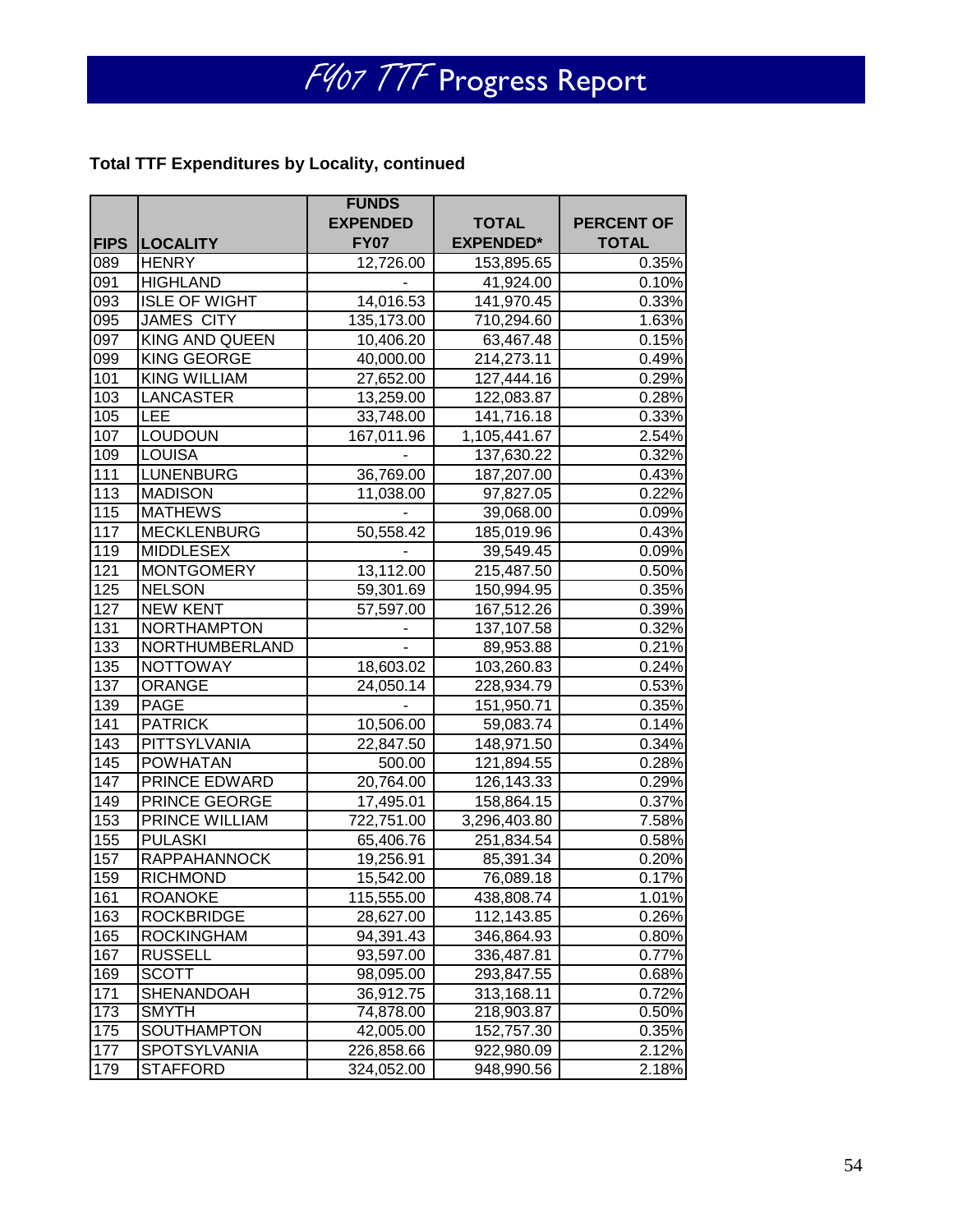### **Total TTF Expenditures by Locality, continued**

|                  |                         | <b>FUNDS</b>    |                  |                   |
|------------------|-------------------------|-----------------|------------------|-------------------|
|                  |                         | <b>EXPENDED</b> | <b>TOTAL</b>     | <b>PERCENT OF</b> |
| <b>FIPS</b>      | <b>LOCALITY</b>         | <b>FY07</b>     | <b>EXPENDED*</b> | <b>TOTAL</b>      |
| 181              | <b>SURRY</b>            | 46,092.50       | 108,545.19       | 0.25%             |
| 183              | <b>SUSSEX</b>           | 29,663.00       | 76,476.30        | 0.18%             |
| 185              | <b>TAZEWELL</b>         | 22,354.00       | 170,881.66       | 0.39%             |
| 187              | <b>WARREN</b>           | 18,622.02       | 220,002.17       | 0.51%             |
| 191              | <b>WASHINGTON</b>       | 899.95          | 87,824.92        | 0.20%             |
| 193              | <b>WESTMORELAND</b>     | 25,697.00       | 175,588.27       | 0.40%             |
| 195              | <b>WISE</b>             | 74,279.00       | 279,020.49       | 0.64%             |
| 197              | <b>WYTHE</b>            | 35,027.94       | 194,807.12       | 0.45%             |
| 199              | <b>YORK</b>             | 71,122.50       | 527,258.23       | 1.21%             |
| $\overline{510}$ | <b>ALEXANDRIA</b>       | 83,076.71       | 680,168.11       | 1.56%             |
| 520              | <b>BRISTOL</b>          | 11,600.00       | 133,491.34       | 0.31%             |
| 530              | <b>BUENA VISTA</b>      |                 | 25,211.95        | 0.06%             |
| 540              | <b>CHARLOTTESVILLE</b>  |                 | 111,966.48       | 0.26%             |
| 550              | <b>CHESAPEAKE</b>       | 6,400.00        | 1,145,760.83     | 2.63%             |
| 560              | <b>CLIFTON FORGE</b>    |                 | 29,364.00        | 0.07%             |
| 570              | <b>COLONIAL HEIGHTS</b> |                 | 160,200.34       | 0.37%             |
| 590              | <b>DANVILLE</b>         |                 | 141,398.36       | 0.33%             |
| 630              | <b>FREDERICKSBURG</b>   | 13,927.72       | 136,239.43       | 0.31%             |
| 650              | <b>HAMPTON</b>          | 15,467.85       | 432,730.54       | 1.00%             |
| 670              | <b>HOPEWELL</b>         | 2,000.00        | 107,073.46       | 0.25%             |
| 680              | <b>LYNCHBURG</b>        | 44,137.58       | 346,892.08       | 0.80%             |
| 690              | <b>MARTINSVILLE</b>     | 7,065.00        | 180,446.71       | 0.41%             |
| 700              | <b>NEWPORT NEWS</b>     | 67,414.07       | 639,481.30       | 1.47%             |
| $\overline{710}$ | <b>NORFOLK</b>          | 207,210.00      | 966,188.34       | 2.22%             |
| 730              | <b>PETERSBURG</b>       |                 | 82,696.01        | 0.19%             |
| 740              | PORTSMOUTH              | 28,357.65       | 425,870.05       | 0.98%             |
| 750              | <b>RADFORD</b>          | 35,675.71       | 116,110.63       | 0.27%             |
| 760              | <b>RICHMOND</b>         | 25,604.07       | 446,747.42       | 1.03%             |
| 764              | <b>RICHMOND</b>         |                 |                  | 0.00%             |
| 770              | <b>ROANOKE</b>          | 125,787.67      | 406,430.37       | 0.93%             |
| $\overline{775}$ | <b>SALEM</b>            |                 | 74,168.66        | 0.17%             |
| 790              | <b>STAUNTON</b>         | 49,726.00       | 207,438.27       | 0.48%             |
| 800              | <b>SUFFOLK</b>          | 103,778.32      | 421,449.91       | 0.97%             |
| 810              | <b>VIRGINIA BEACH</b>   | 1,161,711.00    | 3,755,403.40     | 8.64%             |
| 820              | <b>WAYNESBORO</b>       | 89,857.00       | 185,555.95       | 0.43%             |
| 840              | <b>WINCHESTER</b>       | 24,344.00       | 182,495.58       | 0.42%             |
|                  | <b>TOTALS</b>           | \$8,630,099.87  | \$43,489,202.56  | 100.00%           |

\*Total TTF expenditures include an unreconciled balance of \$3,533 due to fiscal year crossover expenditures.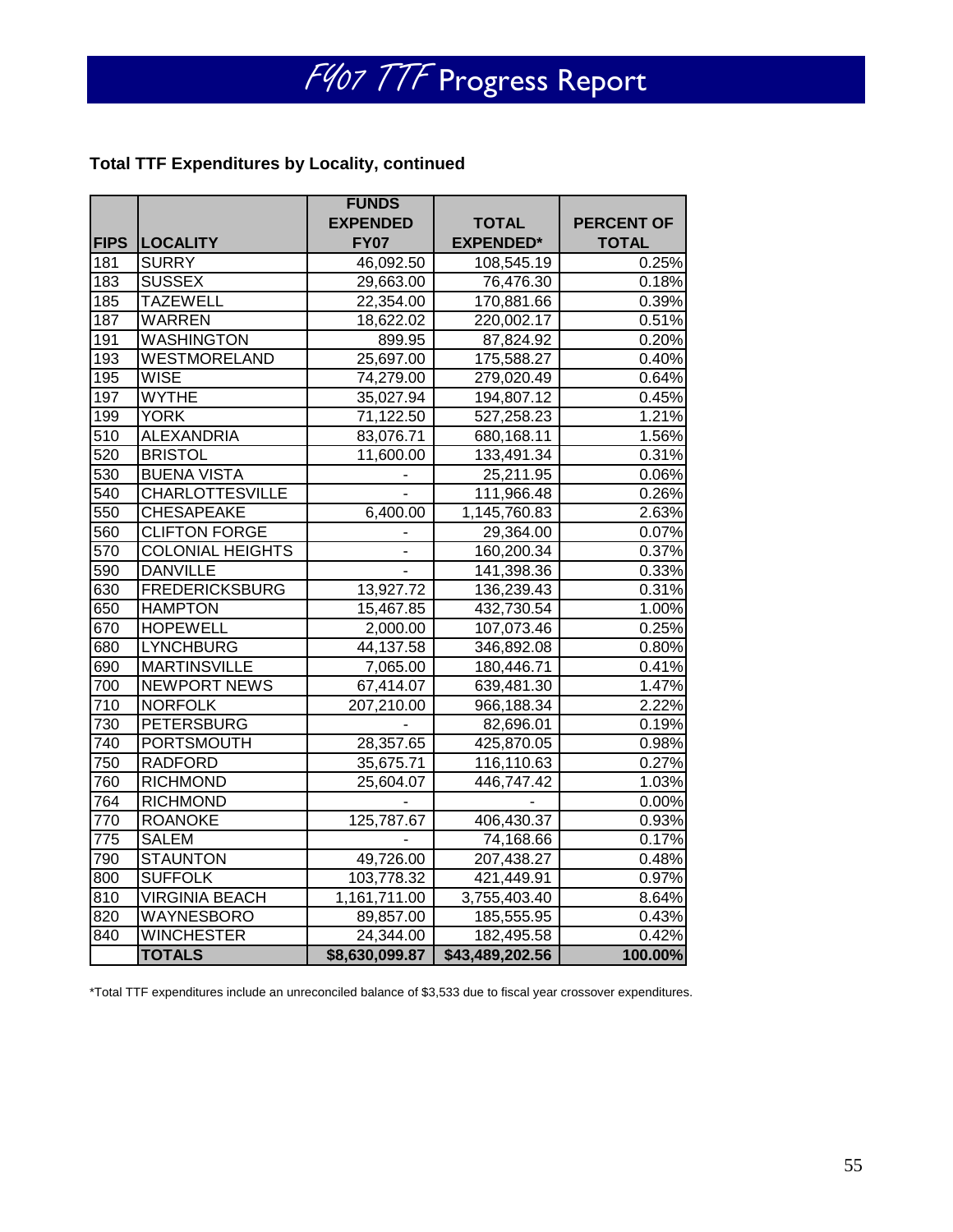## **Appendix 3 – FY07 TTF Progress Survey Questions**

*Items 1-3: Website or system for secure remote access (SRA) to land records' images. Enter Y for YES or N for NO.* 

FY07 TTF Progress Report

- **Website** 1. I have a website or system owned and operated by my court or operated by a public or private agent for the purpose of providing SRA to land records' images.
	- 2. If YES to question 1: List the website address:
	- 3. My website or system requires a user name and password for SRA.

\_\_\_\_\_\_\_\_\_\_\_\_\_\_\_\_\_\_\_\_\_\_\_\_\_\_\_\_\_\_\_\_\_\_\_\_\_\_\_\_\_\_\_\_\_\_\_\_\_\_\_\_\_\_\_\_\_\_\_

*Items 4-8: If your office provides electronic indexes of land records, indicate the oldest continuous year for these types of indexes. Type 0000 if no index of that type exists.* 

- **Electronic** 4. Deeds / Deeds of Trust
- **Indexes** 5. Plats / Maps
	- 6. Judgements / Liens
	- 7. Financing Statements
	- 8. Wills / Fiduciary

*Items 9-10: Indicate if your office provides electronic indexes of land records. Enter Y for YES or N for NO.* 

- **Index Access** 9. My office provides onsite access to electronic indexes of land records.
	- 10. My office provides remote access to electronic indexes of land records.

*Items 11-16: If your office provides electronic images of land records, indicate the oldest continuous year for these types of images. Type 0000 if no image of that type exists.* 

- **Electronic** 11. Deeds / Deeds of Trust
- **Images 12.** Plats / Maps
	- 13. Judgements / Liens
	- 14. Financing Statements
	- 15. Wills / Fiduciary
	- 16. In my office, the total number of electronic images of land records is:

\_\_\_\_\_\_\_\_\_\_\_\_\_\_\_\_\_\_\_\_\_\_\_\_\_\_\_\_\_\_\_\_\_\_\_\_\_\_\_\_\_\_\_\_\_\_\_\_\_\_\_\_\_\_\_\_\_\_



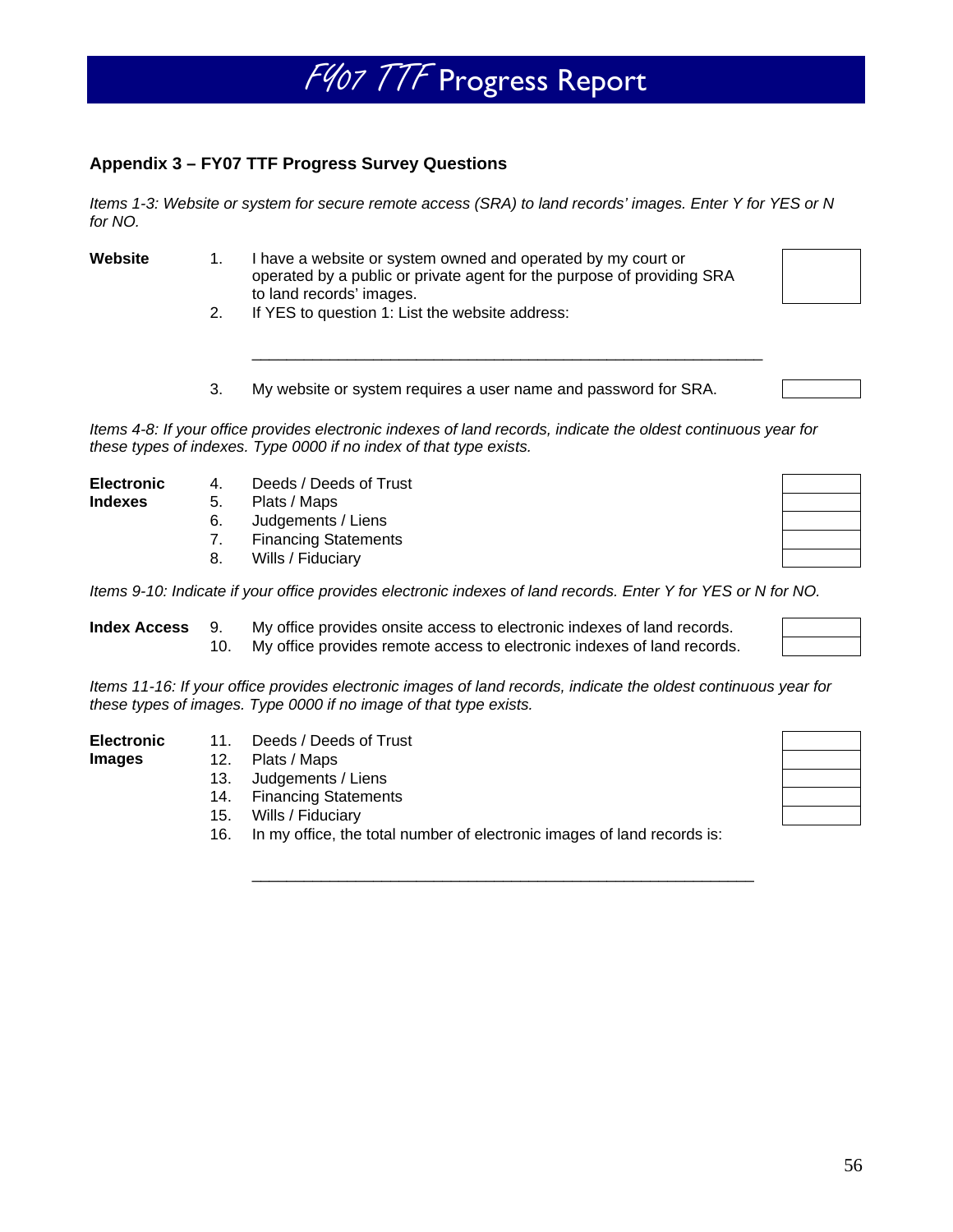### **FY07 TTF Progress Survey, continued**

*Items 17-18: Indicate the status of your office in providing access to land records' images. Enter Y for YES or N for NO.* 

- 
- **SRA** 17. My office provides onsite access to land records' images.
	- 18. My office provides secure remote access (SRA) to land records' images to public (non-governmental) subscribers.

*Items 19-21: Indicate the status of your office in providing access to land records' images. Enter Y for YES or N for NO.* 

SRA 19. If YES to question 18: My total number of land records' images available through SRA is:

\_\_\_\_\_\_\_\_\_\_\_\_\_\_\_\_\_\_\_\_\_\_\_\_\_\_\_\_\_\_\_\_\_\_\_\_\_\_\_\_\_\_\_\_\_\_\_\_\_\_\_\_\_\_\_\_\_\_

- 20. If YES to question 18: My office began providing SRA to land records' images to public (non-governmental) subscribers in (provide mm/yyyy):
- 21. If NO to question 18: My technology vendor has informed me that I am SRA capable.

*Items 22-25: Indicate how your office handles the SRA subscription process. Enter Y for YES, N for NO, or X for NOT APPLICABLE.* 

| SRA<br>Subscription | 22.<br>23.<br>24. | My office approves all applications for subscription to SRA.<br>I am accepting public (non-governmental) subscribers to SRA.<br>I charge SRA subscription fee(s) of: |  |  |  |  |  |
|---------------------|-------------------|----------------------------------------------------------------------------------------------------------------------------------------------------------------------|--|--|--|--|--|
|                     | 25.               | In my office, as of August 1, 2007, the number of registered public (non-governmental)<br>subscribers for SRA is:                                                    |  |  |  |  |  |
|                     |                   | Items 26-29: Indicate how your office has publicized the availability of SRA to land records' images to the                                                          |  |  |  |  |  |

\_\_\_\_\_\_\_\_\_\_\_\_\_\_\_\_\_\_\_\_\_\_\_\_\_\_\_\_\_\_\_\_\_\_\_\_\_\_\_\_\_\_\_\_\_\_\_\_\_\_\_\_\_\_\_\_\_\_

\_\_\_\_\_\_\_\_\_\_\_\_\_\_\_\_\_\_\_\_\_\_\_\_\_\_\_\_\_\_\_\_\_\_\_\_\_\_\_\_\_\_\_\_\_\_\_\_\_\_\_\_\_\_\_\_\_\_

*Items 26-29: Indicate how your office has publicized the availability of SRA to land records' images to the public. Enter Y for YES, N for NO, or X for NOT APPLICABLE.* 

**SRA Publicity** 26. My office has publicized the availability of SRA to land records' images. **Part 1** 27. My office has publicized SRA on my court's website.

28. Other publicity:

29. My office has publicized SRA to the BAR Association.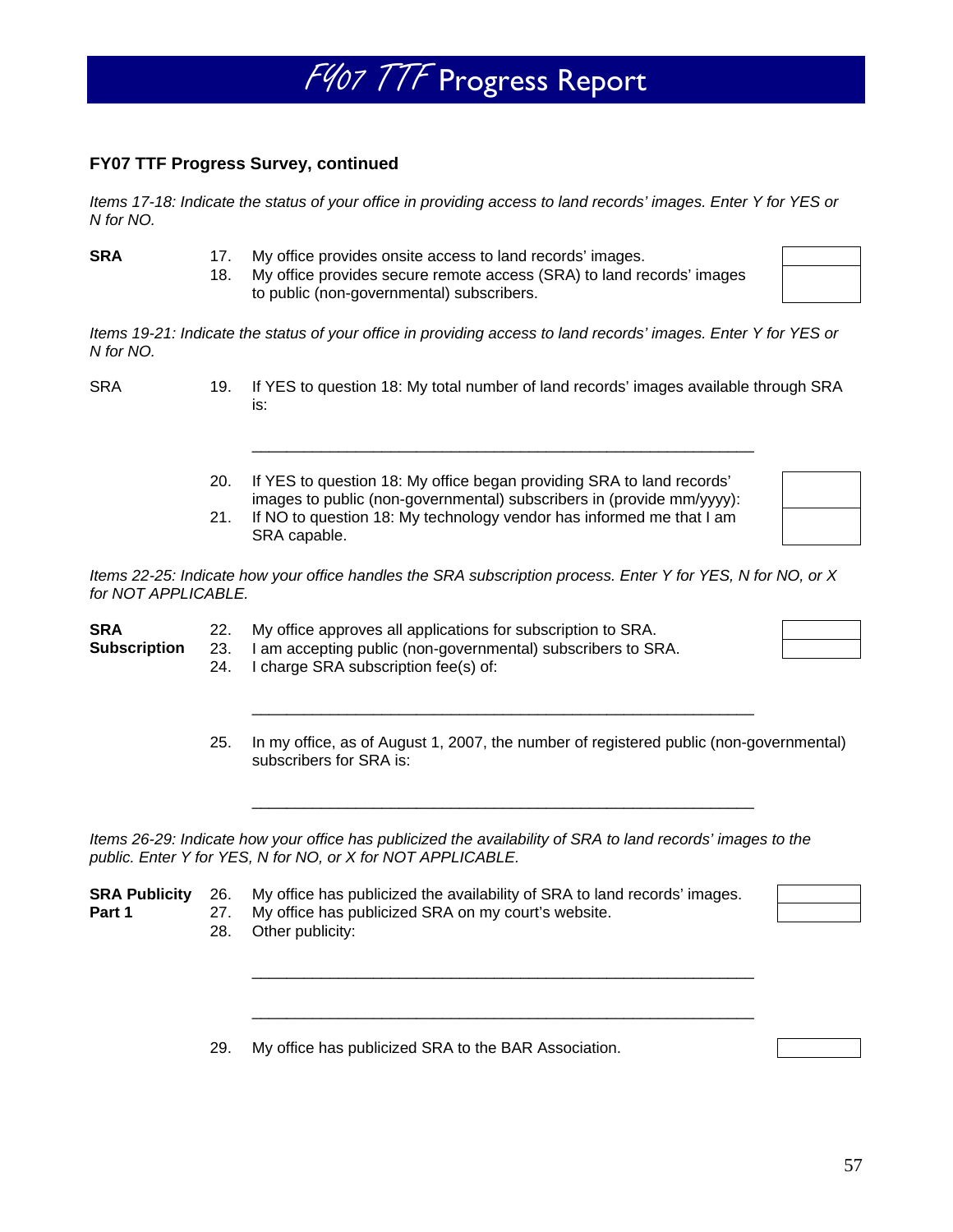### **FY07 TTF Progress Survey, continued**

*Items 30-35: Indicate how your office has publicized the availability of SRA to land records' images to the public. Enter Y for YES, N for NO, or X for NOT APPLICABLE.* 

- **SRA Publicity** 30. My office has publicized SRA to realtors.
- 

**Office Procedures** 

- Part 2 31. My office has publicized SRA to surveyors.
	- 32. My office has publicized SRA to title companies.
	- 33. My office has publicized SRA to financial institutions.
	- 34. My office has publicized SRA to the public.
	- 35. Other groups:

*Items 36-38: Indicate your office procedures in providing electronic images of land records. Enter Y for YES or N for NO.* 

\_\_\_\_\_\_\_\_\_\_\_\_\_\_\_\_\_\_\_\_\_\_\_\_\_\_\_\_\_\_\_\_\_\_\_\_\_\_\_\_\_\_\_\_\_\_\_\_\_\_\_\_\_\_\_\_\_\_

36. My office offers the capability to e-file (electronically file) images of land records.

- 37. My office requires the use of a cover sheet on electronic images.
- 38. My office requires the use of a unique PIN (parcel identification number) to identify electronic images of land records.

*Items 39-43: Indicate if these automated systems are linked to your land records system. Enter Y for YES or N for NO.* 

- **Linkages** 39. Tax Assessments
	- 40. Title Transfers
	- 41. Delinquent Real Estate Taxes
	- 42. Building Permits
	- 43. Geographical Information System (GIS)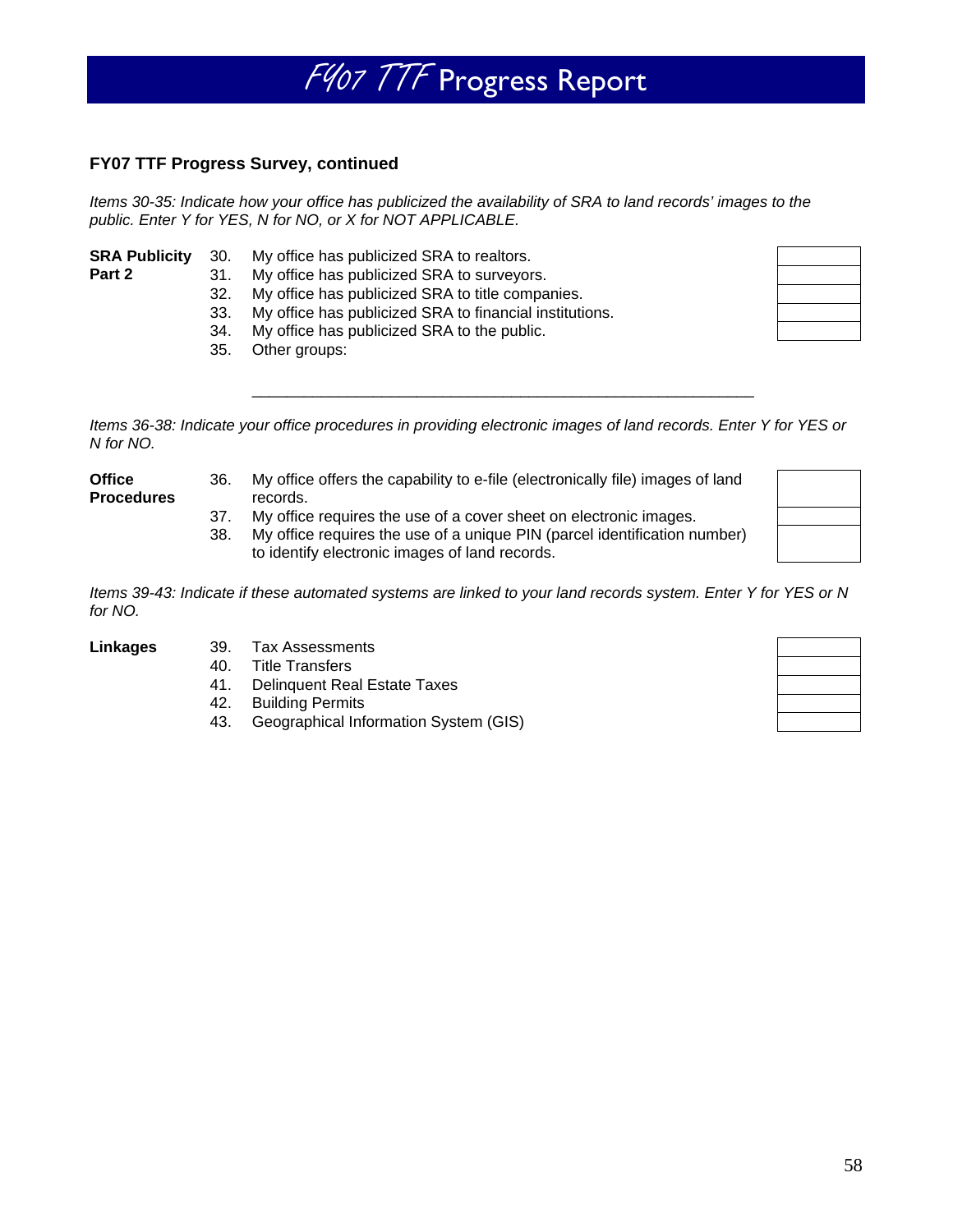### **FY07 TTF Progress Survey, continued**

*Items 44-48: Indicate the technology vendors (including your locality) with whom you have signed a contract for the following services. Please spell out vendor names completely.* 

44. Land records automation system: \_\_\_\_\_\_\_\_\_\_\_\_\_\_\_\_\_\_\_\_\_\_\_\_\_\_\_\_\_\_\_\_\_\_\_\_\_\_\_\_ **Technology Vendors** 

45. Secure remote access internet hosting: \_\_\_\_\_\_\_\_\_\_\_\_\_\_\_\_\_\_\_\_\_\_\_\_\_\_\_\_\_\_\_\_\_\_\_\_

- 46. Equipment, software, and maintenance: \_\_\_\_\_\_\_\_\_\_\_\_\_\_\_\_\_\_\_\_\_\_\_\_\_\_\_\_\_\_\_\_\_\_\_\_
- 47. Redaction of social security numbers: \_\_\_\_\_\_\_\_\_\_\_\_\_\_\_\_\_\_\_\_\_\_\_\_\_\_\_\_\_\_\_\_\_\_\_\_\_\_
- 48. Back scanning of images / conversion:

*Items 49-52: Indicate your progress in the redaction of social security numbers (SSN) form your land records' images. Enter Y for YES or N for NO.* 

| <b>SSN</b><br><b>Redaction</b> | 49. | My office has contracted with a vendor for back-file redaction<br>services.                              |  |
|--------------------------------|-----|----------------------------------------------------------------------------------------------------------|--|
|                                | 50. | My office has decided to perform back-file redaction in-house.                                           |  |
|                                | 51. | My vendor / my office staff have begun back-file redaction of SSN.                                       |  |
|                                |     | 52. If YES to question 51: Indicate the span of years of your redacted<br>images (as of August 1, 2007): |  |

From: \_\_\_\_\_\_\_\_\_\_\_\_\_\_\_\_\_\_\_\_\_ To: \_\_\_\_\_\_\_\_\_\_\_\_\_\_\_\_\_\_\_\_\_\_\_\_\_\_

\_\_\_\_\_\_\_\_\_\_\_\_\_\_\_\_\_\_\_\_\_\_\_\_\_\_\_\_\_\_\_\_\_\_\_\_\_\_\_\_\_\_\_\_\_\_\_\_\_\_\_\_\_\_\_

\_\_\_\_\_\_\_\_\_\_\_\_\_\_\_\_\_\_\_\_\_\_\_\_\_\_\_\_\_\_\_\_\_\_\_\_\_\_\_\_\_\_\_\_\_\_\_\_\_\_\_\_\_\_\_

*Items 53-60: Indicate obstacles in providing / continuing to provide SRA to land records' images on or before July 1, 2008. Enter Y for YES or N for NO.* 

### **Obstacles** 53. Funding is insufficient.

- 54. Privacy or liability issues.
- 55. Vendor problems.
- 56. Timing issues.
- 57. Office staff for SRA workload is insufficient.
- 58. Local support is lacking.
- 59. Number of paid subscribers for SRA is insufficient.
- 60. Other: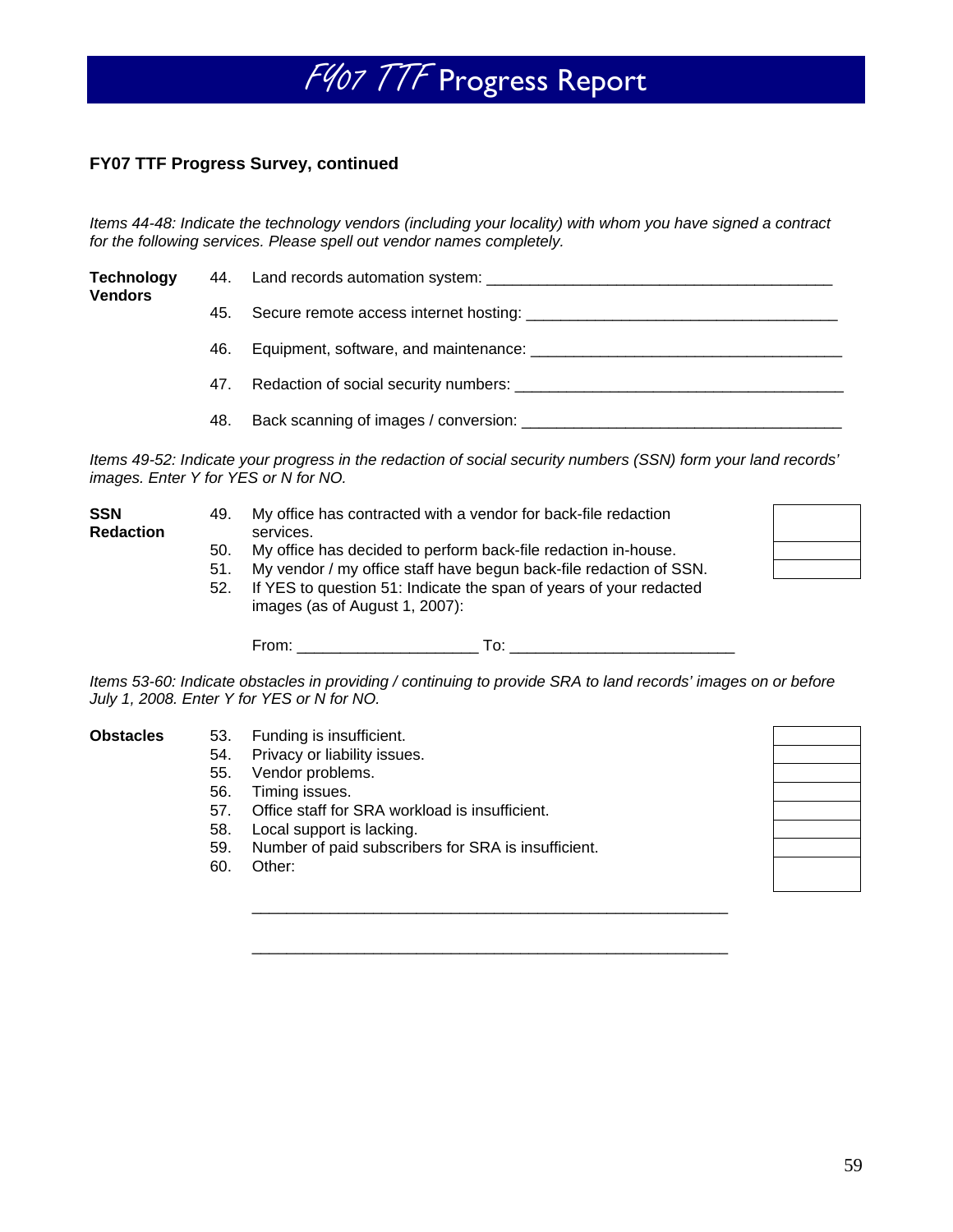### **Appendix 4 – FY08 SRA, VITA, and Budget Certification Screens**

| <b>OPTION 2 - CERTIFICATION FOR SECURE REMOTE ACCESS TO LAND RECORDS</b>                                                                                                                                                           |  |                   |  |                      |  |  |  |  |
|------------------------------------------------------------------------------------------------------------------------------------------------------------------------------------------------------------------------------------|--|-------------------|--|----------------------|--|--|--|--|
| My office currently provides to public subscribers secure remote access to land records'<br>images on a website or system owned and operated by my court or operated by a public or<br>private agent. Enter Y for YES or N for NO. |  |                   |  |                      |  |  |  |  |
| Date:                                                                                                                                                                                                                              |  | Officer Logon ID: |  | <b>Officer Name:</b> |  |  |  |  |

### **OPTION 3 – CERTIFICATION FOR VITA SECURITY STANDARDS (If answer is YES to option 2)**

### **CURRENTLY PROVIDING SRA TO LAND RECORDS.**

Pursuant to §§ 17.1-279 D and 17.1-294 A, Code of Virginia, and in accordance with the VITA document, "Security Standards for Remote Access to Court Documents on Court-Controlled Websites" (ITRM Standard SEC503-02), effective March 28, 2005, and any subsequent revisions, I certify that:

1) My website or remote access system are in compliance and

2) Any proposed technology improvements to land records will accommodate SRA.

To concur with the above statement, enter Y for YES or N for NO.

| Date: |  | Officer Logon ID: | Officer Name: |  |  |  |
|-------|--|-------------------|---------------|--|--|--|
|       |  |                   |               |  |  |  |

| OPTION 3 - CERTIFICATION FOR VITA SECURITY STANDARDS (If answer is NO to option 2)                                                                                                   |                                                                                                                                                                                                                                                                            |               |  |  |  |  |  |  |  |
|--------------------------------------------------------------------------------------------------------------------------------------------------------------------------------------|----------------------------------------------------------------------------------------------------------------------------------------------------------------------------------------------------------------------------------------------------------------------------|---------------|--|--|--|--|--|--|--|
|                                                                                                                                                                                      | <b>NOT CURRENTLY PROVIDING SRA TO LAND RECORDS.</b>                                                                                                                                                                                                                        |               |  |  |  |  |  |  |  |
| revisions, I certify that:                                                                                                                                                           | Pursuant to §§ 17.1-279 D and 17.1-294 A, Code of Virginia, and in accordance with the VITA<br>document, "Security Standards for Remote Access to Court Documents on Court-Controlled<br>Websites" (ITRM Standard SEC503-02), effective March 28, 2005, and any subsequent |               |  |  |  |  |  |  |  |
| My website or remote access system will be in compliance and<br>1)<br>My request for TTF monies is made in order to provide SRA to land records on or<br>(2)<br>before July 1, 2008. |                                                                                                                                                                                                                                                                            |               |  |  |  |  |  |  |  |
| To concur with the above statement, enter Y for YES or N for NO.                                                                                                                     |                                                                                                                                                                                                                                                                            |               |  |  |  |  |  |  |  |
| Date:                                                                                                                                                                                | Officer Logon ID:                                                                                                                                                                                                                                                          | Officer Name: |  |  |  |  |  |  |  |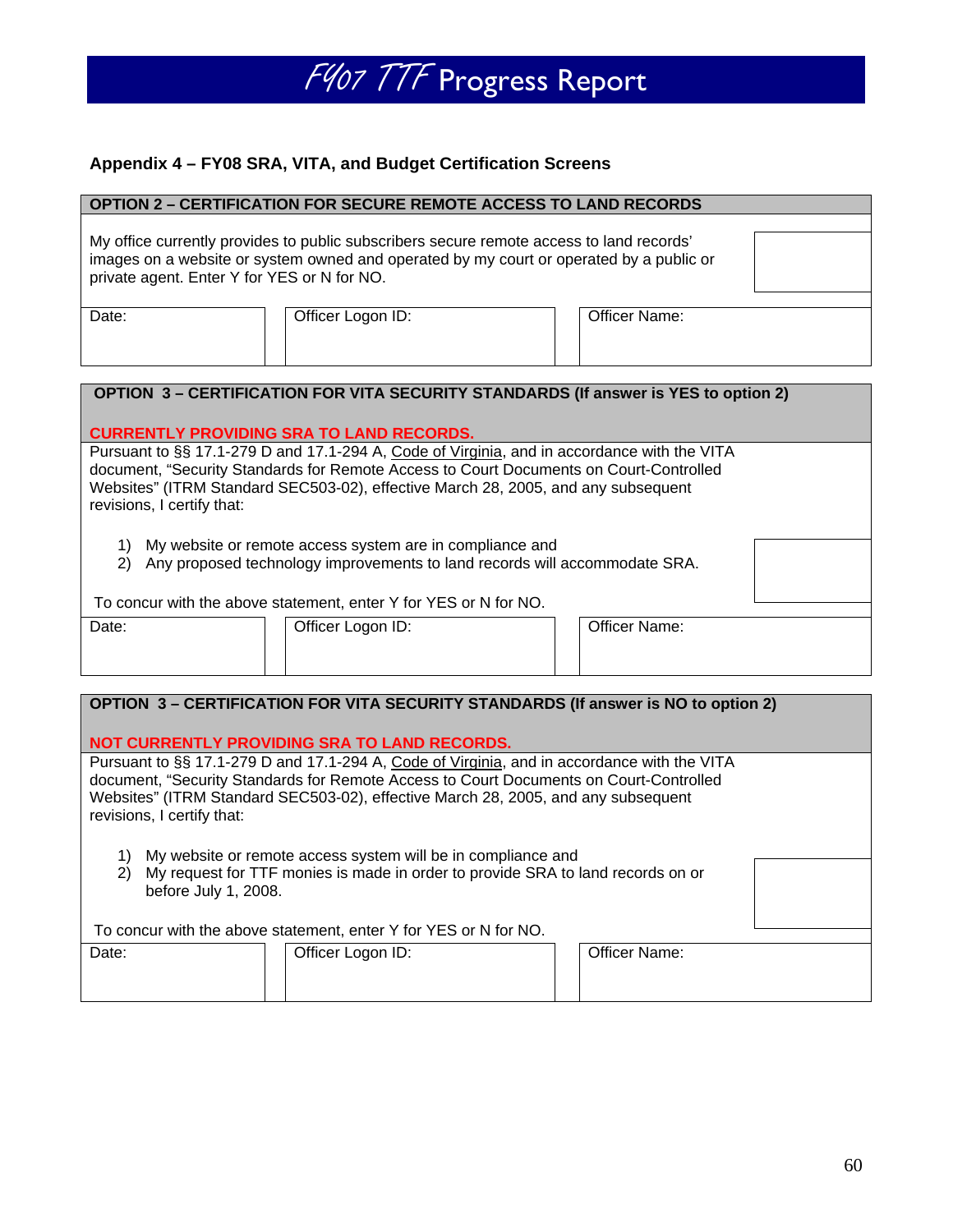### **FY08 SRA, VITA, and Budget Certification Screens, continued**

### **OPTION 7 – CERTIFICATION FOR \$4 BUDGET REQUEST**

I certify that the amount of my \$4 budget request for proposed automation and technology improvements will provide / continue to provide secure remote access to land records' images on or before July 1, 2008.

I certify to the best of my knowledge and belief that the process utilized to procure any equipment or services for which payment will be made using funds requested herein is in conformance with the Virginia Public Procurement Act, 11-35 et.seq., Code of Virginia.

I have provided / will provide my local governing body with a copy of all documentation and justification supplied to the Compensation Board.

Date: Officer Logon ID: Officer Name:

### **OPTION 10 – CERTIFICATION FOR \$1 FUND BUDGET REQUEST**

I certify that the amount of my request from the \$1 Fund is based upon a shortfall of \$4 funds needed to provide / continue to provide secure remote access to land records' images on or before July 1, 2008.

I certify to the best of my knowledge and belief that the process utilized to procure any equipment or services for which payment will be made using funds requested herein is in conformance with the Virginia Public Procurement Act, 11-35 et.seq., Code of Virginia.

I have provided / will provide my local governing body with a copy of all documentation and justification supplied to the Compensation Board.

| Date: |  | Officer Logon ID: |  | Officer Name: |  |  |
|-------|--|-------------------|--|---------------|--|--|
|       |  |                   |  |               |  |  |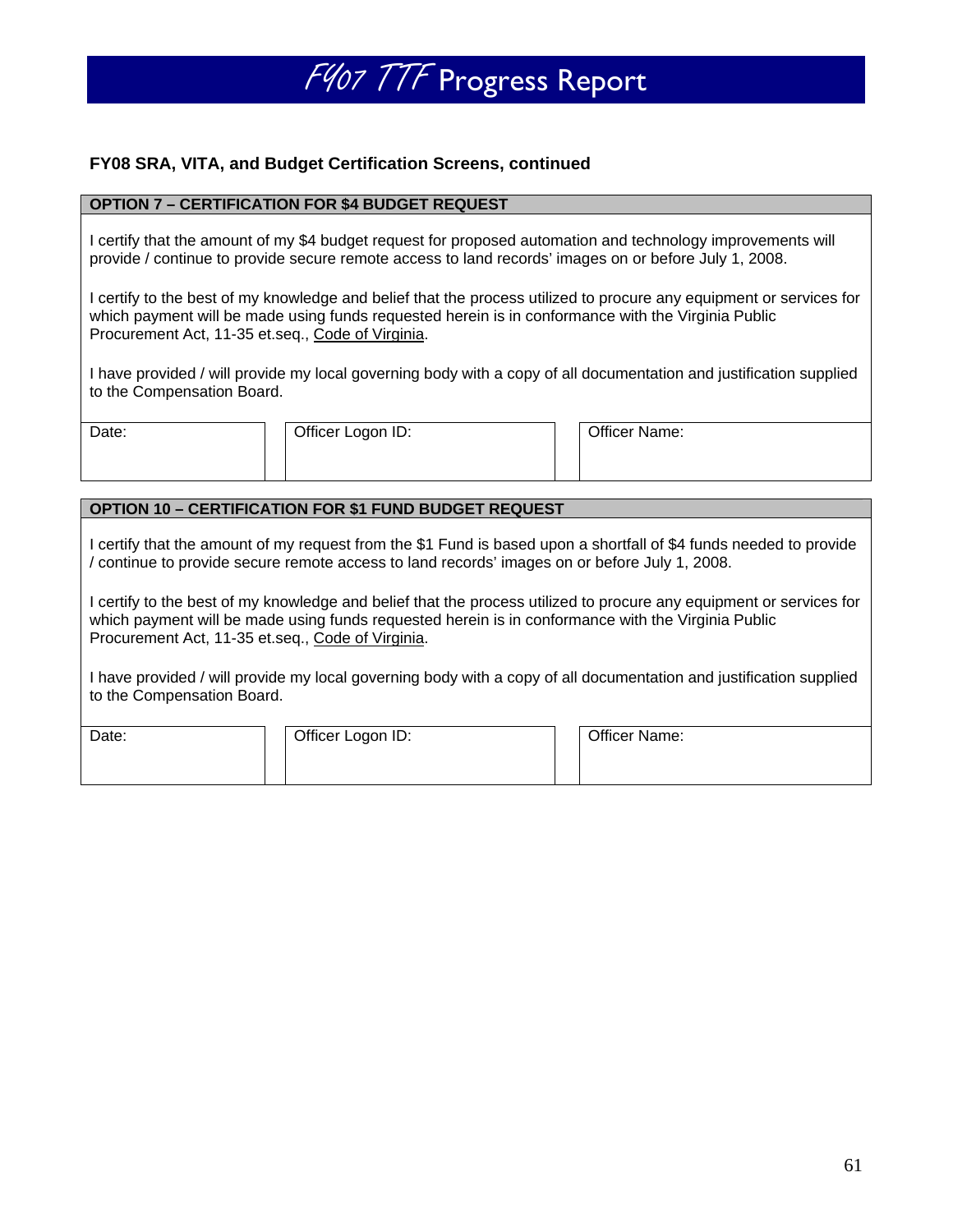### **Appendix 5 – FY08 TTF \$4 and \$1 Fund Approvals for Equipment and Services**

|             | FY08 TTF \$4 and \$1 Fund Equipment and Services Approvals* |                    |                                           |                         |                        |                                 |                          |                         |                        |                                 |  |
|-------------|-------------------------------------------------------------|--------------------|-------------------------------------------|-------------------------|------------------------|---------------------------------|--------------------------|-------------------------|------------------------|---------------------------------|--|
| <b>FIPS</b> | Locality                                                    | <b>Certify SRA</b> | \$4<br><b>Available</b><br><b>Balance</b> | \$4<br><b>Equipment</b> | \$4<br><b>Services</b> | \$4<br><b>TOTAL</b><br>Approved | \$4<br><b>Unbudgeted</b> | \$1<br><b>Equipment</b> | \$1<br><b>Services</b> | \$1<br><b>TOTAL</b><br>Approved |  |
| 001         | <b>ACCOMACK</b>                                             | Y                  | 63,129                                    |                         | 49.699                 | 49,699                          | 13,430                   |                         |                        |                                 |  |
| 003         | <b>ALBEMARLE</b>                                            | Y                  | 227,454                                   |                         | 227,454                | 227,454                         |                          |                         |                        |                                 |  |
| 005         | <b>ALLEGHANY</b>                                            | Υ                  | 5,930                                     |                         | 5,930                  | 5,930                           |                          |                         | 22,889                 | 22,889                          |  |
| 007         | <b>AMELIA</b>                                               | Y                  | 8,962                                     |                         | 8,962                  | 8,962                           |                          |                         | 21,318                 | 21,318                          |  |
| 009         | <b>AMHERST</b>                                              | Y                  | 52,044                                    |                         | 52,044                 | 52,044                          |                          |                         |                        |                                 |  |
| 011         | <b>APPOMATTOX</b>                                           | Y                  | 18,515                                    |                         | 18,515                 | 18,515                          |                          |                         | 11,936                 | 11,936                          |  |
|             | 013 ARLINGTON                                               | Y                  | 308,415                                   |                         | 308,415                | 308,415                         |                          |                         |                        |                                 |  |
|             | 015 AUGUSTA                                                 | N                  | 104,788                                   |                         | 104,788                | 104,788                         |                          |                         | 206,091                | 206,091                         |  |
| 017         | <b>BATH</b>                                                 | Y                  | 19,387                                    |                         | 19,387                 | 19,387                          |                          |                         |                        |                                 |  |
| 019         | <b>BEDFORD</b>                                              | N                  | 155,344                                   |                         | 155,344                | 155,344                         |                          |                         | 46,376                 | 46,376                          |  |
| 021         | <b>BLAND</b>                                                | Y                  | 843                                       |                         | 843                    | 843                             |                          |                         | 15,246                 | 15,246                          |  |
| 023         | <b>BOTETOURT</b>                                            | N                  | 47,704                                    |                         | 47,547                 | 47,547                          | 157                      |                         |                        |                                 |  |
| 025         | <b>BRUNSWICK</b>                                            | Y                  | 27,222                                    |                         | 26,421                 | 26,421                          | 801                      |                         |                        |                                 |  |
| 027         | <b>BUCHANAN</b>                                             | Y                  | 14,265                                    |                         | 14,265                 | 14,265                          |                          |                         | 26,974                 | 26,974                          |  |
| 029         | <b>BUCKINGHAM</b>                                           | N                  | 26,790                                    |                         | 26,790                 | 26,790                          |                          | 3,556                   | 4,000                  | 7,556                           |  |
| 031         | <b>CAMPBELL</b>                                             | N                  | 41,573                                    |                         | 41,138                 | 41,138                          | 435                      |                         |                        |                                 |  |
| 033         | <b>CAROLINE</b>                                             | Y                  | 35,628                                    |                         | 35,628                 | 35,628                          |                          |                         | 3,691                  | 3,691                           |  |
| 035         | <b>CARROLL</b>                                              | Y                  | 21,039                                    |                         | 21,039                 | 21,039                          |                          |                         | 76,086                 | 76,086                          |  |
|             | 036 CHARLES CITY CO                                         | Y                  | 9,259                                     |                         | 9,259                  | 9,259                           |                          |                         | 35,119                 | 35,119                          |  |
| 037         | <b>CHARLOTTE</b>                                            | Y                  | 37,536                                    |                         | 24,931                 | 24,931                          | 12,605                   |                         |                        |                                 |  |
| 041         | <b>CHESTERFIELD</b>                                         | N                  | 395,221                                   |                         | 395,221                | 395,221                         |                          |                         |                        |                                 |  |
| 043         | <b>CLARKE</b>                                               | Y                  | 10,856                                    |                         | 10,856                 | 10,856                          |                          |                         | 22,984                 | 22,984                          |  |
| 045         | <b>CRAIG</b>                                                | N                  | 880                                       |                         | 880                    | 880                             |                          |                         | 48,104                 | 48,104                          |  |
| 047         | <b>CULPEPER</b>                                             | Y                  | 111,953                                   |                         | 99,668                 | 99,668                          | 12,285                   |                         |                        |                                 |  |
| 049         | <b>CUMBERLAND</b>                                           | Y                  | 17,247                                    |                         | 17,247                 | 17,247                          |                          | 3,200                   | 2,417                  | 5,617                           |  |
| 051         | <b>DICKENSON</b>                                            | Y                  | 8,900                                     |                         | 8,900                  | 8,900                           |                          |                         | 3,785                  | 3,785                           |  |
|             | 053 DINWIDDIE                                               | Y                  | 41,158                                    |                         | 34,192                 | 34,192                          | 6,966                    |                         |                        |                                 |  |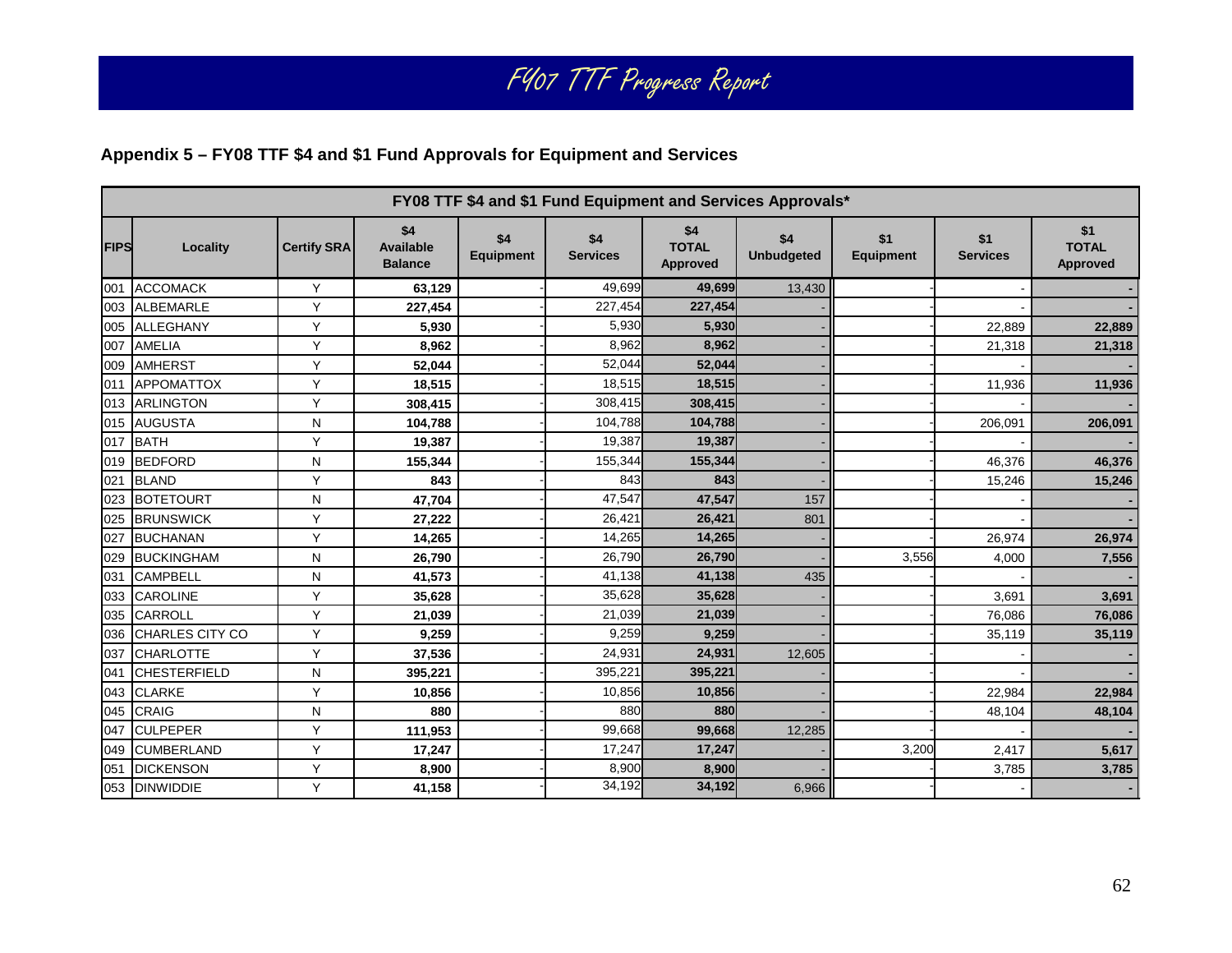### **FY08 TTF \$4 and \$1 Fund Approvals for Equipment and Services, continued**

|             | FY08 TTF \$4 and \$1 Fund Equipment and Services Approvals* |                    |                                           |                         |                        |                                        |                          |                         |                        |                                 |  |
|-------------|-------------------------------------------------------------|--------------------|-------------------------------------------|-------------------------|------------------------|----------------------------------------|--------------------------|-------------------------|------------------------|---------------------------------|--|
| <b>FIPS</b> | Locality                                                    | <b>Certify SRA</b> | \$4<br><b>Available</b><br><b>Balance</b> | \$4<br><b>Equipment</b> | \$4<br><b>Services</b> | \$4<br><b>TOTAL</b><br><b>Approved</b> | \$4<br><b>Unbudgeted</b> | \$1<br><b>Equipment</b> | \$1<br><b>Services</b> | \$1<br><b>TOTAL</b><br>Approved |  |
| 057         | <b>ESSEX</b>                                                | Y                  | 61,231                                    |                         | 41,676                 | 41,676                                 | 19,555                   |                         |                        |                                 |  |
|             | 059 FAIRFAX COUNTY                                          | Y                  | 988,959                                   |                         | 988,959                | 988,959                                |                          |                         |                        |                                 |  |
| 061         | <b>FAUQUIER</b>                                             | Y                  | 120,126                                   |                         | 120,126                | 120,126                                |                          |                         | 47,586                 | 47,586                          |  |
|             | 063 FLOYD                                                   | Y                  | 19,961                                    |                         | 19,961                 | 19,961                                 |                          | 2,800                   | 4,129                  | 6,929                           |  |
|             | 065 FLUVANNA                                                | Y                  | 24.581                                    |                         | 24,581                 | 24,581                                 |                          |                         | 42,005                 | 42,005                          |  |
| 067         | <b>FRANKLIN COUNTY</b>                                      | Y                  | 262,585                                   |                         | 197,920                | 197,920                                | 64,665                   |                         |                        |                                 |  |
|             | 069 FREDERICK                                               | Y                  | 221,972                                   |                         | 191,127                | 191,127                                | 30,845                   |                         |                        |                                 |  |
| 071         | <b>GILES</b>                                                | Y                  | 65,527                                    |                         | 65,527                 | 65,527                                 |                          |                         |                        |                                 |  |
| 073         | <b>GLOUCESTER</b>                                           | N                  | 115,123                                   |                         | 95,875                 | 95,875                                 | 19,248                   |                         |                        |                                 |  |
|             | 075 GOOCHLAND                                               | Y                  | 47,423                                    |                         | 47,423                 | 47,423                                 |                          |                         | 10,000                 | 10,000                          |  |
| 077         | <b>GRAYSON</b>                                              | Y                  | 9,516                                     |                         | 9,516                  | 9,516                                  |                          |                         | 20,429                 | 20,429                          |  |
|             | 079 GREENE                                                  | N                  | 39,419                                    |                         | 39,419                 | 39,419                                 |                          |                         | 6,117                  | 6,117                           |  |
| 081         | <b>GREENSVILLE</b>                                          | Y                  | 56,380                                    |                         | 18,733                 | 18,733                                 | 37,647                   |                         |                        |                                 |  |
|             | 083 HALIFAX                                                 | N                  | 71,682                                    |                         | 71,682                 | 71,682                                 |                          |                         |                        |                                 |  |
|             | 085 HANOVER                                                 | N                  | 178,566                                   | 8,422                   | 170,144                | 178,566                                |                          |                         |                        |                                 |  |
| 087         | <b>HENRICO</b>                                              | N                  | 740,782                                   | 31,226                  | 709,556                | 740,782                                |                          |                         |                        |                                 |  |
|             | 089 HENRY                                                   | N                  | 67,530                                    |                         | 67,530                 | 67,530                                 |                          |                         | 7,500                  | 7,500                           |  |
| 091         | <b>HIGHLAND</b>                                             | Y                  | 40,357                                    |                         | 40,357                 | 40,357                                 |                          |                         | 7,297                  | 7,297                           |  |
| 093         | <b>ISLE OF WIGHT</b>                                        | Y                  | 78,295                                    | 1,500                   | 76,795                 | 78,295                                 |                          |                         |                        |                                 |  |
| 095         | <b>JAMES CITY COUNTY</b>                                    | Y                  | 147,830                                   |                         |                        |                                        | CARRYOVER                |                         |                        |                                 |  |
| 097         | <b>KING AND QUEEN</b>                                       | N                  | 18.975                                    |                         | 18,975                 | 18,975                                 |                          |                         | 17.888                 | 17,888                          |  |
|             | 099 KING GEORGE                                             | Y                  | 38,034                                    | 30,000                  | 8,034                  | 38,034                                 |                          |                         | 9,908                  | 9,908                           |  |
| 101         | <b>KING WILLIAM</b>                                         | Y                  | 29,372                                    |                         | 29,372                 | 29,372                                 |                          |                         | 7,777                  | 7,777                           |  |
| 103         | LANCASTER                                                   | Y                  | 10,810                                    |                         | 10,810                 | 10,810                                 |                          |                         | 11,941                 | 11,941                          |  |
| 105 LEE     |                                                             | Y                  | 55,200                                    |                         | 32,260                 | 32,260                                 | 22,940                   |                         |                        |                                 |  |
| 107         | <b>LOUDOUN</b>                                              | Y                  | 1,699,796                                 | 3,000                   | 1,671,850              | 1,674,850                              | 24,946                   |                         |                        |                                 |  |
|             | 109 LOUISA                                                  | Y                  | 119,335                                   |                         | 55,092                 | 55,092                                 | 64,243                   |                         |                        |                                 |  |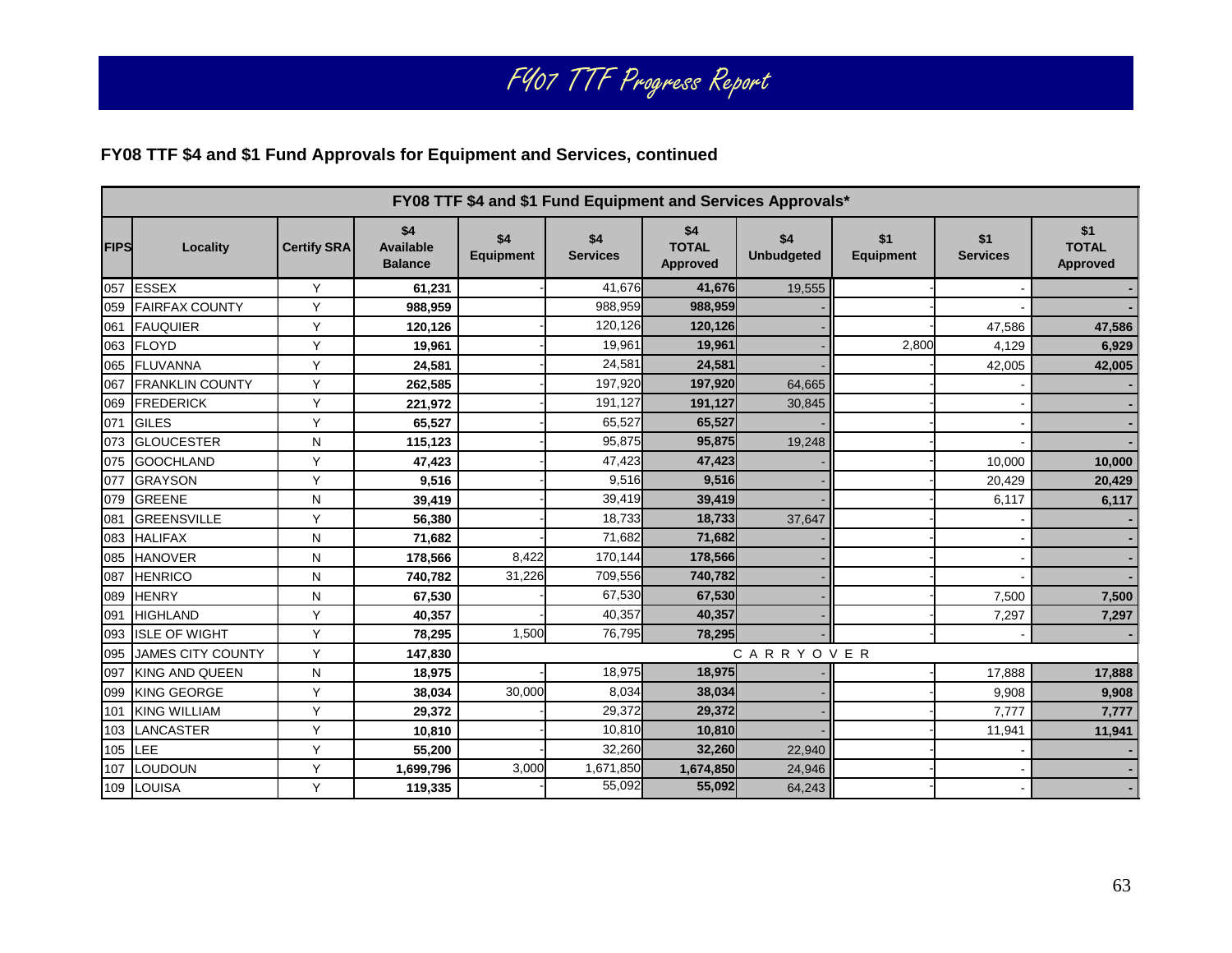### **FY08 TTF \$4 and \$1 Fund Approvals for Equipment and Services, continued**

|             | FY08 TTF \$4 and \$1 Fund Equipment and Services Approvals* |                    |                                           |                         |                        |                                        |                          |                         |                        |                                        |  |
|-------------|-------------------------------------------------------------|--------------------|-------------------------------------------|-------------------------|------------------------|----------------------------------------|--------------------------|-------------------------|------------------------|----------------------------------------|--|
| <b>FIPS</b> | Locality                                                    | <b>Certify SRA</b> | \$4<br><b>Available</b><br><b>Balance</b> | \$4<br><b>Equipment</b> | \$4<br><b>Services</b> | \$4<br><b>TOTAL</b><br><b>Approved</b> | \$4<br><b>Unbudgeted</b> | \$1<br><b>Equipment</b> | \$1<br><b>Services</b> | \$1<br><b>TOTAL</b><br><b>Approved</b> |  |
| 111         | <b>LUNENBURG</b>                                            | N                  | 5,068                                     |                         | 5,068                  | 5,068                                  |                          |                         | 44,412                 | 44,412                                 |  |
|             | 113 MADISON                                                 | Y                  | 12,846                                    |                         | 12,846                 | 12,846                                 |                          |                         | 6,914                  | 6,914                                  |  |
|             | 115 MATHEWS                                                 | N                  | 14,786                                    |                         | 11,400                 | 11,400                                 | 3,386                    |                         |                        |                                        |  |
| 117         | <b>MECKLENBURG</b>                                          | N                  | 43,856                                    |                         | 40,613                 | 40,613                                 | 3,243                    |                         |                        |                                        |  |
|             | 119 MIDDLESEX                                               | N                  | 26,115                                    |                         | 26,115                 | 26,115                                 |                          |                         | 5,687                  | 5,687                                  |  |
| 121         | <b>MONTGOMERY</b>                                           | Y                  | 201,150                                   |                         | 201,150                | 201,150                                |                          |                         | 15,435                 | 15,435                                 |  |
|             | 125 NELSON                                                  | N                  | 22,676                                    |                         | 22,676                 | 22,676                                 |                          |                         | 15,660                 | 15,660                                 |  |
| 127         | <b>NEW KENT</b>                                             | Y                  | 16,967                                    |                         | 16,967                 | 16,967                                 |                          |                         | 63,115                 | 63,115                                 |  |
| 131         | <b>NORTHAMPTON</b>                                          | Y                  | 48,610                                    |                         | 48,610                 | 48,610                                 |                          |                         | 120,708                | 120,708                                |  |
|             | 133 NORTHUMBERLAND                                          | N                  | 54,391                                    |                         | 54,391                 | 54,391                                 |                          |                         |                        |                                        |  |
|             | 135 NOTTOWAY                                                | Y                  | 12,144                                    |                         | 12,144                 | 12,144                                 |                          |                         | 16,604                 | 16,604                                 |  |
| 137         | <b>ORANGE</b>                                               | Y                  | 68,395                                    | 4,250                   | 64,145                 | 68,395                                 |                          |                         | 37,740                 | 37,740                                 |  |
| 139         | <b>PAGE</b>                                                 | Y                  | 17,000                                    |                         | 17,000                 | 17,000                                 |                          |                         | 11,413                 | 11,413                                 |  |
| 141         | <b>PATRICK</b>                                              | N                  | 22,300                                    |                         | 22,300                 | 22,300                                 |                          |                         | 5,137                  | 5,137                                  |  |
|             | 143 PITTSYLVANIA                                            | Y                  | 46,573                                    |                         | 46,573                 | 46,573                                 |                          |                         | 17,180                 | 17,180                                 |  |
|             | 145 POWHATAN                                                | Y                  | 82,925                                    |                         | 37,200                 | 37,200                                 | 45,725                   |                         |                        |                                        |  |
| 147         | <b>PRINCE EDWARD</b>                                        | Y                  | 9,757                                     |                         | 9,757                  | 9,757                                  |                          |                         | 14,765                 | 14,765                                 |  |
|             | 149 PRINCE GEORGE                                           | Y                  | 45,668                                    |                         | 45,668                 | 45,668                                 |                          |                         | 37,000                 | 37,000                                 |  |
|             | 153 PRINCE WILLIAM                                          | Y                  | 523,124                                   |                         | 523,124                | 523,124                                |                          |                         |                        |                                        |  |
|             | 155 PULASKI                                                 | Y                  | 40,250                                    |                         | 40,250                 | 40,250                                 |                          |                         | 5,270                  | 5,270                                  |  |
| 157         | RAPPAHANNOCK                                                | Y                  | 37,897                                    |                         | 37,897                 | 37,897                                 |                          |                         | 34,011                 | 34,011                                 |  |
|             | 159 RICHMOND COUNTY                                         | Y                  | 2,354                                     |                         | 2,354                  | 2,354                                  |                          |                         | 16,583                 | 16,583                                 |  |
| 161         | ROANOKE COUNTY                                              | N                  | 75,679                                    |                         | 75,674                 | 75,674                                 | 5                        |                         |                        |                                        |  |
|             | 163 ROCKBRIDGE                                              | N                  | 30,770                                    |                         | 30,770                 | 30,770                                 |                          |                         | 1,267                  | 1,267                                  |  |
|             | 165 ROCKINGHAM                                              | Y                  | 617,981                                   |                         | 123,023                | 123,023                                | 494,958                  |                         |                        |                                        |  |
|             | 167 RUSSELL                                                 | Y                  | 10,483                                    |                         | 10,483                 | 10,483                                 |                          |                         | 38,817                 | 38,817                                 |  |
|             | 169 SCOTT                                                   | Y                  | 7,535                                     |                         | 7,535                  | 7,535                                  |                          |                         | 8,300                  | 8,300                                  |  |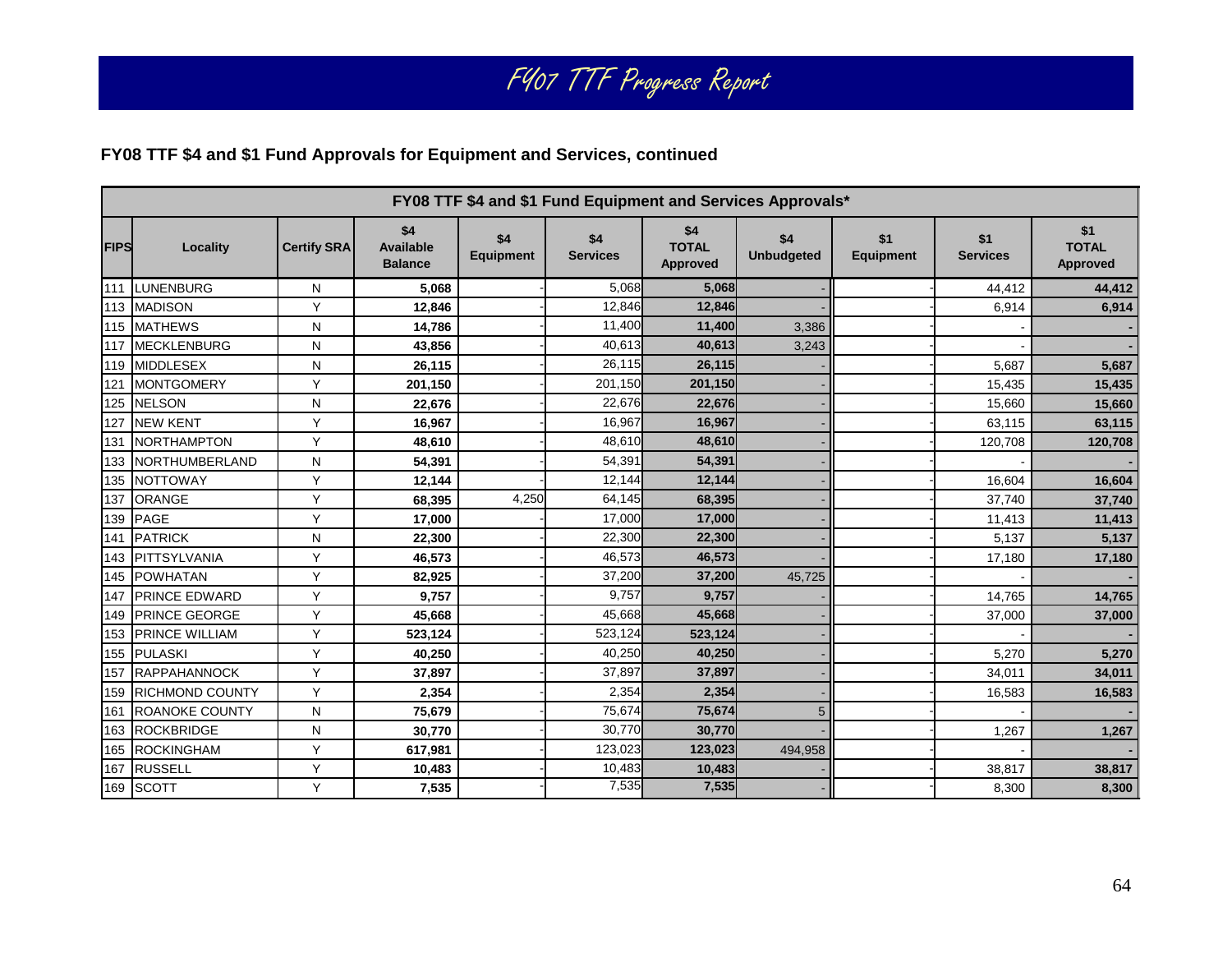### **FY08 TTF \$4 and \$1 Fund Approvals for Equipment and Services, continued**

|             | FY08 TTF \$4 and \$1 Fund Equipment and Services Approvals* |                    |                                           |                         |                        |                                 |                          |                         |                        |                                        |
|-------------|-------------------------------------------------------------|--------------------|-------------------------------------------|-------------------------|------------------------|---------------------------------|--------------------------|-------------------------|------------------------|----------------------------------------|
| <b>FIPS</b> | Locality                                                    | <b>Certify SRA</b> | \$4<br><b>Available</b><br><b>Balance</b> | \$4<br><b>Equipment</b> | \$4<br><b>Services</b> | \$4<br><b>TOTAL</b><br>Approved | \$4<br><b>Unbudgeted</b> | \$1<br><b>Equipment</b> | \$1<br><b>Services</b> | \$1<br><b>TOTAL</b><br><b>Approved</b> |
| 171         | SHENANDOAH                                                  | Y                  | 68,749                                    |                         | 68,749                 | 68,749                          |                          |                         |                        |                                        |
|             | 173 SMYTH                                                   | Y                  | 35,515                                    |                         | 35,515                 | 35,515                          |                          |                         | 15,132                 | 15,132                                 |
|             | 175 SOUTHAMPTON                                             | Υ                  | 15,574                                    |                         | 15,574                 | 15,574                          |                          |                         | 39,811                 | 39,811                                 |
| 177         | <b>SPOTSYLVANIA</b>                                         | Y                  | 158,627                                   |                         | 158,627                | 158,627                         |                          |                         |                        |                                        |
| 179         | <b>STAFFORD</b>                                             | Y                  | 131,449                                   |                         | 131,449                | 131,449                         |                          |                         |                        |                                        |
|             | 181 SURRY                                                   | Y                  | 9,109                                     | 1,500                   | 7,609                  | 9,109                           |                          |                         |                        |                                        |
|             | 183 SUSSEX                                                  | Y                  | 10,128                                    |                         | 10,128                 | 10,128                          |                          |                         | 7,032                  | 7,032                                  |
|             | 185 TAZEWELL                                                | N                  | 20,815                                    |                         | 20,815                 | 20,815                          |                          |                         | 32,355                 | 32,355                                 |
| 187         | <b>WARREN</b>                                               | Y                  | 122,808                                   |                         | 76,210                 | 76,210                          | 46,598                   |                         |                        |                                        |
| 191         | <b>WASHINGTON</b>                                           | Y                  | 195,489                                   |                         | 149,396                | 149,396                         | 46,093                   |                         |                        |                                        |
|             | 193 WESTMORELAND                                            | N                  | 17,702                                    |                         | 15,600                 | 15,600                          | 2,102                    |                         |                        |                                        |
|             | 195 WISE                                                    | Y                  | 37,256                                    |                         | 37,256                 | 37,256                          |                          |                         |                        |                                        |
| 197         | <b>WYTHE</b>                                                | Y                  | 85,104                                    | 1,000                   | 84,104                 | 85,104                          |                          |                         | 45,000                 | 45,000                                 |
| 199         | <b>YORK</b>                                                 | N                  | 242,218                                   |                         | 242,218                | 242,218                         |                          |                         |                        |                                        |
| 510         | ALEXANDRIA                                                  | N                  | 252,024                                   |                         | 229,488                | 229,488                         | 22,536                   |                         |                        |                                        |
| 520         | BRISTOL                                                     | Y                  | 23,768                                    |                         | 23,768                 | 23,768                          |                          |                         | 8,848                  | 8,848                                  |
| 530         | <b>BUENA VISTA</b>                                          | Y                  | 12.837                                    |                         | 12,837                 | 12,837                          |                          |                         | 7,185                  | 7,185                                  |
|             | 540 CHARLOTTESVILLE                                         | N                  | 74,422                                    |                         |                        |                                 | CARRYOVER                |                         |                        |                                        |
|             | 550 CHESAPEAKE                                              | Y                  | 529,341                                   | 5,500                   | 523,841                | 529,341                         |                          |                         |                        |                                        |
| 570         | COLONIAL HEIGHTS                                            | Y                  | 85,173                                    |                         | 85,173                 | 85,173                          |                          |                         | 18,000                 | 18,000                                 |
| 590         | DANVILLE                                                    | Y                  | 201,636                                   |                         | 201,636                | 201,636                         |                          |                         |                        |                                        |
| 630         | FREDERICKSBURG                                              | Y                  | 13,909                                    |                         | 13,909                 | 13,909                          |                          |                         | 12,728                 | 12,728                                 |
| 650         | <b>HAMPTON</b>                                              | Y                  | 253,510                                   |                         | 253,510                | 253,510                         |                          |                         |                        |                                        |
| 670         | <b>HOPEWELL</b>                                             | N                  | 27,551                                    |                         | 26,435                 | 26,435                          | 1,116                    |                         |                        |                                        |
|             | 680 LYNCHBURG                                               | Ν                  | 59,470                                    |                         | 59,470                 | 59,470                          |                          |                         | 10,269                 | 10,269                                 |
|             | 690 MARTINSVILLE                                            | Y                  | 16,569                                    |                         | 16,569                 | 16,569                          |                          | 5,726                   | 41,281                 | 47,007                                 |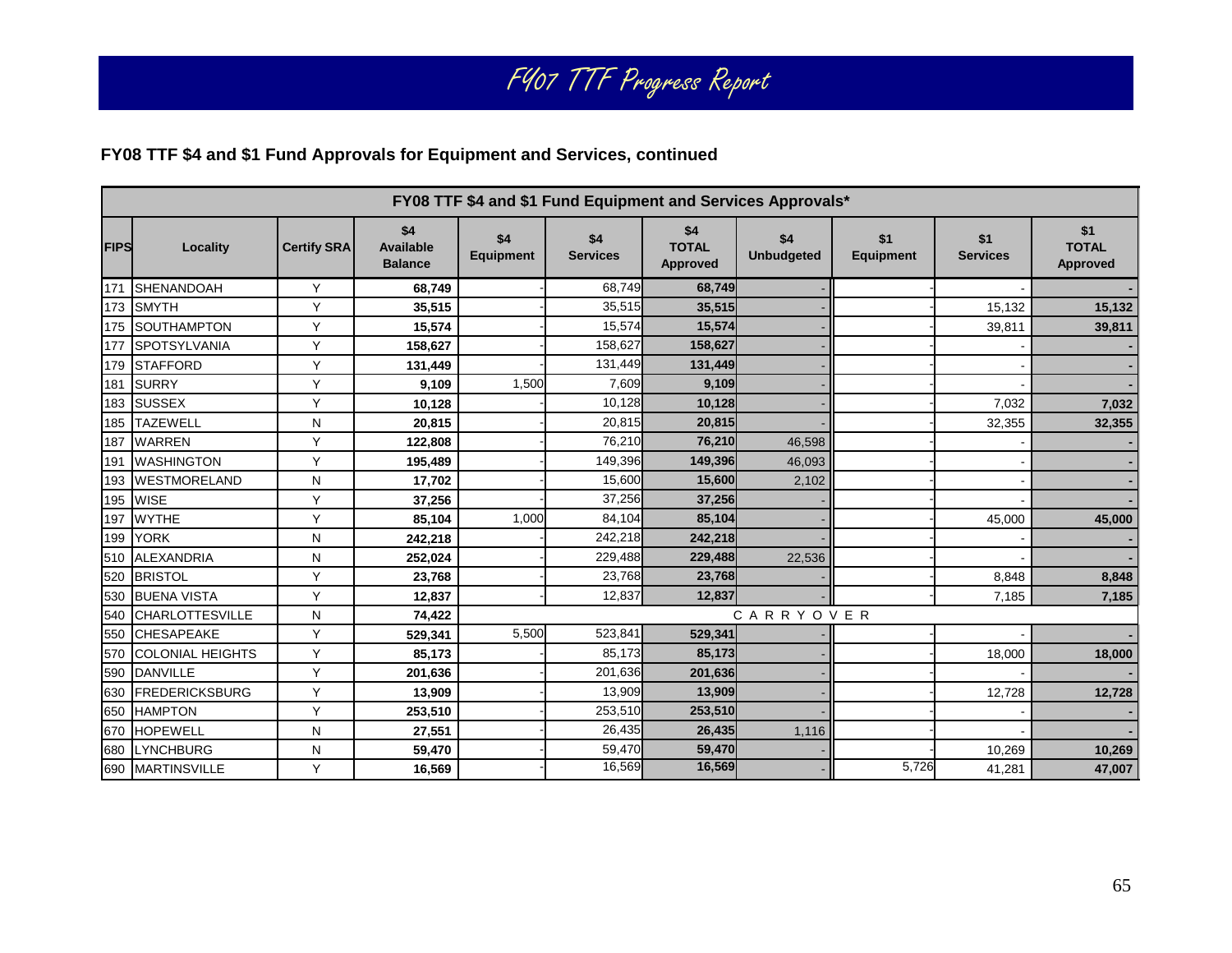### **FY08 TTF \$4 and \$1 Fund Approvals for Equipment and Services, continued**

|             | FY08 TTF \$4 and \$1 Fund Equipment and Services Approvals* |                    |                                    |                         |                        |                                        |                          |                         |                        |                                        |  |  |
|-------------|-------------------------------------------------------------|--------------------|------------------------------------|-------------------------|------------------------|----------------------------------------|--------------------------|-------------------------|------------------------|----------------------------------------|--|--|
| <b>FIPS</b> | Locality                                                    | <b>Certify SRA</b> | \$4<br>Available<br><b>Balance</b> | \$4<br><b>Equipment</b> | \$4<br><b>Services</b> | \$4<br><b>TOTAL</b><br><b>Approved</b> | \$4<br><b>Unbudgeted</b> | \$1<br><b>Equipment</b> | \$1<br><b>Services</b> | \$1<br><b>TOTAL</b><br><b>Approved</b> |  |  |
|             | 700 NEWPORT NEWS                                            | $\checkmark$       | 359,901                            | 12,000                  | 75,700                 | 87,700                                 | 272,201                  |                         |                        |                                        |  |  |
|             | 710 NORFOLK                                                 | $\checkmark$       | 188,876                            |                         | 188,876                | 188,876                                |                          |                         |                        |                                        |  |  |
|             | 730   PETERSBURG                                            | N                  | 80,693                             |                         | 80,693                 | 80,693                                 |                          |                         | 648                    | 648                                    |  |  |
|             | 740   PORTSMOUTH                                            | Y                  | 147,040                            | 6,636                   | 140,404                | 147,040                                |                          |                         |                        | $\blacksquare$                         |  |  |
|             | 750 RADFORD                                                 | Y                  | 2,468                              |                         | 2,468                  | 2,468                                  |                          |                         | 12,990                 | 12,990                                 |  |  |
|             | 760 RICHMOND CITY                                           | N                  | 825,553                            |                         | 764,201                | 764,201                                | 61,352                   |                         |                        | ۰.                                     |  |  |
|             | 770 ROANOKE CITY                                            | N                  | 196,759                            |                         | 94,834                 | 94,834                                 | 101,925                  |                         |                        |                                        |  |  |
|             | 775 SALEM                                                   | N                  | 69,765                             |                         | 46,284                 | 46,284                                 | 23,481                   |                         |                        |                                        |  |  |
|             | 790 STAUNTON                                                | N                  | 14,518                             |                         | 14,518                 | 14,518                                 |                          |                         | 64,837                 | 64,837                                 |  |  |
|             | 800 SUFFOLK                                                 | $\checkmark$       | 120,968                            |                         | 120,968                | 120,968                                |                          |                         |                        |                                        |  |  |
| 810         | <b>VIRGINIA BEACH</b>                                       | Υ                  | 525,327                            |                         | 525,327                | 525,327                                |                          |                         |                        |                                        |  |  |
|             | 820 WAYNESBORO                                              | N                  | 12,536                             |                         | 12,536                 | 12,536                                 |                          |                         | 18,524                 | 18,524                                 |  |  |
|             | 840 WINCHESTER                                              | Y                  | 18,127                             |                         | 18,127                 | 18,127                                 |                          |                         | 22,196                 | 22,196                                 |  |  |
| 122         |                                                             | 84                 | \$14,501,993                       | \$105,034               | \$12,719,218           | \$12,824,252                           | \$1,455,489              | \$15,282                | \$1,612,447            | \$1,627,729                            |  |  |

\*Approved requests through October 31, 2007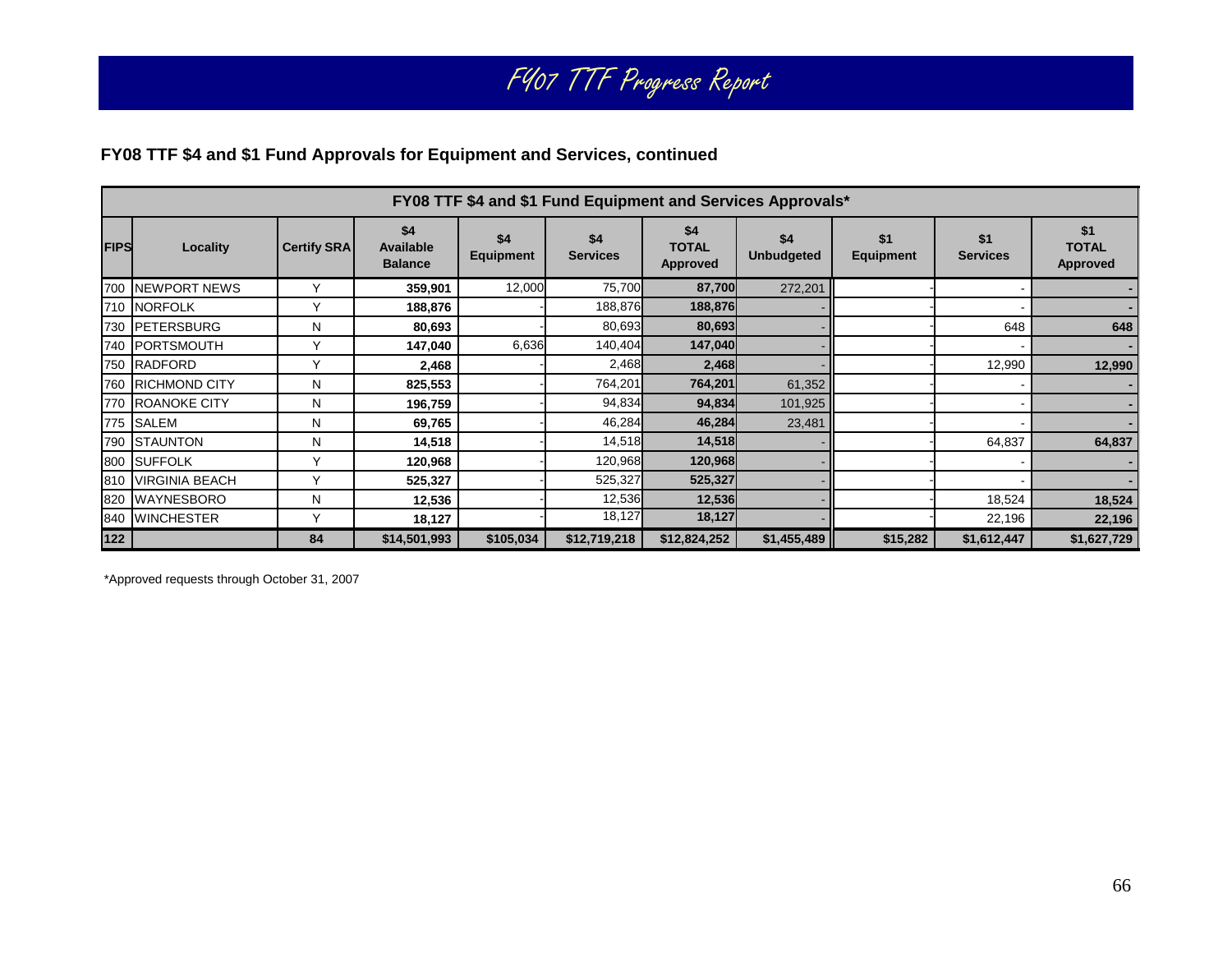### **Appendix 6 – Code of Virginia – TTF Related Sections**

§ [17.1-279.](http://leg1.state.va.us/cgi-bin/legp504.exe?000+cod+17.1-279) Additional fee to be assessed by circuit court clerks for information technology.

A. In addition to the fees otherwise authorized by this chapter, the clerk of each circuit court shall assess a \$5 fee, known as the "Technology Trust Fund Fee," in each civil action, upon each instrument to be recorded in the deed books, and upon each judgment to be docketed in the judgment lien docket book. Such fee shall be deposited by the State Treasurer into a trust fund. The State Treasurer shall maintain a record of such deposits.

B. Four dollars of every \$5 fee shall be allocated by the Compensation Board from the trust fund for the purposes of: (i) developing and updating individual land records automation plans for individual circuit court clerks' offices; (ii) implementing automation plans to modernize land records in individual circuit court clerks' offices and provide secure remote access to land records throughout the Commonwealth pursuant to  $\S 17.1-294$ ; (iii) obtaining and updating office automation and information technology equipment including software and conversion services; (iv) preserving, maintaining and enhancing court records, including, but not limited to, the costs of repairs, maintenance, land records, consulting services, service contracts, redaction of social security numbers from land records, and system replacements or upgrades; and (v) improving public access to court records. The Compensation Board in consultation with circuit court clerks and other users of court records shall develop and update policies governing the allocation of funds for these purposes. However, such funds shall not be used for personnel costs within the circuit court clerks' offices. The Compensation Board policies governing the allocation of funds shall require that a clerk submit to the Compensation Board a written certification that the clerk's proposed technology improvements of his land records will provide secure remote access to those land records on or before July 1, 2008.

The annual budget submitted by each circuit court clerk pursuant to § [15.2-1636.7](http://leg1.state.va.us/cgi-bin/legp504.exe?000+cod+15.2-1636.7) may include a request for technology improvements in the upcoming fiscal year to be allocated by the Compensation Board from the trust fund. Such request shall not exceed the deposits into the trust fund credited to that locality. The Compensation Board shall allocate the funds requested by the clerks in an amount not to exceed the deposits into the trust fund credited to their respective localities.

C. The remaining \$1 of each such fee may be allocated by the Compensation Board from the trust fund (i) for the purposes of funding studies to develop and update individual land-records automation plans for individual circuit court clerks' offices, at the request of and in consultation with the individual circuit court clerk's offices, and (ii) for the purposes enumerated in subsection B to implement the plan to modernize land records in individual circuit court clerks' offices and provide secure remote access to land records throughout the Commonwealth. The allocations pursuant to this subsection may give priority to those individual clerks' offices whose deposits into the trust fund would not be sufficient to implement its modernization plan. The Compensation Board policies governing the allocation of funds shall require that a clerk submit to the Compensation Board a written certification that the clerk's proposed technology improvements of his land records will provide secure remote access to those land records on or before July 1, 2008.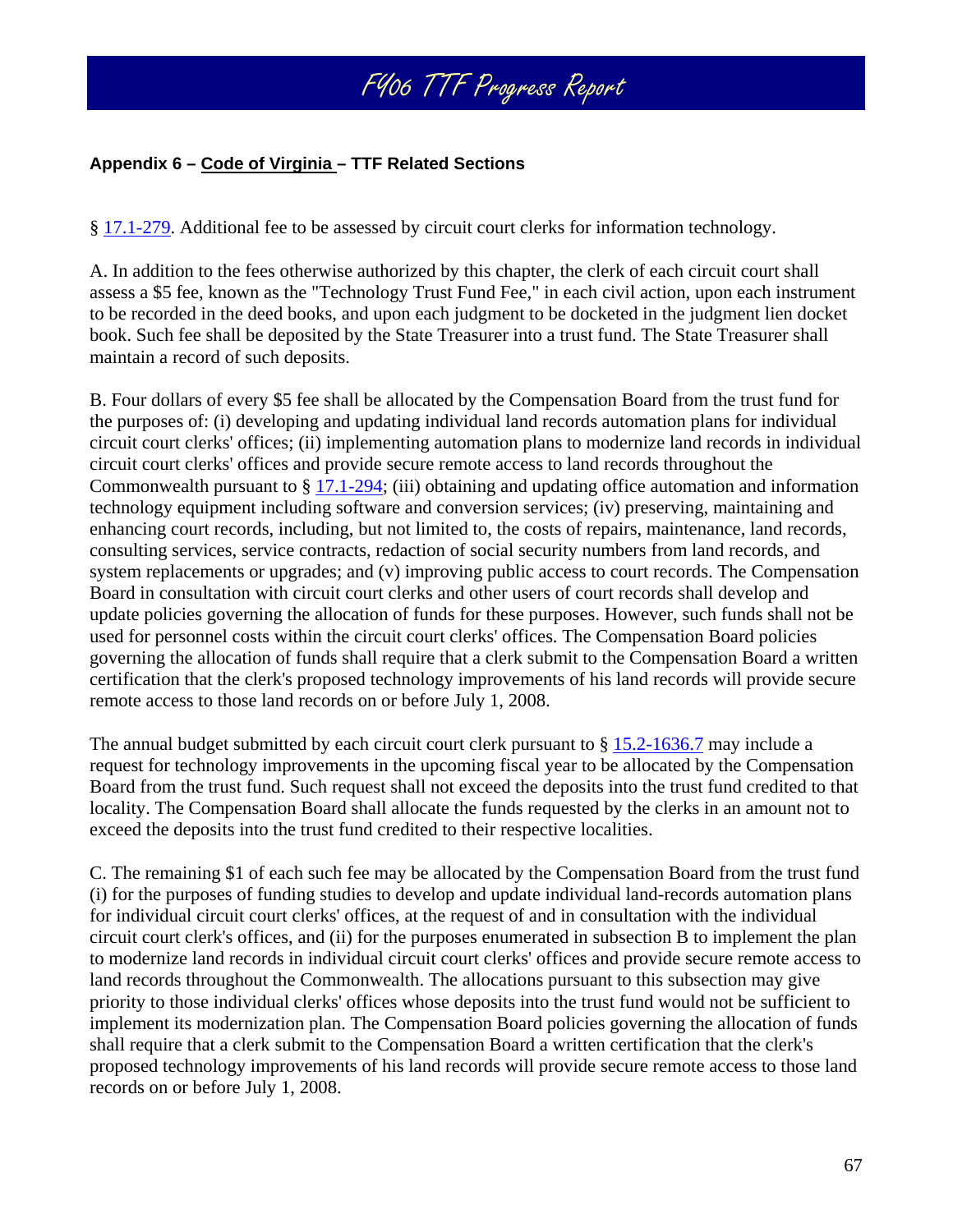### **Code of Virginia – TTF Related Sections, continued**

D. 1. Secure remote access to land records shall be by paid subscription service through individual circuit court clerk's offices pursuant to § [17.1-276](http://leg1.state.va.us/cgi-bin/legp504.exe?000+cod+17.1-276), or through designated application service providers. Compliance with secure remote access standards developed by the Virginia Information Technologies Agency pursuant to § [17.1-294](http://leg1.state.va.us/cgi-bin/legp504.exe?000+cod+17.1-294) shall be certified by the individual circuit court clerks' offices to the Compensation Board. The individual circuit court clerk's office or its designated application service provider shall certify compliance with such secure remote access standards. Nothing in this section shall prohibit the Compensation Board from allocating trust fund money to individual circuit court clerks' offices for the purpose of complying with such secure remote access standards or redaction of social security numbers from land records.

2. If a circuit court clerk proceeds to accelerate the redaction of social security numbers from land records using local funds, the clerk may request reimbursement for such expenditures from the Technology Trust Fund in accordance with clause (iv) of subsection B to provide reimbursement to the locality for advancing such funds in the fiscal year in which such local expenditures are incurred. For local expenditures to accelerate the redaction of social security numbers from land records incurred in prior fiscal years for which reimbursement has not been previously made, the Compensation Board may approve payment to the locality in accordance with clause (iv) of subsection B upon certification by the locality that it has advanced such funds.

3. Every circuit court clerk shall provide secure remote access to land records pursuant to § [17.1-294](http://leg1.state.va.us/cgi-bin/legp504.exe?000+cod+17.1-294) on or before July 1, 2008.

E. Such fee shall not be assessed to any instrument to be recorded in the deed books nor any judgment to be docketed in the judgment lien docket books tendered by any federal, state or local government.

F. If a circuit court clerk provides secure remote access to land records on or before July 1, 2008, then that clerk may apply to the Compensation Board for an allocation from the Technology Trust Fund for automation and technology improvements in his office that are not related to land records. Such request shall not exceed the deposits into the trust fund credited to that locality.

G. Information regarding the technology programs adopted by the circuit court clerks shall be shared with the Virginia Information Technologies Agency, The Library of Virginia, and the Office of the Executive Secretary of the Supreme Court.

H. Nothing in this section shall be construed to diminish the duty of local governing bodies to furnish supplies and equipment to the clerks of the circuit courts pursuant to  $\S 15.2$ -1656. Revenue raised as a result of this section shall in no way supplant current funding to circuit court clerks' offices by local governing bodies.

I. Effective July 1, 2006, except for transfers pursuant to this section, there shall be no transfers out of the fund, including transfers to the general fund.

(1996, c. 431, § 14.1-125.2; 1997, c. 675; 1998, c. 872; 2000, cc. 440, 446; 2002, cc. 140, 250, 637; 2003, cc. 205, 865, 981, 1021; 2004, c. 676; 2005, cc. 681, 738; 2006, c. 647; 2007, cc. 548, 626.)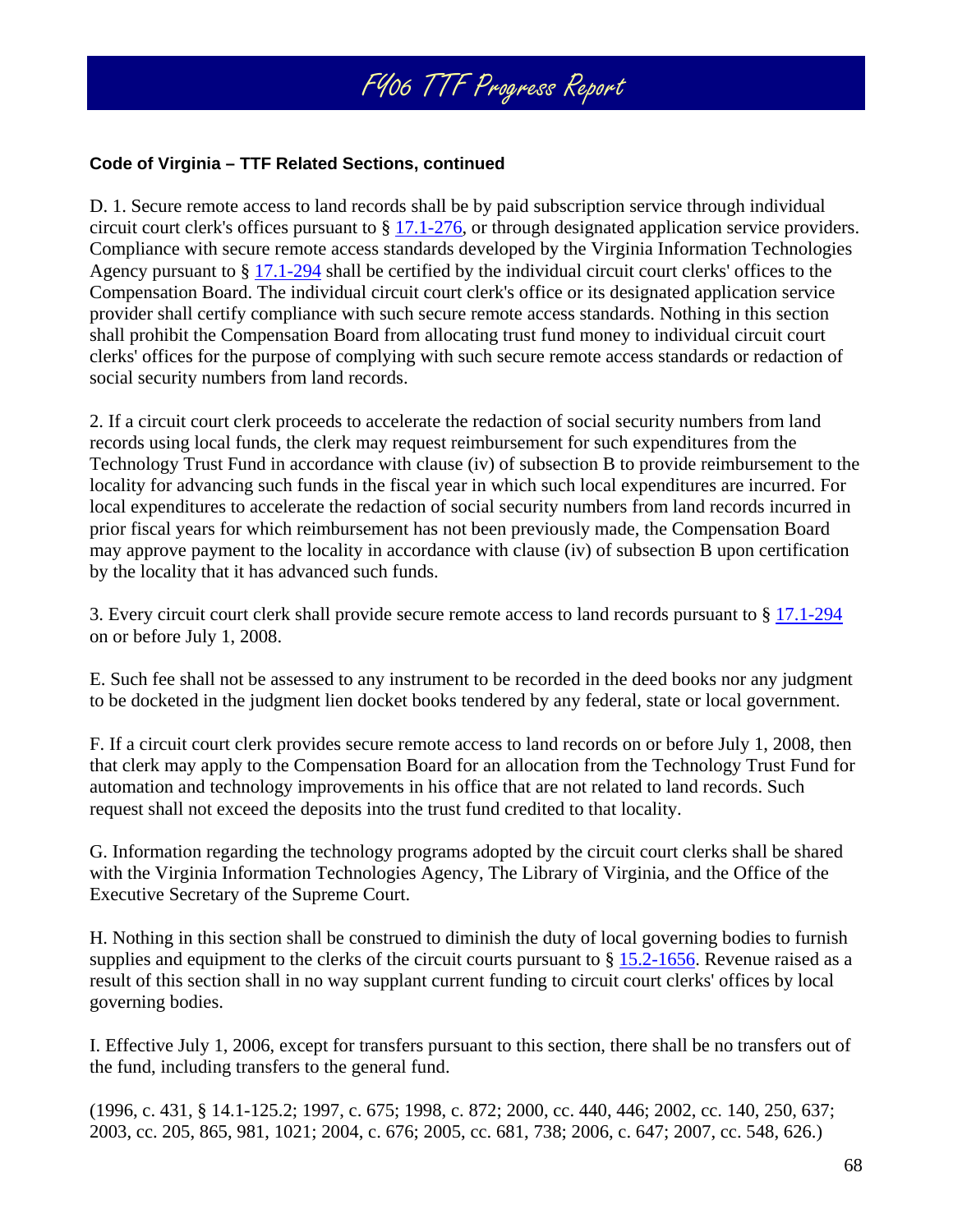### **Code of Virginia – TTF Related Sections, continued**

§ [17.1-292.](http://leg1.state.va.us/cgi-bin/legp504.exe?000+cod+17.1-292) Applicability; definitions.

A. The provisions of § [17.1-293](http://leg1.state.va.us/cgi-bin/legp504.exe?000+cod+17.1-293) of this article shall apply to clerks of the courts of record as defined in § [1-212](http://leg1.state.va.us/cgi-bin/legp504.exe?000+cod+1-212) and courts not of record as defined in § [16.1-69.5](http://leg1.state.va.us/cgi-bin/legp504.exe?000+cod+16.1-69.5).

B. As used in this article:

"Internet" means the international computer network of interoperable packet-switched data networks.

"Land records" means any writing authorized by law to be recorded on paper or in electronic format that the clerk records affecting title to real property, including but not limited to instruments, orders, or any other writings recorded under this title, Article 5 (§ [8.01-446](http://leg1.state.va.us/cgi-bin/legp504.exe?000+cod+8.01-446) et seq.) of Chapter 17 of Title 8.01, Title 8.9A and Chapter 6  $(\S 55-106$  $(\S 55-106$  et seq.) of Title 55.

(2007, cc. 548, 626.)

§ [17.1-293.](http://leg1.state.va.us/cgi-bin/legp504.exe?000+cod+17.1-293) Posting and availability of certain information on the Internet; prohibitions.

A. Notwithstanding Chapter 37 (§ [2.2-3700](http://leg1.state.va.us/cgi-bin/legp504.exe?000+cod+2.2-3700) et seq.) of Title 2.2 or subsection B of this section, it shall be unlawful for any court clerk to disclose the social security number or other identification numbers appearing on driver's licenses or information on credit cards, debit cards, bank accounts, or other electronic billing and payment systems that was supplied to a court clerk for the purpose of paying fees, fines, taxes, or other charges collected by such court clerk. The prohibition shall not apply where disclosure of such information is required (i) to conduct or complete the transaction for which such information was submitted or (ii) by other law or court order.

B. Beginning January 1, 2004, no court clerk shall post on the Internet any document that contains the following information: (i) an actual signature, (ii) a social security number, (iii) a date of birth identified with a particular person, (iv) the maiden name of a person's parent so as to be identified with a particular person, (v) any financial account number or numbers, or (vi) the name and age of any minor child.

C. Each such clerk shall post notice that includes a list of the documents routinely posted on its website.

D. Nothing in this section shall be construed to prohibit access to any original document as provided by law.

E. This section shall not apply to the following: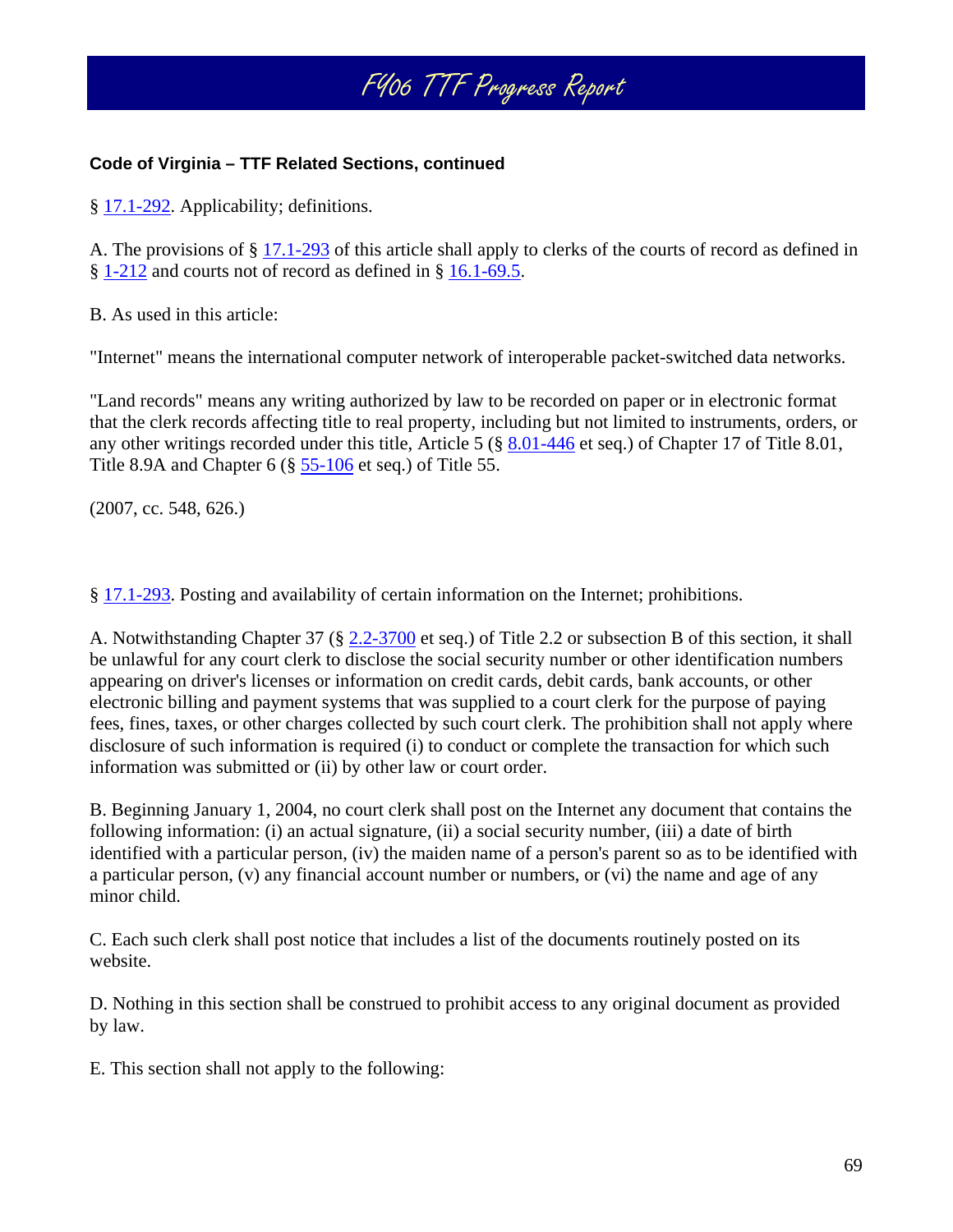# FY06 TTF Progress Report

#### **Code of Virginia – TTF Related Sections, continued**

1. Providing access to any document among the land records via secure remote access pursuant to § [17.1-294;](http://leg1.state.va.us/cgi-bin/legp504.exe?000+cod+17.1-294)

2. Postings related to legitimate law-enforcement purposes;

3. Postings of historical, genealogical, interpretive, or educational documents and information about historic persons and events;

4. Postings of instruments and records filed or recorded prior to 1907; and

5. Providing secure remote access to any person and his counsel to documents filed in matters to which such person is a party.

F. Nothing in this section shall prohibit the Supreme Court or any other court from providing online access to a case management system that may include abstracts of case filings and proceedings in the courts of the Commonwealth.

G. The court clerk shall be immune from suit arising from any acts or omissions relating to providing remote access on the Internet pursuant to this section unless the clerk was grossly negligent or engaged in willful misconduct.

This subsection shall not be construed to limit, withdraw, or overturn any defense or immunity already existing in statutory or common law, or to affect any cause of action accruing prior to July 1, 2005.

(2007, cc. 548, 626.)

§ [17.1-294.](http://leg1.state.va.us/cgi-bin/legp504.exe?000+cod+17.1-294) Secure remote access to land records.

A. No circuit court clerk shall provide secure remote access to any land record that does not comply with the provisions of this section and the secure remote access standards developed by the Virginia Information Technologies Agency in consultation with the circuit court clerks, the Executive Secretary of the Supreme Court, the Compensation Board, and users of land and other court records.

B. 1. The original land record maintained by the clerk may contain a social security number if otherwise provided by law, but that original record shall not be made available via secure remote access unless it complies with this section.

2. Except in cases where the original record is required by law to contain a social security number, the attorney or party who prepares or submits the land record for recordation has the responsibility for ensuring that the social security number has been removed from the writing prior to the instrument's being submitted for recordation.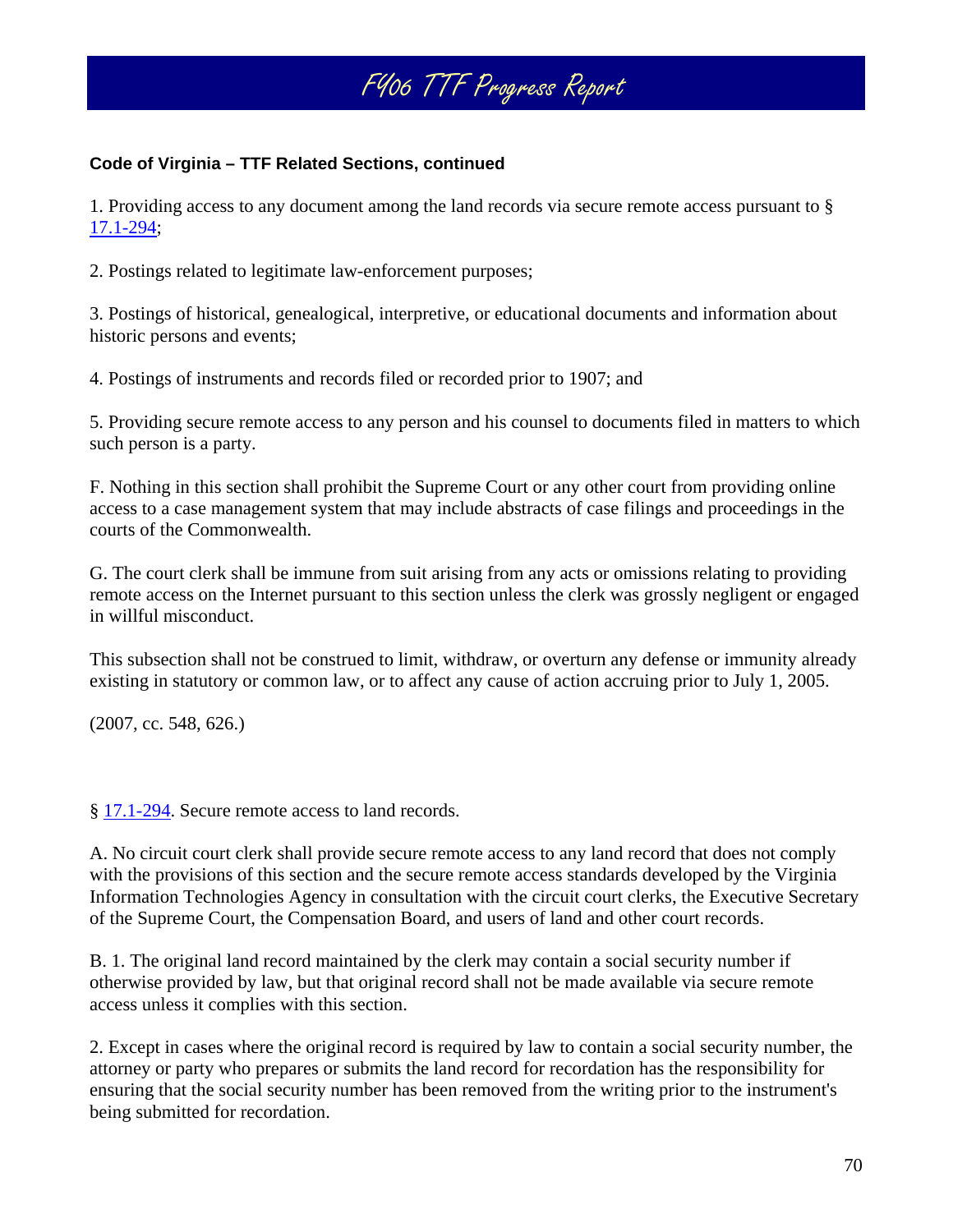## FY06 TTF Progress Report

#### **Code of Virginia – TTF Related Sections, continued**

C. Nothing in this section shall be construed to prohibit access to any original document as provided by law.

D. The clerk of the circuit court of any jurisdiction shall be immune from suit arising from any acts or omissions relating to providing secure remote access to land records pursuant to this section unless the clerk was grossly negligent or engaged in willful misconduct.

(2007, cc. 548, 626.)

Note: House Bill 2062 of the 2007 Session of the General Assembly issued an enactment clause that provided the following intent:

2. That any clerk of a circuit court shall have the authority to redact social security numbers from any land record made available via secure remoate access pursuant to § 17.1-294 of the Code of Virginia, and that this declarative of exisiting law.

3. That any clerk of a circuit court may engage a vendor to redact social security numbers from all land records made available via secure remote access pursuant to § 17.1-294 of the Code of Virginia, using a software redaction system, for records beginning January 1, 1935, to the date of redaction , and that the redaction shall be completed on or before July 1, 2010.

4. That the provisions of subdivision B 1 of § 17.1-294 fo the Code of Virginia of this act shall not become effective unless an appropriation of general fund effectuating the purposed of this act is included in a general appropriation act passed by the 2007 Session of the General Assembly, which becomes law.